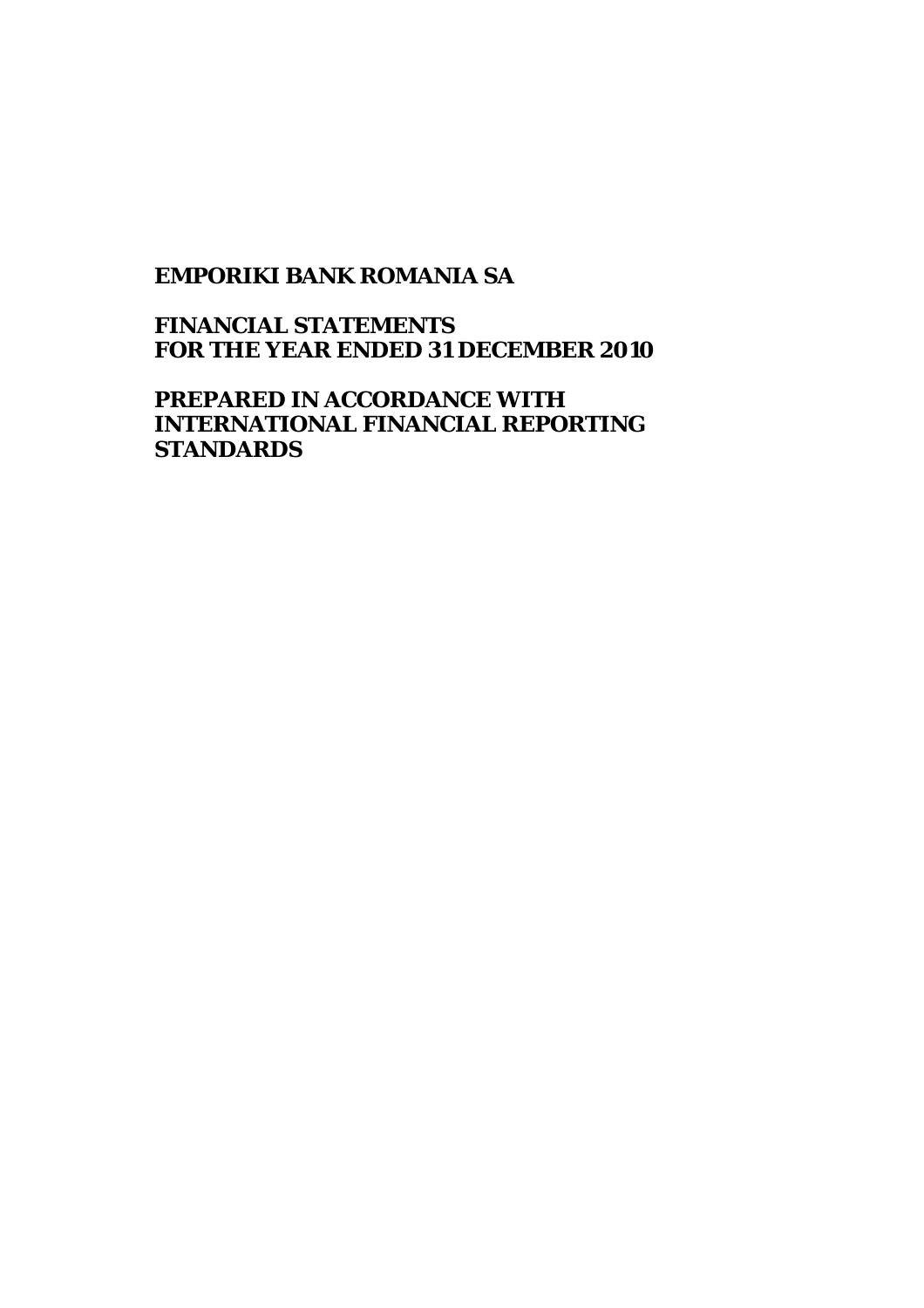## **FINANCIAL STATEMENTS**

## **FOR THE YEAR ENDED 31 DECEMBER 2010**

# **CONTENTS PAGE**  Independent auditor's report to the shareholders - Statement of Financial Position (Balance Sheet) 1 Income Statement 2 Statement of Comprehensive Income 3 Statement of Changes in Equity 4 Statement of Cash flows 5 - 6 Notes to the financial statements 7 - 86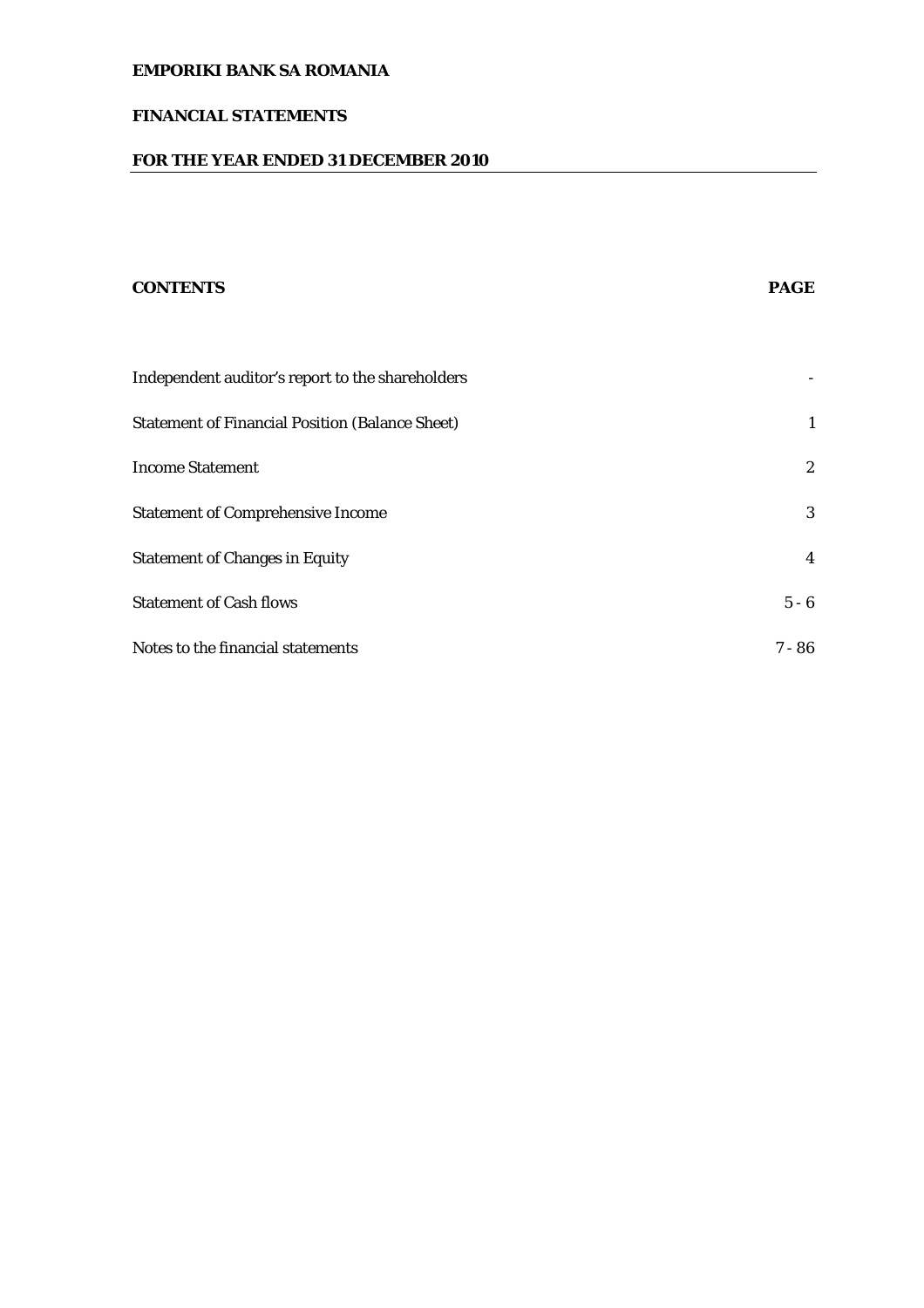#### STATEMENT OF FINANCIAL POSITION (BALANCE SHEET)

## AS AT 31 DECEMBER 2010

 $\frac{1}{2}$ 

(all amounts are in EUR, unless stated otherwise)

#### **Statement of Financial Position (Balance Sheet)**

|                                           | <b>Note</b> | 31 December 2010 | 31 December 2009 |
|-------------------------------------------|-------------|------------------|------------------|
| <b>Assets</b>                             |             |                  |                  |
| Cash and balances with the Central Bank   | 13          | 41,217,420       | 25,100,263       |
| Loans and advances to banks               | 14          | 16,184,581       | 24,598,416       |
| Investment securities, available for sale | 15          | 15,499,212       | 10,606,005       |
| Loans and advances to customers           | 16          | 166,656,499      | 111,836,925      |
| Other financial assets                    | 17          | 575,521          | 439,215          |
| Other non financial assets                | 17          | 273,133          | 257,881          |
| Intangible assets                         | 18          | 1,529,112        | 724,635          |
| Property and equipment                    | 19          | 7,108,542        | 8,655,498        |
| <b>Total assets</b>                       |             | 249,044,020      | 182,218,837      |
| Liabilities                               |             |                  |                  |
| Deposits from banks                       | 20          | 127,633,362      | 77,434,681       |
| Deposits from customers                   | 21          | 89,015,291       | 78,359,849       |
| Current income tax liabilities            |             | 1,731            | 5,720            |
| Other financial liabilities               | 22          | 1,872,364        | 615,468          |
| Other non financial liabilities           | 22          | 1,123,407        | 1,054,653        |
| Subordinated debt                         | 23          |                  | 5.933.852        |
| <b>Total liabilities</b>                  |             | 219,646,155      | 163,404,223      |
| Equity                                    |             |                  |                  |
| Share capital                             | 24          | 77,162,030       | 53,712,422       |
| Other reseves                             | 25          | 563,120          | 570,659          |
| Revaluation reserve                       | 25          | 368              | 185,465          |
| Translation reserve                       | 25          | 236,229          | (39,504)         |
| Accumulated deficit                       |             | (48, 563, 882)   | (35.614.428)     |
| <b>Total equity</b>                       |             | 29,397,865       | 18,814,614       |
| <b>Total equity and liabilities</b>       |             | 249,044,020      | 182,218,837      |

The financial statements set out on pages 1 to 86, were approved by the Board of Directors on 15 March 2011 and signed on its behalf by:

Bank - Roman نيز mpor Mr. Pierre Martin  $\mathcal{G}$ Chief Executive Officer w  $\pmb{\hat{i}}$ 

Mrs. Mihaela Turbureanu Deputy General Manager

The accounting policies and notes on pages 7 to 86 form an integral part of these financial statements. 1 of 86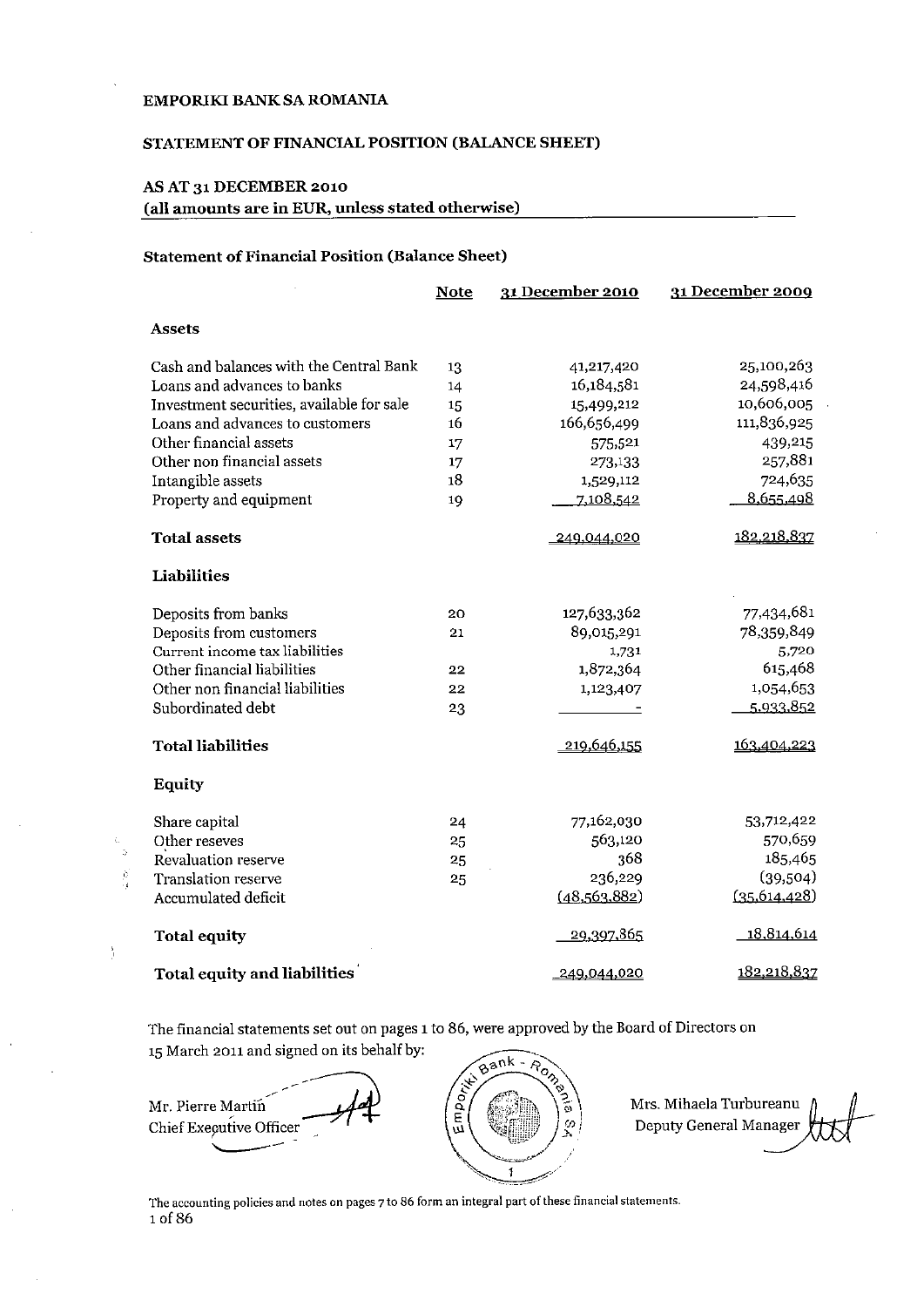#### **STATEMENT OF INCOME**

## FOR THE YEAR ENDED AS AT 31 DECEMBER 2010 (all amounts are in EUR, unless stated otherwise)

|                                        | Note | Year ended<br>31 December 2010 | Year ended<br>31 December 2009 |
|----------------------------------------|------|--------------------------------|--------------------------------|
|                                        |      |                                |                                |
| Interest and similar income            | 5    | 14,072,739                     | 12,642,362                     |
| Interest and similar expense           | 5    | (5,436,429)                    | (7,621,265)                    |
| Net interest income                    |      | 8,636,310                      | 5,021,097                      |
| Loan impairment charges                | 10   | (8,382,657)                    | (8,403,130)                    |
| Net interest income after loan         |      |                                |                                |
| impairment charges                     |      | 253,653                        | (3,382,033)                    |
| Fee and commission income              | 6    | 2,112,958                      | 1,686,673                      |
| Fee and commission expense             | 6    | (754, 735)                     | (658,515)                      |
| Net fee and commission income          |      | 1,358,223                      | 1,028,158                      |
| Net foreign exchange gains             | 7    | 1,245,213                      | 1,997,755                      |
| Dividend income                        | 8    | 120,606                        | 112,663                        |
| Other operating income                 | 9    | 180,874                        | 28,032                         |
| Personnel expenses                     | 11   | (8,775,351)                    | (9,929,254)                    |
| General and administrative expenses    | 11   | (5,751,053)                    | (6, 225, 029)                  |
| Depreciation and amortisation expenses | 11   | (2,145,164)                    | (1,647,594)                    |
| Losses from disposal of fixed assets   | 11   | 6,916                          | <u>(330,584)</u>               |
|                                        |      |                                |                                |
| Loss for the year before income tax    |      | (13,506,083)                   | (18,347,886)                   |
| Income tax expense                     | 12   | (7, 840)                       | (6,765)                        |
| Loss for the year                      |      | <u>(13,513,923</u> )           | (18.354, 651)                  |

The financial statements set out on pages 1 to 86, were approved by the Board of Directors on 15 March 2011 and signed on its behalf by:



 $\bar{z}$ 

Mrs. Mihaela Turbureanu Deputy General Manager

The accounting policies and notes on pages 7 to 86 form an integral part of these financial statements. 2 of 86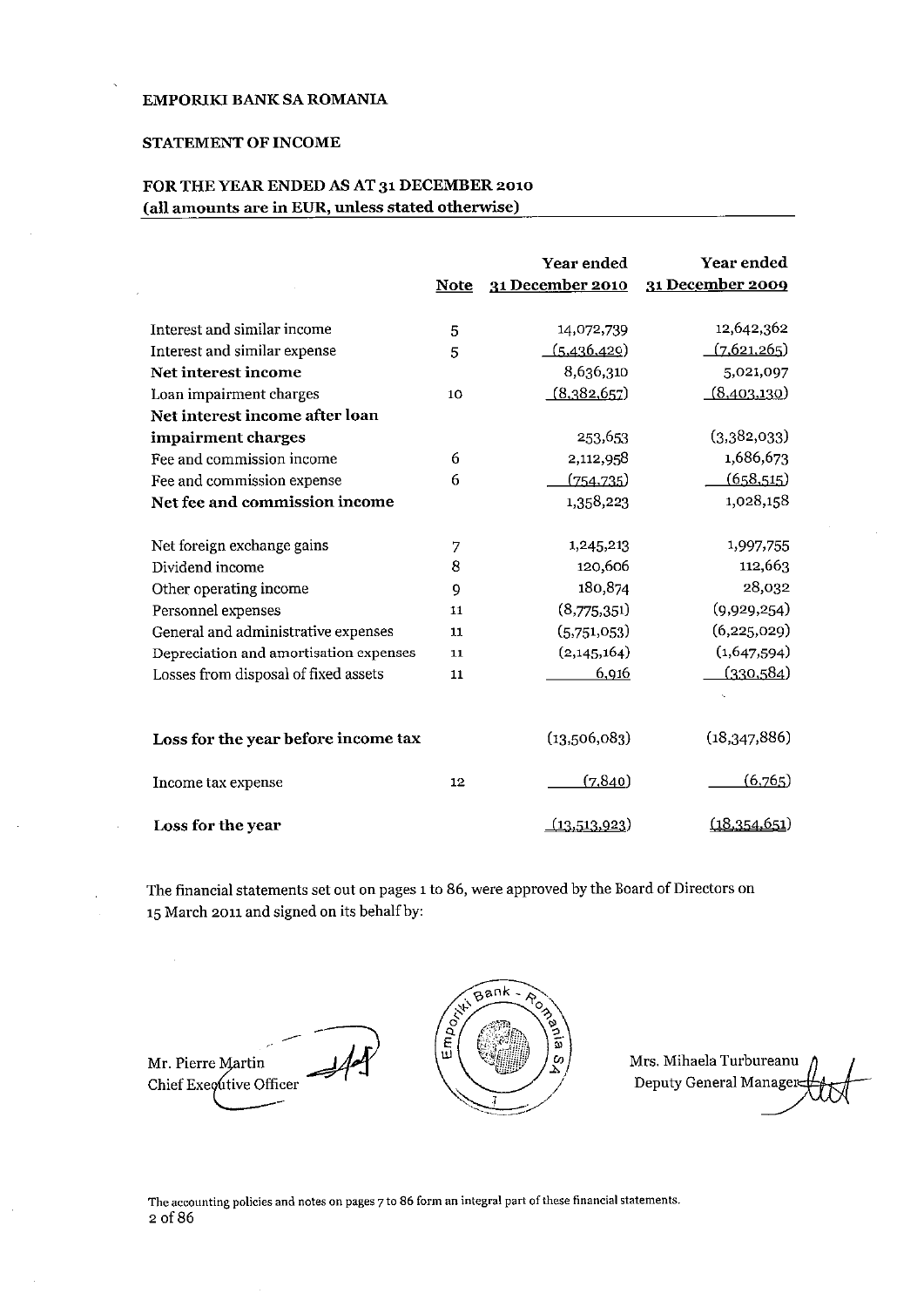#### STATEMENT OF COMPREHENSIVE INCOME

## FOR THE YEAR ENDED AS AT 31 DECEMBER 2010 (all amounts are in EUR, unless stated otherwise)

## **Statement of Comprehensive Income**

|                                                                | <b>Note</b> | <b>Year ended</b><br>31 December 2010 | Year ended<br>31 December 2009 |
|----------------------------------------------------------------|-------------|---------------------------------------|--------------------------------|
| Loss for the year                                              |             | (13,513,923)                          | (18,354,651)                   |
| Translation to presentation currency                           |             | (905, 540)                            | (2,288,413)                    |
| Net gains / (losses) on available-for-sale<br>financial assets |             | (182, 647)                            | 326,650                        |
| Total comprehensive expense for the year                       |             | (14.602.110)                          | (20.316.414)                   |

Mr. Pierre Martin Chief Executive Officer



Mrs. Mihaela Turbureanu Deputy General Manager

The accounting policies and notes on pages 7 to 86 form an integral part of these financial statements. 3 of 86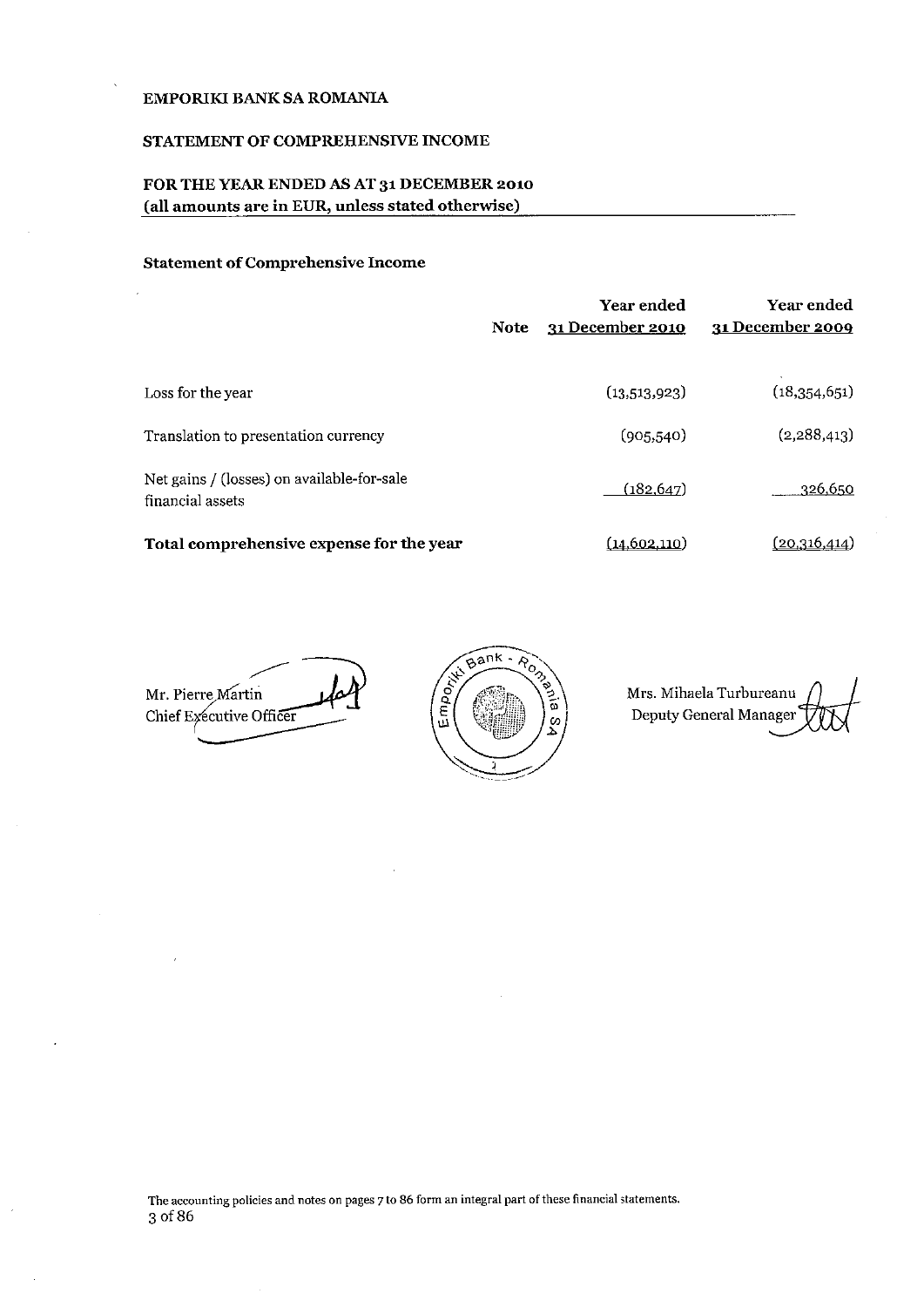## STATEMENT OF CHANGES IN EQUITY

## FOR THE YEAR ENDED AS AT 31 DECEMBER 2010<br>(all amounts are in EUR, unless stated otherwise)

## **Statement of Changes in Equity**

 $\sim$ 

 $\bar{\beta}$ 

|                                                              | <b>Note</b> | <b>Share</b><br>capital | Other<br>reserves | Revaluation<br>reserve | Translation<br>reserve | Accumulated<br>deficit | Total<br>Equity   |
|--------------------------------------------------------------|-------------|-------------------------|-------------------|------------------------|------------------------|------------------------|-------------------|
| <b>Balance</b> at<br>31 December 2008                        |             | 56,987,570              | 605,455           | (149, 794)             | 589,681                | (18,901,884)           | <u>39,131,028</u> |
| Net loss for the year                                        |             |                         |                   |                        | ۰                      | (18,354,651)           | (18,354,651)      |
| Total recognized loss                                        |             |                         |                   |                        |                        | (18,354,651)           | (18,354,651)      |
| Net gain on available for<br>sale financial assets           |             |                         |                   | 326,650                |                        |                        | 326,650           |
| Currency translation<br>differences                          |             | (3.275.148)             | (34,796)          | 8,609                  | (629, 185)             | 1,642,107              | (2,288,413)       |
| Total comprehensive<br>income                                |             | (3.275.148)             | (34,796)          | $-335,259$             | (629, 185)             | (16,712,545)           | (20,316,414)      |
| <b>Balance</b> at<br>31 December 2009                        |             | 53,712,422              | 570,659           | 185,465                | (39,504)               | (35, 614, 428)         | 18,814,614        |
| Corrections related to<br>prior year                         |             |                         |                   |                        |                        | 133,003                | 133,003           |
| <b>Balance</b> at<br>31 December 2009<br>resteted            |             | 53,712,422              | 570,659           | 185,465                | <u>(39,503</u> )       | (35,481,426)           | 18,947,617        |
| Net loss for the year                                        |             |                         |                   |                        | <b></b>                | (13,513,923)           | (13,513,923)      |
| Total recognized loss                                        |             |                         |                   |                        |                        | (13,513,923)           | (13,513,923)      |
| Net loss on available for<br>sale financial assets           |             |                         |                   | (182, 647)             |                        |                        | (182, 647)        |
| Currency translation<br>differences                          |             | (1.602.750)             | (7.539)           | (2.450)                | 275.732                | 431.467                | (905, 540)        |
| Total comprehensive<br>income                                |             | (1,602,750)             | (7.539)           | (185.097)              | 275,732                | (13,082,456)           | (14, 602, 110)    |
| Share capital increase                                       |             | 25,052,358              |                   |                        |                        |                        | <u>25.052.358</u> |
| <b>Balance</b> at<br>31 December 2010                        |             | 77,162,030              | 563,120           | 368                    | 236,229                | (48,563,882)           | .29,397,865       |
| Mrs. Mihaela Turbureanu<br>Deputy General Manager<br>4 of 86 |             |                         |                   |                        |                        |                        |                   |
|                                                              |             |                         |                   |                        |                        |                        |                   |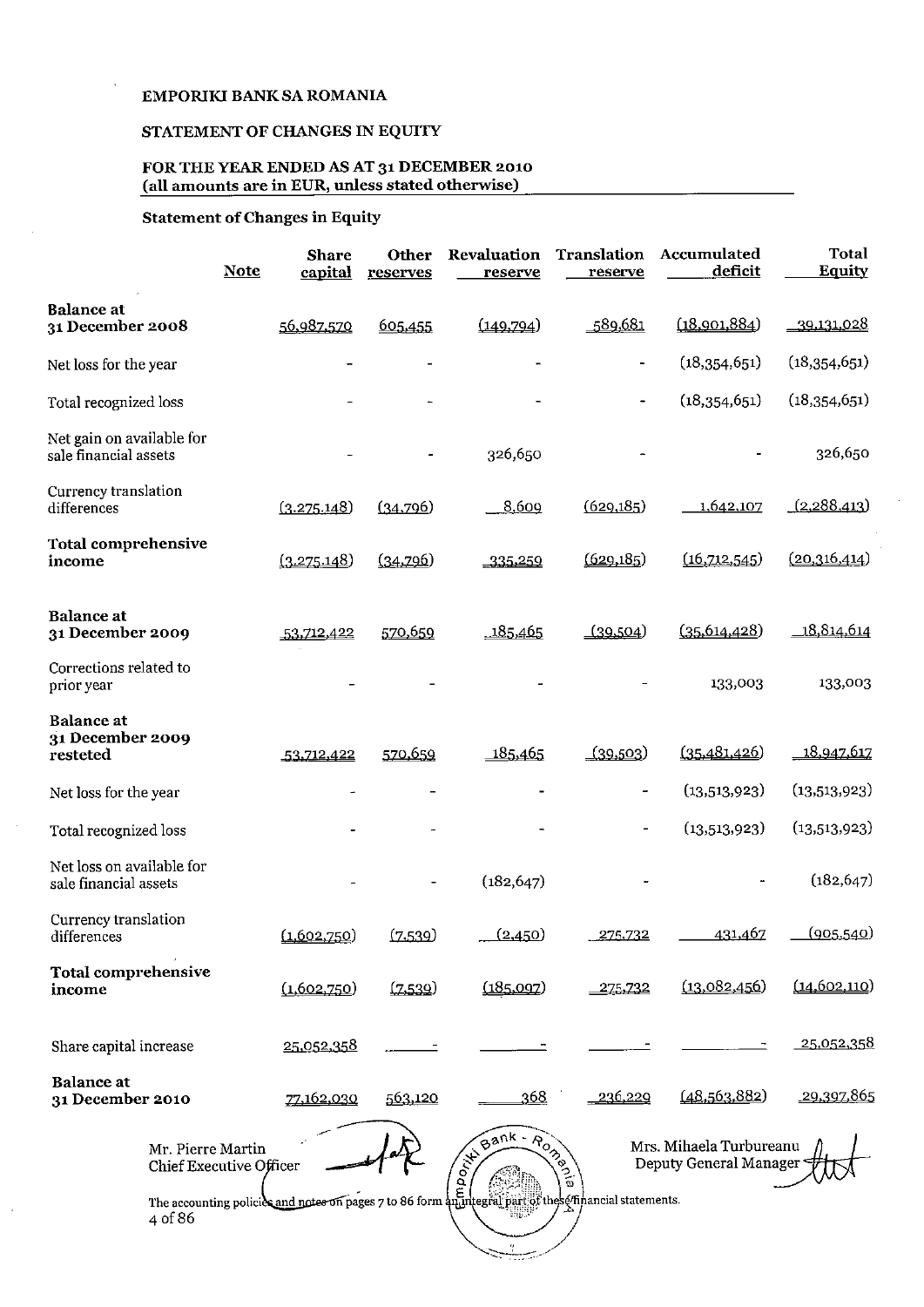## **STATEMENT OF CASH FLOWS**

## **FOR THE YEAR ENDED AS AT 31 DECEMBER 2010 (all amounts expressed in EUR unless stated otherwise)**

|                                                   | <b>Note</b> | <b>31 December 2010</b> | <b>31 December 2009</b> |
|---------------------------------------------------|-------------|-------------------------|-------------------------|
| <b>Cash flows from operating activities</b>       |             |                         |                         |
| <b>Interest received</b>                          |             | 14,316,736              | 11,897,080              |
| Interest paid                                     |             | (6,086,017)             | (7,343,886)             |
| Fee and commission received                       |             | 2,112,958               | 1,686,673               |
| Fee and commission paid                           |             | (754, 735)              | (379, 463)              |
| Net foreign exchange gains and other              |             | 1,258,594               | 2,025,787               |
| income                                            |             |                         |                         |
| Dividends received                                |             | 120,606                 | 112,663                 |
| Cash payments to employees and<br>suppliers       |             | (14, 539, 786)          | (16, 444, 933)          |
| Income taxes paid                                 |             | (7, 840)                | (6,765)                 |
| Net cash used in operating activities             |             |                         |                         |
| before changes in operating assets                |             |                         |                         |
| and liabilities                                   |             | (3,579,484)             | (8, 452, 845)           |
| <b>Change in operating assets</b>                 |             |                         |                         |
| (Increase)/decrease in balances with the          |             | (22, 319)               | 7,915                   |
| <b>Central Bank</b>                               |             |                         |                         |
| (Increase) in investment securities               |             | (5,080,659)             | (10, 160, 579)          |
| available for sale                                |             |                         |                         |
| (Increase) in loans and advances to               |             | (64, 672, 990)          | (15,982,104)            |
| customers                                         |             |                         |                         |
| (Increase)/decrease in other assets               |             | (160, 766)              | 91,102                  |
| <b>Total changes in operating assets</b>          |             | (69, 936, 734)          | (26,043,666)            |
| <b>Change in operating liabilities</b>            |             |                         |                         |
| Increase/(decrease) in deposits from<br>banks     |             | 50,833,368              | (6,505,415)             |
| Increase in deposits from customers               |             | 12,707,047              | 28,553,102              |
| Increase/(decrease) in other liabilities          |             | 1,343,796               | (455, 548)              |
| (Decrease)/increase subordinated debt             |             | (5,834,206)             | 5,912,727               |
| <b>Total changes in operating liabilities</b>     |             | 59,050,005              | 27,504,866              |
| <b>Cash flows used in operating</b><br>activities |             | (14, 466, 213)          | (6,991,645)             |
| <b>Cash flows from investing activities</b>       |             |                         |                         |
| Purchase of intangible assets                     |             | (1,096,627)             | (124, 953)              |
| Purchase of property and equipment                |             | (429, 963)              | (906, 399)              |
| <b>Cash flows used in investing</b><br>activities |             | (1,526,590)             | (1,031,352)             |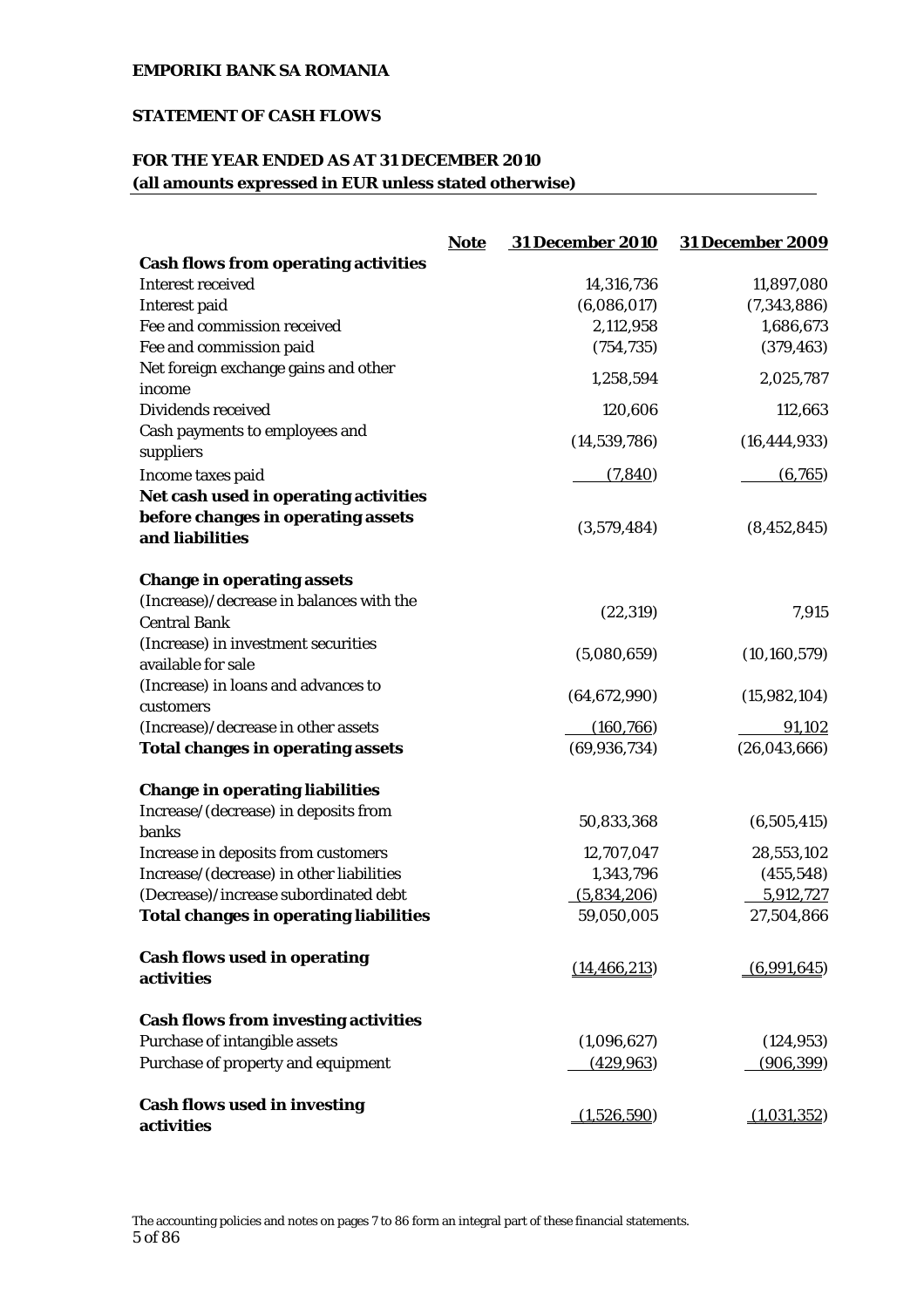#### STATEMENT OF CASH FLOWS

## FOR THE YEAR ENDED AS AT 31 DECEMBER 2010 (all amounts expressed in EUR unless stated otherwise)

|                                                       | Note | 31 December 2010  | 31 December 2009 |
|-------------------------------------------------------|------|-------------------|------------------|
| <b>Cash flows from financing activities</b>           |      |                   |                  |
| Share capital contributed in cash                     |      | <u>25.052.358</u> |                  |
| <b>Cash flows from financing activities</b>           |      | 25,052,358        |                  |
| Effect of exchange-rate changes                       |      | (1,356,233)       | (3,561,527)      |
| Increase / (Decrease) in cash and<br>cash equivalents |      | 7,703,322         | (11,584,524)     |
| Cash and cash equivalents at<br>1 January             |      | 49.698,679        | 61,283,202       |
| Cash and cash equivalents at<br>31 December           | 26   | 57,402,001        | 49.698.679       |

Mr. Pierre Martin Chief Executive Officer-



Mrs. Mihaela Turbureanu Deputy General Manage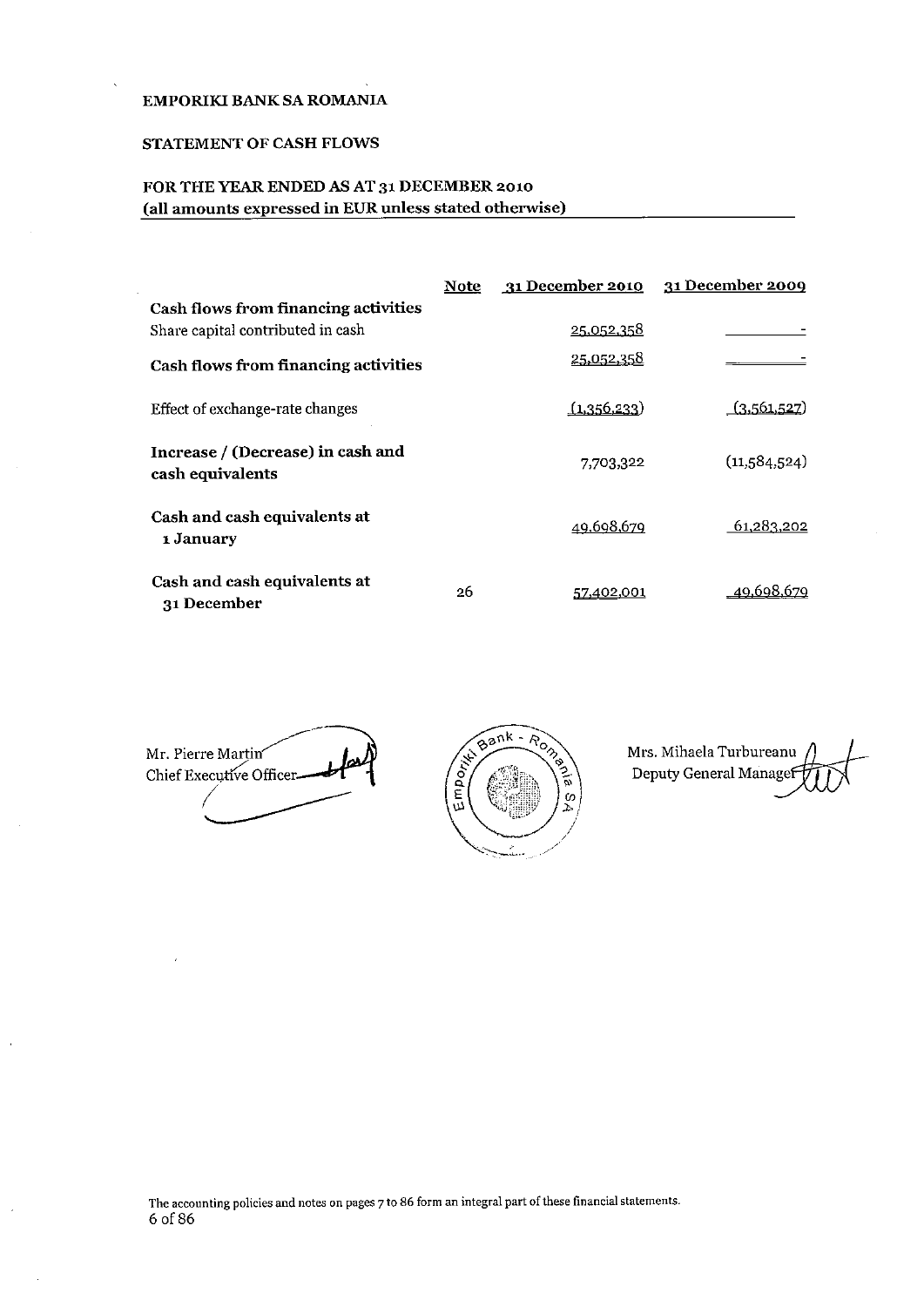## **NOTES TO THE FINANCIAL STATEMENTS**

## **FOR THE YEAR ENDED AS AT 31 DECEMBER 2010 (all amounts expressed in EUR unless stated otherwise)**

## **1. EMPORIKI BANK ROMANIA SA AND ITS OPERATIONS**

Emporiki Bank Romania SA (the "Bank") is registered in Romania since 1996 and is licensed by the National Bank of Romania to conduct banking activities. Emporiki Bank SA, Greece, ("the Parent Bank") is the main shareholder of the Bank, with a 99.59 % holding of the share capital. The Bank is principally engaged in wholesale and retail banking operations in Romania. The Bank operates through its Head Office located in Bucharest and 34 branches, out of which 15 branches are located in Bucharest and 19 in other major cities.

The Bank's corporate banking activities are deposit taking, cash management, lending and foreign trade finance. It offers the traditional range of banking services and products associated with foreign trade transactions including payment orders, documentary collections, and issuance of guarantees.

The address of its registered office is as follows: Emporiki Bank Romania SA 19, Berzei Street Sector 1 Bucharest

As of 31 December 2010 the Bank employed 351 persons (31 December 2009: 398).

The Board of Directors ("BoD") formulates policies for the operation of the Bank and monitors their implementation. The Bank is managed by a Board of Directors made up of 5 members. The composition of the Board of Directors as at 31 December 2010 and 31 December 2009 is as follows:

| <b>Position</b>  | 2010                                 | 2009                                 |
|------------------|--------------------------------------|--------------------------------------|
| <b>President</b> | <b>Francois Alfred Marie Pinchon</b> | <b>Francois Alfred Marie Pinchon</b> |
| Vice-president   | <b>Bruno Marie Charrier</b>          | <b>Bruno Marie Charrier</b>          |
| Member           | Aikaterini Beritsi                   | Aikaterini Beritsi                   |
| <b>Member</b>    | <b>Christos Katsanis</b>             | <b>Christos Katsanis</b>             |
| Member           | <b>Georgios Terzis</b>               | <b>Georgios Terzis</b>               |

Mr. Francois Alfred Marie Pinchon was appointed as Board of Directors President starting with 18 May 2009, preaviously approved by the National Bank of Romania as member of the Board of Directors on 20 December 2007. Before this date, this position was held by Mr. Ionut Costea.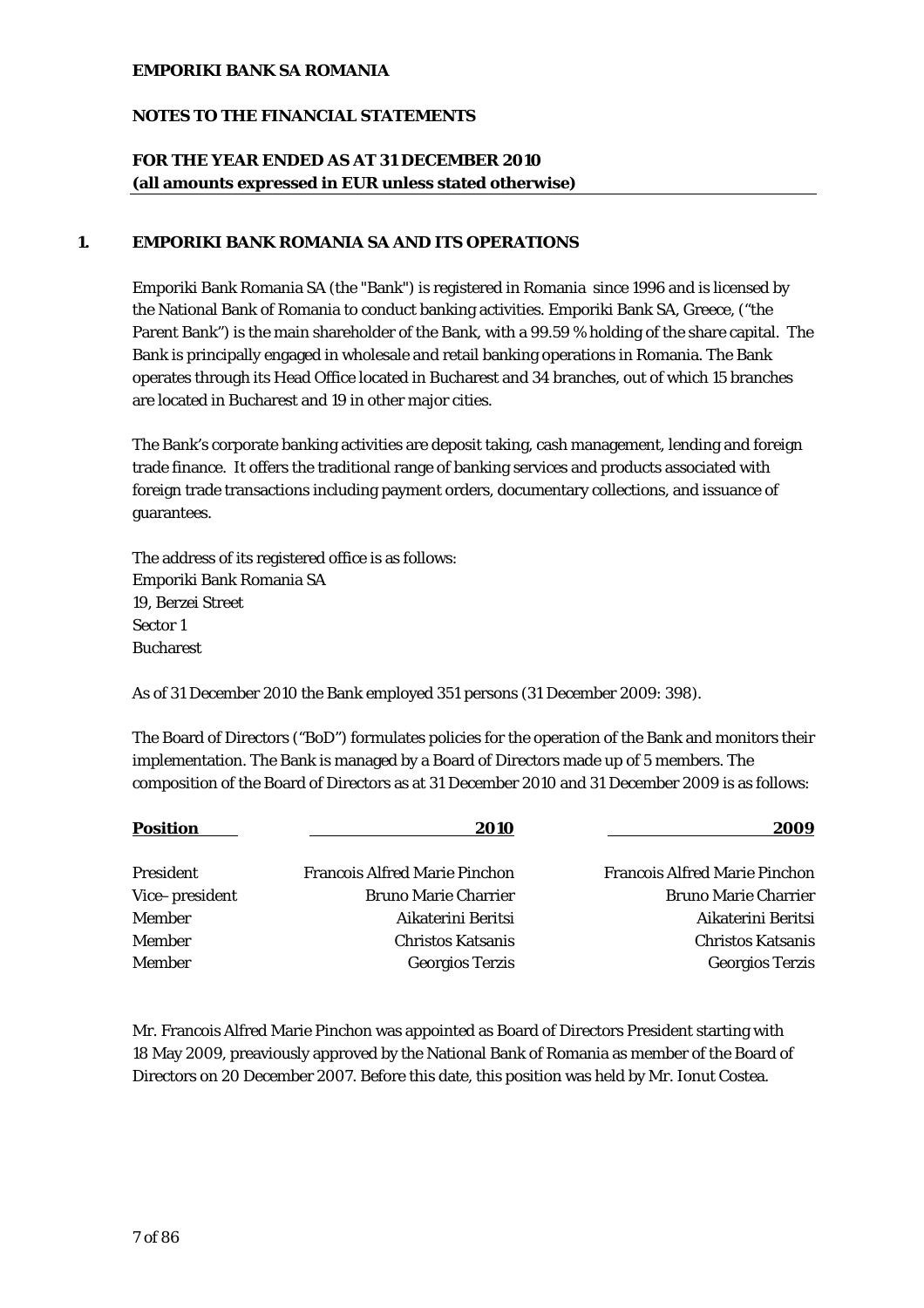## **NOTES TO THE FINANCIAL STATEMENTS**

## **FOR THE YEAR ENDED AS AT 31 DECEMBER 2010 (all amounts expressed in EUR unless stated otherwise)**

## **2. SUMMARY OF SIGNIFICANT ACCOUNTING POLICIES**

## **2.1 Basis of preparation**

The Bank's financial statements for the year 2010 have been prepared in accordance with International Financial Reporting Standards as adopted by EU (IFRS). Additional information required by national regulations is included where appropriate.

The financial statements comprise the income statement and statement of comprehensive income shown as two statements, the statement of financial position, the statement of changes in equity, the cash flows statement and the notes.

The financial statements have been prepared under the historical cost convention, except for available-for-sale financial assets and all derivative contracts which have been measured at fair value.

The Bank classifies its expenses by the nature of expense method.

The financial statements are presented in EUR, which is the Bank's presentational currency.

The disclosures on risks from financial instruments are presented in the financial risk management report contained in Note 3.

The statement of cash flows shows the changes in cash and cash equivalents arising during the period from operating activities, investing activities and financing activities. Cash and cash equivalents include highly liquid investments. Note 26 shows in which item of the statement of financial position cash and cash equivalents are included.

The cash flows from operating activities are determined by using the direct method. Interest received or paid are classified as operating cash flows (IAS 7p33). The Bank's assignment of the cash flows to operating, investing and financing category depends on the Bank's business model (management approach).

The preparation of financial statements in conformity with IFRS requires the use of certain critical accounting estimates. It also requires management to exercise its judgement in the process of applying the Bank's accounting policies. Changes in assumptions may have a significant impact on the financial statements in the period the assumptions changed. Management believes that the underlying assumptions are appropriate and that the Bank's financial statements therefore present fairly the financial position of the Bank and it's financial performance and it's cash flows in accordance with IFRS.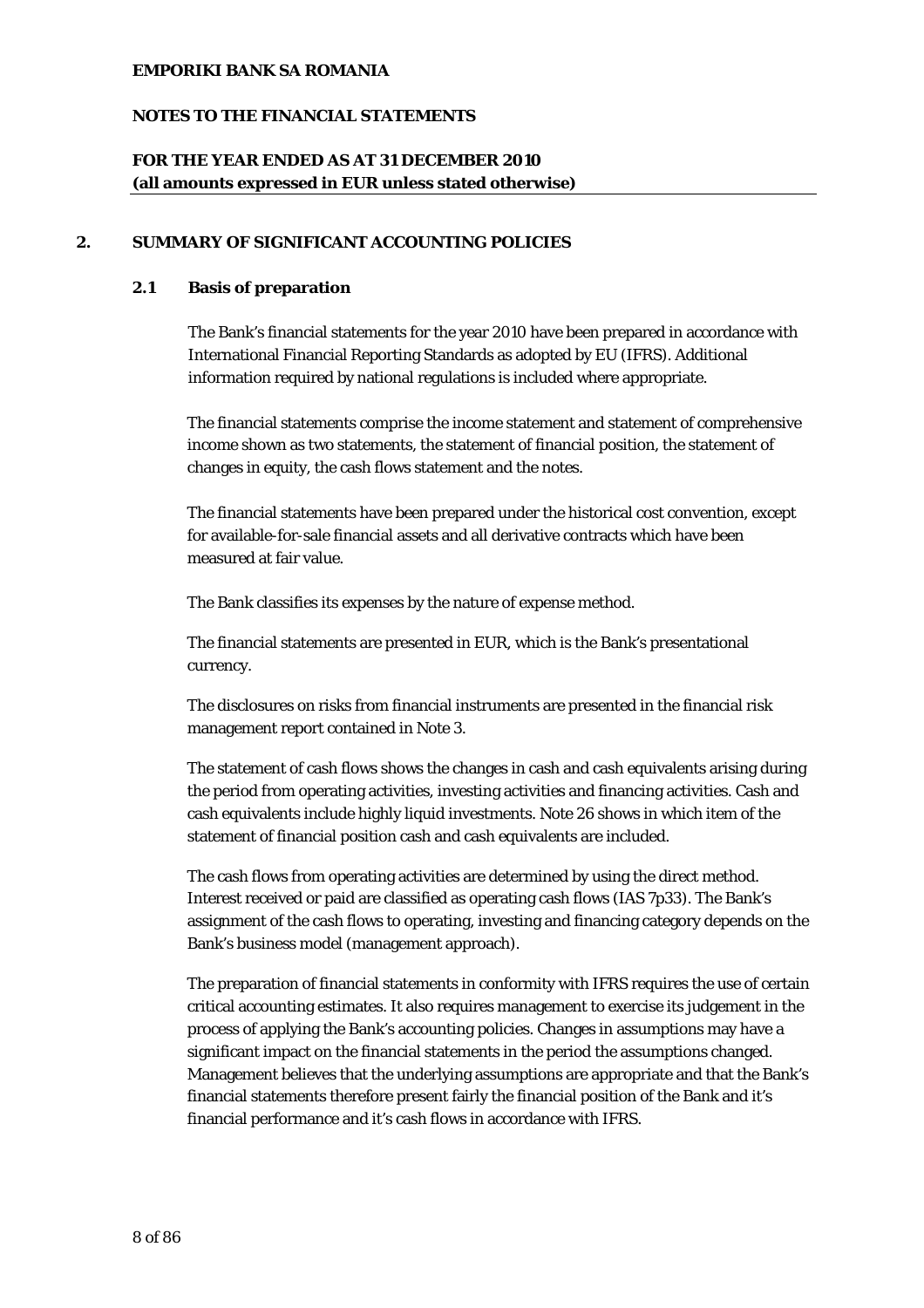## **NOTES TO THE FINANCIAL STATEMENTS**

## **FOR THE YEAR ENDED AS AT 31 DECEMBER 2010 (all amounts expressed in EUR unless stated otherwise)**

## **2. SUMMARY OF SIGNIFICANT ACCOUNTING POLICIES (CONTINUED)**

Management prepared these financial statements on a going concern basis, which assumes that the Bank will continue to operate in the foreseeable future. In order to assess the reasonability of this assumption, management reviews the forecasts of the future cash inflows and the support provided by shareholders.

The Bank is financed via direct cash contributions of the shareholders through share capital increase (see Note 24), deposits placed by the Parent Bank and a credit line granted by the Parent Bank (see Note 27).

Based on the current financial plans and the committed support of the Parent Bank, management is satisfied that the Bank will be able to continue to operate as a going concern in the foreseeable future and, therefore, this principle is applied in the preparation of these financial statements.

The areas involving a higher degree of judgement or complexity or areas where assumptions and estimates are significant to the financial statements, are disclosed in Note 4.

## **(a) Standards, amendments and interpretations effective on or after 1 January 2010**

#### • **IFRIC 17, 'Distributions of Non-Cash Assets to Owners'**

(effective for annual periods beginning on or after 1 July 2009). The interpretation clarifies when and how distribution of non-cash assets as dividends to the owners should be recognised. An entity should measure a liability to distribute non-cash assets as a dividend to its owners at the fair value of the assets to be distributed. A gain or loss on disposal of the distributed non-cash assets should be recognised in profit or loss when the entity settles the dividend payable. IFRIC 17 did not have an impact on these financial statements.

#### • **IFRIC 18, 'Transfers of Assets from Customers'**

(effective for annual periods beginning on or after 1 July 2009). The interpretation clarifies the accounting for transfers of assets from customers, namely, the circumstances in which the definition of an asset is met; the recognition of the asset and the measurement of its cost on initial recognition; the identification of the separately identifiable services (one or more services in exchange for the transferred asset); the recognition of revenue, and the accounting for transfers of cash from customers. The adoption of the IFRIC 18 does not have an impact on these financial statements.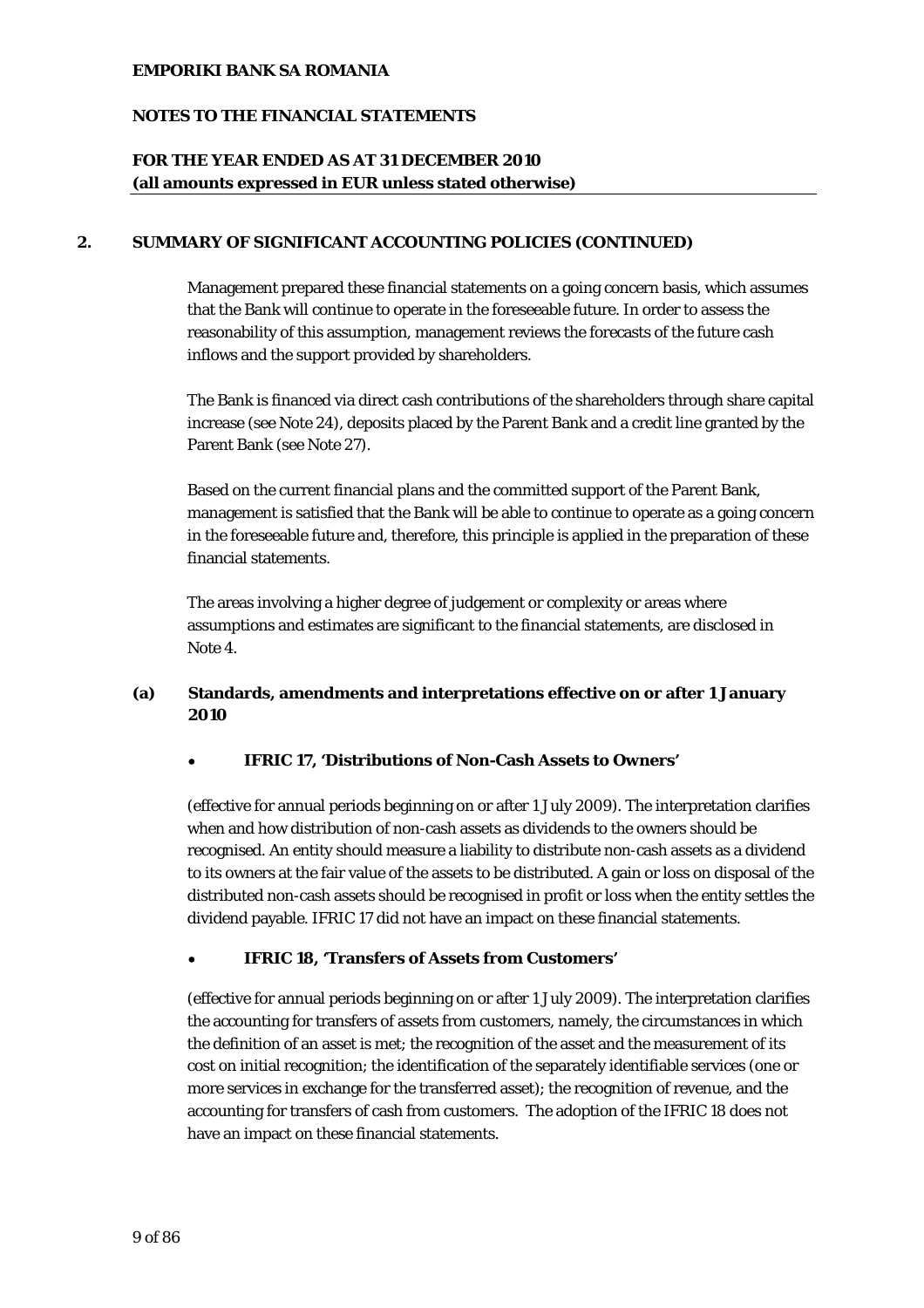## **NOTES TO THE FINANCIAL STATEMENTS**

## **FOR THE YEAR ENDED AS AT 31 DECEMBER 2010 (all amounts expressed in EUR unless stated otherwise)**

## **2. SUMMARY OF SIGNIFICANT ACCOUNTING POLICIES (CONTINUED)**

## • **IAS 27, 'Consolidated and Separate Financial Statements'**

(revised January 2008; effective for annual periods beginning on or after 1 July 2009). The revised IAS 27 requires an entity to attribute total comprehensive income to the owners of the parent and to the non-controlling interests (previously "minority interests") even if this results in the non-controlling interests having a deficit balance (the previous standard required the excess losses to be allocated to the owners of the parent in most cases). The revised standard specifies that changes in a parent's ownership interest in a subsidiary that do not result in the loss of control must be accounted for as equity transactions. It also specifies how an entity should measure any gain or loss arising on the loss of control of a subsidiary. At the date when control is lost, any investment retained in the former subsidiary has to be measured at its fair value.

The Bank is not within the scope of IAS 27 and hence this change has no impact on the Bank's financial statements.

#### • **IFRS 3 (revised), 'Business Combinations'**

(revised January 2008; effective for business combinations for which the acquisition date is on or after the beginning of the first annual reporting period beginning on or after 1 July 2009). The revised IFRS 3 allows entities to choose to measure non-controlling interests using the previous IFRS 3 method (proportionate share of the acquiree's identifiable net assets) or at fair value. The revised IFRS 3 is more detailed in providing guidance on the application of the purchase method to business combinations. The requirement to measure at fair value every asset and liability at each step in a step acquisition for the purposes of calculating a portion of goodwill has been removed. Instead, in a business combination achieved in stages, the acquirer has to remeasure its previously held equity interest in the acquiree at its acquisition-date fair value and recognise the resulting gain or loss, if any, in profit or loss for the year. Acquisition-related costs are accounted for separately from the business combination and therefore recognised as expenses rather than included in goodwill. An acquirer has to recognise a liability for any contingent purchase consideration at the acquisition date.

Changes in the value of that liability after the acquisition date are recognised in accordance with other applicable IFRSs, as appropriate, rather than by adjusting goodwill. The revised IFRS 3 brings into its scope business combinations involving only mutual entities and business combinations achieved by contract alone. The adoption of the IFRS 3 (revised) does not have an impact on these financial statements.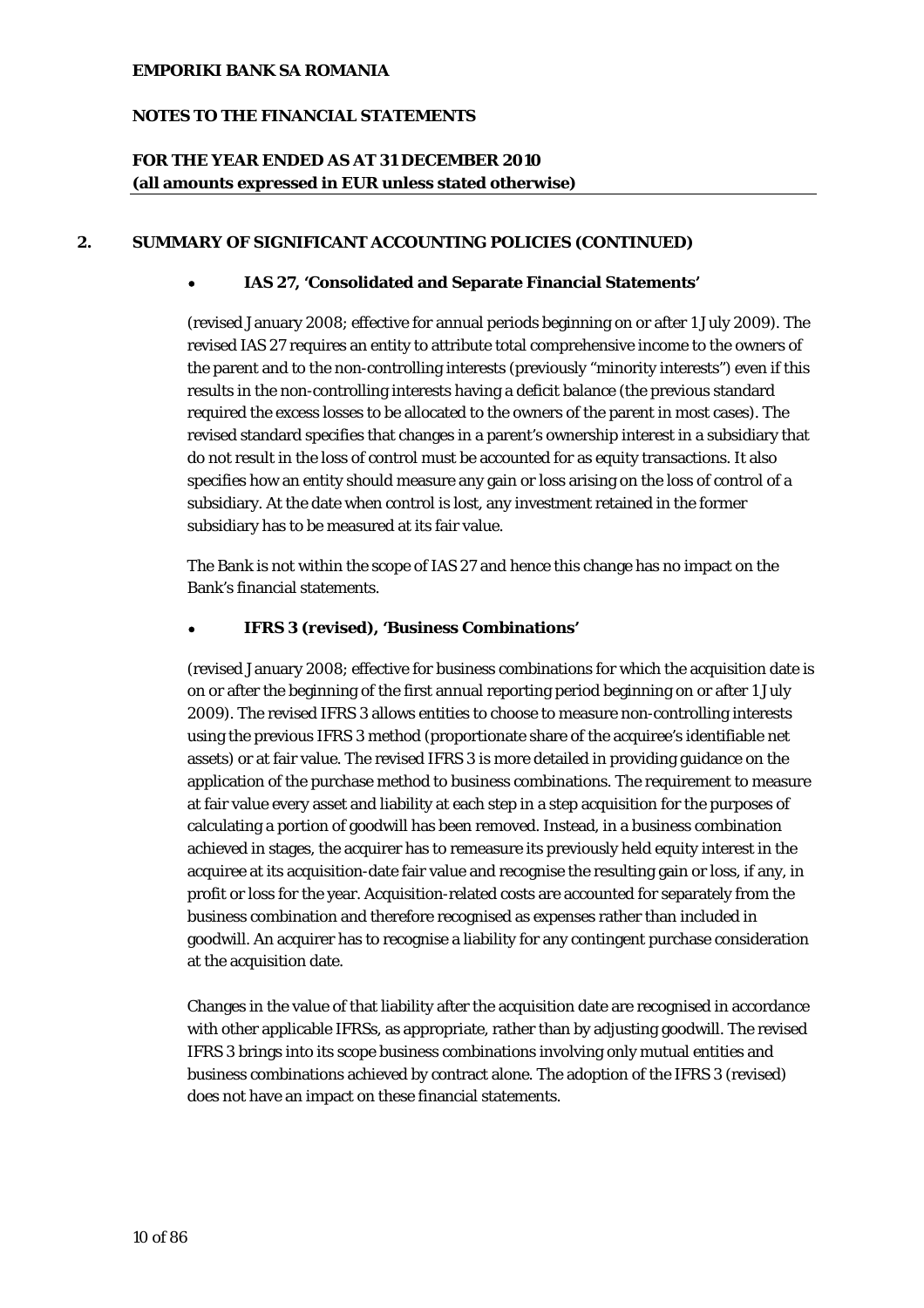## **NOTES TO THE FINANCIAL STATEMENTS**

## **FOR THE YEAR ENDED AS AT 31 DECEMBER 2010 (all amounts expressed in EUR unless stated otherwise)**

## **2. SUMMARY OF SIGNIFICANT ACCOUNTING POLICIES (CONTINUED)**

### • **Amendments to IFRS 2, 'Share-based Payment'**

(effective for annual periods beginning on or after 1 January 2010). The amendments provide a clear basis to determine the classification of share-based payment awards in both consolidated and separate financial statements. The amendments incorporate into the standard the guidance in IFRIC 8 and IFRIC 11, which are withdrawn. The amendments expand on the guidance given in IFRIC 11 to address plans that were previously not considered in the interpretation. The amendments also clarify the defined terms in the Appendix to the standard. The amendments did not have a material impact on these financial statements. The adoption of the IFRS 2 does not have an impact on these financial statements.

## • **Amendment IAS 39, 'Financial Instruments: Recognition and Measurement'**

(effective with retrospective application for annual periods beginning on or after 1 July 2009). The amendment clarifies how the principles that determine whether a hedged risk or portion of cash flows is eligible for designation should be applied in particular situations. The amendment did not have a material impact on these financial statements.

## • **IFRS 1, 'First-time Adoption of International Financial Reporting Standards'**

(following an amendment in December 2008, effective for the first IFRS financial statements for a period beginning on or after 1 July 2009). The revised IFRS 1 retains the substance of its previous version but within a changed structure in order to make it easier for the reader to understand and to better accommodate future changes. The revised standard did not have a material impact on these financial statements.

## • **Amendments to IFRS 1, 'First-time Adoption of IFRS'**

IFRS (effective for annual periods beginning on or after 1 January 2010). The amendments exempt entities using the full cost method from retrospective application of IFRSs for oil and gas assets and also exempt entities with existing leasing contracts from reassessing the classification of those contracts in accordance with IFRIC 4, 'Determining Whether an Arrangement Contains a Lease' when the application of their national accounting requirements produced the same result. The amendments did not have a material impact on these financial statements.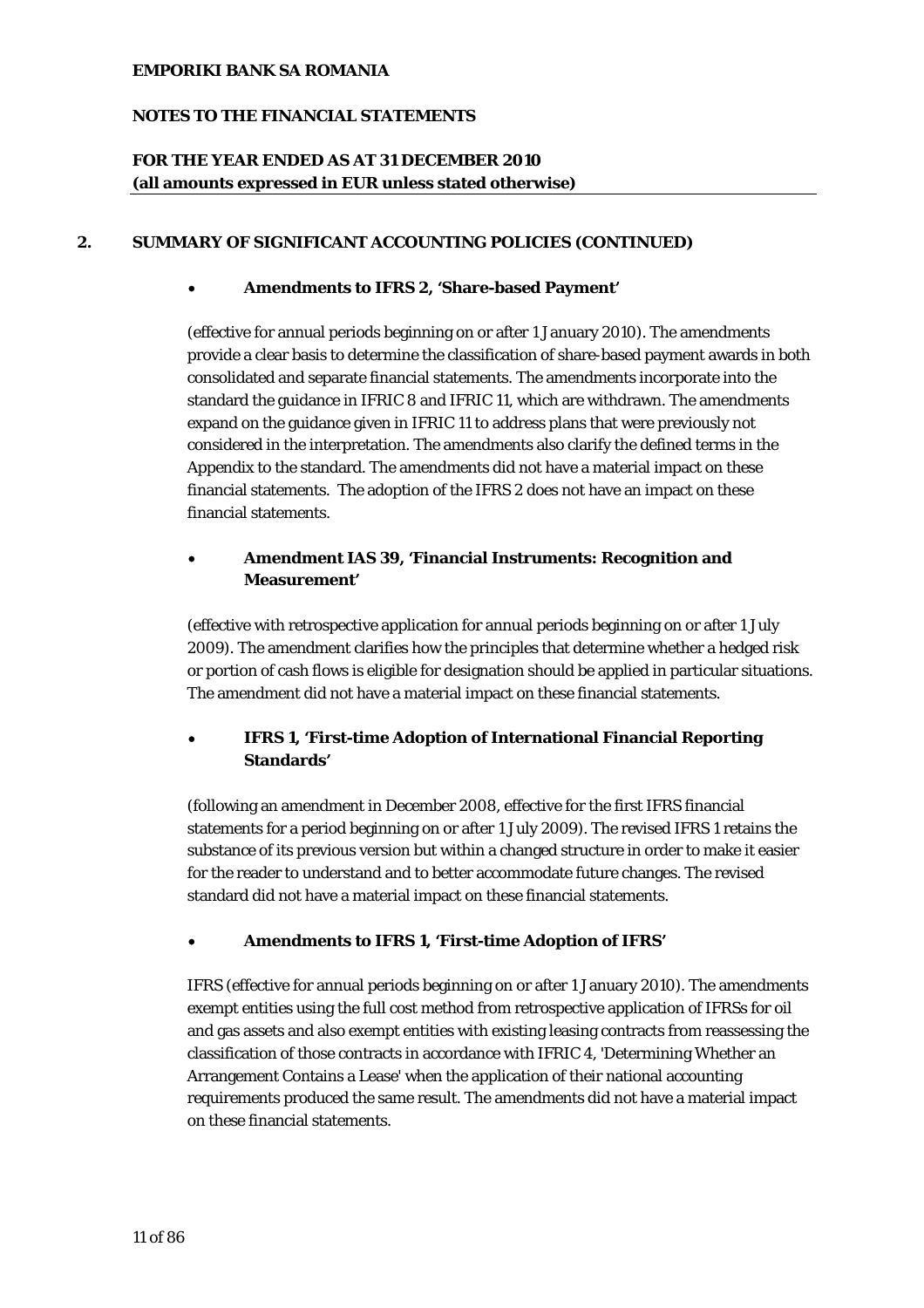## **NOTES TO THE FINANCIAL STATEMENTS**

## **FOR THE YEAR ENDED AS AT 31 DECEMBER 2010 (all amounts expressed in EUR unless stated otherwise)**

## **2. SUMMARY OF SIGNIFICANT ACCOUNTING POLICIES (CONTINUED)**

#### **(b) Standards, amendments and interpretations issued but not yet effective**

Certain new standards and interpretations have been issued that are mandatory for the annual periods beginning on or after 1 January 2011 or later and which the Bank has not early adopted.

### • **Amendment to IAS 32, 'Classification of Rights Issues'**

(issued on 8 October 2009; effective for annual periods beginning on or after 1 February 2010). The amendment exempts certain rights issues of shares with proceeds denominated in foreign currencies from classification as financial derivatives. The Bank does not expect the amendments to have any material effect on its financial statements.

### • **Amendment to IAS 24, 'Related Party Disclosures'**

(issued in November 2009 and effective for annual periods beginning on or after 1 January 2011). IAS 24 was revised in 2009 by: (a) simplifying the definition of a related party, clarifying its intended meaning and eliminating inconsistencies; and by (b) providing a partial exemption from the disclosure requirements for government-related entities. The Bank does not expect the amendments to have any material effect on its financial statements.

## • **IFRIC 19, 'Extinguishing Financial Liabilities with Equity Instruments'**

(effective for annual periods beginning on or after 1 July 2010). This IFRIC clarifies the accounting when an entity renegotiates the terms of its debt with the result that the liability is extinguished through the debtor issuing its own equity instruments to the creditor. A gain or loss is recognised in profit or loss based on the fair value of the equity instruments compared to the carrying amount of the debt. The Bank does not expect IFRIC 19 to have any material effect on its financial statements.

## • **Amendment to IFRIC 14, 'Prepayments of a Minimum Funding Requirement Instruments'**

(effective for annual periods beginning on or after 1 January 2011). This amendment will have a limited impact as it applies only to companies that are required to make minimum funding contributions to a defined benefit pension plan. It removes an unintended consequence of IFRIC 14 related to voluntary pension prepayments when there is a minimum funding requirement. The Bank does not expect the amendments to have any material effect on its financial statements.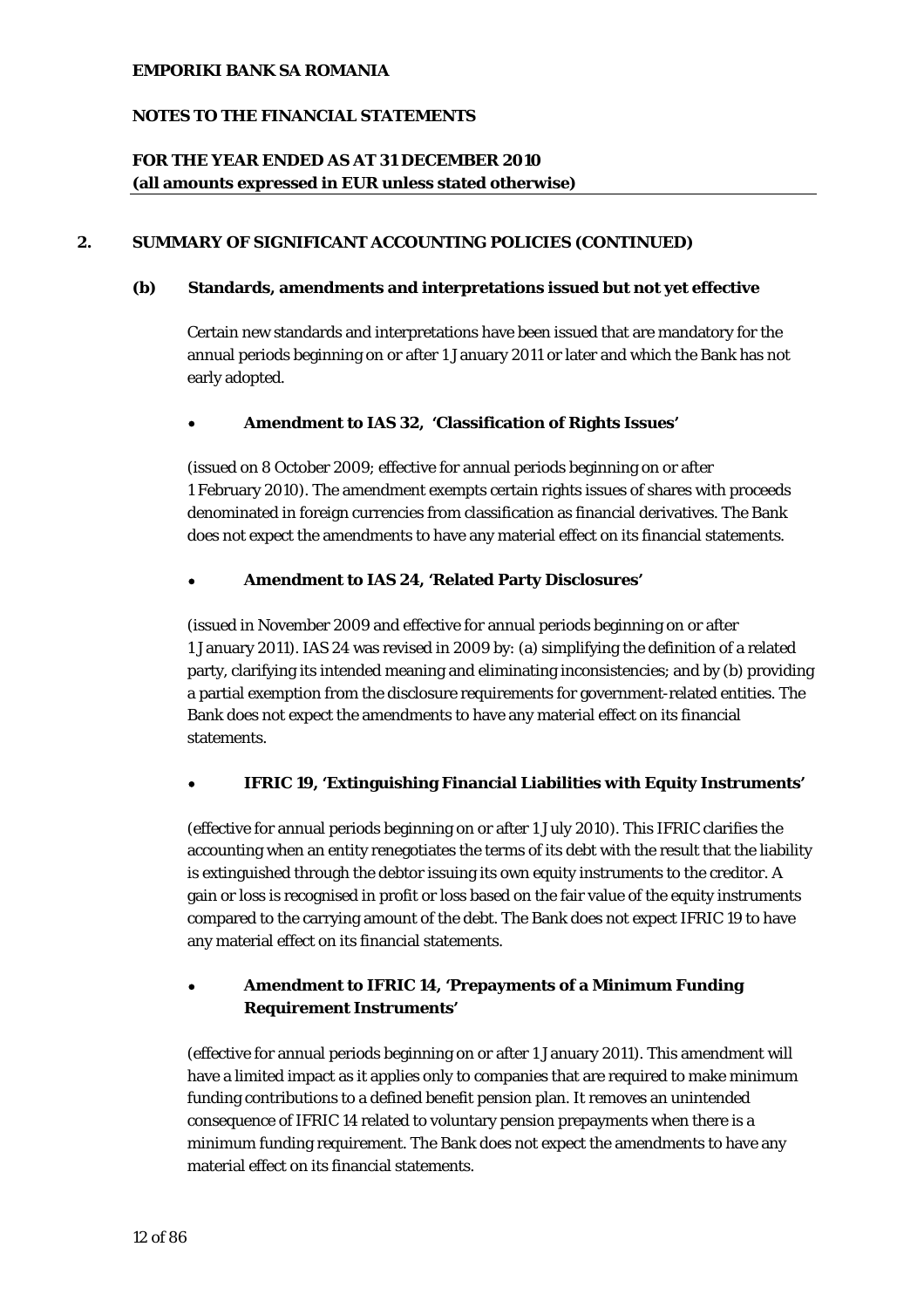## **NOTES TO THE FINANCIAL STATEMENTS**

## **FOR THE YEAR ENDED AS AT 31 DECEMBER 2010 (all amounts expressed in EUR unless stated otherwise)**

## **2. SUMMARY OF SIGNIFICANT ACCOUNTING POLICIES (CONTINUED)**

## • **Amendment to IFRS 1, 'Limited exemption from comparative IFRS 7 disclosures for first-time adopters'**

(effective for annual periods beginning on or after 1 July 2010). Existing IFRS preparers were granted relief from presenting comparative information for the new disclosures required by the March 2009 amendments to IFRS 7, Financial Instruments: Disclosures. This amendment to IFRS 1 provides first-time adopters with the same transition provisions as included in the amendment to IFRS 7. The Bank does not expect the amendments to have any effect on its financial statements.

### • **Amendment to IFRS 7, 'Disclosures - Transfers of Financial Assets'**

(issued in October 2010 and effective for annual periods beginning on or after 1 July 2011). The amendment requires additional disclosures in respect of risk exposures arising from transferred financial assets. The amendment includes a requirement to disclose by class of asset the nature, carrying amount and a description of the risks and rewards of financial assets that have been transferred to another party yet remain on the entity's balance sheet. Disclosures are also required to enable a user to understand the amount of any associated liabilities, and the relationship between the financial assets and associated liabilities.

Where financial assets have been derecognised but the entity is still exposed to certain risks and rewards associated with the transferred asset, additional disclosure is required to enable the effects of those risks to be understood. The Bank is currentlz assessing the impact to the amended standard on disclosures in its financial statements. The amendment is not expected to have any impact on the Bank's financial statements.

#### • **Improvements to IFRS**

'Improvements to IFRS' were issued in May 2010 and effective from 1 January 2011. They contain numerous amendments to IFRS that the IASB considers non-urgent but necessary. 'Improvements to IFRS' comprise amendments that result in accounting changes for presentation, recognition or measurement purposes, as well as terminology or editorial amendments related to a variety of individual IFRS standards. Most of the amendments are effective for annual periods beginning on or after 1 January 2010 and 1 January 2011 respectively, with earlier application permitted. No material changes to accounting policies are expected as a result of these amendments.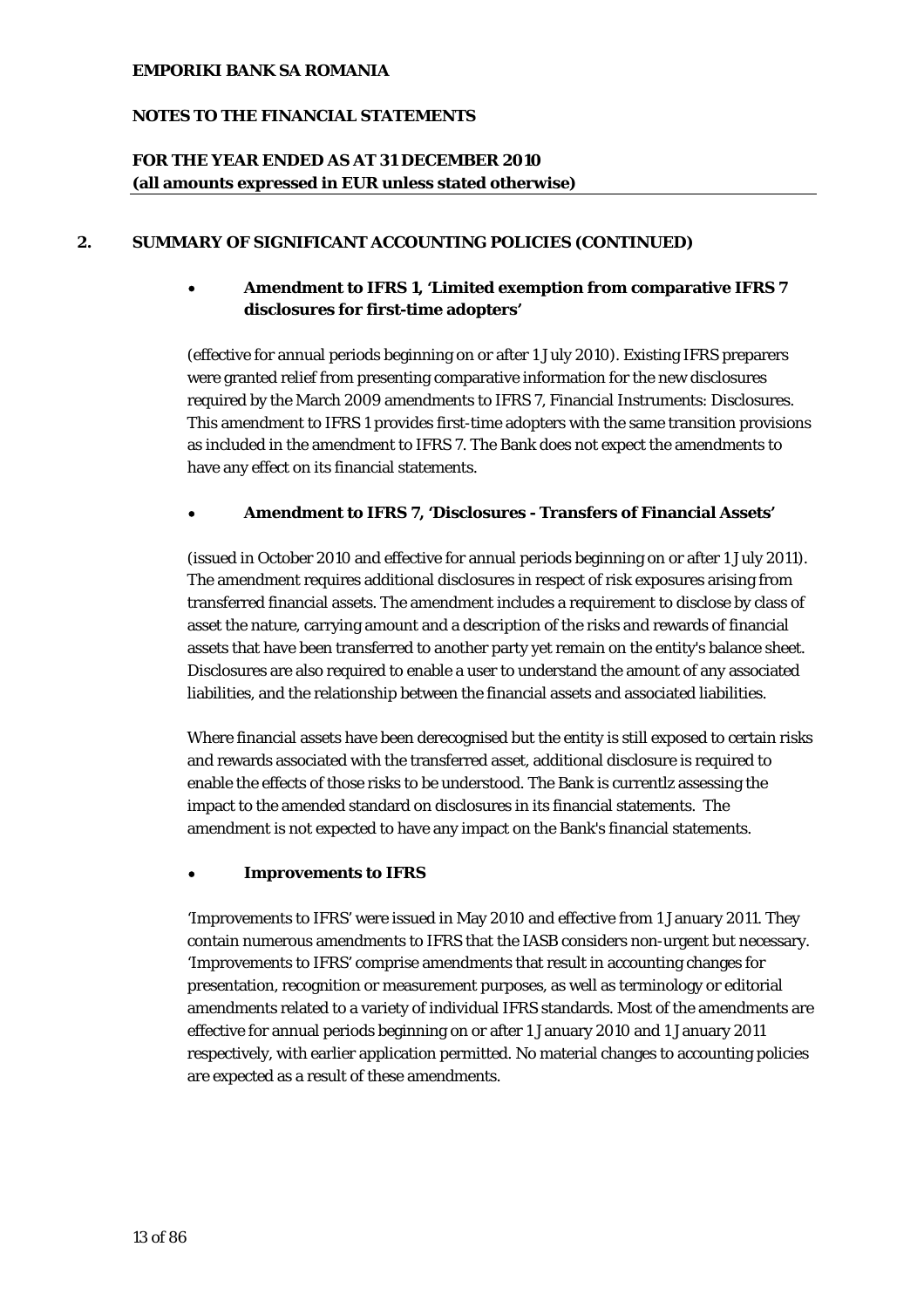## **NOTES TO THE FINANCIAL STATEMENTS**

## **FOR THE YEAR ENDED AS AT 31 DECEMBER 2010 (all amounts expressed in EUR unless stated otherwise)**

## **2. SUMMARY OF SIGNIFICANT ACCOUNTING POLICIES (CONTINUED)**

• **IFRS 9, 'Financial instruments part 1: Classification and measurement'** 

IFRS 9 was issued in November 2009 and replaces those parts of IAS 39 relating to the classification and measurement of financial assets. Key features are as follows:

- Financial assets are required to be classified into two measurement categories: those to be measured subsequently at fair value, and those to be measured subsequently at amortised cost. The decision is to be made at initial recognition. The classification depends on the entity's business model for managing its financial instruments and the contractual cash flow characteristics of the instrument.
- An instrument is subsequently measured at amortised cost only if it is a debt instrument and both the objective of the entity's business model is to hold the asset to collect the contractual cash flows, and the asset's contractual cash flows represent only payments of principal and interest (that is, it has only 'basic loan features'). All other debt instruments are to be measured at fair value through profit or loss.
- All equity instruments are to be measured subsequently at fair value. Equity instruments that are held for trading will be measured at fair value through profit or loss. For all other equity investments, an irrevocable election can be made at initial recognition, to recognise unrealised and realised fair value gains and losses through other comprehensive income rather than profit or loss. There is to be no recycling of fair value gains and losses to profit or loss.

This election may be made on an instrument-by-instrument basis. Dividends are to be presented in profit or loss, as long as they represent a return on investment.

While adoption of IFRS 9 is mandatory from 1 January 2013, earlier adoption is permitted.

The Bank is considering the implications of the standard, the impact on the Bank and the timing of its adoption by the Bank.

## **(c) Early adoption of standards**

The Bank did not early-adopt new or amended standards in 2010.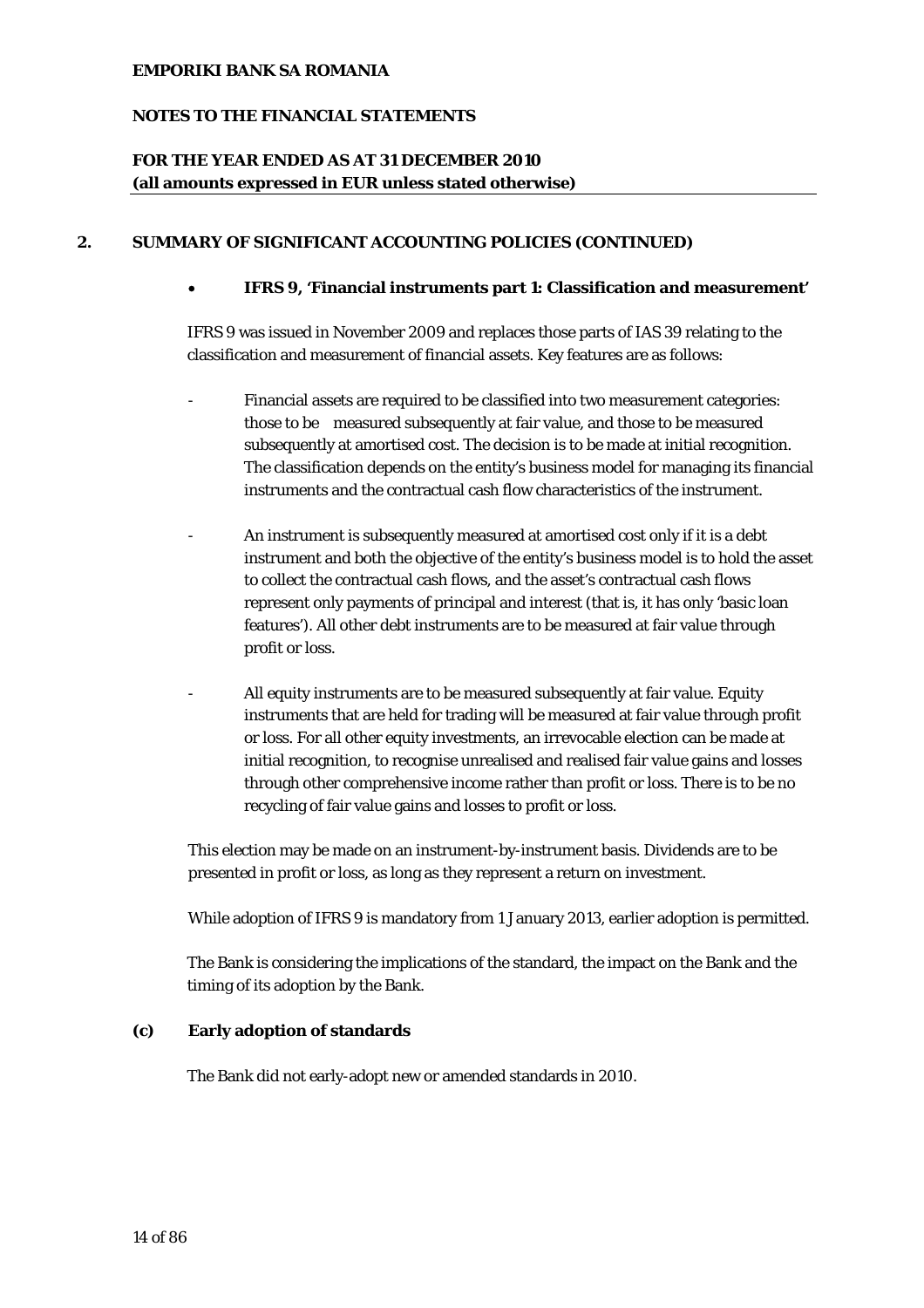## **NOTES TO THE FINANCIAL STATEMENTS**

## **FOR THE YEAR ENDED AS AT 31 DECEMBER 2010 (all amounts expressed in EUR unless stated otherwise)**

## **2. SUMMARY OF SIGNIFICANT ACCOUNTING POLICIES (CONTINUED)**

#### **2.2 Foreign currency translation**

## **(a) Functional and presentation currency**

Items included in the financial statements of the Bank are measured in the national currency of Romania, Romanian Lei ("RON"), which is the currency of the primary economic environment in which the Bank operates ('the functional currency'). The financial statements are presented in EUR ("presentation currency").

The reason for using a presentation currency different from the functional currency is to meet the expectations of the shareholders, of existing and potential providers of external financing and other counterparties.

### **(b) Transactions and balances**

Monetary assets and liabilities are translated into the functional currency at the official exchange rate of the National Bank of Romania ("NBR") at the respective statement of financial position dates. Foreign exchange gains and losses resulting from the settlement of the transactions and from the translation of monetary assets and liabilities into each entity's functional currency at year-end official exchange rates of the NBR are recognised in the income statement. Translation at year-end rates does not apply to non-monetary items, including equity investments. Effects of exchange rate changes on the fair value of equity securities are recorded as part of the fair value gain or loss.

At 31 December 2010 the exchange rate used for translating foreign currency balances was USD 1 = 3.2045 RON (2009: USD 1 = RON 2.9361), EUR 1 = 4.2848 RON (2009: EUR 1 = RON 4.2282) and RUB = 0.1048 RON (2009: RUB 1 = 0.0977 RON).

Changes in the fair value of monetary securities denominated in foreign currency classified as available for sale are analysed between translation differences resulting from changes in the amortised cost of the security and other changes in the carrying amount of the security. Translation differences related to changes in the amortised cost are recognised in profit or loss, and other changes in the carrying amount are recognised in other comprehensive income.

Translation differences on non-monetary items, such as equities classified as available for sale, are included in the fair value reserve in equity.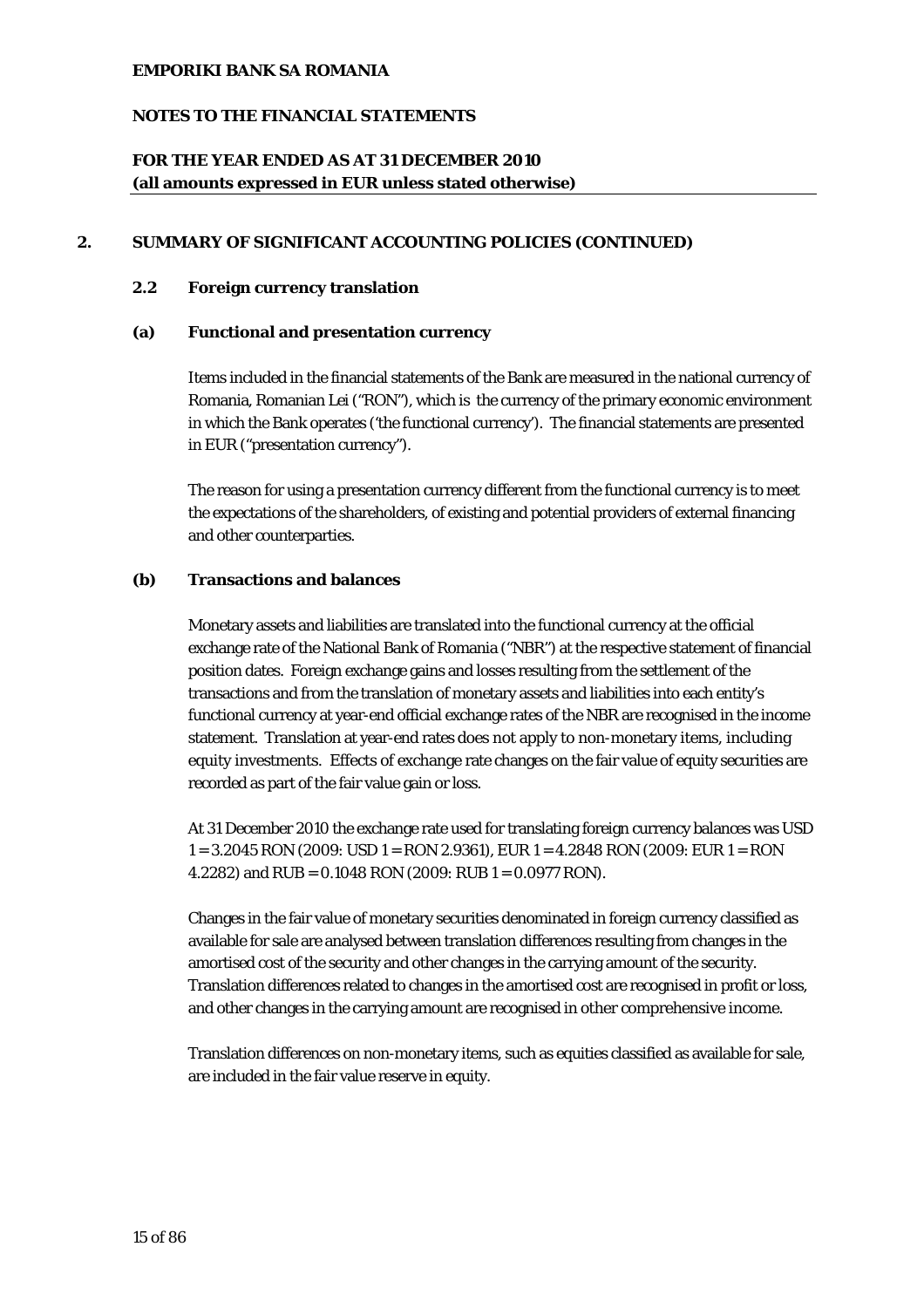## **NOTES TO THE FINANCIAL STATEMENTS**

## **FOR THE YEAR ENDED AS AT 31 DECEMBER 2010 (all amounts expressed in EUR unless stated otherwise)**

### **2. SUMMARY OF SIGNIFICANT ACCOUNTING POLICIES (CONTINUED)**

#### **(c) Translation from functional to presentation currency**

All assets and liabilities have been translated from the functional currency to the presentation currency at the closing rate existing at the date of each statement of financial position presented. Income and expense items have been translated using an average rate for the presented period. Share capital, retained earnings and all other reserves are translated at closing rates. Finally, all exchange differences resulting from translation have been recognized directly as a separate component in other comprehensive income.

## **2.3 Accounting for the effect of hyperinflation**

Prior to 1 January 2004 balances and transactions were restated to reflect the changes in the general purchasing power of the RON in accordance with IAS 29 ("Financial Reporting in Hyperinflationary Economies"). IAS 29 requires that the financial statements prepared in the currency of a hyperinflationary economy be stated in terms of the measuring unit current at the balance sheet date. As the characteristics of the economic environment in Romania indicate that hyperinflation has ceased, effective from 1 January 2004 the Bank has no longer applied the provisions of IAS 29. Accordingly, the amounts expressed in the measuring unit current at 31 December 2003 are treated as the basis for the carrying amounts in these financial statements.

The restatement was calculated using the conversion factors derived from the Romanian Consumer Price Index ("CPI"), published by the Comisia Nationala de Statistica. The indices used to restate corresponding figures, based on 1998 prices (1998 = 100) for the five years ended 31 December 2003, and the respective conversion factors are:

| <b>Year</b> | <b>Movement in CPI</b> | Indices | <b>Conversion Factor</b> |
|-------------|------------------------|---------|--------------------------|
| 1999        | 54.8%                  | 1.548   | 2.46                     |
| 2000        | 40.7%                  | 2.178   | 1.75                     |
| 2001        | 30.3%                  | 2.838   | 1.35                     |
| 2002        | 17.8%                  | 3.343   | 1.14                     |
| 2003        | 14.1%                  | 3.815   | 1.00                     |

#### **2.4 Financial assets**

## **(a) Classification**

The Bank classifies its financial assets into the following categories: financial assets held at fair value through profit or loss; loans and receivables; held-to-maturity investments and available-for-sale financial assets. Management determines the classification of its investments at initial recognition.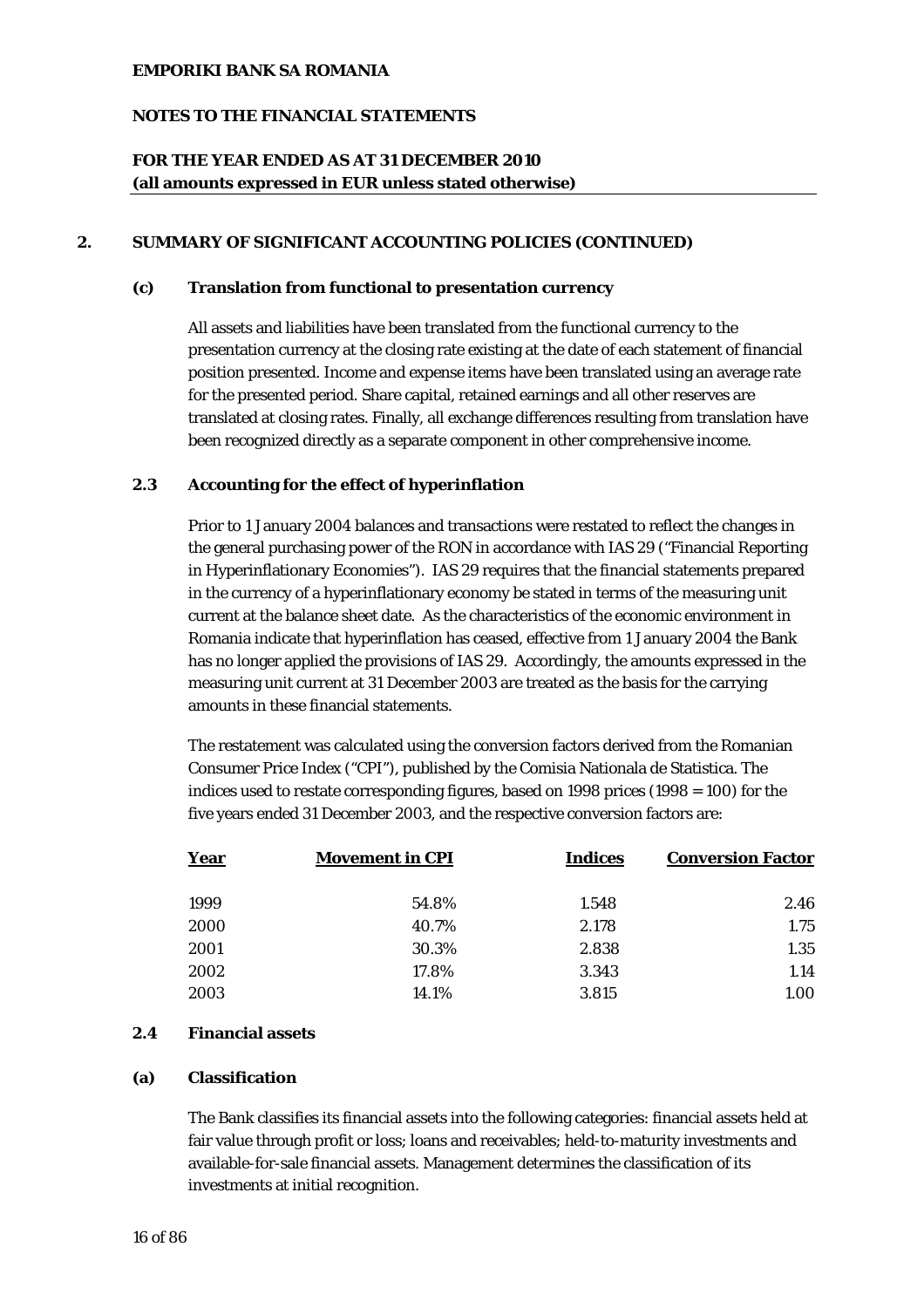## **NOTES TO THE FINANCIAL STATEMENTS**

## **FOR THE YEAR ENDED AS AT 31 DECEMBER 2010 (all amounts expressed in EUR unless stated otherwise)**

## **2. SUMMARY OF SIGNIFICANT ACCOUNTING POLICIES (CONTINUED)**

*(i) Financial assets at fair value through profit or loss ("FVTPL")* 

This category has two sub-categories: financial assets held for trading and those designated at fair value trough profit or loss at inception. A financial asset is classified in this category if acquired principally for the purpose of selling in the short term or if so designated by management. The Bank currently does not have any financial assets designated at fair value through profit or loss at inception. Derivatives are also categorised as held for trading unless they are designated as hedges. The Bank does not use hedge accounting. During 2009 and 2010 the Bank did not held any other securities in this category.

## *(ii) Loans and receivables*

Loans and receivables are non-derivative financial assets with fixed or determinable payments that are not quoted in an active market, other than: (a) those that the entity intends to sell immediately or in the short term, which are classified as held for trading, and those that the entity upon initial recognition designates as at fair value through profit or loss; (b) those that the entity upon initial recognition designates as available for sale; or (c) those for which the holder may not recover substantially all of its initial investment, other than because of credit deterioration.

## *(iii) Held-to-maturity ("HTM")*

HTM investments are non-derivative financial assets with fixed or determinable payments and fixed maturities that the Bank's management has the positive intention and ability to hold to maturity. Were the Bank will sell other than an insignificant amount of HTM assets, the entire category would be tainted and reclassified as available for sale. During 2009 and 2010 the Bank did not held any HTM securities in its portfolio.

## *(iv) Available-for-sale ("AFS")*

AFS investments are those intended to be held for an indefinite period of time, which may be sold in response to needs for liquidity or changes in interest rates, exchange rates or equity prices.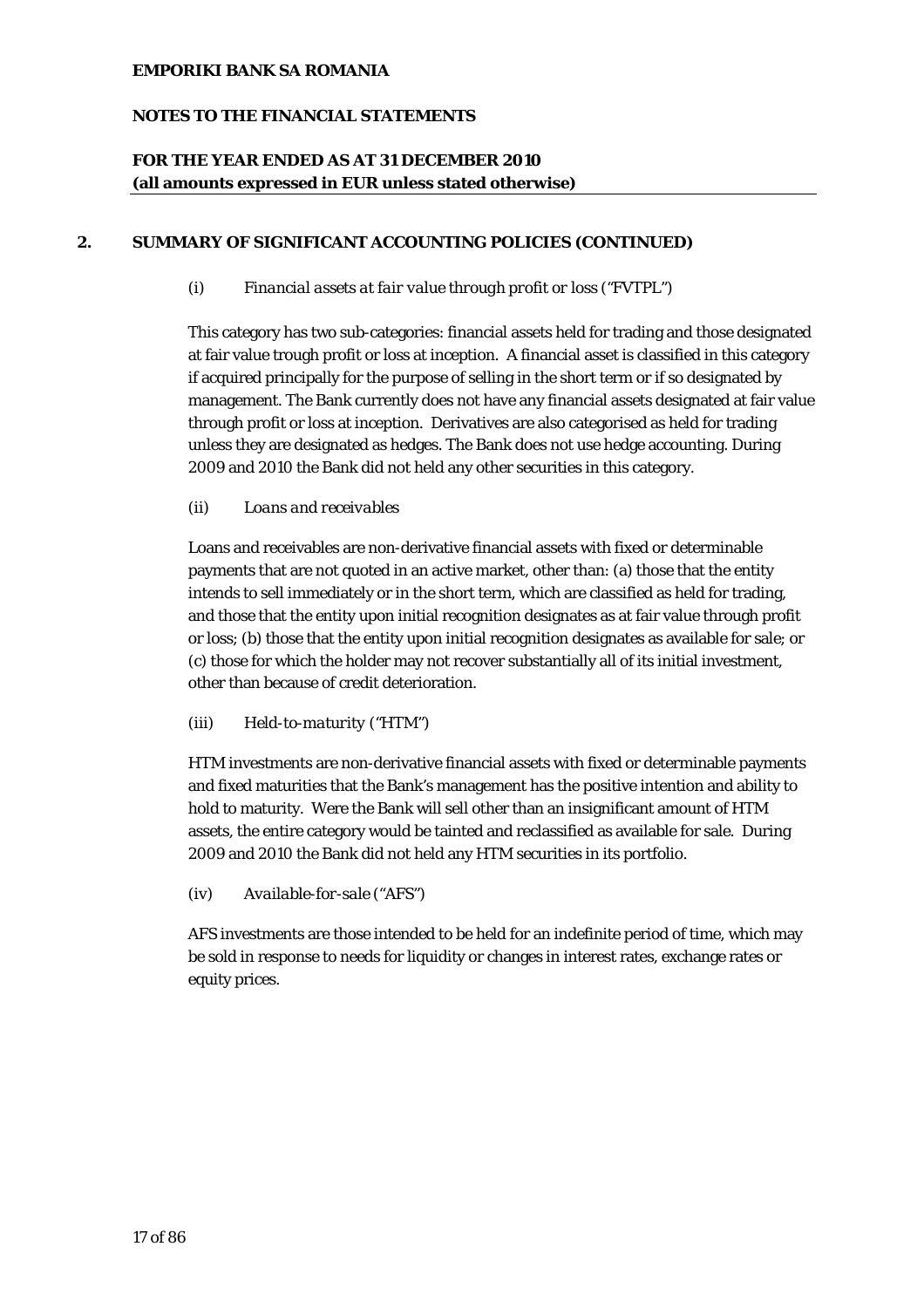## **NOTES TO THE FINANCIAL STATEMENTS**

## **FOR THE YEAR ENDED AS AT 31 DECEMBER 2010 (all amounts expressed in EUR unless stated otherwise)**

## **2. SUMMARY OF SIGNIFICANT ACCOUNTING POLICIES (CONTINUED)**

#### **(b) Recognition, initial measurement and de-recognition**

Regular purchases and sales of financial assets FVTPL, HTM and AFS are recognised on trade-date – the date on which the Bank commits to purchase or sell the asset. Loans are recognised when cash is advanced to the borrowers. Financial assets are initially recognised at fair value plus transaction costs for all financial assets not carried at fair value through profit or loss. Financial assets carried at FVPR are initially recognised at fair value, and transactions costs are expensed in the income statement. Financial assets are derecognised when the rights to receive cash flows from the financial assets have expired or where the Bank has transferred substantially all risks and rewards of ownership and/or has transferred control of the financial assets. Financial liabilities are derecognised when they are extinguished – that is, when the obligation is discharged, cancelled or expires.

#### **(c) Subsequent measurement**

AFS financial assets and financial assets at FVTPL are subsequently carried at fair value. Loans and receivables and HTM investments are carried at amortised cost using the effective interest method. Gains and losses arising from changes in the fair value of the FVTPL category are included in the income statement in the period in which they arise. Gains and losses arising from changes in the fair value of AFS financial assets are recognised directly in other comprehensive income, until the financial asset is derecognised or impaired. At this time, the cumulative gain or loss previously recognised in other comprehensive income should be recognised in the income statement. However, interest calculated using the effective interest method is recognised in the income statement. Dividends on AFS equity instruments are recognised in the income statement when the entity's right to receive payment is established.

## **(d) Fair value measurement principles**

The fair values of quoted investments in active markets are based on current bid prices. If the market for a financial asset is not active (and for unlisted securities), the Bank establishes fair value by using valuation techniques. These include the use of recent arm's length transactions and discounted cash flow analysis.

## **2.5 Offsetting financial instruments**

Financial assets and liabilities are offset and the net amount reported in the statement of financial position when there is a legally enforceable right to set off the recognised amounts and there is an intention to settle on a net basis, or realise the asset and settle the liability simultaneously.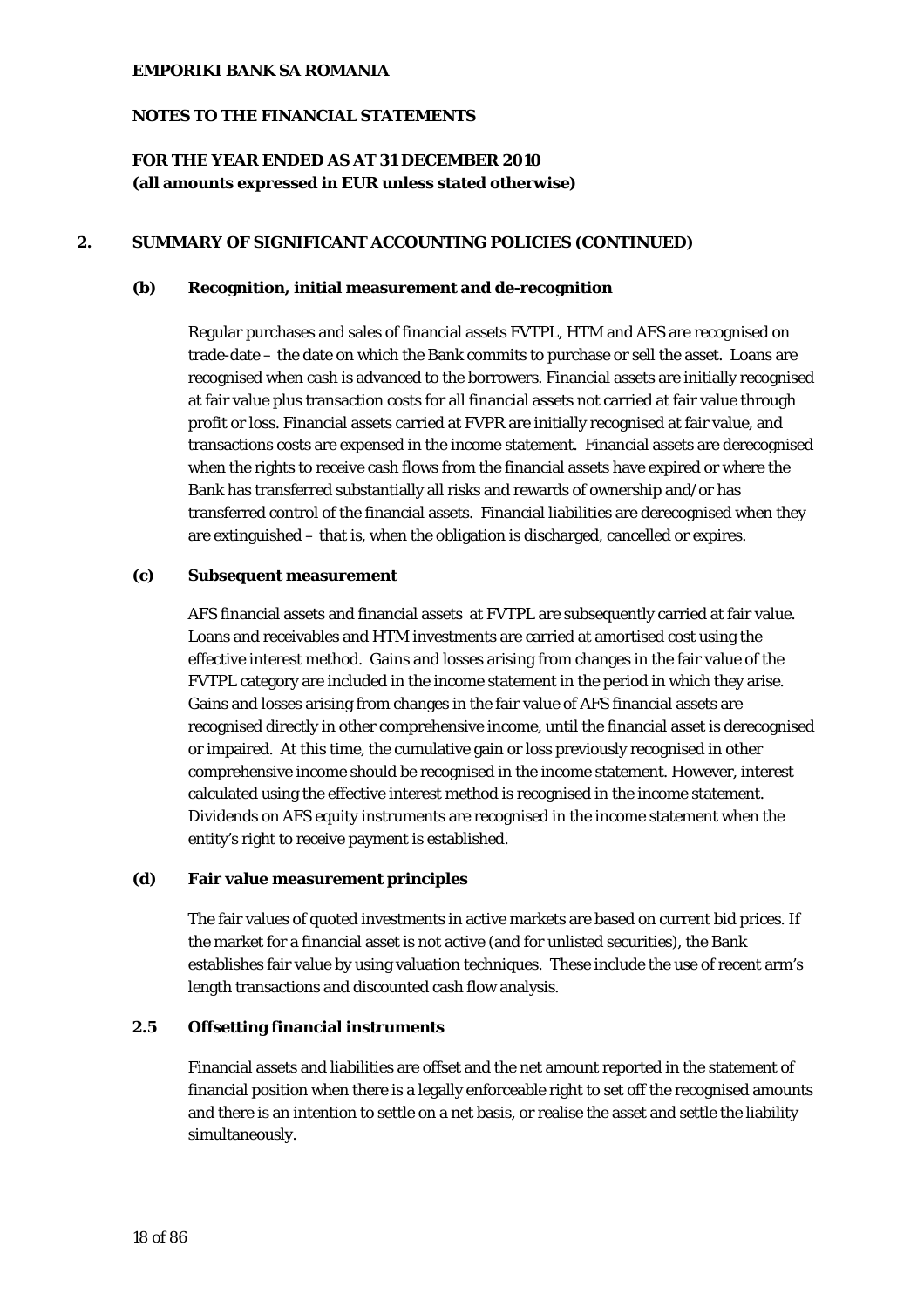## **NOTES TO THE FINANCIAL STATEMENTS**

## **FOR THE YEAR ENDED AS AT 31 DECEMBER 2010 (all amounts expressed in EUR unless stated otherwise)**

## **2. SUMMARY OF SIGNIFICANT ACCOUNTING POLICIES (CONTINUED)**

## **2.6 Derivative financial instruments**

Derivatives are initially recognised at fair value on the date on which a derivative contract is entered into and are subsequently remeasured at their fair value. Fair values are obtained from quoted market prices in active markets, including recent market transactions, and valuation techniques, including discounted cash flows models. All derivatives are carried as assets when fair value is positive and as liabilities when fair value is negative.

The best evidence of the fair value of a derivative at initial recognition is the transaction price (ie, the fair value of the consideration given or received) unless the fair value of that instrument is evidenced by comparison with other observable current market transactions in the same instrument (ie, without modification or repackaging) or based on a valuation technique whose variables include only data from observable markets. When such evidence exists, the Bank recognises profits on day one. Changes in the fair value of all derivative instruments are recognised immediately in the income statement. The Bank does not apply hedge accounting.

## **2.7 Interest income and expense**

Interest income and expense are recognised in the income statement for all instruments measured at amortised cost using the effective interest method. Interest income includes coupons and accrued discount and premium earned on fixed income investment securities. The effective interest method is a method of calculating the amortised cost of a financial asset or a financial liability and of allocating the interest income or interest expense over the relevant period. The effective interest rate is the rate that exactly discounts estimated future cash payments or receipts through the expected life of the financial instrument or, when appropriate, a shorter period to the net carrying amount of the financial asset or financial liability. When calculating the effective interest rate, the Bank estimates cash flows considering all contractual terms of the financial instrument (for example, prepayment options) but does not consider future credit losses.

The calculation includes all fees and points paid or received between parties to the contract that are an integral part of the effective interest rate, transaction costs and all other premiums or discounts.

Once a financial asset or a group of financial assets has been written down as a result of an impairment loss, interest income is recognised using the rate of interest used to discount the future cash flows for the purpose of measuring the impairment loss.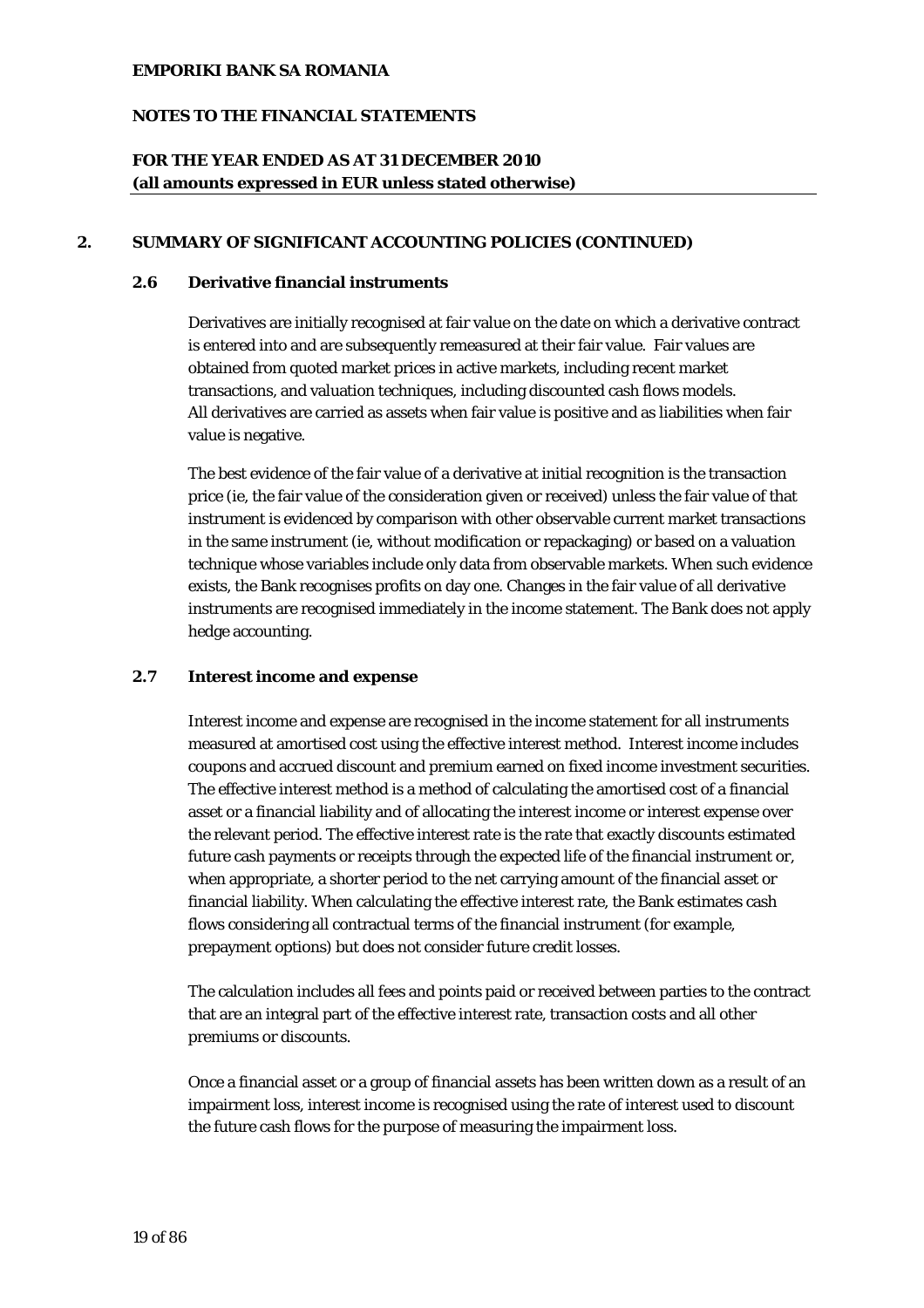## **NOTES TO THE FINANCIAL STATEMENTS**

## **FOR THE YEAR ENDED AS AT 31 DECEMBER 2010 (all amounts expressed in EUR unless stated otherwise)**

## **2. SUMMARY OF SIGNIFICANT ACCOUNTING POLICIES (CONTINUED)**

#### **2.8 Fee and commission income**

Fees and commissions are generally recognised on an accrual basis when the service has been provided. Loan commitment fees for loans which are probable of being drawn down, are deferred and recognised as adjustments to the effective yield on the loan.

Fee and commission income consists mainly of fees and commissions received for the transfers of money for customers, trading of foreign exchange, issuance of guarantees and letters of credit and fees charged for current accounts administration.

## **2.9 Dividend income**

The Bank recognises as income dividends from the participations held in other entities when the Bank's right to receive payment is established (after the financial statements are approved by the General Assembly of each entity).

## **2.10 Dividends**

Dividends on ordinary shares are recognised in equity in the period in which they are approved by the Annual General Meeting of shareholders. The statutory accounting reports of the Bank prepared in accordance with Romanian Accounting Regulations are the basis for profit distribution and other appropriations.

#### **2.11 Impairment of financial assets**

#### **(a) Assets carried at amortised cost**

The Bank assesses at each balance sheet date whether there is objective evidence that a financial asset or group of financial assets is impaired. A financial asset or a group of financial assets is impaired and impairment losses are incurred if, and only if, there is objective evidence of impairment as a result of one or more events that occurred after the initial recognition of the asset (a 'loss event') and that loss event (or events) has an impact on the estimated future cash flows of the financial asset or group of financial assets that can be reliably estimated.

The criteria that the Bank uses to determine that there is objective evidence of an impairment loss include:

• classification of the borrower in the doubtful category (as a result of registering a debt service of more than 180 days of overdue for the mortgage portfolio, and more than 90 days for other facilities);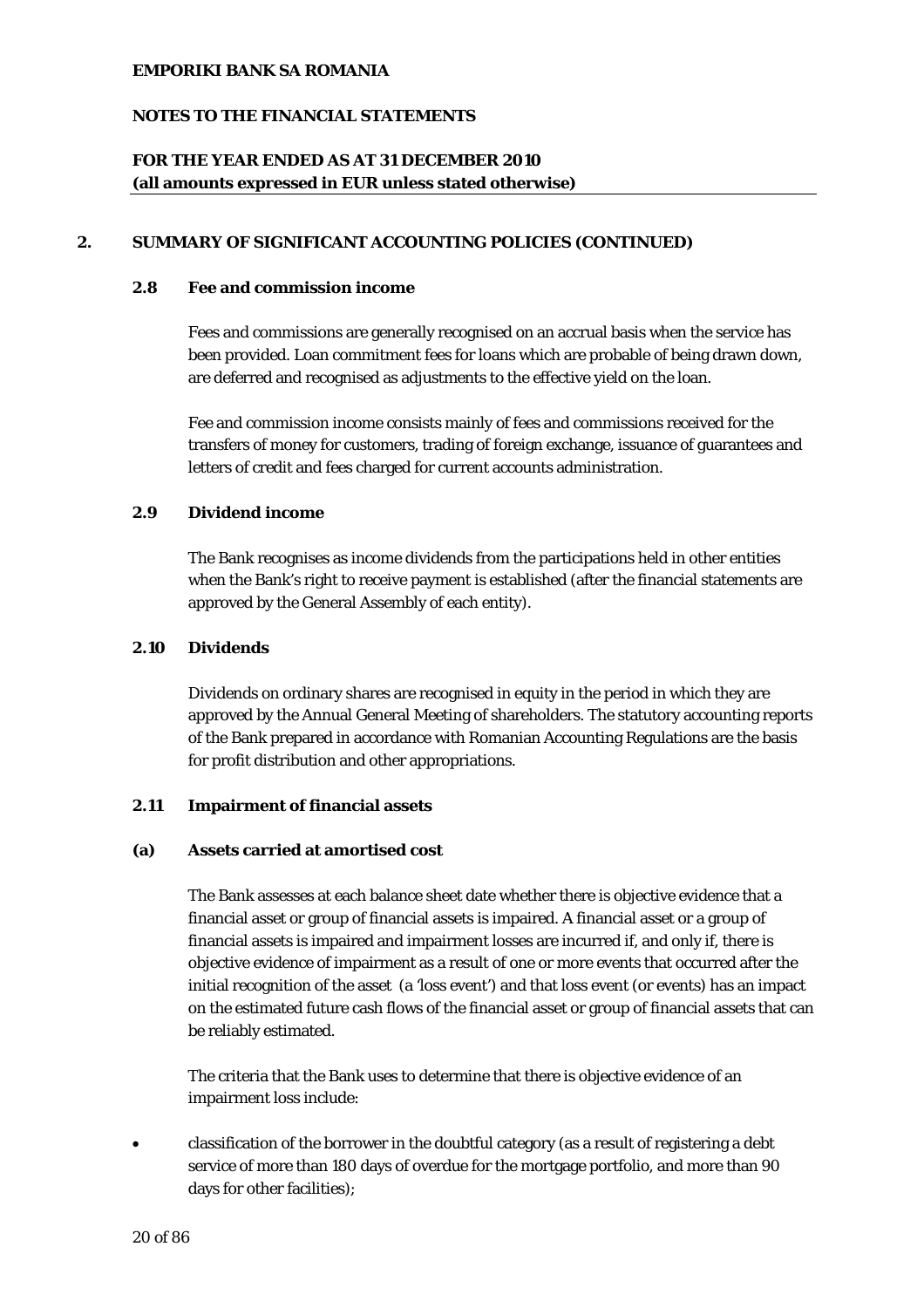## **NOTES TO THE FINANCIAL STATEMENTS**

## **FOR THE YEAR ENDED AS AT 31 DECEMBER 2010 (all amounts expressed in EUR unless stated otherwise)**

### **2. SUMMARY OF SIGNIFICANT ACCOUNTING POLICIES (CONTINUED)**

- classification in the worst financial performance category [i.e. E category], established according to the local regulator requirements;
- significant financial difficulty of the debtor (incapability to pay suppliers, debts to the state budget etc.);
- existence of a rescheduling granted to the debtor, resulting from an incapability to pay according with the previously agreed repayment schedule;
- high probability of insolvency or insolvency procedure declared by the borrower;
- existence of the probability that the borrower will enter bankruptcy or other financial reorganization;
- disappearance of an active market for the financial asset due to financial difficulties of the issuer; or
- a sharp and significant decrease in the market value of an issuer's debt securities.

The estimated period between a losses occurring and its identification is determined by local management for each identified portfolio. In general, the periods used vary between three months and 12 months; in exceptional cases, longer periods are warranted. The Bank first assesses whether objective evidence of impairment exists individually for financial assets that are individually significant, and individually or collectively for financial assets that are not individually significant. If the Bank determines that no objective evidence of impairment exists for an individually assessed financial asset, whether significant or not, it includes the asset in a group of financial assets with similar credit risk characteristics and collectively assesses them for impairment.

Assets that are individually assessed for impairment and for which an impairment loss is or continues to be recognised are not included in a collective assessment of impairment. The amount of the loss is measured as the difference between the asset's carrying amount and the present value of estimated future cash flows (excluding future credit losses that have not been incurred) discounted at the financial asset's original effective interest rate. The carrying amount of the asset is reduced through the use of an allowance account and the amount of the loss is recognised in the income statement. If a loan or held-to-maturity investment has a variable interest rate, the discount rate for measuring any impairment loss is the current effective interest rate determined under the contract.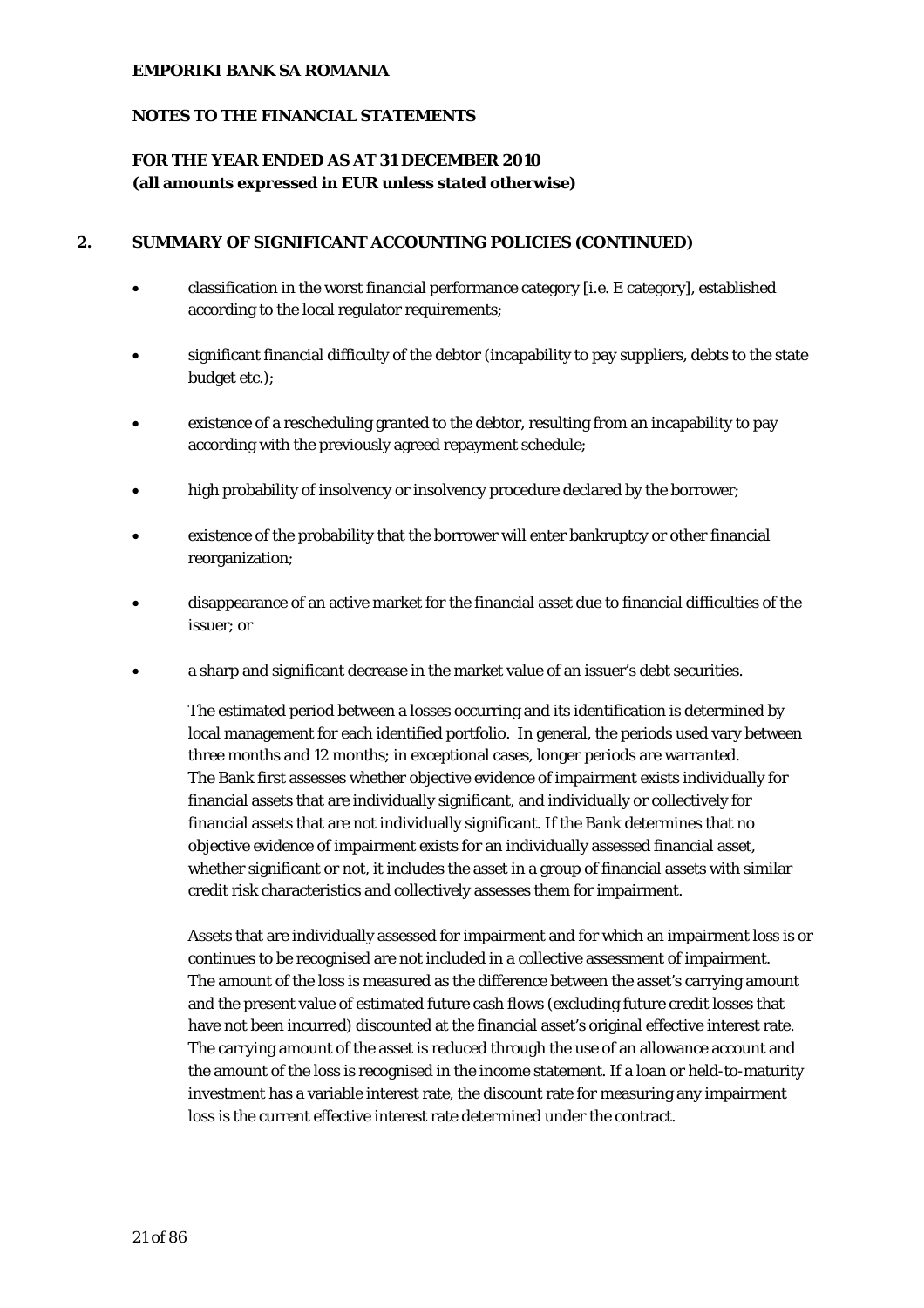## **NOTES TO THE FINANCIAL STATEMENTS**

## **FOR THE YEAR ENDED AS AT 31 DECEMBER 2010 (all amounts expressed in EUR unless stated otherwise)**

## **2. SUMMARY OF SIGNIFICANT ACCOUNTING POLICIES (CONTINUED)**

The calculation of the present value of the estimated future cash flows of a collateralised financial asset reflects the cash flows that may result from foreclosure less costs for obtaining and selling the collateral, whether or not foreclosure is probable.

For the purposes of a collective evaluation of impairment, financial assets are grouped on the basis of similar credit risk characteristics (e.g. on the basis of the industry and product types, and for retail also taking into consideration if the exposure is insured for credit risk). Those characteristics are relevant to the estimation of future cash flows for groups of such assets by being indicative of the debtors' ability to pay all amounts due according to the contractual terms of the assets being evaluated.

Future cash flows in a group of financial assets that are collectively evaluated for impairment are estimated on the basis of the contractual cash flows of the assets in the group and historical loss experience for assets with credit risk characteristics similar to those in the group.

Estimates of changes in future cash flows for groups of assets should reflect and be directionally consistent with changes in related observable data from period to period (for example, changes in unemployment rates, property prices, payment status, or other factors indicative of changes in the probability of losses in the group and their magnitude).

The Bank has reviewed the outcome of probability of default rates used for collective assessment of impairment in prior period financial statements and their subsequent reestimation for the purpose of changing the current period assumptions and methods.

When a loan is uncollectible, it is written off against the related provision for loan impairment. Such loans are written off after all the necessary procedures have been completed and the amount of the loss has been determined. Subsequent recoveries of amounts previously written off decrease the amount of the loan impairment changes in the income statement.

If, in a subsequent period, the amount of the impairment loss decreases and the decrease can be related objectively to an event occurring after the impairment was recognised (such as an improvement in the debtor's credit rating), the previously recognised impairment loss is reversed by adjusting the allowance account. The amount of the reversal is recognised in the income statement.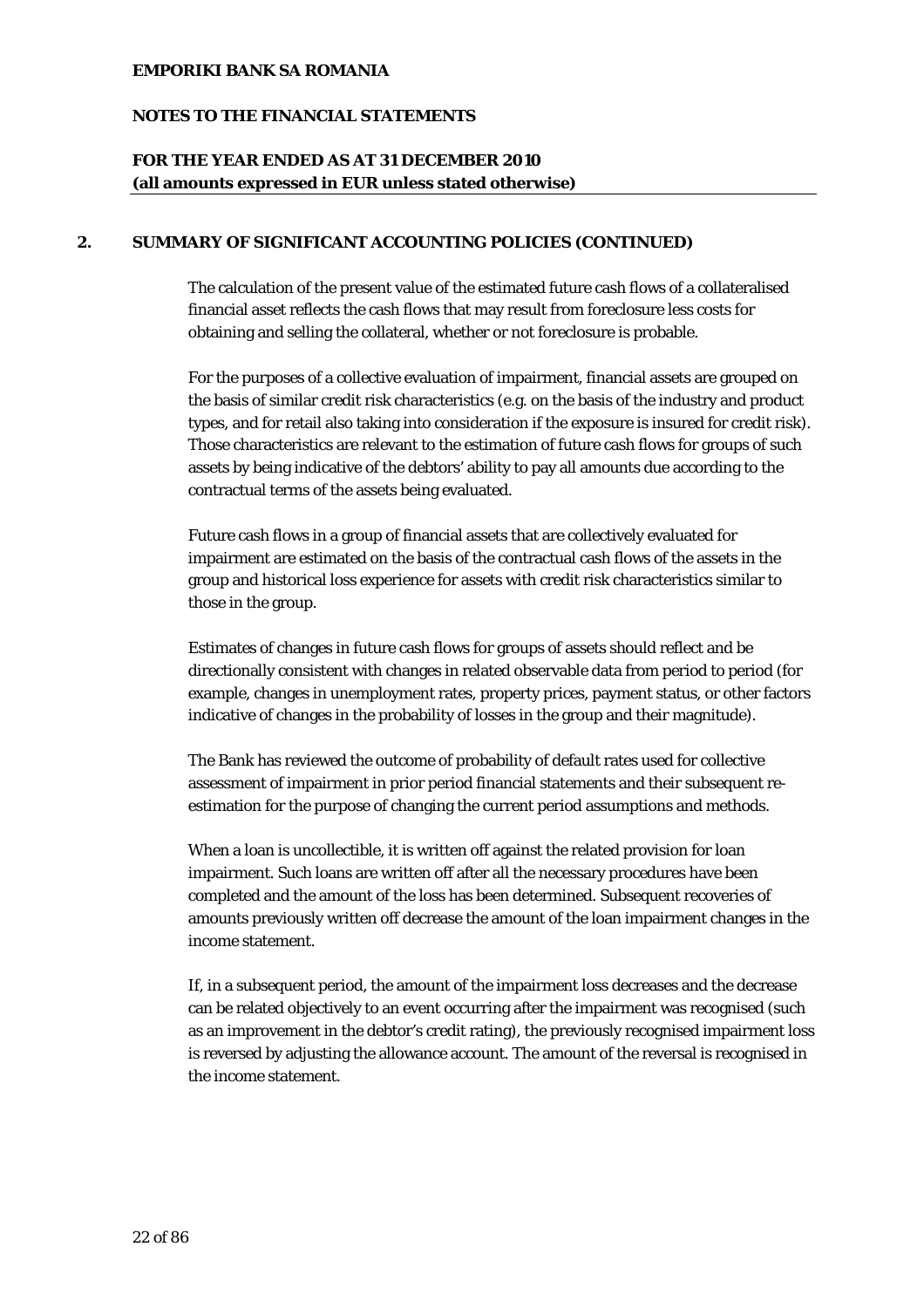## **NOTES TO THE FINANCIAL STATEMENTS**

## **FOR THE YEAR ENDED AS AT 31 DECEMBER 2010 (all amounts expressed in EUR unless stated otherwise)**

## **2. SUMMARY OF SIGNIFICANT ACCOUNTING POLICIES (CONTINUED)**

#### **(b) Assets classified as AFS**

The Bank assesses at each balance sheet date whether there is objective evidence that a financial asset or a group of financial assets is impaired. In the case of equity investments classified as AFS, a significant or prolonged decline in the fair value of the security below its cost is considered in determining whether the assets are impaired.

If any such evidence exists for AFS financial assets, the cumulative loss – measured as the difference between the acquisition cost and the current fair value, less any impairment loss on that financial asset previously recognised in the income statement – is removed from other comprehensive income and recognised in the income statement. Impairment losses recognised in the income statement on equity instruments are not reversed through the income statement. If, in a subsequent period, the fair value of a debt instrument classified as AFS increases and the increase can be objectively related to an event occurring after the impairment loss was recognised in profit or loss, the impairment loss is reversed through the income statement.

## **2.12. Intangible assets**

Acquired computer software licenses are capitalised on the basis of the costs incurred to acquire and bring to use the specific software. These costs are amortised on the basis of the expected useful lives which is typically three years.

Costs associated with developing or maintaining computer software programs are recognised as an expense as incurred. Costs that are directly associated with the production of identifiable and unique software products controlled by the Bank, and that will probably generate economic benefits exceeding costs beyond one year, are recognised as intangible assets. Direct costs include software development employee costs and an appropriate portion of relevant overheads.

Computer software development costs recognised as assets are amortised using the straight-line method over their useful lives which is typically three years.

## **2.13. Property and equipment**

Property and equipment are stated at cost, restated to the equivalent purchasing power of the Romanian Leu at 31 December 2003 for assets acquired prior to 1 January 2004, less accumulated depreciation and provision for impairment, where required.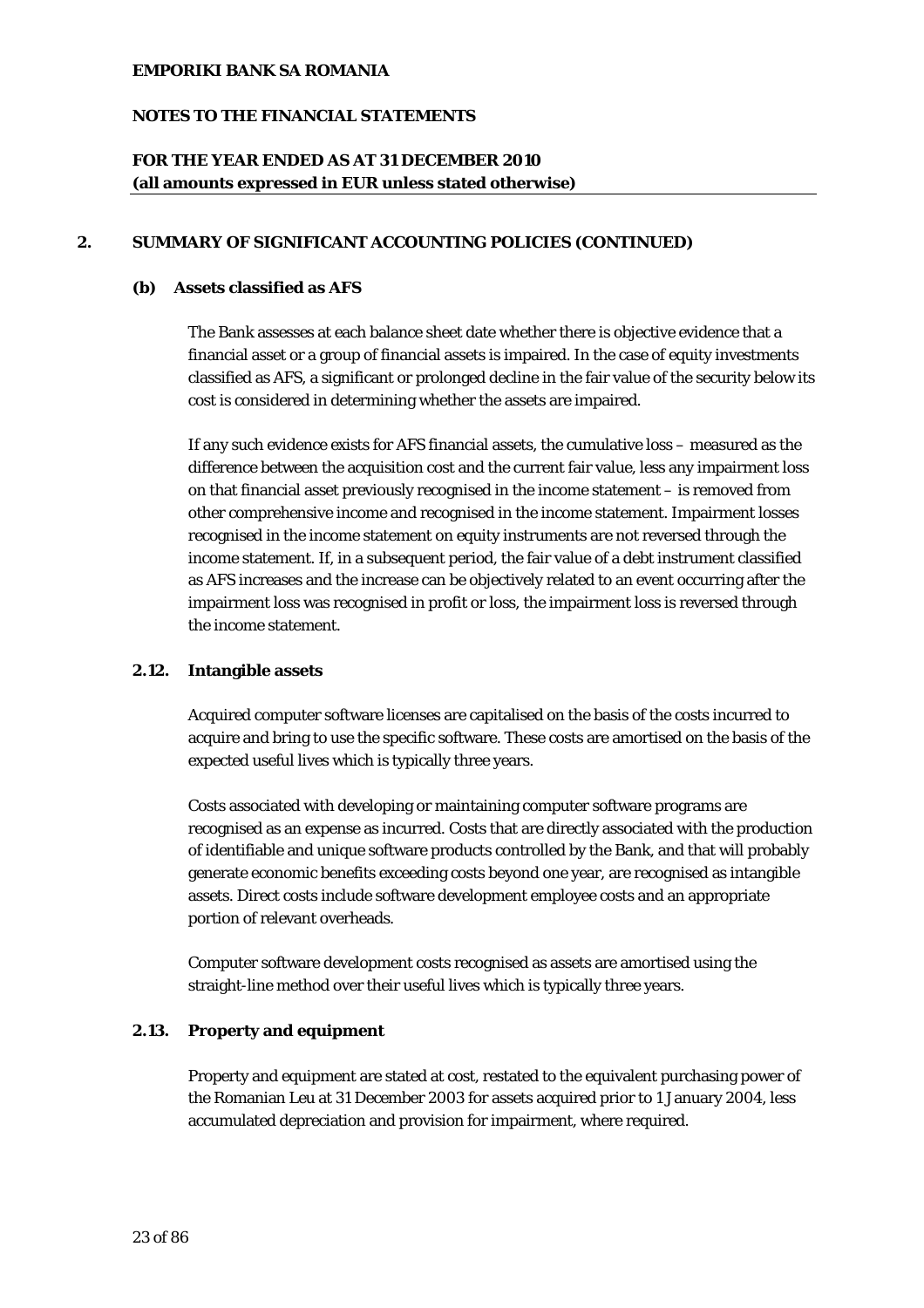## **NOTES TO THE FINANCIAL STATEMENTS**

## **FOR THE YEAR ENDED AS AT 31 DECEMBER 2010 (all amounts expressed in EUR unless stated otherwise)**

## **2. SUMMARY OF SIGNIFICANT ACCOUNTING POLICIES (CONTINUED)**

Subsequent costs are included in the asset's carrying amount or are recognised as a separate asset, as appropriate, only when it is probable that future economic benefits associated with the item will flow to the Bank and the cost of the item can be measured reliably. All other repairs and maintenance are charged to the income statement during the financial period in which they are incurred.

Gains and losses on disposals determined by comparing proceeds with carrying amount are recognised in the income statement.

#### *Depreciation*

Land is not depreciated. Depreciation on property and equipment is calculated using the straight-line method to allocate their cost to their residual values over their estimated useful lives, as follows:

| <b>Property</b>                         | 50       |
|-----------------------------------------|----------|
| Office equipment, fixtures and fittings | $3 - 20$ |
| <b>Vehicles</b>                         |          |

**Years**

The residual value of an asset is the estimated amount that the Bank would currently obtain from disposal of the asset less the estimated costs of disposal, if the asset were already of the age and in the condition expected at the end of its useful life. The residual value of an asset is nil if the Bank expects to use the asset until the end of its physical life. The assets' residual values and useful lives are reviewed, and adjusted if appropriate, at each statement of financial position date.

#### **2.14. Impairment of non-financial assets**

Assets that have an indefinite useful life are not subject to amortisation and are tested annually for impairment. Assets that are subject to amortisation are reviewed for impairment whenever events or changes in circumstances indicate that the carrying amount may not be recoverable. An impairment loss is recognised for the amount by which the asset's carrying amount exceeds its recoverable amount. The recoverable amount is the higher of an asset's fair value less costs to sell and value in use. For the purposes of assessing impairment, assets are grouped at the lowest levels for which there are separately identifiable cash flows (cash-generating units). Non-financial assets other than goodwill that suffered impairment are reviewed for possible reversal of the impairment at each reporting date.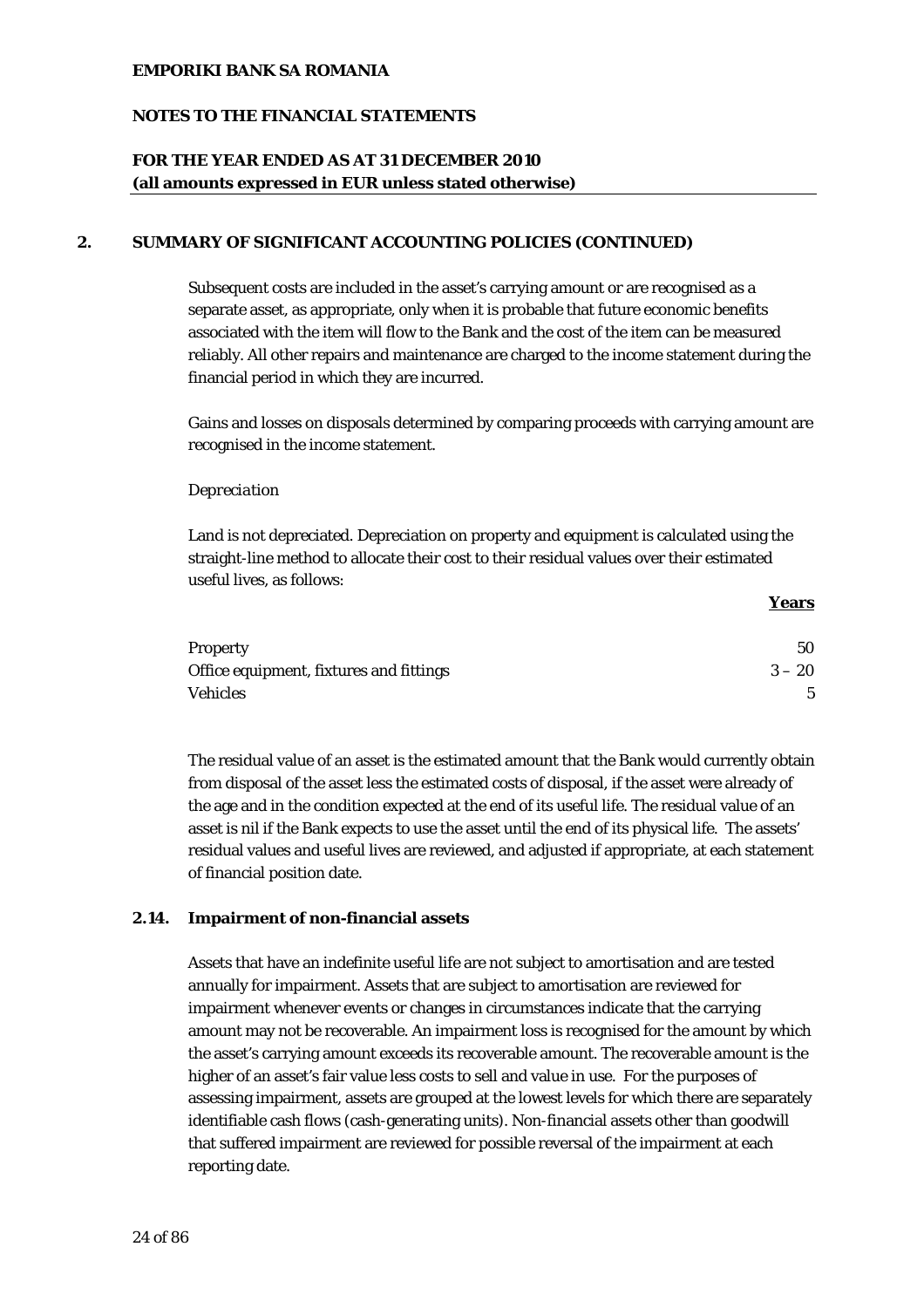## **NOTES TO THE FINANCIAL STATEMENTS**

## **FOR THE YEAR ENDED AS AT 31 DECEMBER 2010 (all amounts expressed in EUR unless stated otherwise)**

### **2. SUMMARY OF SIGNIFICANT ACCOUNTING POLICIES (CONTINUED)**

#### **2.15. Cash and cash equivalents**

For the purposes of the cash flow statement, cash and cash equivalents comprise balances with less than three months' maturity from the date of acquisition: cash; non-restricted balances with central banks, including minimum mandatory reserves; treasury bills and other eligible bills; loans and advances to banks and short-term government securities.

## **2.16. Provisions**

Provisions are recognised when the Bank has a present legal or constructive obligation as a result of past events; it is more likely than not that an outflow of resources will be required to settle the obligation; and the amount has been reliably estimated. Where there are a number of similar obligations, the likelihood that an outflow will be required in settlement is determined by considering the class of obligations as a whole. A provision is recognised even if the likelihood of an outflow with respect to any one item included in the same class of obligations may be small.

Provisions are measured at the present value of the expenditures expected to be required to settle the obligation using a pre-tax rate that reflects current market assessments of the time value of money and the risks specific to the obligation. The increase in the provision due to passage of time is recognised as interest expense.

## **2.17. Financial guarantee contracts**

Financial guarantee contracts are contracts that require the issuer to make specified payments to reimburse the holder for a loss it incurs because a specified debtor fails to make payments when due, in accordance with the terms of a debt instrument. Such financial guarantees are given to banks, financial institutions and other bodies on behalf of customers to secure loans, overdrafts and other banking facilities.

The financial guarantees are treated as financial liabilities and are recognised initially at their fair value plus transaction costs that are directly attributable to the acquisition or issue of the financial guarantee. After initial recognition, the Bank measures the financial guarantees at the higher of:

- a) the amount determined in accordance with IAS 37; and
- b) the amount initially recognised less, cumulative amortisation for the fee earned in accordance with IAS18.

Any increase in the liability relating to guarantees is taken to the income statement under other operating expenses.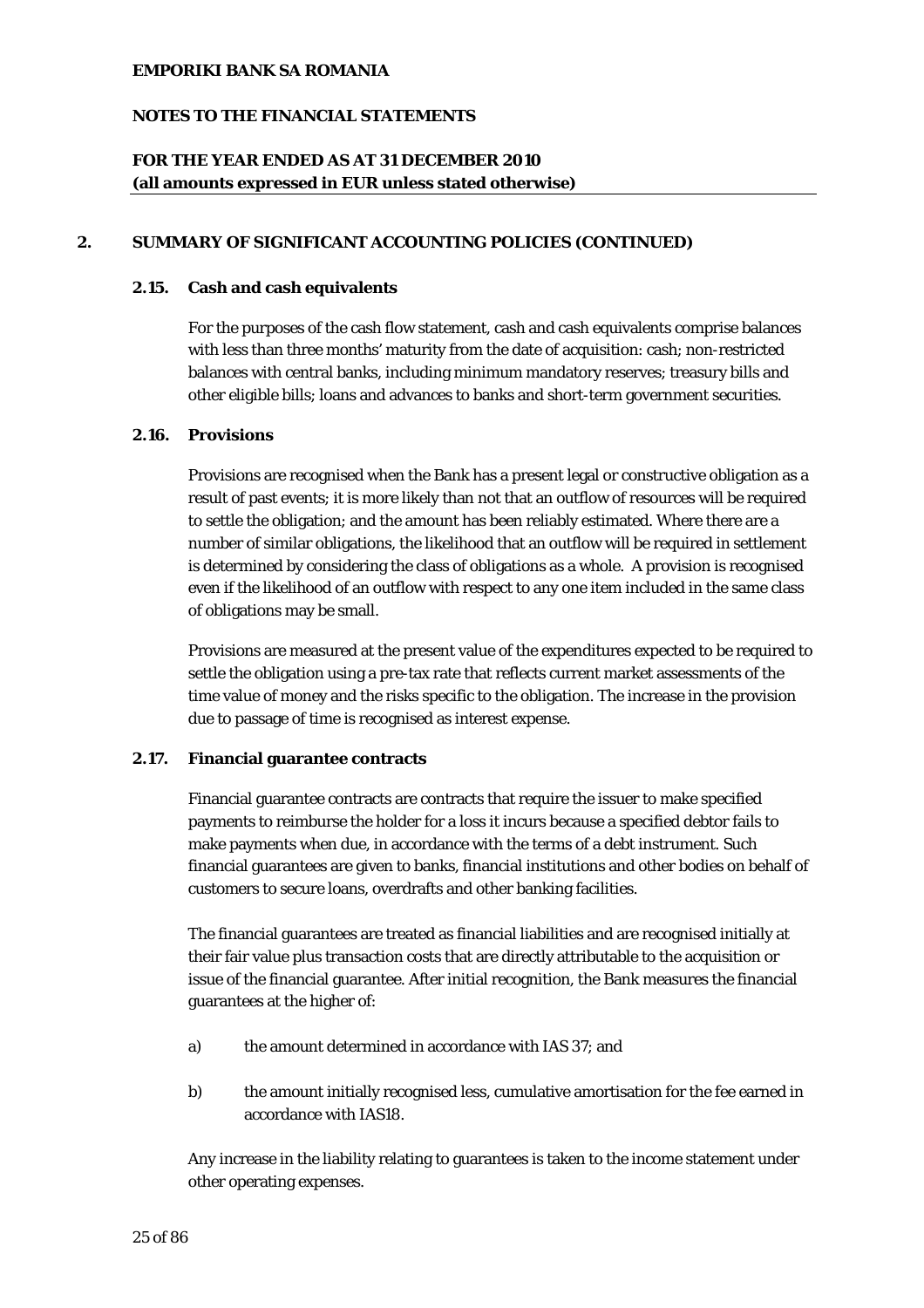## **NOTES TO THE FINANCIAL STATEMENTS**

## **FOR THE YEAR ENDED AS AT 31 DECEMBER 2010 (all amounts expressed in EUR unless stated otherwise)**

### **2. SUMMARY OF SIGNIFICANT ACCOUNTING POLICIES (CONTINUED)**

## **2.18. Other credit related commitments**

In the normal course of business, the Bank enters into other credit related commitments including loan commitments and letters of credit. Specific provisions are raised against other credit related commitments when the Bank has a present obligation as a result of a past event, when it is probable that there will be an outflow of resources and when the outflow can be reliably measured.

## **2.19. Income taxes**

#### **(a) Current income tax**

The Bank records profit tax based on net income derived from its financial statements prepared in accordance with Romanian Accounting Regulations and profit tax legislation. Romanian profits tax legislation is based on a fiscal year ending on 31 December. In recording both the current and deferred income tax charge for the year ended, the Bank has computed the annual income tax charge based on Romanian profits tax legislation enacted (or substantially enacted) at the balance sheet date.

Beginning 2009, profit taxpayers (Romanian companies as well as foreign companies operating in Romania through permanent establishments and legal persons set up in accordance with European legislation with the registered office in Romania) are obliged to pay an annual minimum tax. The minimum tax is determined based on the revenues reported on 31 December of the previous year, using some predefined thresholds.

## **(b) Deferred income tax**

Differences between financial reporting under IFRS and Romanian fiscal regulations give rise to material differences between the carrying value of certain assets and liabilities and income and expenses for financial reporting and income tax purposes.

Deferred income tax is provided in full, using the liability method, on temporary differences arising between the tax bases of assets and liabilities and their carrying amounts in the financial statements.

Deferred income tax is determined using tax rates (and laws) that have been enacted or substantially enacted by the balance sheet date and are expected to apply when the related deferred income tax asset is realised or the deferred income tax liability is settled.

Deferred tax assets are recognised to the extent that it is probable that future taxable profit will be available against which the temporary differences can be utilised.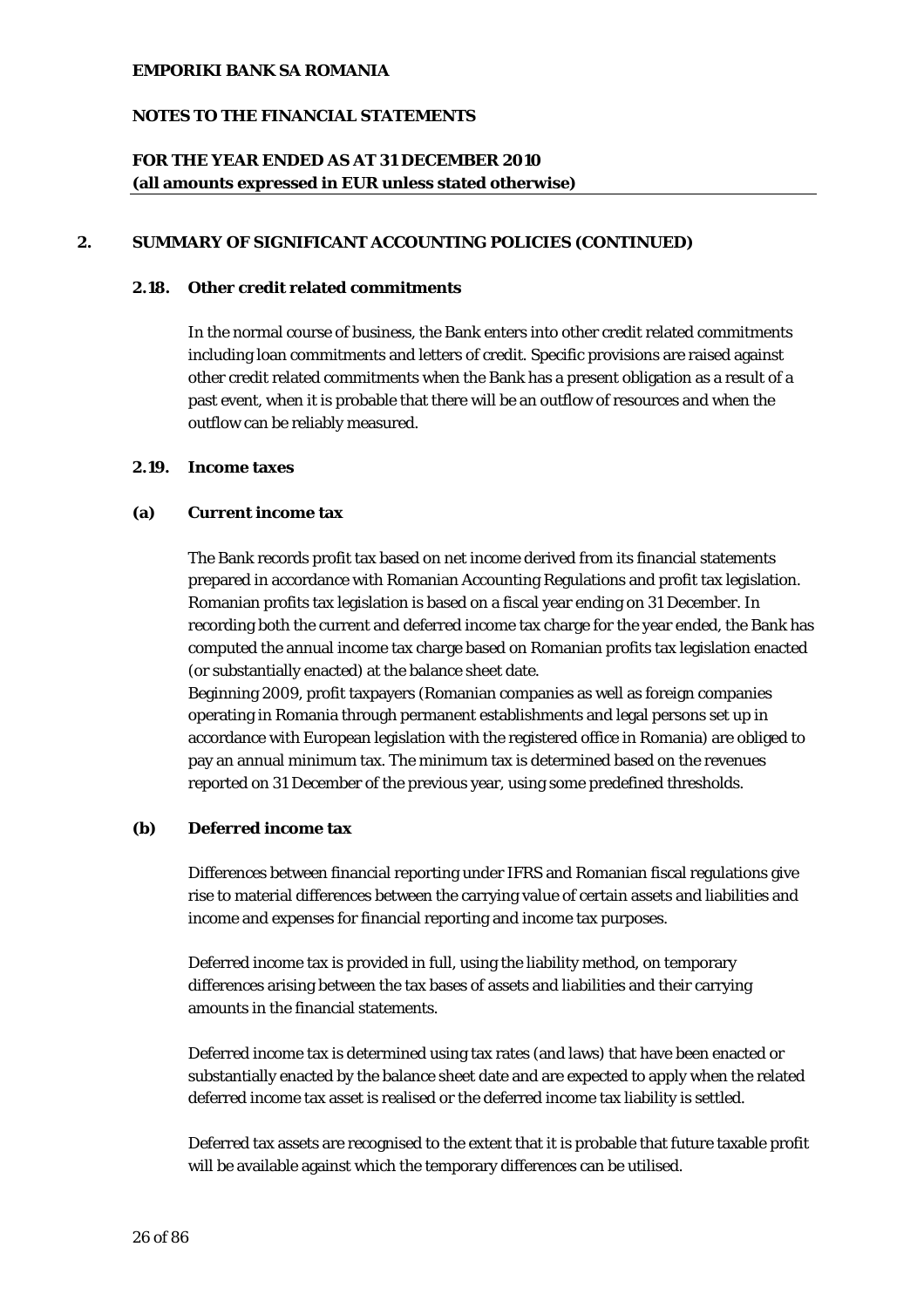## **NOTES TO THE FINANCIAL STATEMENTS**

## **FOR THE YEAR ENDED AS AT 31 DECEMBER 2010 (all amounts expressed in EUR unless stated otherwise)**

## **2. SUMMARY OF SIGNIFICANT ACCOUNTING POLICIES (CONTINUED)**

The principal temporary differences arise from depreciation of property, plant and equipment, revaluation of certain financial assets and liabilities and tax losses carried forward. The rates enacted or substantively enacted at the balance sheet date are used to determine deferred income tax. However, the deferred income tax is not accounted for if it arises from initial recognition of an asset or liability in a transaction other than a business combination that at the time of the transaction affects neither accounting nor taxable profit nor loss.

Deferred tax related to fair value re-measurement of AFS investments, which are charged or credited directly to equity, is also credited or charged directly to equity and subsequently recognised in the income statement together with the deferred gain or loss.

#### **2.20. Pension obligations and other post retirement benefits**

The Bank, in the normal course of business, makes payments to the Romanian State funds on behalf of its Romanian employees for pension, health care and unemployment benefit. Substantially all employees of the Bank are members of the State pension plan.

The Bank does not operate any other pension scheme and, consequently, has no other obligation in respect of pensions. The Bank does not operate any other benefit plan or post retirement benefit plan. The Bank has no obligation to provide further services to current or former employees.

## **2.21. Borrowings & Subordinated debt**

Borrowings and subordinated debt are recognised initially at fair value, being their issue proceeds (fair value of consideration received) net of transaction costs incurred. Borrowings and subordinated debt are subsequently stated at amortised cost; any difference between proceeds net of transaction costs and the redemption value is recognised in the income statement over the period of the borrowings using the effective interest method.

In the financial statements prepared in accordance with Romanian Accounting Regulations the subordinated debt is included in the Bank's own funds.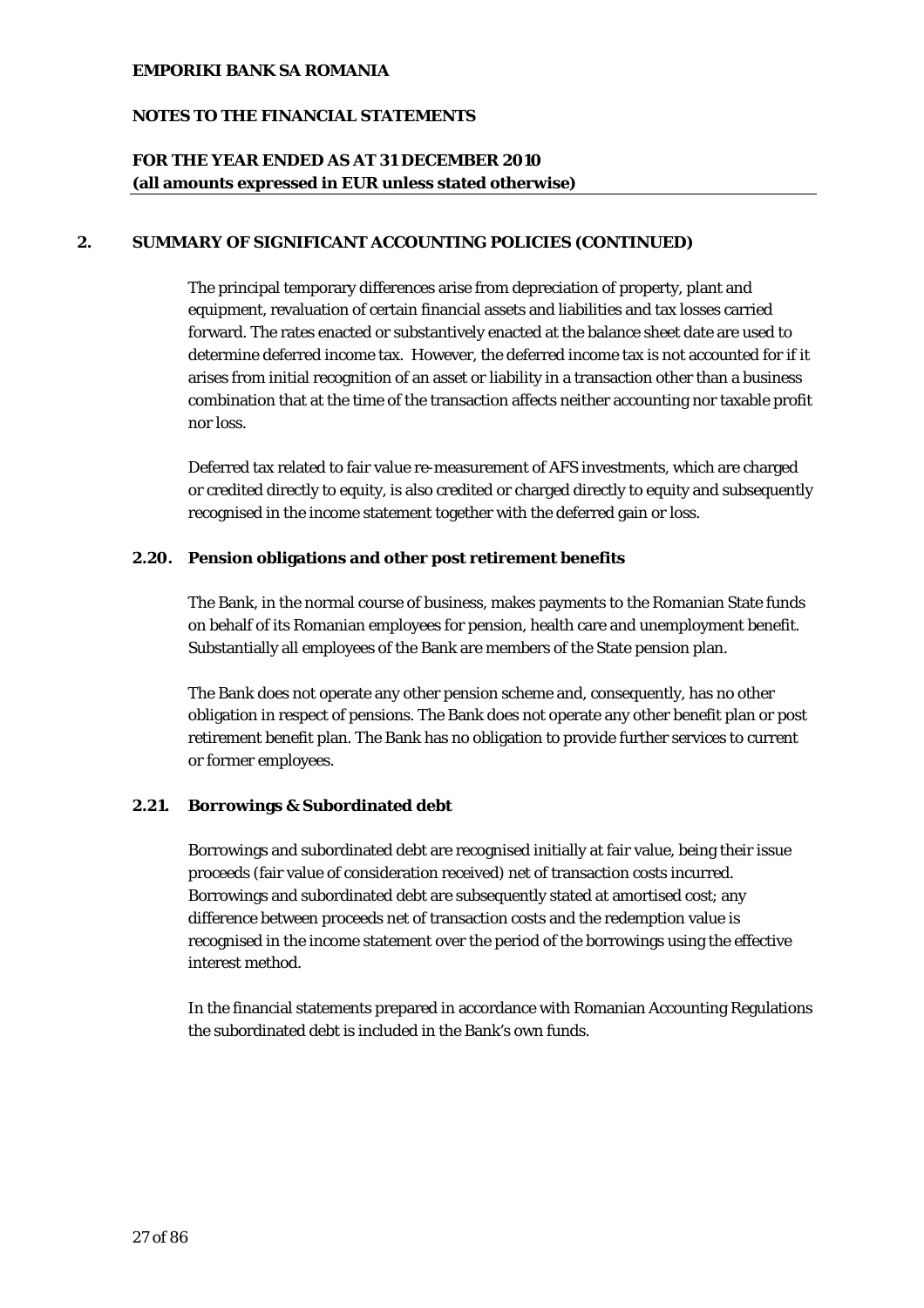## **NOTES TO THE FINANCIAL STATEMENTS**

## **FOR THE YEAR ENDED AS AT 31 DECEMBER 2010 (all amounts expressed in EUR unless stated otherwise)**

## **2. SUMMARY OF SIGNIFICANT ACCOUNTING POLICIES (CONTINUED)**

#### **2.22. Finance lease liabilities**

Where the Bank is a lessee in a lease which transferred substantially all the risks and rewards incidental to ownership to the Bank, the assets leased are capitalised in property and equipment at the commencement of the lease at the lower of the fair value of the leased asset and the present value of the minimum lease payments. Each lease payment is allocated between the liability and finance charges so as to achieve a constant rate on the finance balance outstanding. The corresponding rental obligations, net of future finance charges, are included other liabilities. The interest cost is charged to the income statement over the lease period using the effective interest method. The assets acquired under finance leases are depreciated over their useful life or the shorter lease term if the Bank is not reasonably certain that it will obtain ownership by the end of the lease term.

### **2.23. Operating Leases**

The total payments made under operating leases are charged to the income statement on a straight-line basis over the period of the lease.

When an operating lease is terminated before the lease period has expired, any payment required to be made to the lessor by way of penalty is recognised as an expense in the period in which termination takes place.

## **3. FINANCIAL RISK MANAGEMENT**

## **3.1 Strategy in using financial instruments**

By their nature, the Bank's activities are principally related to the use of financial instruments. The Bank accepts deposits from customers at both fixed and floating rates, and for various periods, and seeks to earn above-average interest margins by investing these funds in high-quality assets. The Bank seeks to increase these margins by consolidating short-term funds and lending for longer periods at higher rates, while maintaining sufficient liquidity to meet all claims that might fall due.

The Bank seeks to raise its interest margins by obtaining above-average margins, net of allowances, through lending to commercial and retail borrowers with a range of credit standing. Such exposures involve not just on-balance sheet loans and advances; the Bank also provides guarantees and other commitments such as letters of credit.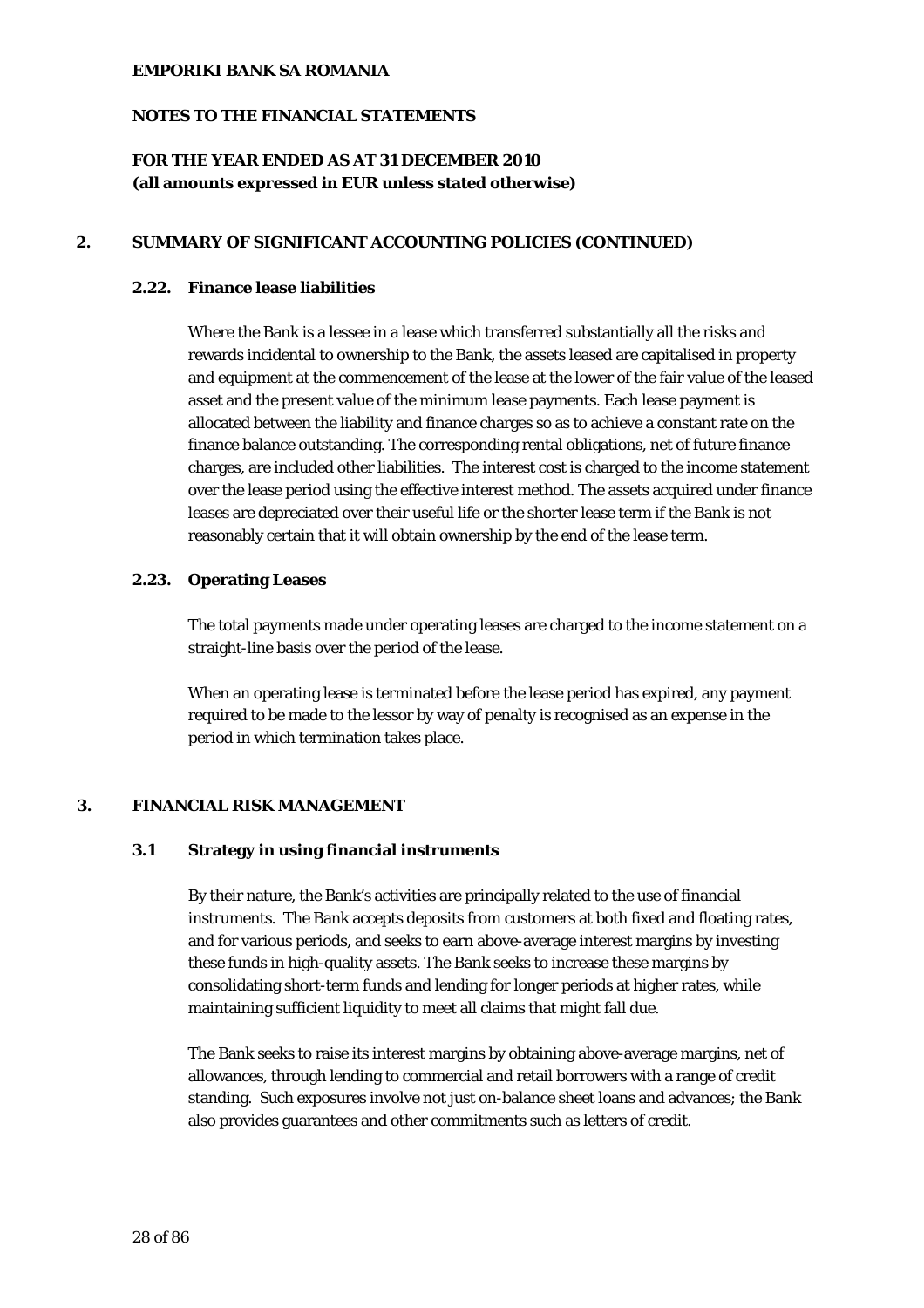## **NOTES TO THE FINANCIAL STATEMENTS**

## **FOR THE YEAR ENDED AS AT 31 DECEMBER 2010 (all amounts expressed in EUR unless stated otherwise)**

### **3. FINANCIAL RISK MANAGEMENT (CONTINUED)**

## **3.2 Credit risk**

The Bank is exposed to credit risk, which is the risk that one party to a financial instrument will cause a financial loss to the other party by failing to discharge an obligation. This risk is monitored through various control mechanisms in order to prevent concentrations of credit risk.

During 2010, in order to mitigate this risk, the Bank (through its Risk Division) carried out the following main actions:

- improved the concept of risk identification, evaluation, monitoring and reporting within the Bank; and
- developed new procedures related to each type of significant risk according to the regulations issued by National Bank of Romania and in accordance with Parent Bank rules.

Also, the targets and limits for the composition and the quality of the loan portfolio were set to enable proper monitoring of their compliance.

Impairment provisions are provided where it is objective evidence that the Bank will not be able to collect all amounts due. Significant changes in the economy, or in the health of a particular industry segment that represents a concentration in the Bank's portfolio, could result in evidence that is different from those provided for at the balance sheet date. Management therefore carefully manages its exposure to credit risk.

The Bank structures the levels of credit risk it undertakes by placing limits on the amount of risk accepted in relation to one borrower, or groups of borrowers, and to geographical and industry segments. Such risks are monitored on a revolving basis and subject to an annual or more frequent review. Limits on the level of credit risk by industry sector are approved by the Board.

Credit risk is considered for both retail and wholesale customers as well as for credit institutions and central administration entities being evaluated and administered in separate units.

During 2010, the Bank concluded contracts with brokers (real estate companies) for the retail segment. The limit established for loans granted through the brokers is 5% of the total retail portfolio for the first six months after the activity was started.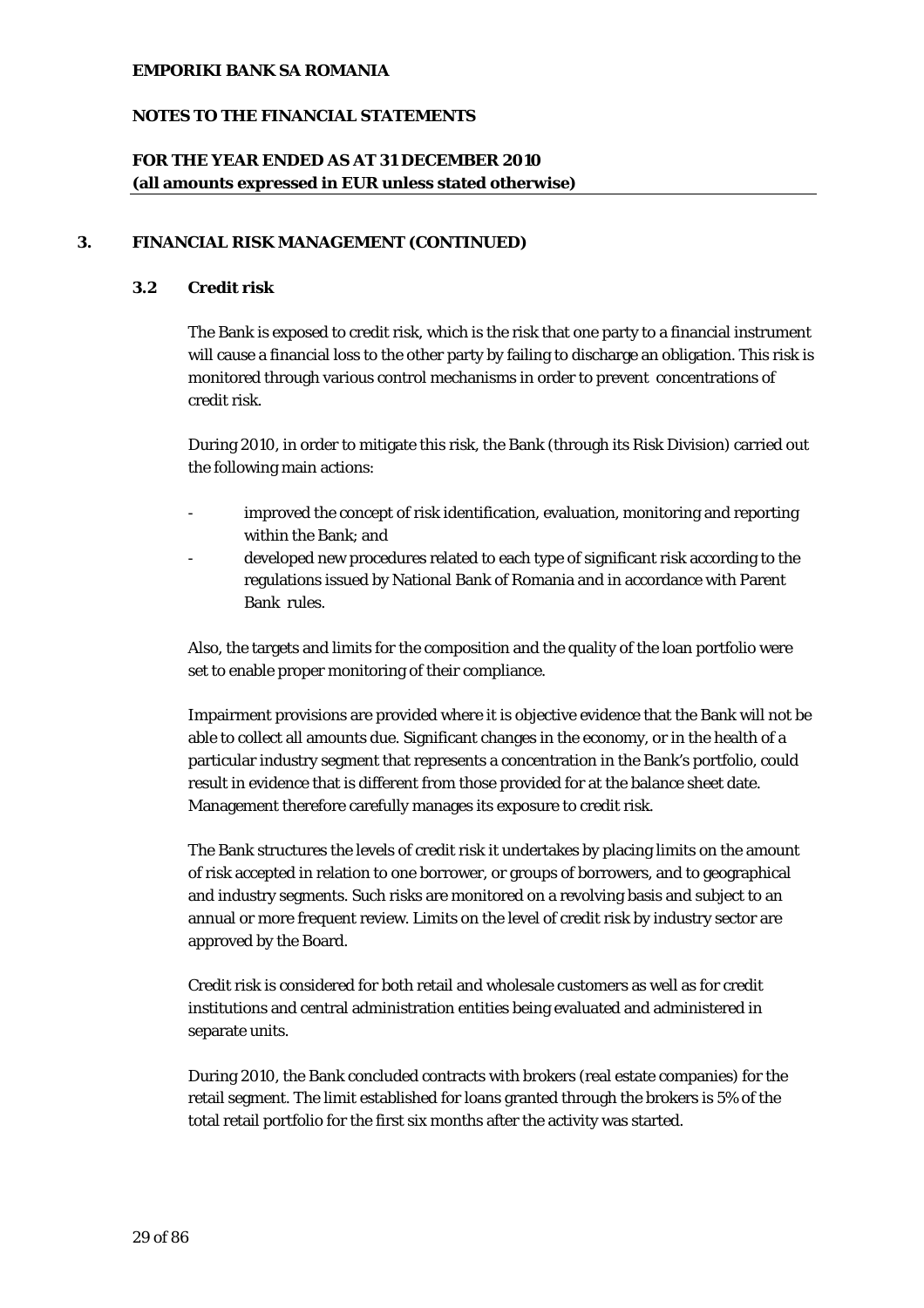## **NOTES TO THE FINANCIAL STATEMENTS**

## **FOR THE YEAR ENDED AS AT 31 DECEMBER 2010 (all amounts expressed in EUR unless stated otherwise)**

## **3. FINANCIAL RISK MANAGEMENT (CONTINUED)**

The exposure to any banks is further restricted by sub-limits covering on and off-balance sheet exposures, as well as daily delivery risk limits in relation to trading items such as forward foreign exchange contracts. Financial instruments that are exchanged with other credit institutions are monitored on a daily basis and measured against the established limits.

The exposure to credit risk from retail and wholesale, is managed through regular analysis of the ability of borrowers and potential borrowers to meet interest and capital repayment obligations and by changing these lending limits where appropriate. Exposure to credit risk is also managed in part by obtaining collateral and corporate and personal guarantees.

For the unsecured portfolio (and more specifically for the consumer portfolio granted to individuals), the mitigation of credit risk is done mainly through the careful selection of the potential customers, using a scoring model. Besides this, the risk evaluation is carried out depending also on the following criteria:

- clients' payment capacity; and
- the credit history recorded by the clients.

The scoring model used for selection, is the ultimate solution in detection of future bad payers by assigning a score to each client in order to estimate the probability default and, therefore, helps the Bank in the process of rejecting the clients with high probability of default.

For each transaction, besides an operational way out, the value of the collateral offered to the Bank has to cover the risk in the respective transaction.

Collateral is established under the rationale that even where a borrower fails to honor its obligations, the Bank still expects to collect the amount outstanding. Therefore the value of the collateral, in terms of both size and quality, is appraised in an accurate and realistic manner in order to prevent overvaluation and eventual losses.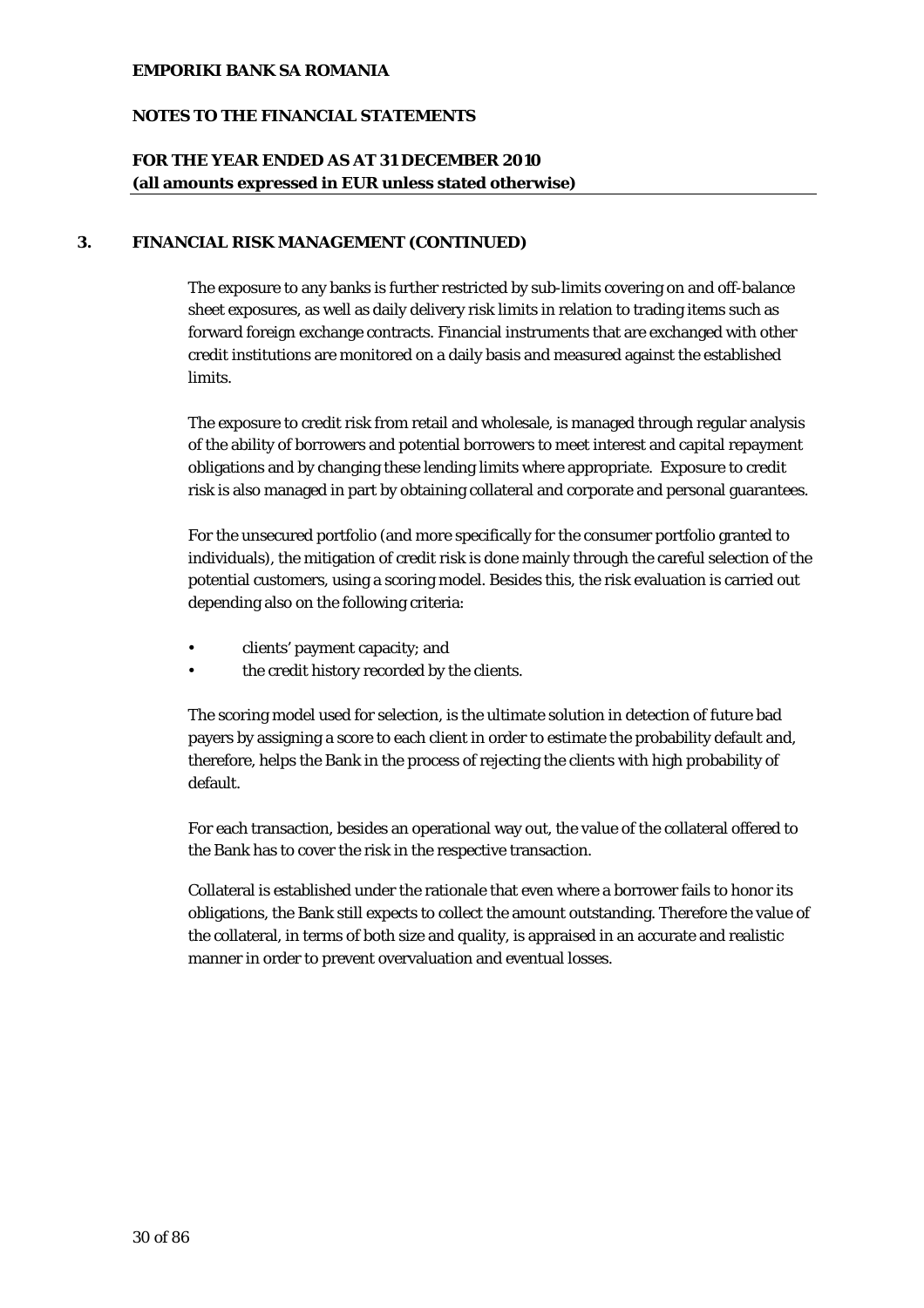## **NOTES TO THE FINANCIAL STATEMENTS**

## **FOR THE YEAR ENDED AS AT 31 DECEMBER 2010 (all amounts expressed in EUR unless stated otherwise)**

### **3. FINANCIAL RISK MANAGEMENT (CONTINUED)**

Moreover, subject to a precautionary standpoint, the Bank discounts the market values of the collaterals when assessing the risk coverage in order to estimate the recoverable amount in case of collateral execution, as follows:

- Cash collateral deposits held with Emporiki Bank Romania S.A  $\rightarrow$  100%
- Irrevocable and unconditional guarantees of the Romanian state or the National Bank of Romania  $\rightarrow$  100%
- Treasury bills and bonds of the Romanian states  $\rightarrow$  100%
- Irrevocable and unconditional guarantees of the states or the central banks in class A countries or from the European Communities  $\rightarrow$  100%
- Treasury bills and bonds of the state administrations in class A countries or from the European Communities  $\rightarrow$  100%
- Certificates of Deposits or similar instruments issued by the Bank and kept by itself  $\rightarrow$  100%
- Express, irrevocable and unconditional guarantees of the multilateral development banks or of the European Investment Bank  $\rightarrow$  80%
- Titles issued by multilateral development banks or by the European Investment Bank  $\rightarrow$  80%
- Express, irrevocable and unconditional guarantees issued by local administrations in Romania  $\rightarrow$  80%
- Express, Irrevocable and unconditional guarantees of the Romanian credit institutions  $\rightarrow$  80%
- Express, irrevocable and unconditional guarantees issued by local and regional administrations in class A countries  $\rightarrow$  80%
- Express, irrevocable and unconditional guarantees of banks in class A countries  $\rightarrow$ 80%
- Express, irrevocable and unconditional personal guarantees issued by Loan Guarantee Funds in Romania  $\rightarrow$  50%
- Pledge upon equipment and machinery  $\rightarrow$  75% / 70%
- First rank mortgage on residential properties  $\rightarrow$  75%
- First rank mortgage on commercial and industrial real estate including also land with any destination  $\rightarrow 60\%$
- Pledge on shares that are transactioned on the market  $\rightarrow$  20%
- Pledge on easily disposable non perishable goods stored in warehouses on the basis of titles  $\rightarrow$  50%
- Pledge on stocks of goods or raw materials and export shipping documents  $\rightarrow$  50%

Following the financial crisis effects, the Bank performed individual assessments of the corporate clients in terms of financial situation and collaterals. These resulted in measures to provide more/stronger collateral, smaller limits or even exit strategies, being applied to clients with weak performance.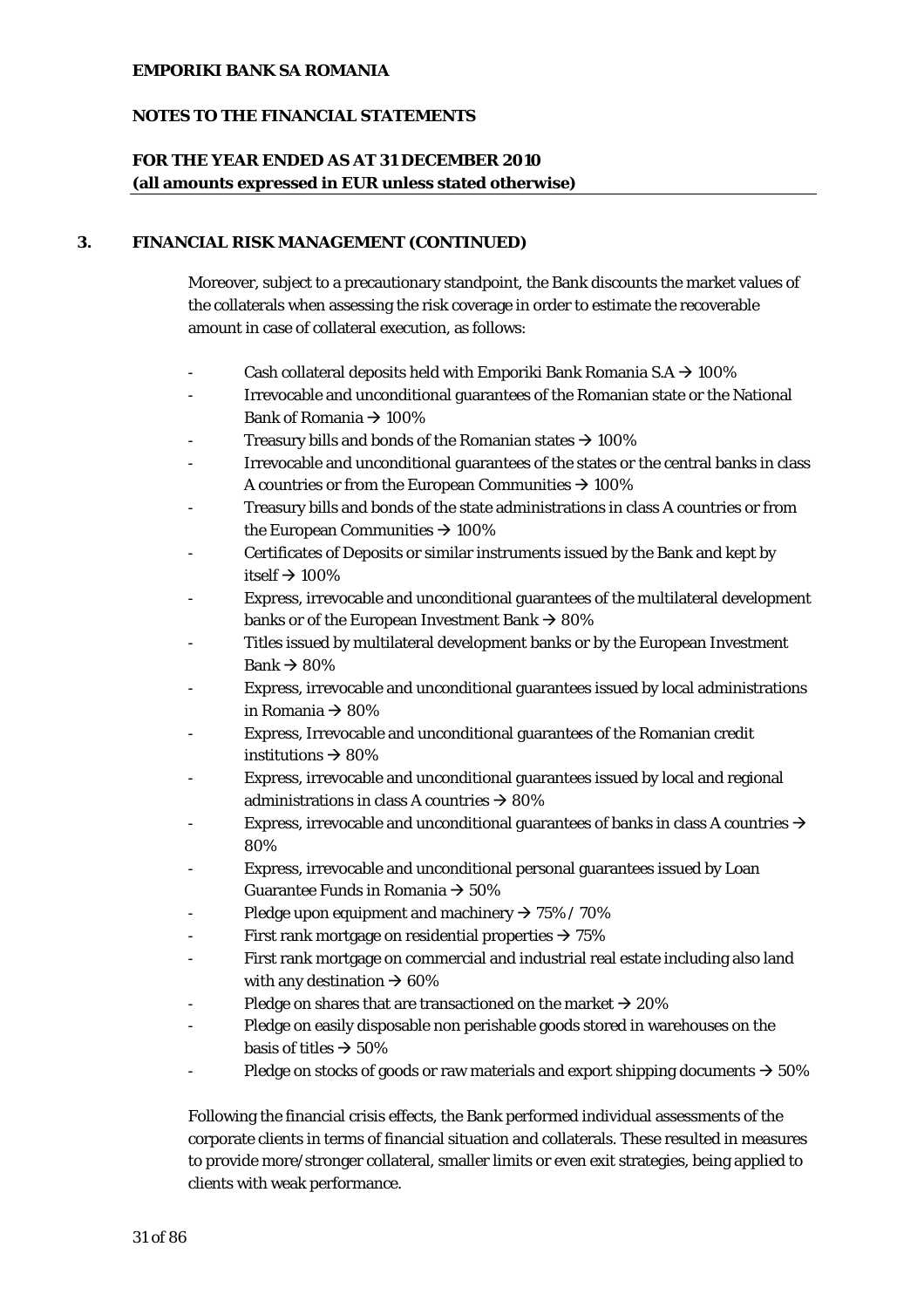## **NOTES TO THE FINANCIAL STATEMENTS**

## **FOR THE YEAR ENDED AS AT 31 DECEMBER 2010 (all amounts expressed in EUR unless stated otherwise)**

## **3. FINANCIAL RISK MANAGEMENT (CONTINUED)**

## **Maximum exposure to credit risk before collateral held or other credit enhancement**

|                                                                         | <b>31 December 2010</b> | <b>31 December 2009</b> |
|-------------------------------------------------------------------------|-------------------------|-------------------------|
| <b>Credit risk exposures relating to</b><br>on-balance sheet assets as  |                         |                         |
| follows:                                                                | 240,133,233             | 172,580,824             |
| Cash and balances with the Central<br>Bank                              | 41,217,420              | 25,100,263              |
| Loans and advances to banks                                             | 16,184,581              | 24,598,416              |
|                                                                         |                         |                         |
| Investment securities,                                                  |                         |                         |
| available for sale:                                                     | 15,499,212              | 10,606,005              |
| <b>Bonds</b>                                                            |                         | 270,169                 |
| <b>Treasury Bills of the Romanian state</b>                             | 15,406,367              | 10,241,497              |
| Participations                                                          | 92,845                  | 94,340                  |
| Loans and advances to individuals:                                      | 85,680,312              | 39,210,595              |
| <b>Overdrafts</b>                                                       | 357,743                 | 233,711                 |
| <b>Credit Cards</b>                                                     | 51,391                  | 116,324                 |
| <b>Consumer Loans</b>                                                   | 54,080,179              | 23,337,351              |
| <b>Mortgages</b>                                                        | 31,190,999              | 15,523,209              |
| Loans and advances to corporate                                         |                         |                         |
| entities:                                                               | 80,976,187              | 72,626,330              |
| <b>Large Corporate Customers</b>                                        | 61,565,612              | 49,409,943              |
| Small and medium size                                                   |                         |                         |
| enterprises (SMEs)                                                      | 19,410,575              | 23,216,387              |
| Other financial assets                                                  | 575,521                 | 439,215                 |
| <b>Credit Risk exposures relating to</b><br>off-balance sheet items are |                         |                         |
| as follows:                                                             | 26,102,774              | 43,291,199              |
| <b>Commitments to extend credit</b>                                     | 14,547,334              | 15,683,097              |
| <b>Revocable commitments</b>                                            | 6,633,273               | 23,050,810              |
| Documentary and commercial                                              |                         |                         |
| letters of credit                                                       | 640,495                 |                         |
| <b>Guarantees given</b>                                                 | 4,281,672               | 4,557,292               |
| <b>Total</b>                                                            | 266,236,007             | 215,872,023             |

The above table represents the basic financial assets structure for 2010 and 2009. As is apparent from the above, total assets are more than 62% represented by loans and advances to customers, with a very simple and straight forward approach of maintaining a minimum exposure to credit risk via sufficient collateralization of the portfolio.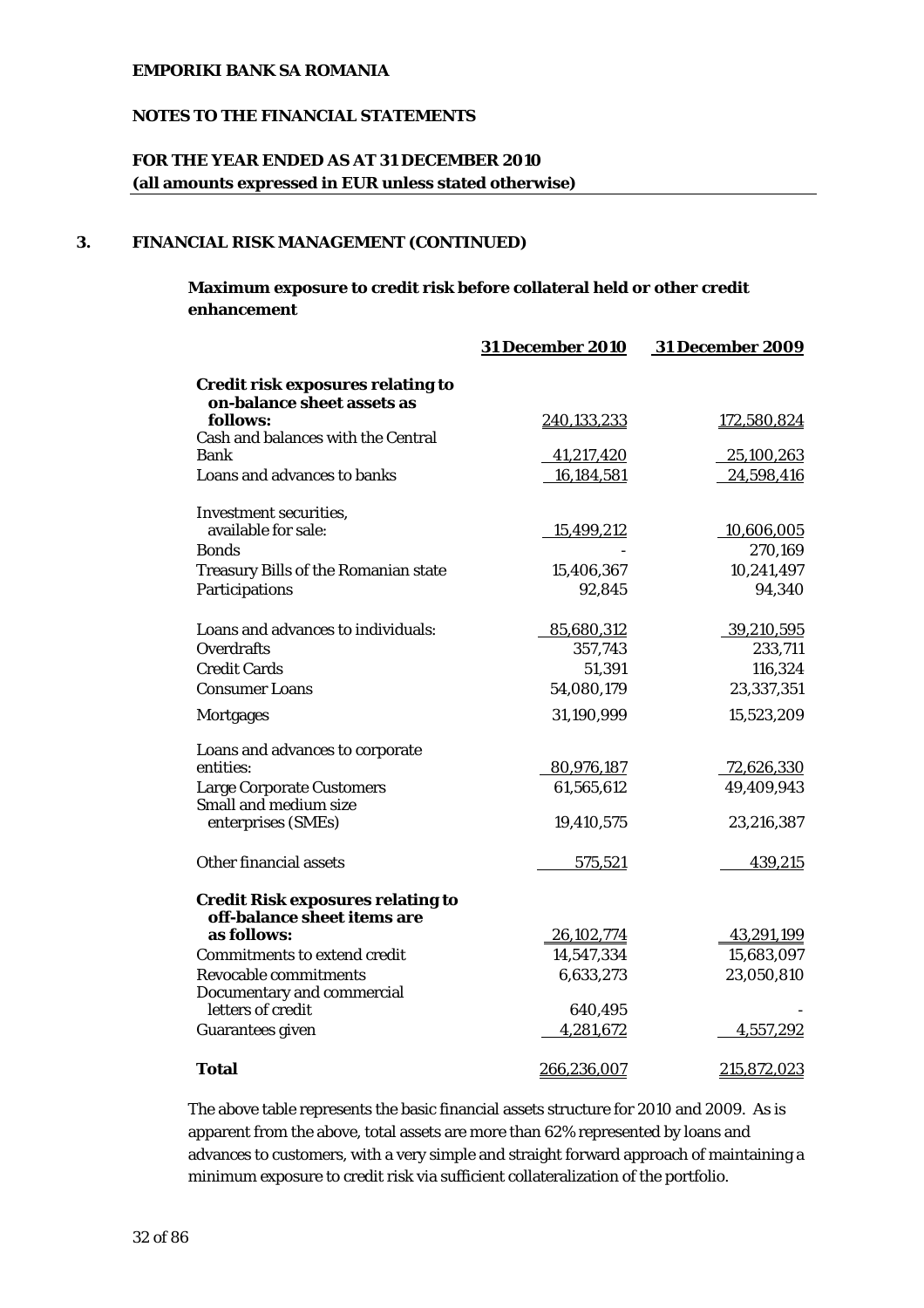## **NOTES TO THE FINANCIAL STATEMENTS**

## **FOR THE YEAR ENDED AS AT 31 DECEMBER 2010 (all amounts expressed in EUR unless stated otherwise)**

### **3. FINANCIAL RISK MANAGEMENT (CONTINUED)**

For the unsecured portfolio (i.e. consumer loans granted to individuals) the exposure to credit risk is minimized by the careful selection of the potential customers, using a scoring model.

The table below presents the loans and advances by credit risk category.

|                               | <b>31 December 2010</b> |                     |                  | <b>31 December 2009</b> |
|-------------------------------|-------------------------|---------------------|------------------|-------------------------|
|                               |                         | Loans and Loans and | <b>Loans</b> and | <b>Loans</b> and        |
|                               | advances to             | advances            | advances         | advances                |
|                               | customers               | to banks            | to customers     | to banks                |
| Neither past due nor impaired | 141.686.615             | 16,184,581          | 89.826.739       | 24,598,416              |
| Past due but not impaired     | 10,759,041              |                     | 5,440,643        |                         |
| Impaired                      | 33,911,438              |                     | 28,313,526       |                         |
| Gross<br>Less: allowance      | 186,357,095             | 16,184,581          | 123,580,908      | 24,598,416              |
| for impairment                | (19,700,596)            |                     | (11, 743, 983)   |                         |
| <b>Net</b>                    | 166,656,499             | 16,184,581          | 111,836,925      | 24,598,416              |

For the purpose of credit risk monitoring and impairment provisioning, the Bank splits the portfolio in the following internal categories: individually not impaired, individually impaired and collectively impaired.

Significant loans assessed individually are loans that meet one of the conditions below:

- exposure higher than EUR 500,000 for loans that have registered maximum 30 days of overdue days;
- exposure higher than EUR 150,000 for loans that have registered more than 30 days; or
- doubtful loans for which the recovery department has started execution procedures.

All other loans that do not fall into the previous category are assessed collectively. Furthermore, in this category are also included the loans assessed individually for which there is no evidence of impairment.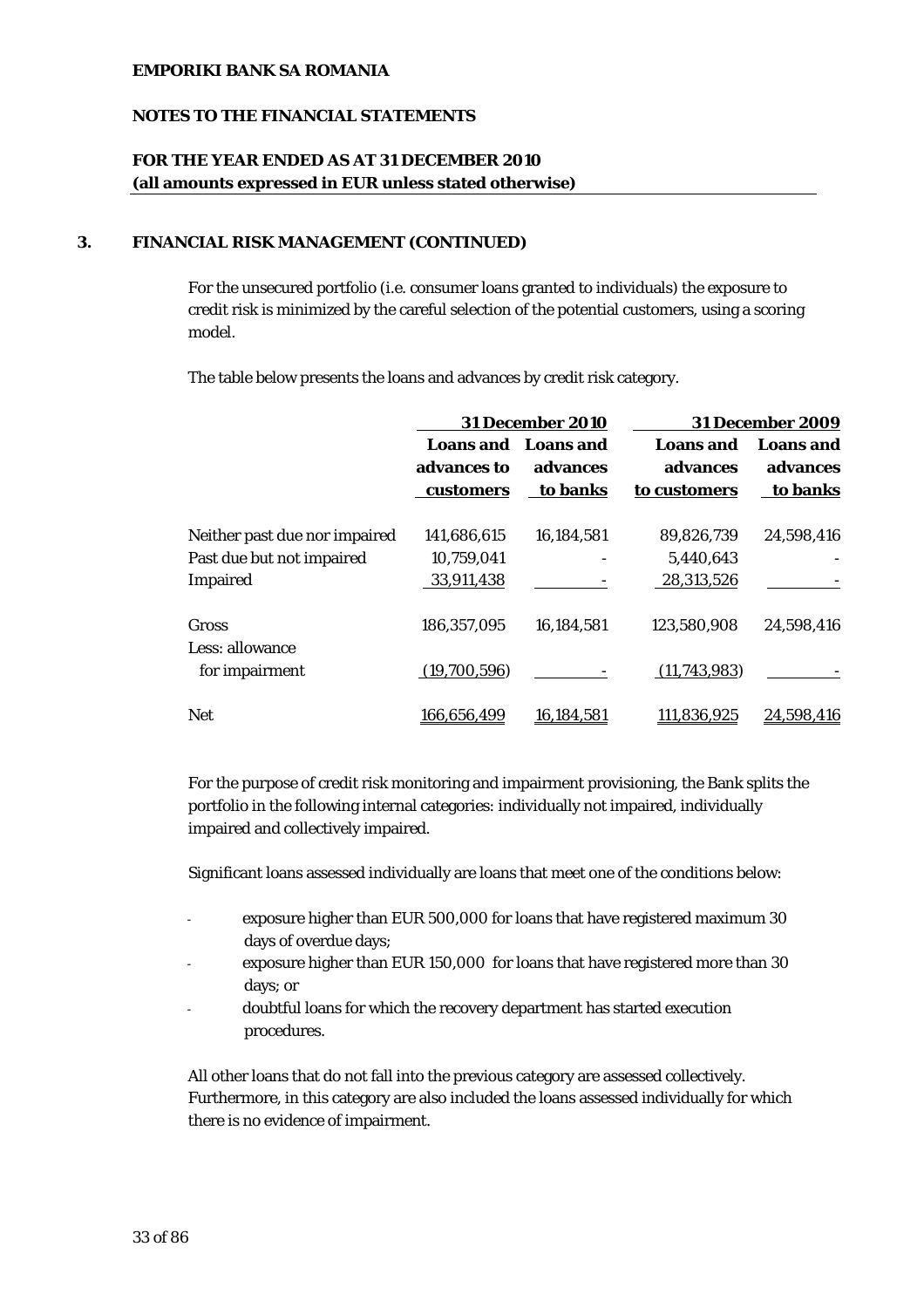## **NOTES TO THE FINANCIAL STATEMENTS**

## **FOR THE YEAR ENDED AS AT 31 DECEMBER 2010 (all amounts expressed in EUR unless stated otherwise)**

### **3. FINANCIAL RISK MANAGEMENT (CONTINUED)**

Another important aspect in the credit risk monitoring and impairment process is the strict monitoring of the collateral values as follows:

- ¾ For facilities granted to legal entities secured with:
- Commercial real estate properties  $\rightarrow$  the reevaluation is mandatory to be made annually;
- Residential real estate properties  $\rightarrow$  the reevaluation is mandatory to be made annually.
- $\triangleright$  For facilities granted to individuals secured with:
- Commercial real estate properties  $\rightarrow$  the reevaluation is mandatory to be made annually;
- Residential real estate properties  $\rightarrow$  the reevaluation is mandatory to be made at least once every three years.

Also, for the proper estimation of the impairment an annual review of the facilities that are granted to legal entities is performed, focusing on those which are active in the real estate sector and on those who seem to have debt coverage issues. These are coupled with cross collateralized comfort guarantees that decrease the loan to value ratio and increase the recovery possibility. The table below provides information about the types of collateral obtained by the Bank and their relative weight in the overall collateral accepted.

| <b>Type of collateral</b>       | <b>31 December 2010</b> | <b>31 December 2009</b> |
|---------------------------------|-------------------------|-------------------------|
|                                 | (%)                     | (%)                     |
| Guarantees received from public |                         |                         |
| administration and assimilate   | 1.3                     | 0.0 <sub>1</sub>        |
| Guarantees received from other  |                         |                         |
| financial institutions          | 2.7                     | 3.4                     |
| <b>Mortgages</b>                | 43.5                    | 44.7                    |
| Inventory                       | 4.8                     | 7.3                     |
| Other                           | 47.7                    | 44.6                    |
| <b>Total</b>                    | 100.0                   | IOO.O                   |

The other category includes: collaterals such as cash collateral, pledges on insurance proceeds, personal/ corporate guarantees and others.

The split of the loan portfolio of the Bank by industry is detailed in Note 16.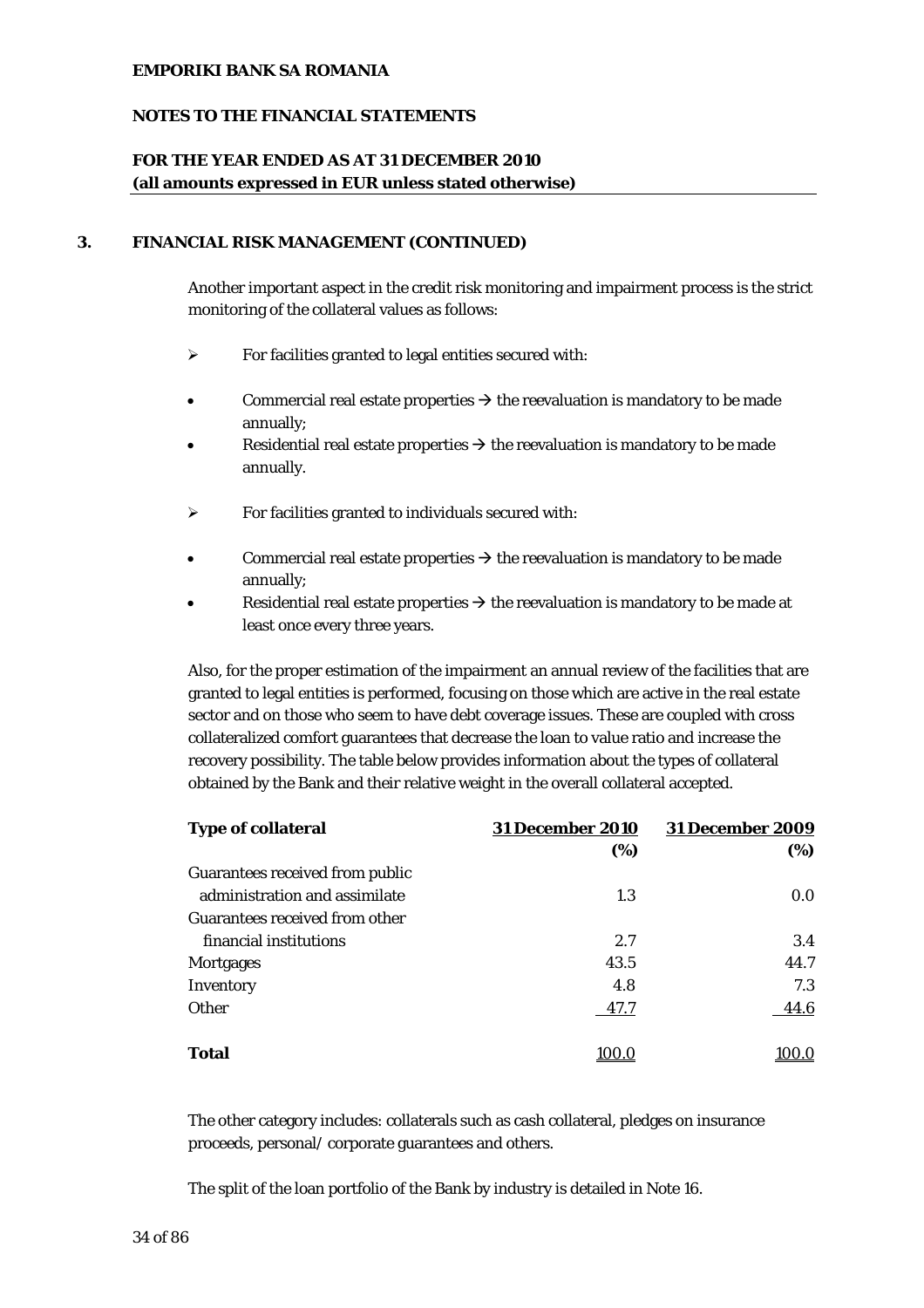## **NOTES TO THE FINANCIAL STATEMENTS**

# **FOR THE YEAR ENDED AS AT 31 DECEMBER 2010 (all amounts expressed in EUR unless stated otherwise)**

### **3. FINANCIAL RISK MANAGEMENT (CONTINUED)**

### **a) Loans and advances neither past due nor impaired**

The Bank uses a scoring system for legal entities for initial evaluation of credit worthiness and for the follow-up assessment of loans. This takes into consideration both qualitative and quantitative indicators of the counterparties financial health and produces a five scale rating (A, B, C, D, E).

For retail customers, the Bank implemented a scoring model that uses statistical data (e.g. time on job, position, credit history, gender, age) for the initial evaluation of a potential clients credit worthiness. The classification model for clients is made in categories of risk of non-reimbursement and produce five categories (A, B, C, D, E).

This classification together with debt service and taking into account weather legal proceedings were started against the debtor gives the final classification of the loans into five categories (Standard, Watch, Substandard, Doubtful, Loss),which is then used as a statutory provisioning basis, as follows:

| <b>Financial</b><br>performance | A                            | B                            | $\mathbf C$                  | D                  | E                           |                                      |
|---------------------------------|------------------------------|------------------------------|------------------------------|--------------------|-----------------------------|--------------------------------------|
| Days past due                   |                              |                              |                              |                    |                             |                                      |
| $0 - 15$ days                   | Standard /<br>Loss           | Watch / Loss                 | Substandard<br>$\angle$ Loss | Doubtful /<br>Loss | $\text{Loss} / \text{Loss}$ | No legal<br>proceedings<br>initiated |
| $16 - 30$ days                  | Watch / Loss                 | Substandard<br>$\angle$ Loss | Doubtful /<br><b>Loss</b>    | Loss / Loss        | Loss / Loss                 |                                      |
| $31 - 60$ days                  | Substandard<br>$\angle$ Loss | Doubtful /<br>Loss           | Loss / Loss                  | Loss / Loss        | Loss / Loss                 |                                      |
| $61 - 90$ days                  | Doubtful /<br><b>Loss</b>    | Loss / Loss                  | Loss / Loss                  | Loss / Loss        | Loss / Loss                 |                                      |
| Higher than 91 days             | Loss / Loss                  | Loss / Loss                  | Loss / Loss                  | Loss / Loss        | Loss / Loss                 | Legal<br>proceedings<br>initiated    |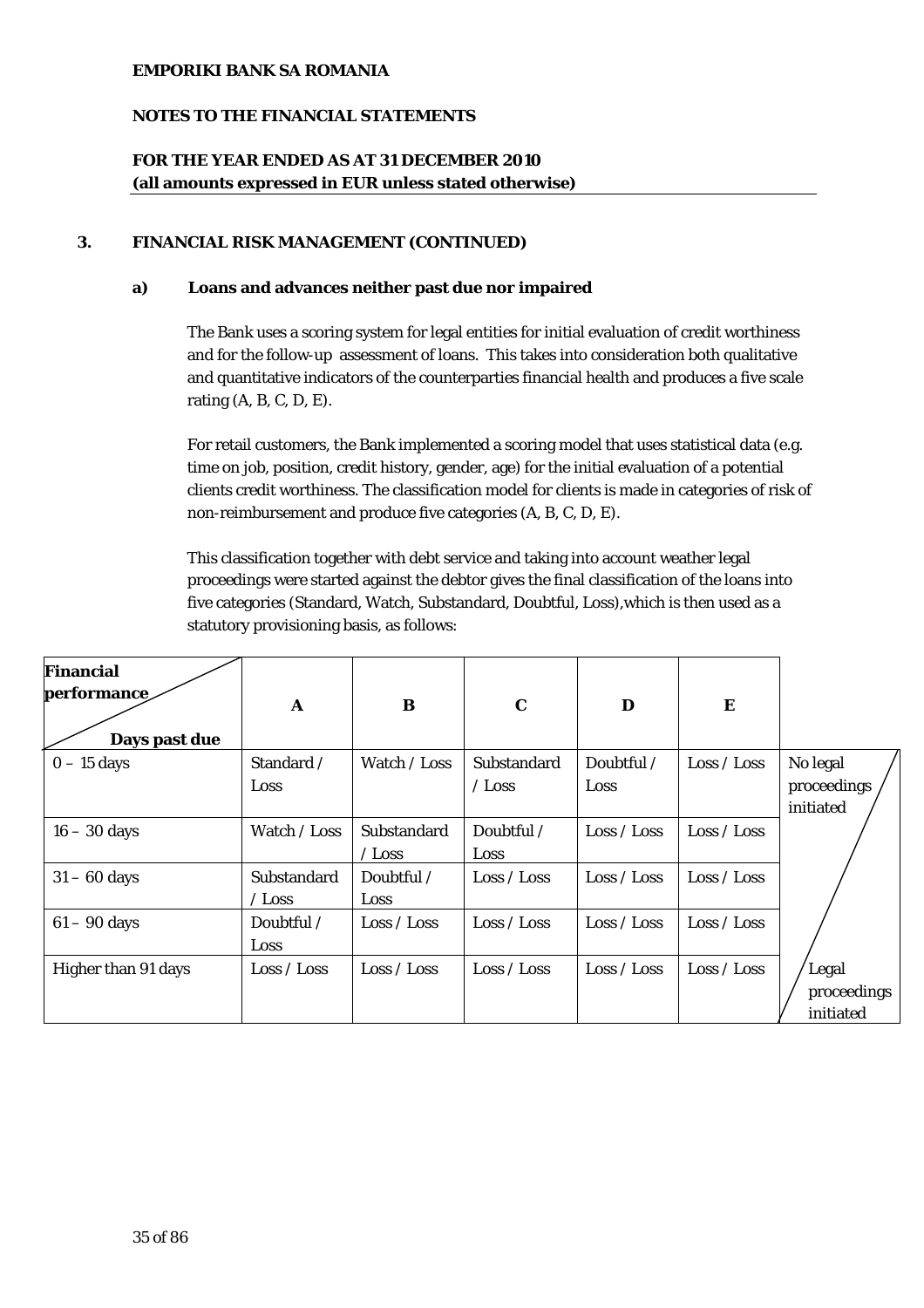## **NOTES TO THE FINANCIAL STATEMENTS**

# **FOR THE YEAR ENDED AS AT 31 DECEMBER 2010 (all amounts expressed in EUR unless stated otherwise)**

## **3. FINANCIAL RISK MANAGEMENT (CONTINUED)**

Details are provided in the table below:

### **31 December 2010**

| <b>Overdraft</b> | Credit<br>cards          | <b>Consumer</b><br>loans | Mortgage<br>loans | Large<br>corporate<br>loans           | <b>SME's</b> | <b>Total</b><br>Loans<br>and<br>advances |
|------------------|--------------------------|--------------------------|-------------------|---------------------------------------|--------------|------------------------------------------|
|                  |                          |                          |                   |                                       |              |                                          |
| 154,832          | 36,745                   | 29,115,695               | 18,977,013        | 13,903,724                            | 1,933,628    | 64,121,637                               |
| 89,123           | 438                      | 10,690,250               | 6,390,899         | 16,531,557                            | 8,679,598    | 42,381,865                               |
| 57,430           | 2,316                    | 7,598,701                | 2,904,353         | 14,473,700                            | 2,897,363    | 27,933,863                               |
| 20,413           | $\overline{\phantom{a}}$ | 2,762,962                | 1,191,724         | 309,301                               | 722,432      | 5,006,832                                |
|                  |                          | 104,883                  | 57,034            | 1,397,569                             | 682,932      | 2,242,418                                |
|                  |                          |                          |                   |                                       |              |                                          |
| 321,798          | 39,499                   | 50,272,491               | 29,521,023        | 46,615,851                            | 14,915,953   | 141.686.615                              |
|                  |                          |                          |                   | <b>Individidual (retail) customer</b> |              | <b>Corporate entities</b>                |

## **31 December 2009**

|                |                  |                 | Individidual (retail) customer |                   | <b>Corporate entities</b>          |              |                                                 |
|----------------|------------------|-----------------|--------------------------------|-------------------|------------------------------------|--------------|-------------------------------------------------|
|                | <b>Overdraft</b> | Credit<br>cards | <b>Consumer</b><br>loans       | Mortgage<br>loans | Large<br>corporate<br><u>loans</u> | <b>SME's</b> | <b>Total</b><br>Loans<br>and<br><u>advances</u> |
| <b>Grades:</b> |                  |                 |                                |                   |                                    |              |                                                 |
| 1 Standard     | 167,947          | 97,357          | 18,902,031                     | 13,382,923        | 20,761,161                         | 6,960,660    | 60,272,079                                      |
| 2 Watch        | 6,485            | 1               | 1,201,868                      | 633,162           | 11,680,119                         | 5,659,074    | 19,180,709                                      |
| 3 Substandard  | 19,903           | 1,043           | 934,115                        | 24,294            | 1,782,945                          | 4,589,947    | 7,352,247                                       |
| 4 Doubtful     | 10,124           |                 | 440,278                        | 55,104            | 480,626                            | 1,747,342    | 2,733,474                                       |
| 5 Loss         |                  |                 | 29,152                         |                   | 151,870                            | 107,208      | 288,230                                         |
| <b>Total</b>   | 204,459          | 98,401          | 21,507,444                     | 14,095,483        | 34,856,721                         | 19,064,231   | 89,826,739                                      |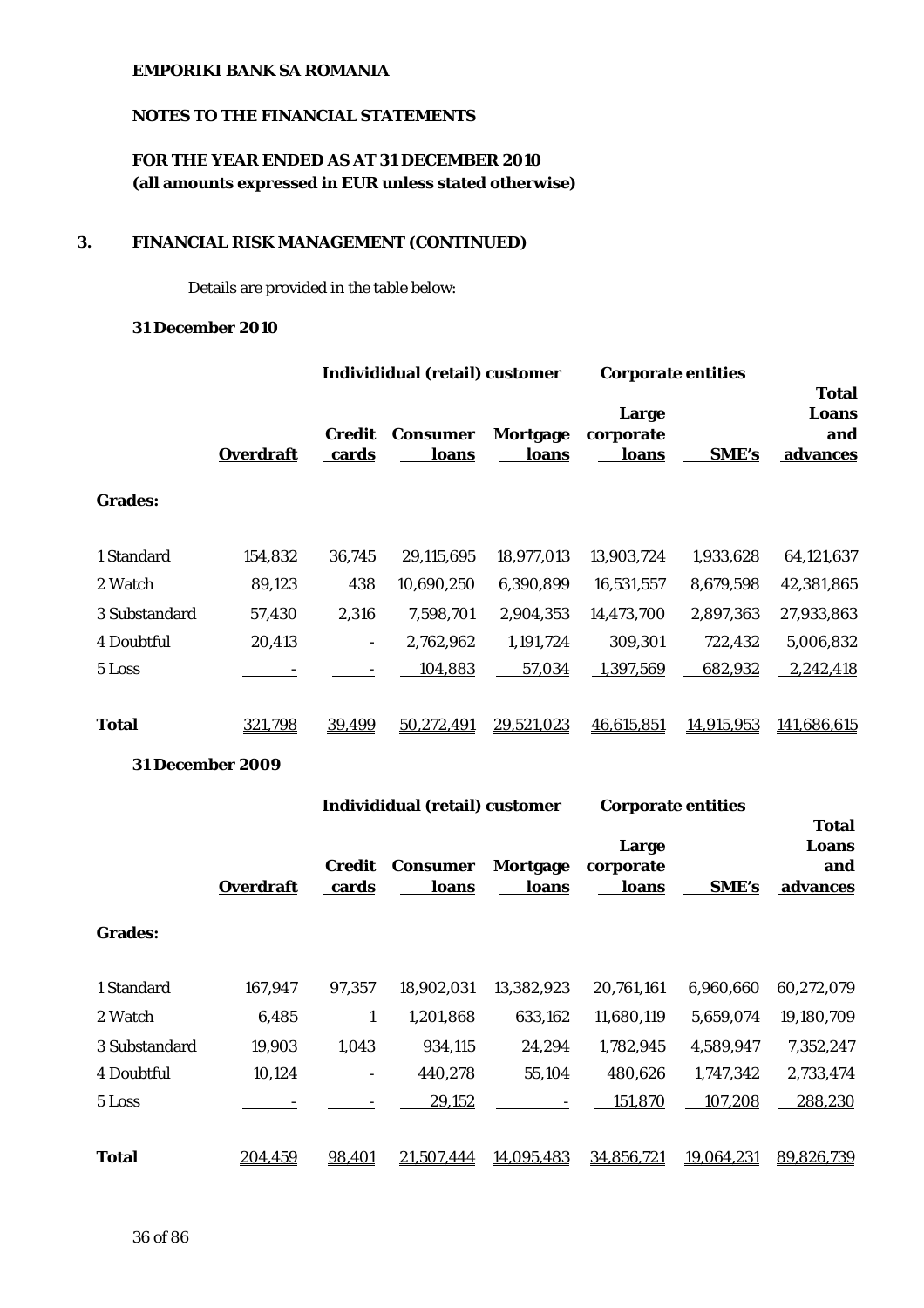## **NOTES TO THE FINANCIAL STATEMENTS**

## **FOR THE YEAR ENDED AS AT 31 DECEMBER 2010 (all amounts expressed in EUR unless stated otherwise)**

### **3. FINANCIAL RISK MANAGEMENT (CONTINUED)**

75 % of neither past due nor impaired loans are in the first two credit risk categories as of 31 December 2010 (31 December 2009: 89%).

The remaining neither past due nor impaired loans are in lower grade categories. Neither past due nor impaired category includes also some restructured loans which would otherwise be past due or impaired but where terms have been renegotiated:

- 0.79% of the Standard category;
- 3.19% of the Watch category;
- 9.29% of the Substandard category;
- 3.48% of the Doubtful category;
- 53.60% of Loss category at the end of December 2010.

After the restructuring process, only a few cases were classified in higher categories but only in terms of debt service, the financial performance criteria applied being stricter than the one existing before the terms of restructuring.

#### **b) Loans and advances past due but not impaired**

#### **31 December 2010**

|                            | <b>Individual (retail customers)</b> |        |                 |           |           |  |
|----------------------------|--------------------------------------|--------|-----------------|-----------|-----------|--|
|                            |                                      | Credit | <b>Consumer</b> | Mortgage  |           |  |
|                            | <b>Overdrafts</b>                    | cards  | loans           | loans     | Total     |  |
| Past due up to 30 days     | 30,291                               | 5.318  | 3.451.849       | 1,136,190 | 4,623,648 |  |
| Past due up to 30-60 days  | 30,411                               | 3,362  | 906,129         | 100,927   | 1,040,829 |  |
| Past due up to 60-90 days  |                                      | 1,980  | 395,413         | 199,158   | 596,551   |  |
| Past due up to 90-180 days |                                      |        |                 | 220,283   | 220,283   |  |
| <b>Total</b>               | 60,702                               | 10,660 | 4,753,391       | 1,656,558 | 6,481,311 |  |
| Fair value of collateral   |                                      |        | 2.743.075       | 2.670.351 | 5.413.426 |  |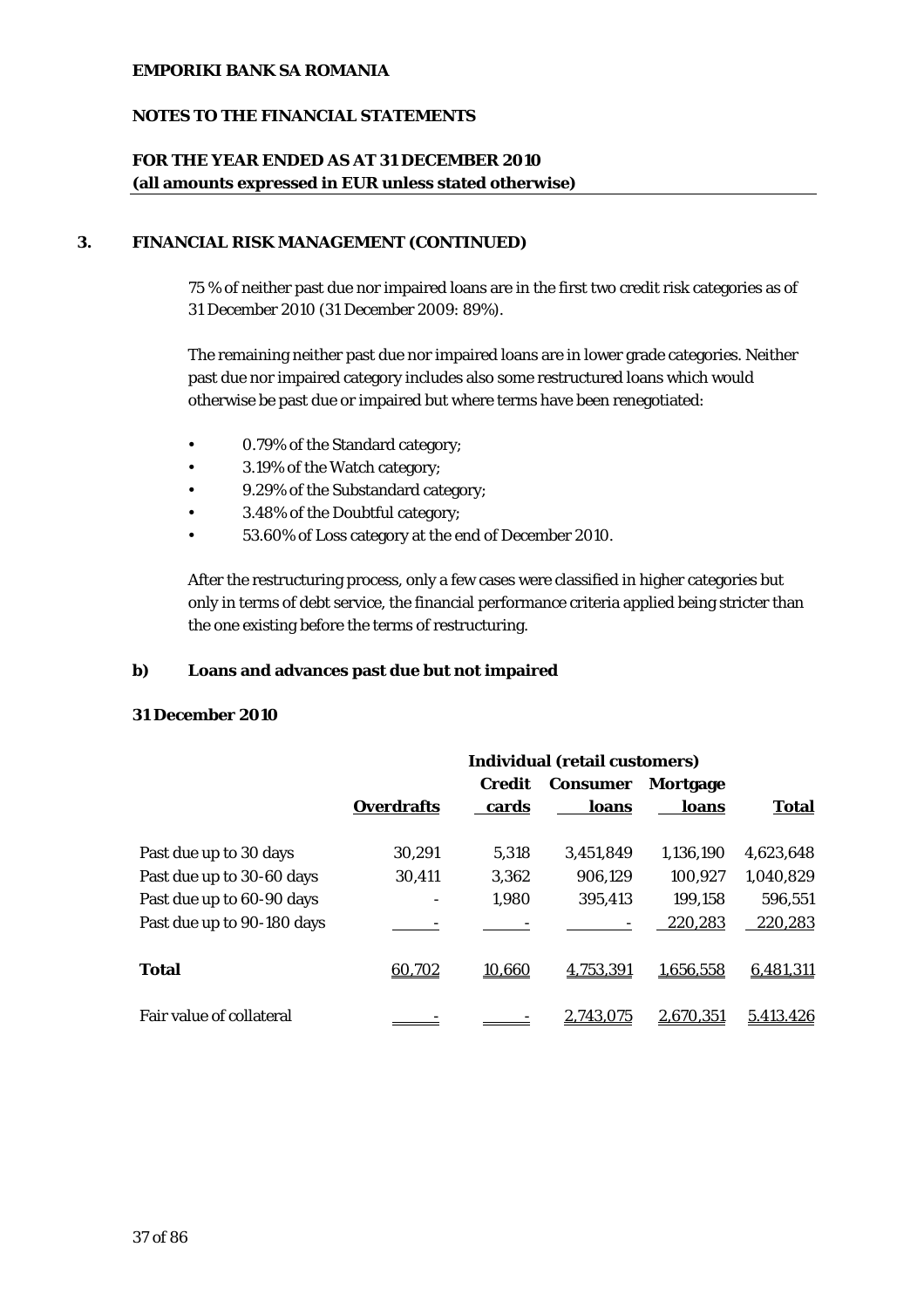## **NOTES TO THE FINANCIAL STATEMENTS**

# **FOR THE YEAR ENDED AS AT 31 DECEMBER 2010 (all amounts expressed in EUR unless stated otherwise)**

## **3. FINANCIAL RISK MANAGEMENT (CONTINUED)**

|                                 | <b>Corporate Entities</b> |             |              |  |  |
|---------------------------------|---------------------------|-------------|--------------|--|--|
|                                 | Large corporate           |             |              |  |  |
|                                 | customers                 | <b>SMEs</b> | <b>Total</b> |  |  |
| Past due up to 30 days          | 2,134,935                 | 984.350     | 3.119.285    |  |  |
| Past due up to 30-60 days       | 1,139,366                 | 19,079      | 1,158,445    |  |  |
| Past due up to 60-90 days       |                           |             |              |  |  |
| Total                           | 3,274,301                 | 1.003.429   | 4,277,730    |  |  |
| <b>Fair value of collateral</b> | 4.853.138                 | 1.167.362   | 6.020.500    |  |  |

## **31 December 2009**

|                            | <b>Individual (retail customers)</b> |                        |                          |                   |           |  |
|----------------------------|--------------------------------------|------------------------|--------------------------|-------------------|-----------|--|
|                            | <b>Overdrafts</b>                    | <b>Credit</b><br>cards | <b>Consumer</b><br>loans | Mortgage<br>loans | Total     |  |
| Past due up to 30 days     | 41,315                               | 14,485                 | 1,722,314                | 981,384           | 2,759,498 |  |
| Past due up to 30-60 days  | 566                                  | 4,352                  | 319,256                  | 151,524           | 475,698   |  |
| Past due up to 60-90 days  | -                                    | 3,043                  | 147,362                  | 217,102           | 367,507   |  |
| Past due up to 90-180 days |                                      |                        |                          | 27,654            | 27,654    |  |
| <b>Total</b>               | 41,881                               | 21,880                 | 2,188,932                | 1,377,664         | 3,630,357 |  |
| Fair value of collateral   |                                      |                        | 2,055,889                | 2.144.219         | 4,200,108 |  |

## **Corporate Entities**

|                           | Large corporate<br>customers | <b>SMEs</b> | <b>Total</b> |
|---------------------------|------------------------------|-------------|--------------|
| Past due up to 30 days    | 245,623                      | 856,020     | 1,101,643    |
| Past due up to 30-60 days | 540,310                      | 116,766     | 657,076      |
| Past due up to 60-90 days | 51,567                       |             | 51,567       |
| Total                     | 837,500                      | 972,786     | 1,810,286    |
| Fair value of collateral  | 1.269.145                    | 2,779,454   | 4,048,599    |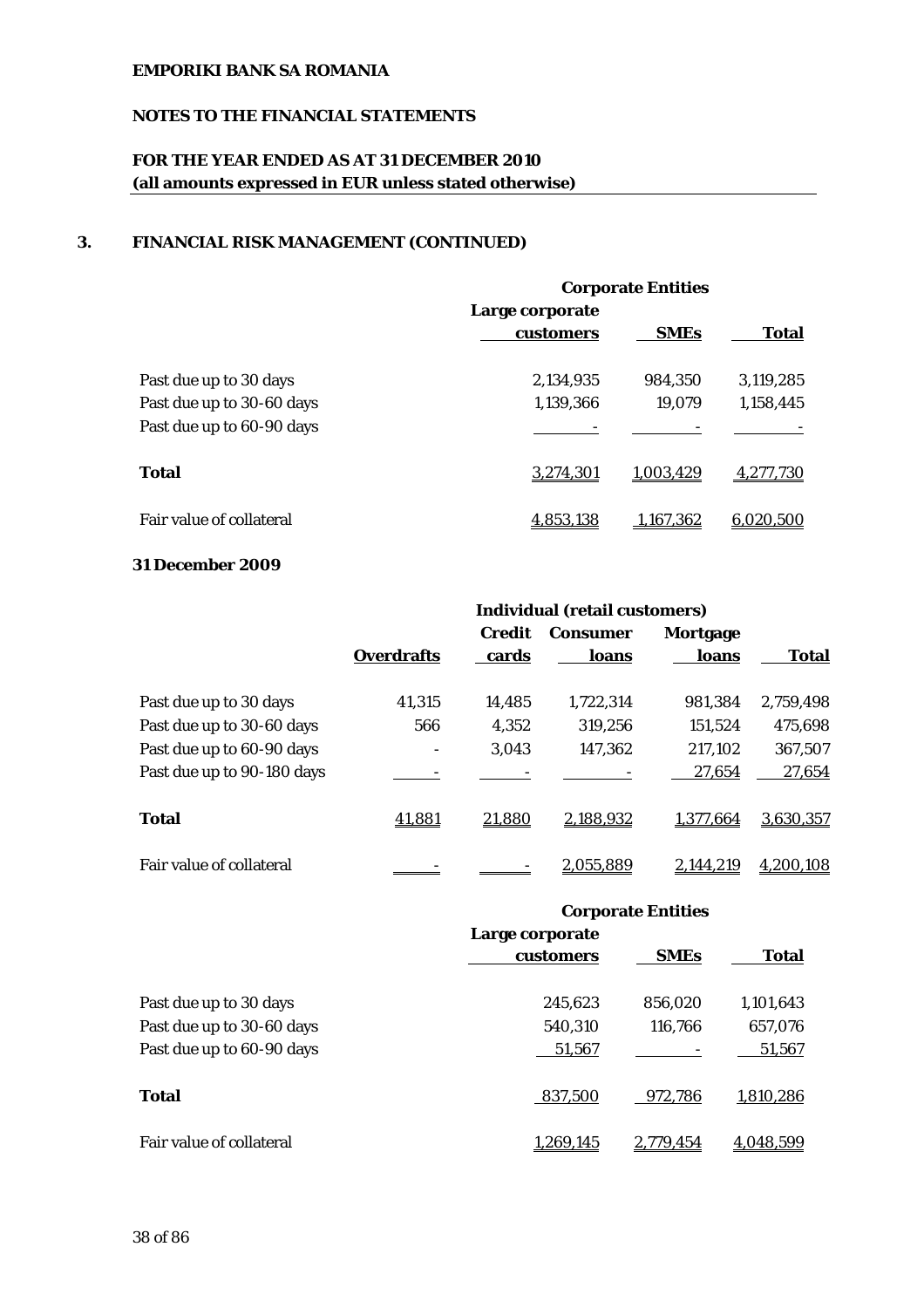### **NOTES TO THE FINANCIAL STATEMENTS**

# **FOR THE YEAR ENDED AS AT 31 DECEMBER 2010 (all amounts expressed in EUR unless stated otherwise)**

#### **3. FINANCIAL RISK MANAGEMENT (CONTINUED)**

#### **c) Loans and advances impaired**

#### (i) Collectively impaired

### **31 December 2010**

|                                             |                                    |                 | Individual (retail customers) |                    |                        |  |  |
|---------------------------------------------|------------------------------------|-----------------|-------------------------------|--------------------|------------------------|--|--|
|                                             | <b>Overdrafts</b>                  | Credit<br>cards | <b>Consumer</b><br>loans      | Mortgage<br>loans  | <b>Total</b>           |  |  |
| Loan receivable<br>Fair value of collateral | 12.561<br>$\overline{\phantom{a}}$ | 29.717          | 2.687.153<br>1.085.221        | 642.960<br>786.768 | 3.372.391<br>1.871.989 |  |  |

|                          | <b>Corporate Entities</b>    |             |           |  |
|--------------------------|------------------------------|-------------|-----------|--|
|                          | Large corporate<br>customers | <b>SMEs</b> | Total     |  |
| Loan receivable          | 41.991                       | 739.730     | 781.721   |  |
| Fair value of collateral | 468.690                      | 1.286.327   | 1,755,017 |  |

### **31 December 2009**

|                          |                          |                 | <b>Individual (retail customers)</b> |                   |              |  |
|--------------------------|--------------------------|-----------------|--------------------------------------|-------------------|--------------|--|
|                          | <b>Overdrafts</b>        | Credit<br>cards | Consumer<br>loans                    | Mortgage<br>loans | <b>Total</b> |  |
| Loan receivable          | 3.106                    | 19.895          | 631.730                              | 267.308           | 922.039      |  |
| Fair value of collateral | $\overline{\phantom{a}}$ |                 | 625.519                              | 334.538           | 960,057      |  |

|                          | <b>Corporate Entities</b>    |             |              |
|--------------------------|------------------------------|-------------|--------------|
|                          | Large corporate<br>customers | <b>SMEs</b> | <b>Total</b> |
| Loan receivable          | 64.265                       | 990.416     | 1,054,681    |
| Fair value of collateral | $\overline{\phantom{a}}$     | 837.519     | 837,519      |

In 2010 the Bank has readjusted its impairment methodologies as part of the regular risk reassessment process. On one hand, it resulted as a need for an adjustment related to the Bank's newer products and its target clientele, and on the other hand due to the need to recalibrate the impairment model its parameters (i.e. probabilities of default).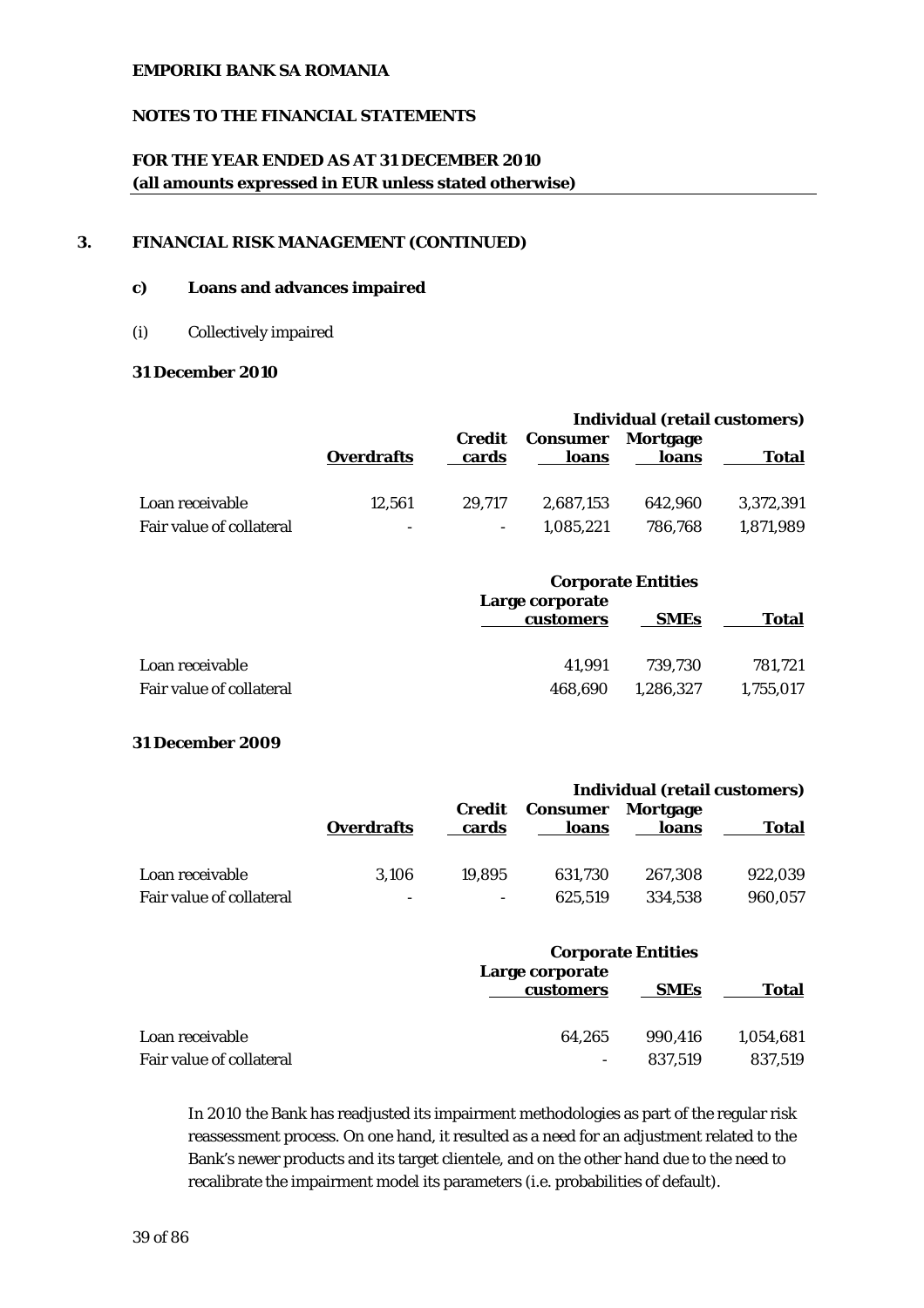### **NOTES TO THE FINANCIAL STATEMENTS**

## **FOR THE YEAR ENDED AS AT 31 DECEMBER 2010 (all amounts expressed in EUR unless stated otherwise)**

#### **3. FINANCIAL RISK MANAGEMENT (CONTINUED)**

(ii) Individually impaired

#### **31 December 2010**

|                          |                          |                          | Individual (retail customers) |                   |         |  |
|--------------------------|--------------------------|--------------------------|-------------------------------|-------------------|---------|--|
|                          | <b>Overdrafts</b>        | Credit<br>cards          | <b>Consumer</b><br>loans      | Mortgage<br>loans | Total   |  |
| Loan receivable          | $\overline{\phantom{a}}$ | $\overline{\phantom{a}}$ | 181.745                       | 156.869           | 338,614 |  |
| Fair value of collateral | $\overline{\phantom{a}}$ |                          | 176.368                       | 168.750           | 345.118 |  |

|                          |                           |             | <b>Corporate Entities</b> |
|--------------------------|---------------------------|-------------|---------------------------|
|                          | Large corporate customers | <b>SMEs</b> | Total                     |
| Loan receivable          | 21.552.388                | 7.866.325   | 29.418.713                |
| Fair value of collateral | 19.204.345                | 6.334.792   | 25.539.137                |

#### **31 December 2009**

|                          |                          |                 | Individual (retail customers) |                   |       |  |
|--------------------------|--------------------------|-----------------|-------------------------------|-------------------|-------|--|
|                          | <b>Overdrafts</b>        | Credit<br>cards | <b>Consumer</b><br>loans      | Mortgage<br>loans | Total |  |
| Loan receivable          | -                        |                 |                               |                   |       |  |
| Fair value of collateral | $\overline{\phantom{0}}$ | -               |                               |                   |       |  |

|                          |                           |             | <b>Corporate Entities</b> |
|--------------------------|---------------------------|-------------|---------------------------|
|                          | Large corporate customers | <b>SMEs</b> | Total                     |
| Loan receivable          | 21,335,385                | 5.001.420   | 26.336.805                |
| Fair value of collateral | 18.334.549                | 5.606.471   | 23,941,020                |

The notes above present some loan categories that are impaired while the fair value of collateral is higher than the exposure. This is due to the fact that the provision takes into account also the time required to sell the asset.

Only high quality collateral is considered for the purpose of coverage calculations [i.e. mortgage upon real estates, cash collateral, pledge over equipments and/or vehicles]. With respect to mortgage loans, the reported fair value of collateral takes into account only properties on which the Bank holds a mortgage.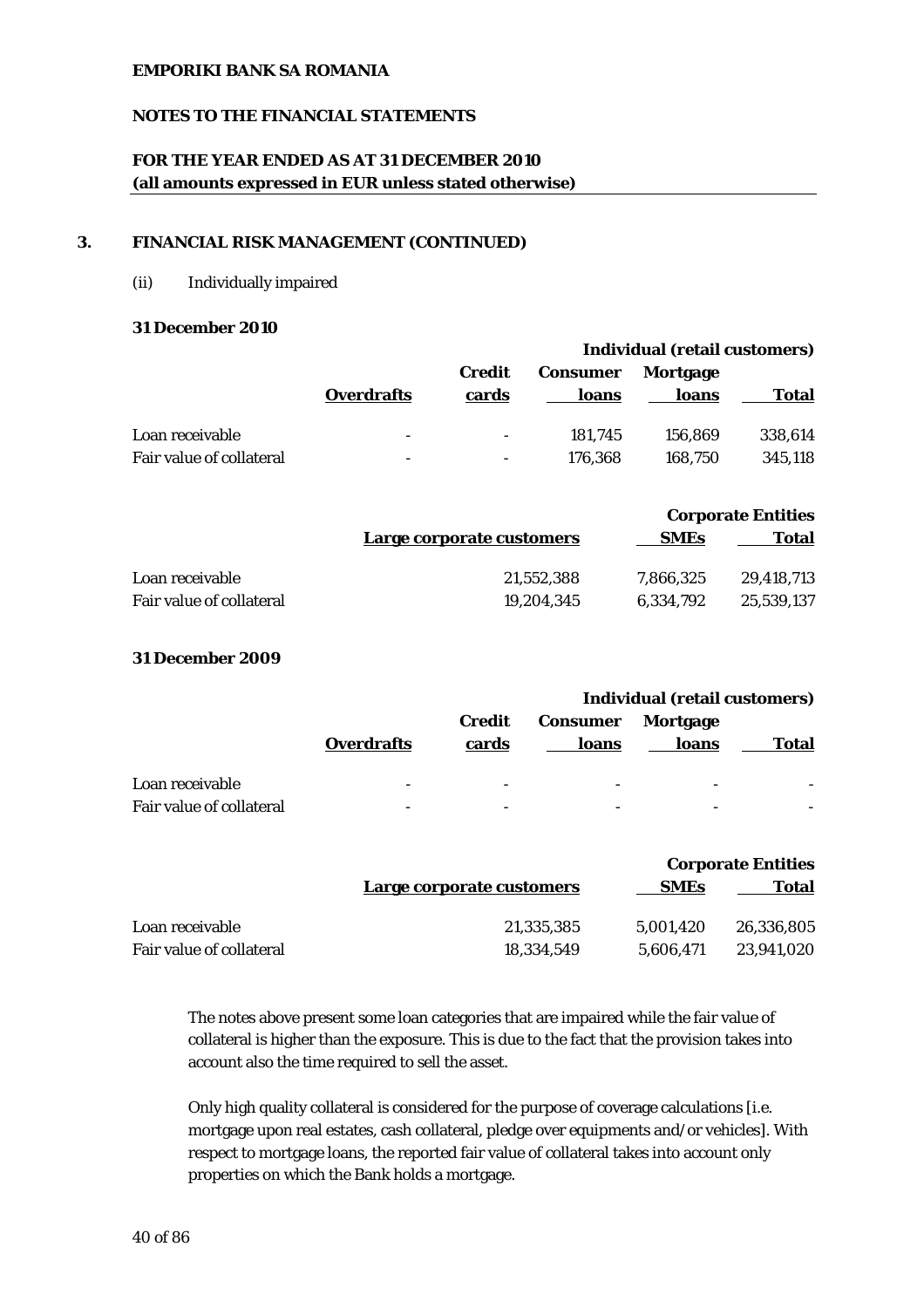## **NOTES TO THE FINANCIAL STATEMENTS**

## **FOR THE YEAR ENDED AS AT 31 DECEMBER 2010 (all amounts expressed in EUR unless stated otherwise)**

#### **3. FINANCIAL RISK MANAGEMENT (CONTINUED)**

For individually assessed exposures, loans are treated as impaired as soon as there is objective evidence that an impairment loss has been incurred. The criteria used by the Bank to determine that there is objective evidence of impairment include:

- classification of the borrower in the doubtful category (as a result of registering a debt service of more than 180 days of overdue for the mortgage portfolio, and more than 90 days for the rest of facilities);
- classification in the worst financial performance category [i.e. E category], established according to the local regulator requirements;
- significant financial difficulty of the debtor (incapability to pay suppliers, debts to the state budget etc.);
- existence of a rescheduling granted to the debtor, resulting from an incapability to pay according with the previously agreed repayment schedule;
- high probability of insolvency or insolvency procedure declared by the borrower;
- existence of the probability that the borrower will enter bankruptcy or other financial reorganization.

For collectively assessed exposures, the portfolio of SME and large corporate customers which do not show a delay of more than three months in credit reimbursements, as well as the portfolios of individuals with a delay of less than 90 days (or less than 180 days for mortgage portfolio), will be considered not to exhibit evidence of impairment.

#### *Loans and* advances *renegotiated*

In order to diminish the risk of default, the Bank defined internal norms for renegotiation of the loans granted to, both, retail customers and legal entities.

Renegotiated loans and advance contracts allow selected borrowers with cash flow problems or revenue problems to modify, with the agreement of the Bank, the initial terms and conditions of the loan, for example: interest, tenor, repayment schedule, grace period, etc. Renegotiation may occur due to new or extended customer need for finance, following expansion of business projects combined with possible need for rescheduling arrangements.

The renegotiation may refer also to:

- credit facilities registering delays and for which the transfer of overdue amounts into current outstanding amounts is requested;
- credit facilities with or without delays for which the modification of the installments is requested (with or without the extension of the tenor); or
- credit lines for which the tenor is extended resulting in a decrease of monthly installment.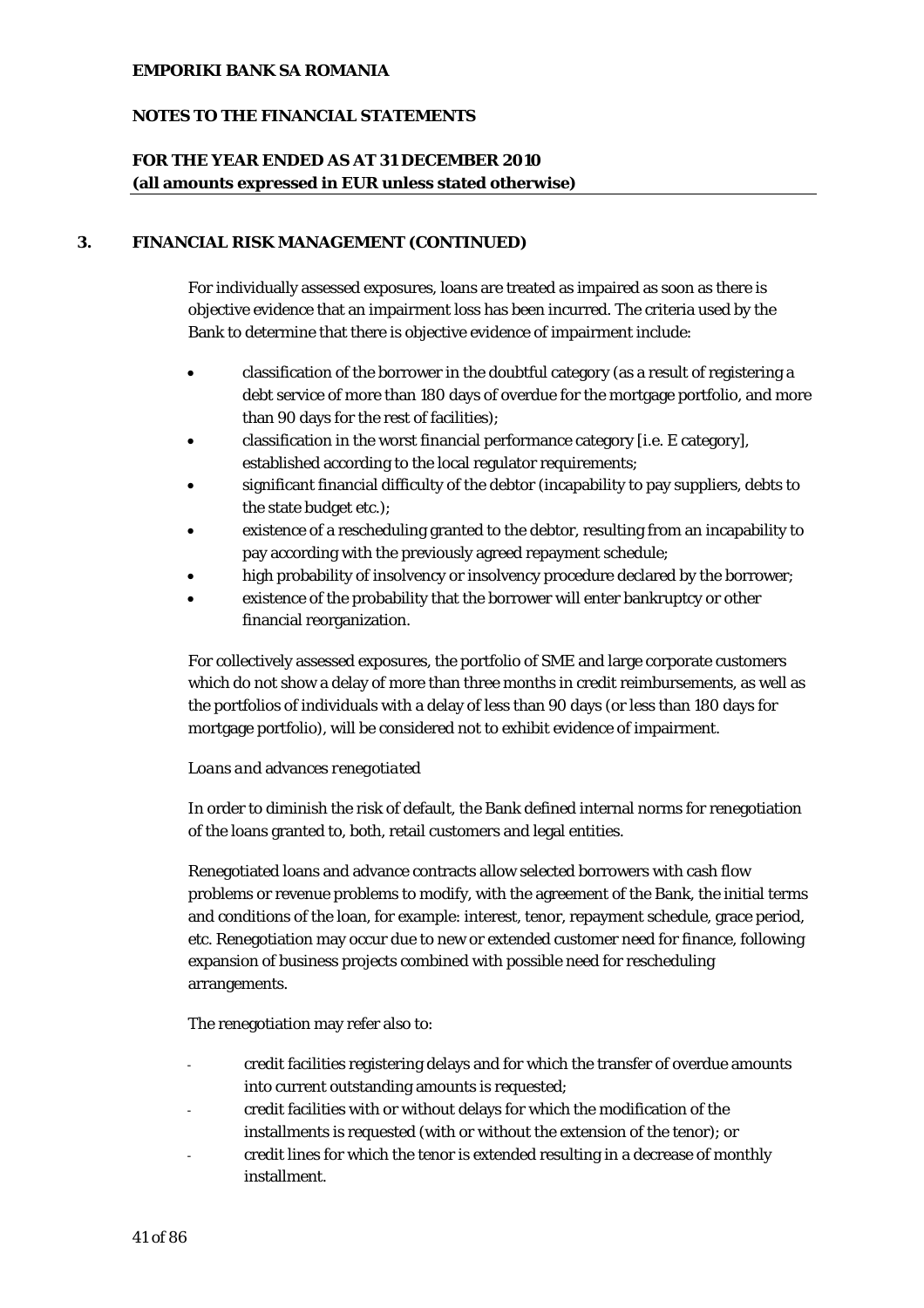## **NOTES TO THE FINANCIAL STATEMENTS**

## **FOR THE YEAR ENDED AS AT 31 DECEMBER 2010 (all amounts expressed in EUR unless stated otherwise)**

#### **3. FINANCIAL RISK MANAGEMENT (CONTINUED)**

For all the renegotiated credit facilities, the financial performance category determined according with the internal norms will be stricter than the one existing before the moment of restructuring. This category will be calculated based on the financial information available (last trial balance) and in case the result will be the same financial performance category, this one will be downgraded by one category. Also, after the implementation of the renegotiated contracts, the client will be maintained on a "Watch List" for a period of at least 12 months.

Whenever a loan is subject to renegotiation, the Bank management performs a specific analysis for each of the loans. The loans are renegotiated within the terms of credit and risk policies of the Bank and the respective loans are kept under continuous review in order to manage the associated risks.

For credit facilities granted to resident individuals, the restructuring process has been applied to a low number of cases, being only some cases for which there were applied the existing restructuring schemes. Due to this fact the quality of this segment of portfolio did not suffer many changes, the low number of restructuring cases and the aggregate value of the exposure did not affect the global level of non-performing loans. For this segment were defined new rescheduling schemes, which, once implemented from a technical point of view, will allow the extension of the number of clients who can benefit from this type of process.

The segment of resident non-financial companies, registered, in 2010 restructuring processes which produced sensitive changes in the level of risk indicators. For the cases of extended and rescheduled payment arrangements, the debtor agrees to pay it's overdue debts (if any) before the rescheduling. The balance of the loans renegotiated during 2010 was equivalent to EUR 9,088,697 (2009: EUR 24,597,050).

### *Repossessed collateral*

In 2010 the Bank recovered the equivalent of EUR 141,163 (2009: EUR 40,775) from the execution procedures, for a total of 8 files (5 retail and 3 legal entities).

### *Credit*-*related* commitments

The primary purpose of these instruments is to ensure that funds are available to a customer as required. Guarantees and standby letters of credit – which represent irrevocable assurances that the Bank will make payments in the event that a customer cannot meet its obligations to third parties – carry the same credit risk as a loan.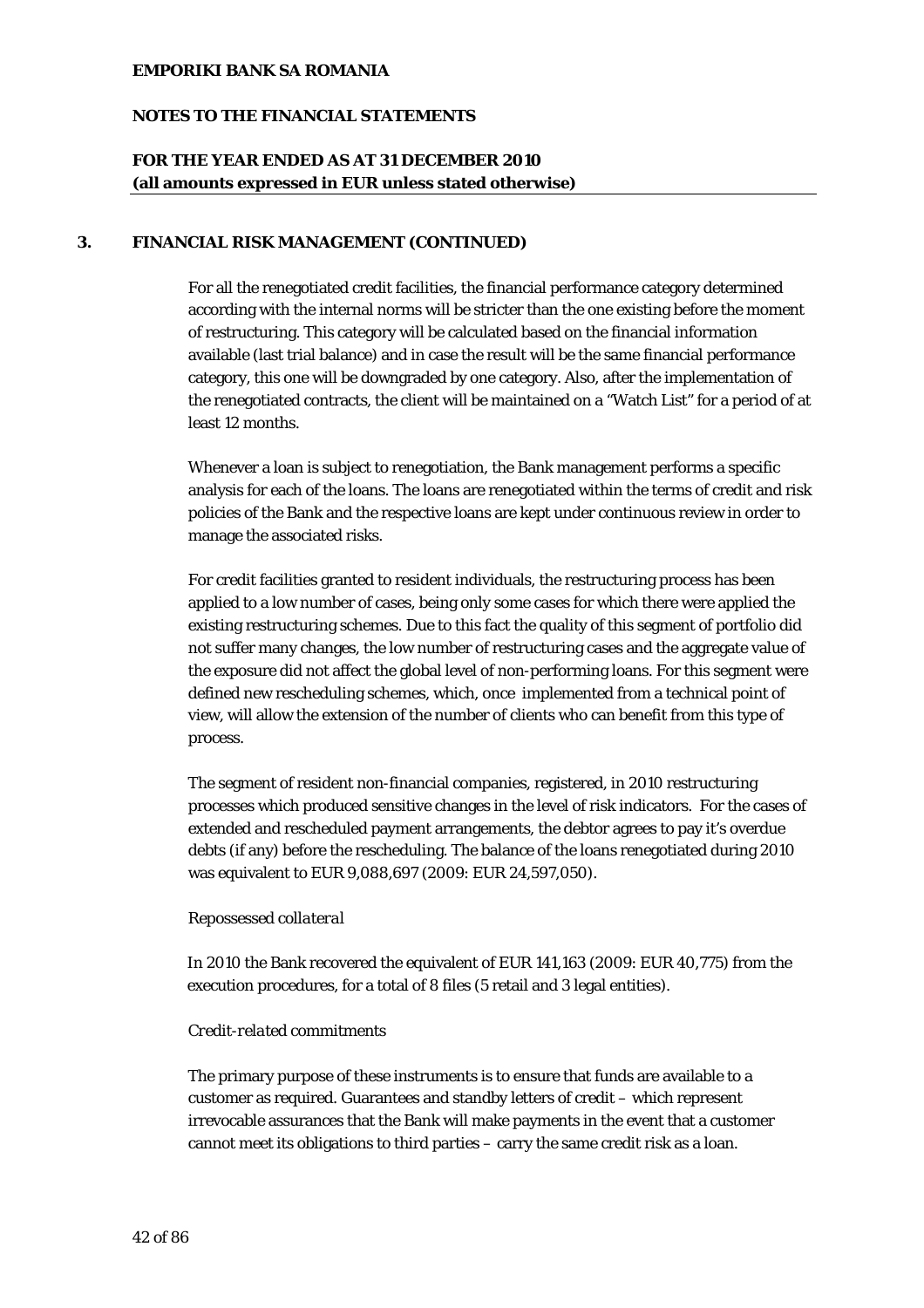### **NOTES TO THE FINANCIAL STATEMENTS**

## **FOR THE YEAR ENDED AS AT 31 DECEMBER 2010 (all amounts expressed in EUR unless stated otherwise)**

#### **3. FINANCIAL RISK MANAGEMENT (CONTINUED)**

Documentary and commercial letters of credit – which are written undertakings by the Bank on behalf of a customer authorising a third party to draw drafts on the Bank up to a stipulated amount under specific terms and conditions – are collateralised by the underlying shipments of goods to which they relate and therefore carry less risk than a direct borrowing.

Commitments to extend credit represent unused portions of authorisations to extend credit in the form of loans, guarantees or letters of credit. With respect to credit risk on commitments to extend credit, the Bank is potentially exposed to loss in an amount equal to the total unused commitments. However, the likely amount of loss is less than the total unused commitments, as most commitments to extend credit are contingent upon customers maintaining specific credit standards. The Bank monitors the term to maturity of credit commitments because longer-term commitments generally have a greater degree of credit risk than shorter-term commitments.

#### **3.3 Market risk**

The Bank monitors on a daily basis the market risks relating to its portfolio, as a result of changes in foreign currency rates.

The common measure used and monitored in cooperation with the Parent Bank, Emporiki Bank of Greece S.A, to assess market risk is 'value-at-risk' (VaR). The assessment of th VaR indicator is made by the Parent Bank on a daily consolidated basis, its compliance with the established limit being monitored by the Bank.

The Parent Bank uses in-house monitoring systems, assessing on a daily consolidated basis the maximum potential loss which may result under normal conditions from the trading portfolio.

Emporiki Bank of Greece S.A, in order to monitor effectively the risk faced by the Bank , uses ''back testing'' to confirm the effectiveness of the VaR model.

The limits applicable to the Market Risk are:

(i) VaR limit

The VAR limits are established in accordance with the measurements of VaR, a daily VaR of EUR 8,000 is not to be exceeded on the foreign exchange transactions. The daily VaR limit used for market risk monitoring (and more specifically, for the exposure to currency rate risk) is assessed a posteriori based on a historical simulation, using a 1-day horizon and a confidence interval of 99%, done on the previous day's exposure. The mentioned calculation is performed by the Parent Bank, using a validated model by the local regulator, and further on received, on a daily basis, by the Risk Management line within Emporiki Bank – Romania S.A.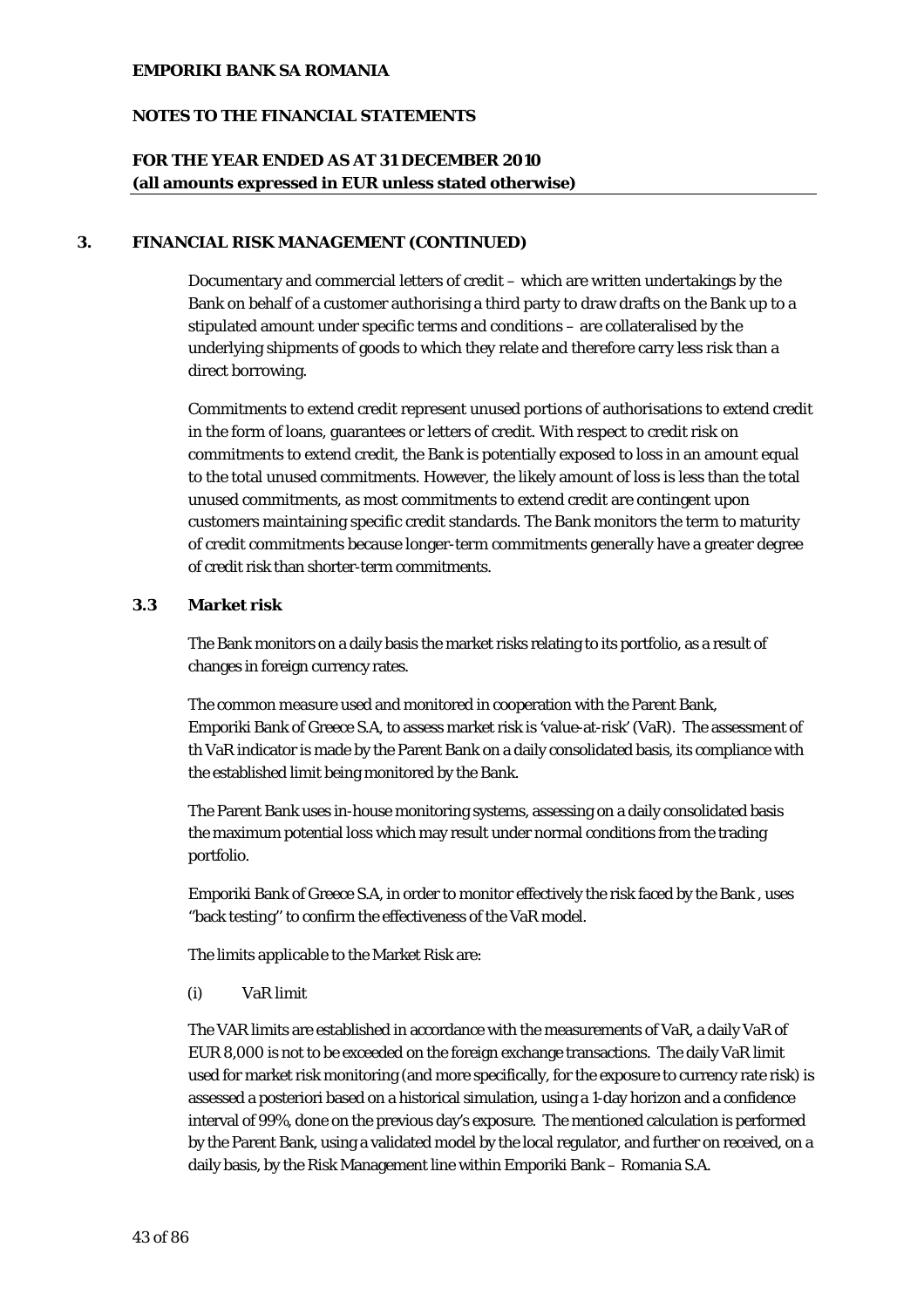## **NOTES TO THE FINANCIAL STATEMENTS**

## **FOR THE YEAR ENDED AS AT 31 DECEMBER 2010 (all amounts expressed in EUR unless stated otherwise)**

#### **3. FINANCIAL RISK MANAGEMENT (CONTINUED)**

(ii) Stop Loss limits

The stop-loss limit for a certain activity (i.e. foreign exchange), is set at EUR 10,000 from the open position on that particular activity or at 10% of the acquisition value for AFS portfolio activities.

Currently, the Bank does not have a fully implemented procedure or system to perform sensitivity analysis on market risks. However, with the development of the assets and liabilities management and of the Financial risk unit of the Risk Division stress tests can be conducted on the market risks' impact on the Banks activities.

#### **Sensitivity analysis calculated in accordance with IFRS 7**

|                                        |                         | <b>31 December 2010</b>     |
|----------------------------------------|-------------------------|-----------------------------|
|                                        | <b>Effect</b> on        | <b>Effect on</b>            |
|                                        | <b>Income Statement</b> | <b>Comprehensive income</b> |
|                                        |                         |                             |
| Interest rate $(\pm 200 \text{ b.p.})$ | ± 294,845               | ± 143,065                   |
| Foreign exchange $(\pm 10\%)$          | ± 33,329                |                             |
|                                        |                         |                             |

|                                        |                         | <b>31 December 2009</b>     |
|----------------------------------------|-------------------------|-----------------------------|
|                                        | <b>Effect on</b>        | <b>Effect on</b>            |
|                                        | <b>Income Statement</b> | <b>Comprehensive income</b> |
| Interest rate $(\pm 200 \text{ b.p.})$ | $\pm 250.059$           | ± 136,292                   |
| Foreign exchange $(\pm 20\%)$          | ± 46,127                |                             |

At 31 December 2010, if market interest rates had been 200 basis points higher/ lower and with all other variables held constant, loss for the year would have been EUR 294,845 (2009: EUR 250,059) lower/ higher and comprehensive income would have been EUR 143,065 (2009: EUR 136,292) lower/higher. The same methodology for interest rate sensitivity analysis as in 2009 was applied. Note that the Bank has refined its method of calculation of interest rate sensitivity in 2009 compared with 2008.

The 2010 and 2009 interest rate sensitivity analysis was performed on an interest rate gap model by applying a reasonably possible shift of 200 basis points.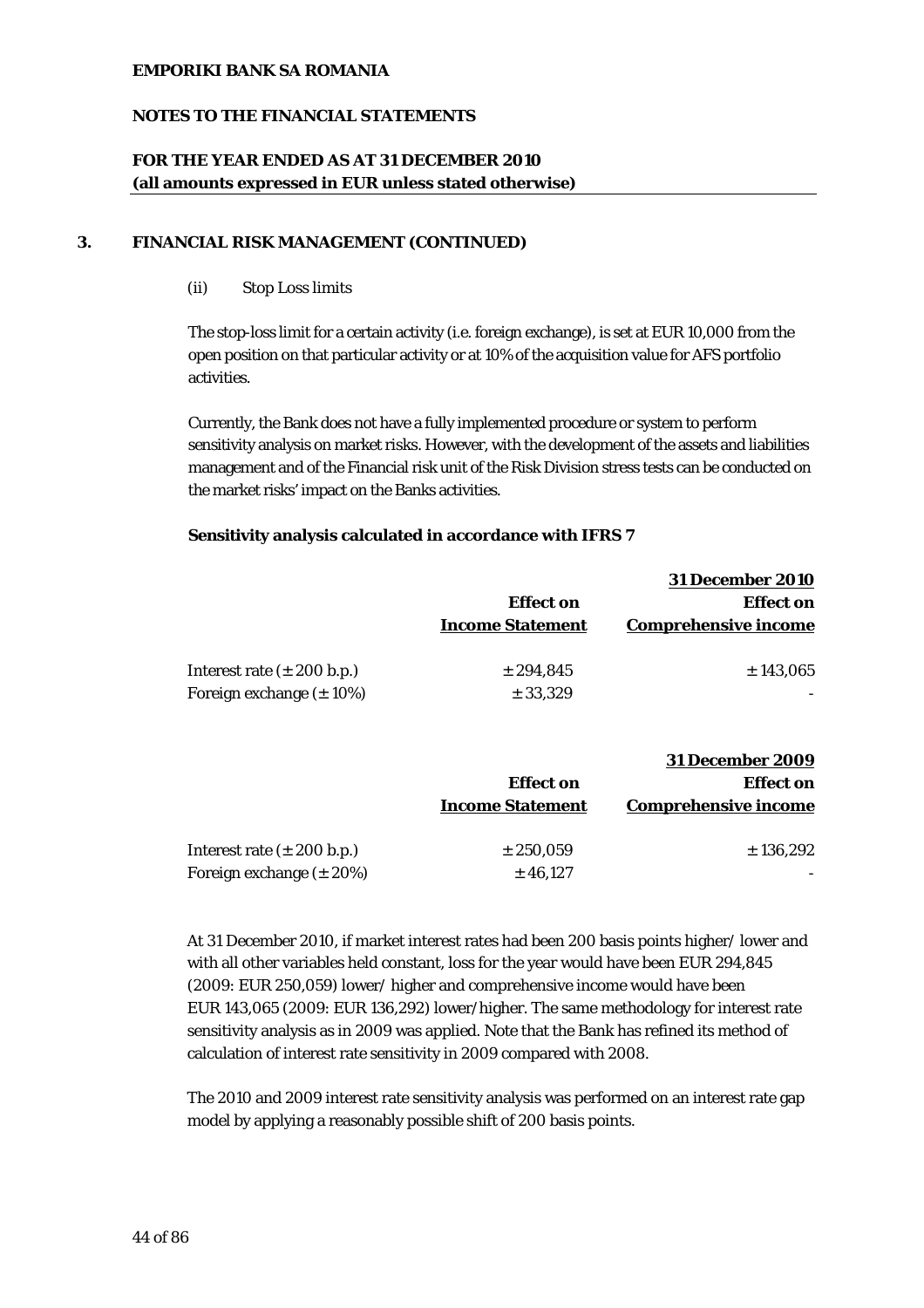## **NOTES TO THE FINANCIAL STATEMENTS**

## **FOR THE YEAR ENDED AS AT 31 DECEMBER 2010 (all amounts expressed in EUR unless stated otherwise)**

#### **3. FINANCIAL RISK MANAGEMENT (CONTINUED)**

The impact of a 200 basis points shift on comprehensive income in 2010 is quite significant and is due to the impact of such a shift on the fair value of fixed rate treasury bills classified as available for sale. The treasury bills have a short maturity (maximum one year) and the Bank reinvests redemption proceeds upon maturity. In substance these treasury bills act like variable rate instruments. Treating these instruments as variable rate instruments in the above calculation would result in a 200 basis point increase/ decrease in market interest rates reducing/ increasing loss for the year by EUR 437,910 but having a negligible impact on comprehensive income.

At 31 December 2010, if RON had strengthened/ weakened by 10% against other relevant currencies (all other variables held constant) loss for the year would have been EUR 33,329 (2009: EUR 46,127) higher/ lower . The Bank has significant exposure on foreign exchange position only for EUR currency. The maximum fluctuation of EUR/RON exchange rate was 7,47% during 2010.

#### **3.3.1 Interest rate risk**

*Interest* sensitivity *of assets, liabilities and off balance sheet items – repricing analysis* 

Cash flow interest rate risk is the risk that the future cash flows of a financial instrument will fluctuate because of changes in market interest rates. Fair value interest rate risk is the risk that the value of a financial instrument will fluctuate because of changes in market interest rates. The Bank takes on exposure to the effects of fluctuations in the prevailing levels of market interest rates on both its fair value and cash flow risks. Interest margins may increase as a result of such changes but may reduce or create losses in the event that unexpected movements arise. The Assets and Liabilities Committee of the Bank sets limits on the level of mismatch of interest rate repricing that may be undertaken, which is regularly monitored.

The Bank uses for the purpose of mitigating some of its interest risk with (and other risks) investments in state issued treasury bills with short to medium tenors.

The tables below summarises the Bank's exposure to interest rate risks as at 31 December 2010 and 31 December 2009. Included in the table are the Bank's assets and liabilities at carrying amounts, categorised by the earlier of contractual repricing or maturity dates.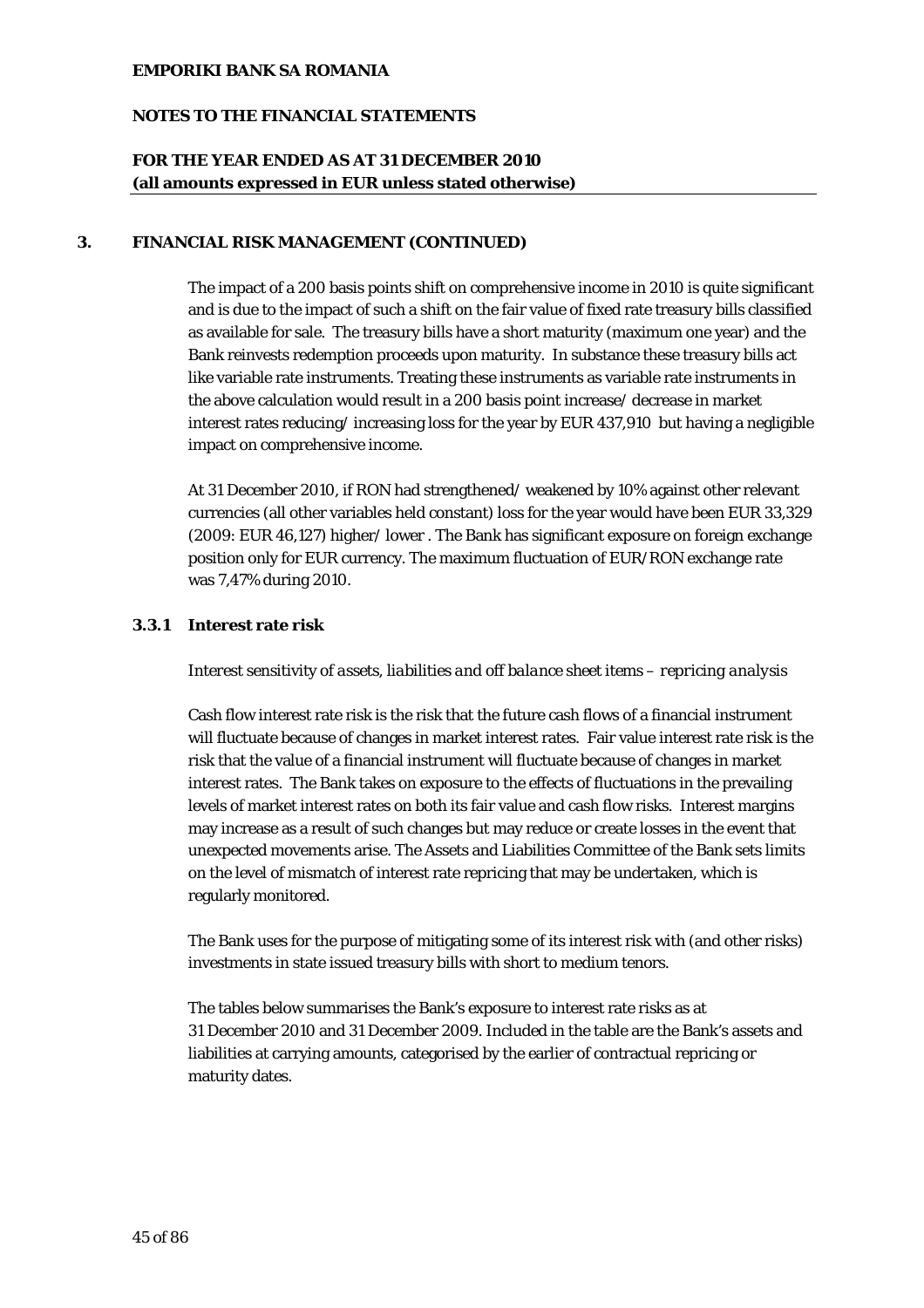# **NOTES TO THE FINANCIAL STATEMENTS**

# **FOR THE YEAR ENDED AS AT 31 DECEMBER 2010 (all amounts expressed in EUR unless stated otherwise)**

## **3. FINANCIAL RISK MANAGEMENT (CONTINUED)**

|                         | 1 month        |             |            |                      | <b>Non</b>               |                |              |
|-------------------------|----------------|-------------|------------|----------------------|--------------------------|----------------|--------------|
|                         | Up to 1        | to 3        |            | 3 months 1 year to 5 | Over 5                   | interest       |              |
|                         | month          | months      | to 1 year  | vears                | years                    | bearing        | <b>Total</b> |
| <b>31 December 2010</b> |                |             |            |                      |                          |                |              |
| Cash and                |                |             |            |                      |                          |                |              |
| balances with the       |                |             |            |                      |                          |                |              |
| <b>Central Bank</b>     | 41,217,420     |             |            |                      |                          |                | 41,217,420   |
| Loans and               |                |             |            |                      |                          |                |              |
| advances to             |                |             |            |                      |                          |                |              |
| banks                   | 16,184,581     |             |            |                      |                          |                | 16,184,581   |
| Investment              |                |             |            |                      |                          |                |              |
| securities,             |                |             |            |                      |                          |                |              |
| available for sale      | 2,328,013      |             | 13,078,354 |                      |                          | 92,845         | 15,499,212   |
| Loans and               |                |             |            |                      |                          |                |              |
| advances to             |                |             |            |                      |                          |                |              |
| customers               | 12,895,413     | 125,445,567 | 26,945,211 | 23,956               | 1,346,352                |                | 166,656,499  |
| Other financial         |                |             |            |                      |                          |                |              |
| assets                  |                |             |            |                      |                          | 575,521        | 575,521      |
|                         |                |             |            |                      |                          |                |              |
| <b>Total financial</b>  |                |             |            |                      |                          |                |              |
| assets                  | 72,625,427     | 125,445,567 | 40,023,565 | 23,956               | 1,346,352                | 668,366        | 240,133,233  |
|                         |                |             |            |                      |                          |                |              |
|                         |                | 1 month     |            |                      |                          | <b>Non</b>     |              |
|                         | Up to 1        | to 3        | 3 months   | 1 year to 5          | Over 5                   | interest       |              |
|                         | month          | months      | to 1 year  | years                | years                    | <b>bearing</b> | <b>Total</b> |
| <b>31 December 2010</b> |                |             |            |                      |                          |                |              |
| Deposits from           |                |             |            |                      |                          |                |              |
| banks                   | 93,133,362     | 25,700,000  | 8,800,000  |                      |                          |                | 127,633,362  |
| Deposits from           |                |             |            |                      |                          |                |              |
| customers               | 62,128,675     | 18,634,549  | 2,993,704  | 5,258,363            |                          |                | 89,015,291   |
| Other financial         |                |             |            |                      |                          |                |              |
| liabilities             |                |             |            |                      | $\overline{\phantom{a}}$ | 1,872,364      | 1,872,364    |
|                         |                |             |            |                      |                          |                |              |
| <b>Total financial</b>  |                |             |            |                      |                          |                |              |
| liabilities             | 155,262,037    | 44,334,549  | 11,793,704 | 5,258,363            |                          | 1,872,364      | 218,521,017  |
|                         |                |             |            |                      |                          |                |              |
| <b>Total interest</b>   |                |             |            |                      |                          |                |              |
| gap                     | (82, 636, 610) | 81,111,018  | 28,229,861 | (5,234,407)          | 1,346,352                |                |              |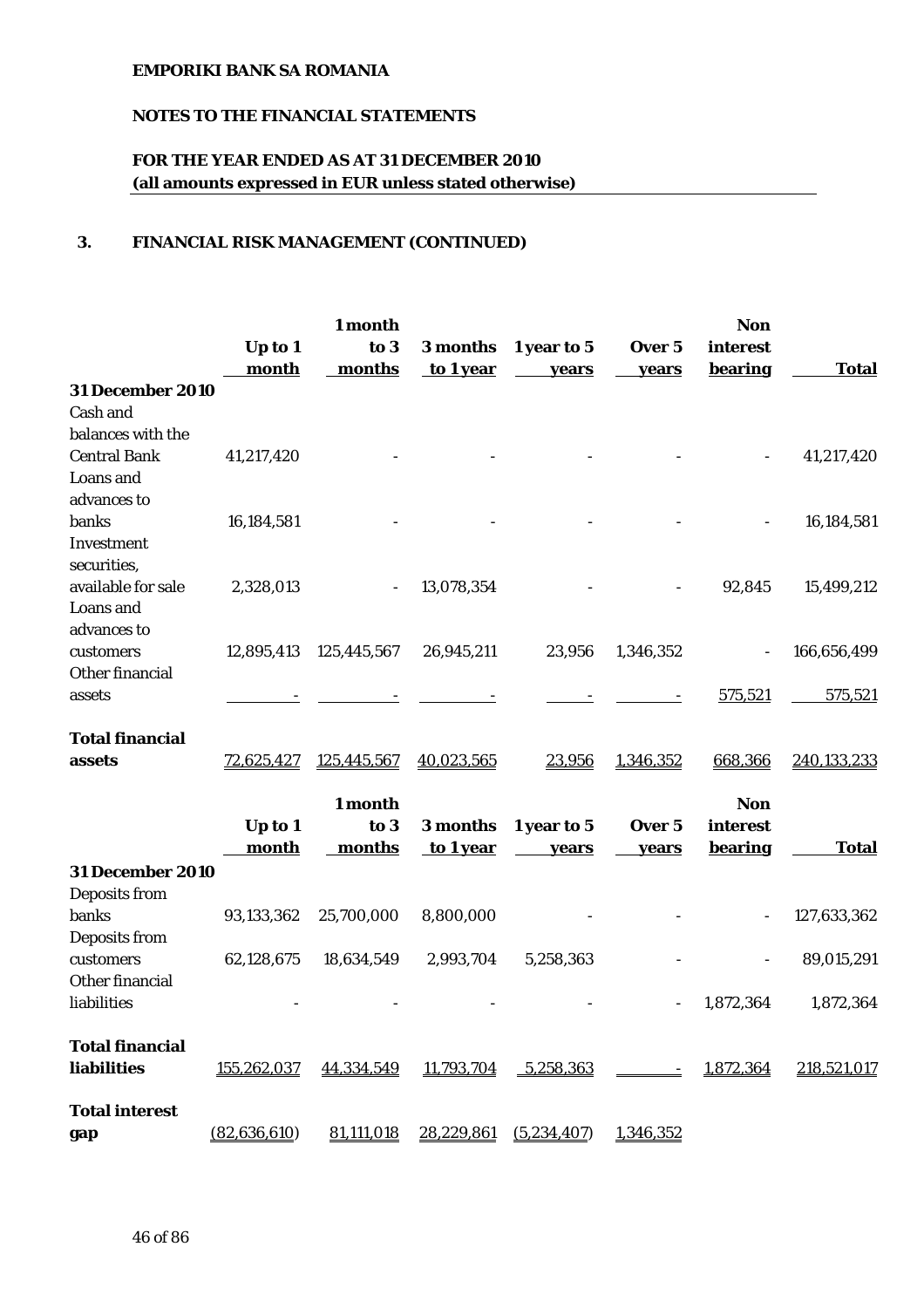# **NOTES TO THE FINANCIAL STATEMENTS**

# **FOR THE YEAR ENDED AS AT 31 DECEMBER 2010 (all amounts expressed in EUR unless stated otherwise)**

## **3. FINANCIAL RISK MANAGEMENT (CONTINUED)**

|                           | 1 month      |            |            |             | <b>Non</b> |                |              |
|---------------------------|--------------|------------|------------|-------------|------------|----------------|--------------|
|                           | Up to 1      | to 3       | 3 months   | 1 year to 5 | Over 5     | interest       |              |
|                           | month        | months     | to 1 year  | years       | years      | bearing        | <b>Total</b> |
| <b>31 December 2009</b>   |              |            |            |             |            |                |              |
| <b>Cash and balances</b>  |              |            |            |             |            |                |              |
| with the Central          |              |            |            |             |            |                |              |
| <b>Bank</b>               | 25,100,263   |            |            |             |            |                | 25,100,263   |
| <b>Loans and advances</b> |              |            |            |             |            |                |              |
| to banks                  | 24,598,416   |            |            |             |            |                | 24,598,416   |
| Investment                |              |            |            |             |            |                |              |
| securities, available     |              |            |            |             |            |                |              |
| for sale                  | 321,265      | 1,164,680  | 9,025,721  |             |            | 94,340         | 10,606,005   |
| <b>Loans and advances</b> |              |            |            |             |            |                |              |
| to customers              | 12,008,350   | 60,555,204 | 37,254,988 | 12,038      | 2,006,345  | $\blacksquare$ | 111,836,925  |
| Other financial           |              |            |            |             |            |                |              |
| assets                    |              |            |            |             |            | 439,215        | 439,215      |
| <b>Total financial</b>    |              |            |            |             |            |                |              |
| assets                    | 62,028,294   | 61,719,884 | 46,280,709 | 12,038      | 2,006,344  | 533,555        | 172,580,823  |
|                           |              |            |            |             |            |                |              |
|                           |              | 1 month    |            |             |            | <b>Non</b>     |              |
|                           | Up to 1      | to 3       | 3 months   | 1 year to 5 | Over 5     | interest       |              |
|                           | month        | months     | to 1 year  | years       | years      | bearing        | <b>Total</b> |
| <b>31 December 2009</b>   |              |            |            |             |            |                |              |
| Deposits from             |              |            |            |             |            |                |              |
| banks                     | 37,934,681   | 39,500,000 |            |             |            |                | 77,434,681   |
| Due to customers          | 42,027,382   | 16,772,820 | 17,073,434 |             |            | 2,486,213      | 78,359,849   |
| Other financial           |              |            |            |             |            |                |              |
| liabilities               |              |            |            |             |            | 615,468        | 615,468      |
| Subordinated debt         | 5,933,852    |            |            |             |            |                | 5,933,852    |
|                           |              |            |            |             |            |                |              |
| <b>Total financial</b>    |              |            |            |             |            |                |              |
| <b>liabilities</b>        | 85,895,915   | 56,272,820 | 17,073,434 |             |            | 3,101,681      | 162,343,850  |
|                           |              |            |            |             |            |                |              |
| <b>Total interest gap</b> | (23,867,621) | 5,447,064  | 29,207,274 | 12,038      | 2,006,344  |                |              |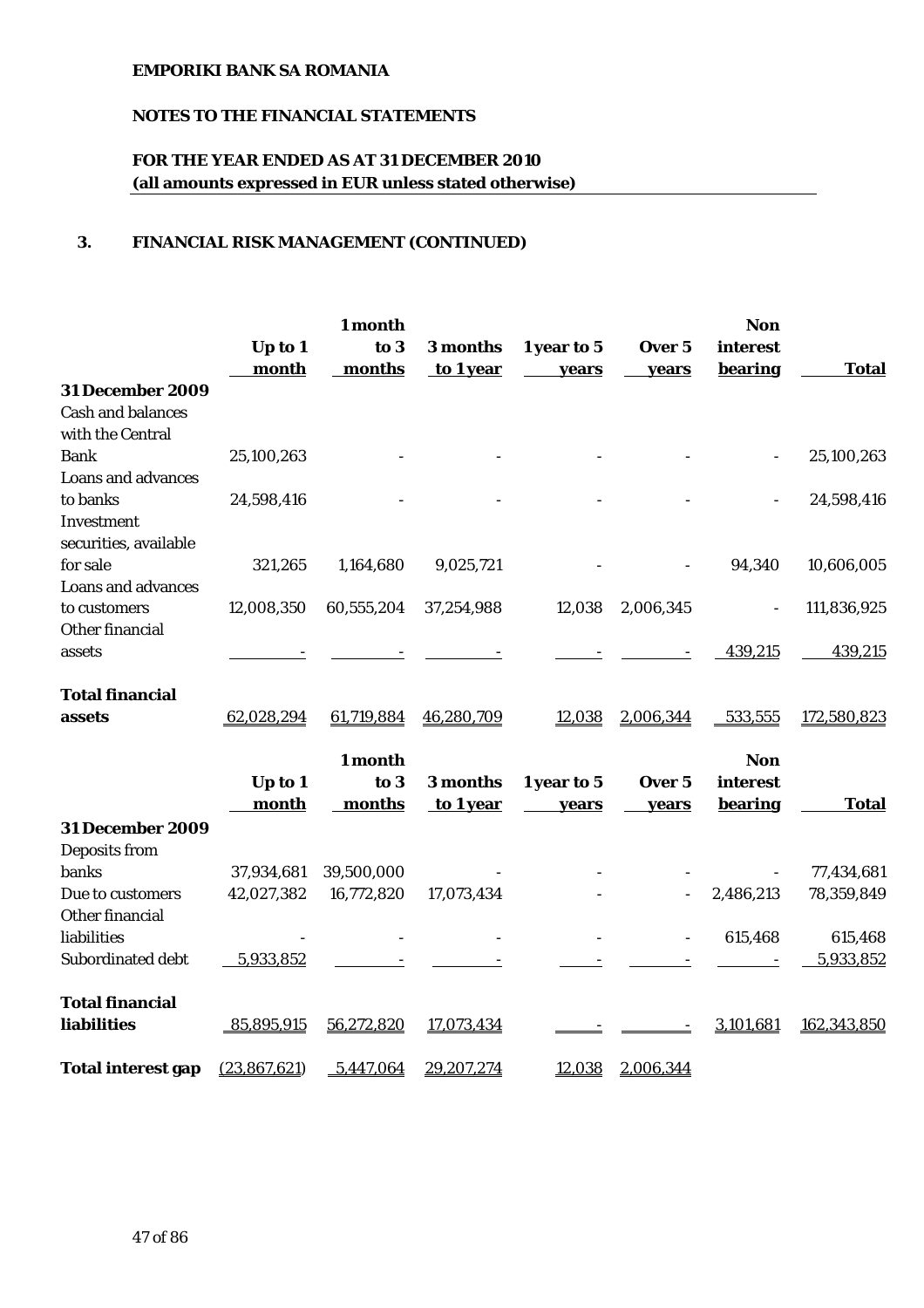### **NOTES TO THE FINANCIAL STATEMENTS**

## **FOR THE YEAR ENDED AS AT 31 DECEMBER 2010 (all amounts expressed in EUR unless stated otherwise)**

### **3. FINANCIAL RISK MANAGEMENT (CONTINUED)**

#### **Interest rate risk**

Interest rate levels, the cost of funding and the net margins are monitored by the Treasury Division. In case of adverse movements of the market, contractual levels of interest are changed for contracts having embedded protections.

The table below summarises the effective interest rate by major currencies for monetary financial assets:

|                                                | As at 31 December 2010<br><b>Currency</b> |                          |            |                          |            |            |            | As at 31 December 2009<br><b>Currency</b> |  |
|------------------------------------------------|-------------------------------------------|--------------------------|------------|--------------------------|------------|------------|------------|-------------------------------------------|--|
|                                                | <b>RON</b>                                | <b>USD</b>               | <b>EUR</b> | <b>Other</b>             | <b>RON</b> | <b>USD</b> | <b>EUR</b> | <b>Other</b>                              |  |
|                                                | (%)                                       | (%)                      | (%)        | (%)                      | (%)        | (%)        | (%)        | (%)                                       |  |
| <b>Assets</b>                                  |                                           |                          |            |                          |            |            |            |                                           |  |
| Loans and advances to banks                    |                                           |                          |            |                          |            |            |            |                                           |  |
| - current accounts & sight                     | 4.39                                      |                          | 0.28       |                          | 8.98       |            | 0.33       |                                           |  |
| deposits                                       |                                           |                          |            |                          |            |            |            |                                           |  |
| Loans and advances to banks<br>- term deposits | 5.22                                      | $\overline{\phantom{a}}$ | 0.23       | -                        | 8.76       | ÷          | 0.38       |                                           |  |
| <b>Investment securities, AFS</b>              | 7.26                                      |                          |            | 3.76                     | 9.85       |            |            | 8.28                                      |  |
| Loans and advances to customers                | 11.86                                     | 6.44                     | 6.92       | 6.83                     | 14.68      | 7.10       | 6.61       | 5.20                                      |  |
| <b>Liabilities</b>                             |                                           |                          |            |                          |            |            |            |                                           |  |
| Deposits from banks                            | 5.44                                      | $\overline{\phantom{a}}$ | 0.61       | $\overline{\phantom{0}}$ | 10.63      |            | 3.43       |                                           |  |
| Deposits from customers - term                 |                                           |                          |            |                          |            |            |            |                                           |  |
| deposits                                       | 9.11                                      | 2.89                     | 2.51       | 1.49                     | 12.32      | 2.53       | 3.90       | 1.51                                      |  |
| <b>Deposits from customers</b>                 |                                           |                          |            |                          |            |            |            |                                           |  |
| - current accounts & sight                     | 2.61                                      | 0.62                     | 1.29       | 0.1                      | 4.38       | 0.29       | 0.86       | 0.23                                      |  |
| deposits                                       |                                           |                          |            |                          |            |            |            |                                           |  |
| Subordinated debt                              | 9.12                                      |                          |            |                          | 12.80      |            |            |                                           |  |

### **3.3.2 Currency risk**

The Bank takes on exposure to effects of fluctuations in the prevailing foreign currency exchange rates on its financial position and cash flows. The Board sets limits on the level of exposure by currency and in total for both overnight and intra-day positions, which are monitored daily. As required in order to balance the structure of assets and liabilities in each currency, as well as, considering the fluctuations of the foreign exchange rates, the Bank takes positions in foreign currencies.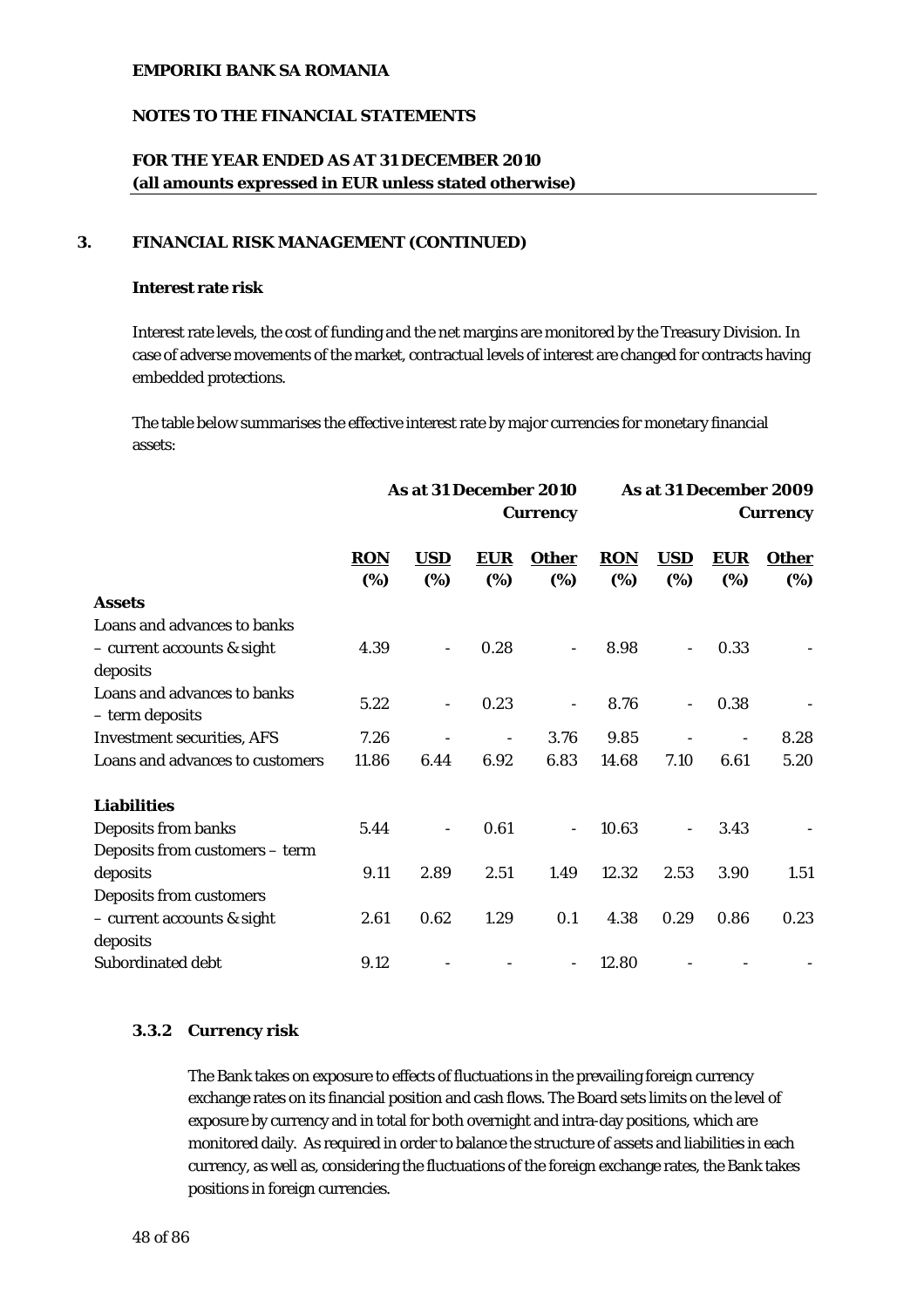### **NOTES TO THE FINANCIAL STATEMENTS**

# **FOR THE YEAR ENDED AS AT 31 DECEMBER 2010 (all amounts expressed in EUR unless stated otherwise)**

### **3. FINANCIAL RISK MANAGEMENT (CONTINUED)**

The Bank monitors on a daily basis a market risks relating to its portfolio, as a result of changes in foreign currency rates using VaR model as described in note 3.3.

The table below summarises the Bank's exposure to foreign currency exchange rate risk as at 31 December 2010 and 31 December 2009. Included in the table are the Bank's financial assets and liabilities at carrying amounts, categorised by currency.

| At 31 December 2010                | <b>RON</b> | <b>EUR</b>  | <b>USD</b> | <b>Other</b> | <b>Total</b> |
|------------------------------------|------------|-------------|------------|--------------|--------------|
| <b>Assets</b>                      |            |             |            |              |              |
| Cash and balances with the         |            |             |            |              |              |
| <b>Central Bank</b>                | 14,076,225 | 26,592,324  | 469,246    | 79,625       | 41,217,420   |
| Loans and advances to banks        | 11,678,780 | 3,898,520   | 331,329    | 275,952      | 16,184,581   |
| <b>Investments securities,</b>     |            |             |            |              |              |
| available for sale                 | 15,499,212 |             |            |              | 15,499,212   |
| Loans and advances to customers    | 37,590,907 | 126,900,998 | 2,164,591  |              | 166,656,499  |
| Other financial assets             | 553,549    | 21,940      | 32         |              | 575,521      |
| <b>Total financial ssets</b>       | 79,398,673 | 157,413,782 | 2,965,198  | 355,580      | 240,133,233  |
| <b>Liabilities</b>                 |            |             |            |              |              |
| Deposits from banks                | 4,010      | 127,574,865 | 54,487     |              | 127,633,362  |
| <b>Deposits from customers</b>     | 57,208,663 | 28,506,515  | 2,938,354  | 361,759      | 89,015,291   |
| Other financial liabilities        | 580,257    | 1,272,594   | 17,658     | 1,855        | 1,872,364    |
| <b>Total financial liabilities</b> | 57,792,930 | 157,353,974 | 3,010,499  | 363,614      | 218,521,017  |
| <b>Net on-balance sheet</b>        |            |             |            |              |              |
| position                           | 21,605,743 | 59,808      | (45, 301)  | (8,034)      |              |
| Net off balance sheet receivables  |            |             |            |              |              |
| from currency operations           |            | 1,300,000   | 50,000     |              |              |
| <b>Credit commitments</b>          | 849,190    | 13,654,072  | 44,073     |              |              |
| Revocable credit commitments       | 761,442    | 5,871,831   |            |              |              |
| Letter of credit                   |            | 640,495     |            |              |              |
| Letter of guarrantees              | 1,157,597  | 3,124,075   |            |              |              |
| <b>Net off-balance sheet</b>       |            |             |            |              |              |
| position                           | 2,768,229  | 24,590,473  | 94,073     |              |              |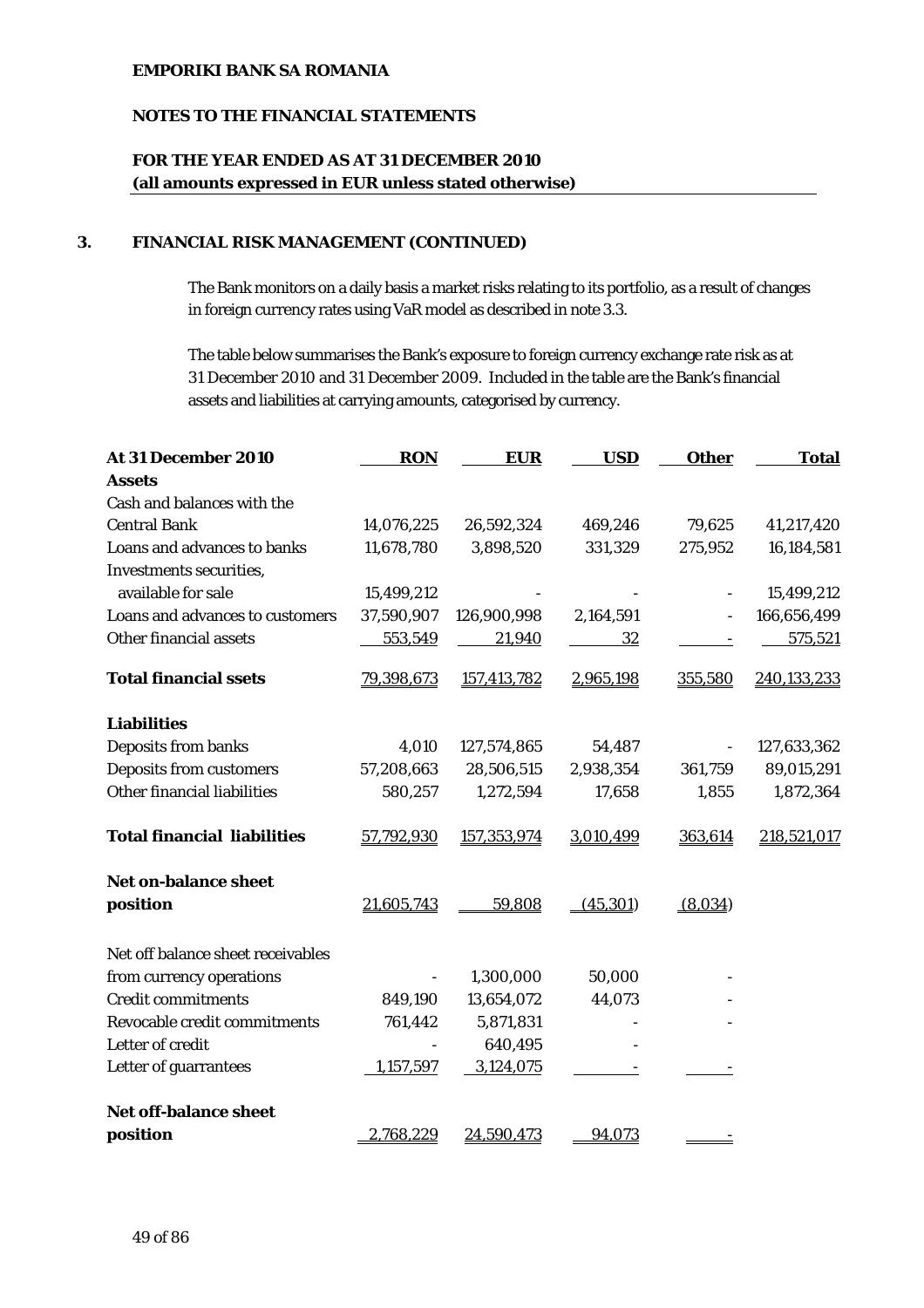## **NOTES TO THE FINANCIAL STATEMENTS**

# **FOR THE YEAR ENDED AS AT 31 DECEMBER 2010 (all amounts expressed in EUR unless stated otherwise)**

### **3. FINANCIAL RISK MANAGEMENT (CONTINUED)**

| At 31 December 2009                | <b>RON</b> | <b>EUR</b>  | <b>USD</b> | <b>Other</b>             | <b>Total</b> |
|------------------------------------|------------|-------------|------------|--------------------------|--------------|
| <b>Assets</b>                      |            |             |            |                          |              |
| Cash and balances with the         |            |             |            |                          |              |
| <b>Central Bank</b>                | 7,139,161  | 17,661,389  | 151,521    | 148,192                  | 25,100,263   |
| Loans and advances to banks        | 19,895,455 | 4,027,180   | 294,866    | 380,915                  | 24,598,416   |
| Investments securities,            |            |             |            |                          |              |
| available for sale                 | 10,335,836 |             |            | 270,169                  | 10,606,005   |
| Loans and advances to customers    | 22,680,161 | 87,066,785  | 2,087,497  | 2,482                    | 111,836,925  |
| Other financial assets             | 431,493    | 7,684       | <u>38</u>  | <b>Contract Contract</b> | 439,215      |
| <b>Total financial ssets</b>       | 60,482,106 | 108,763,038 | 2,533,922  | 801,758                  | 172,580,824  |
| <b>Liabilities</b>                 |            |             |            |                          |              |
| Deposits from banks                | 6,399      | 77,377,739  | 50,543     |                          | 77,434,681   |
| <b>Deposits from customers</b>     | 42,639,844 | 32,746,890  | 2,503,754  | 469,361                  | 78,359,849   |
| Other financial liabilities        | 125,837    | 382,319     | 58,184     | 49,128                   | 615,468      |
| Subordinated debt                  | 5,933,852  |             |            |                          | 5,933,852    |
| <b>Total financial liabilities</b> | 48,705,932 | 110,506,948 | 2,612,481  | 518,489                  | 162,343,850  |
| <b>Net on-balance sheet</b>        |            |             |            |                          |              |
| position                           | 11,776,174 | (1,743,910) | (78, 559)  | 283,269                  |              |
| Net off balance sheet receivables  |            |             |            |                          |              |
| from currency operations           |            | 1,585,000   | 76,385     | (15,094)                 |              |
| <b>Credit commitments</b>          | 1,414,743  | 14,105,292  | 163,061    |                          |              |
| Revocable credit commitments       | 2,307,984  | 20,742,826  |            |                          |              |
| <b>Net off-balance sheet</b>       |            |             |            |                          |              |
| position                           | 3,722,727  | 36,433,118  | 239,446    | (15,094)                 |              |

### **3.4 Liquidity risk**

The Bank is exposed to daily calls on its available cash resources from overnight deposits, current accounts, maturing deposits, loan draw-downs and guarantees. The Bank does not maintain cash resources to meet all of these needs, as experience shows that a minimum level of reinvestment of maturing funds can be predicted with a high level of certainty. The Board sets limits on the minimum proportion of maturing funds available to meet such calls and on the minimum level of inter-bank and other borrowing facilities that should be in place to cover withdrawals at unexpected levels of demand.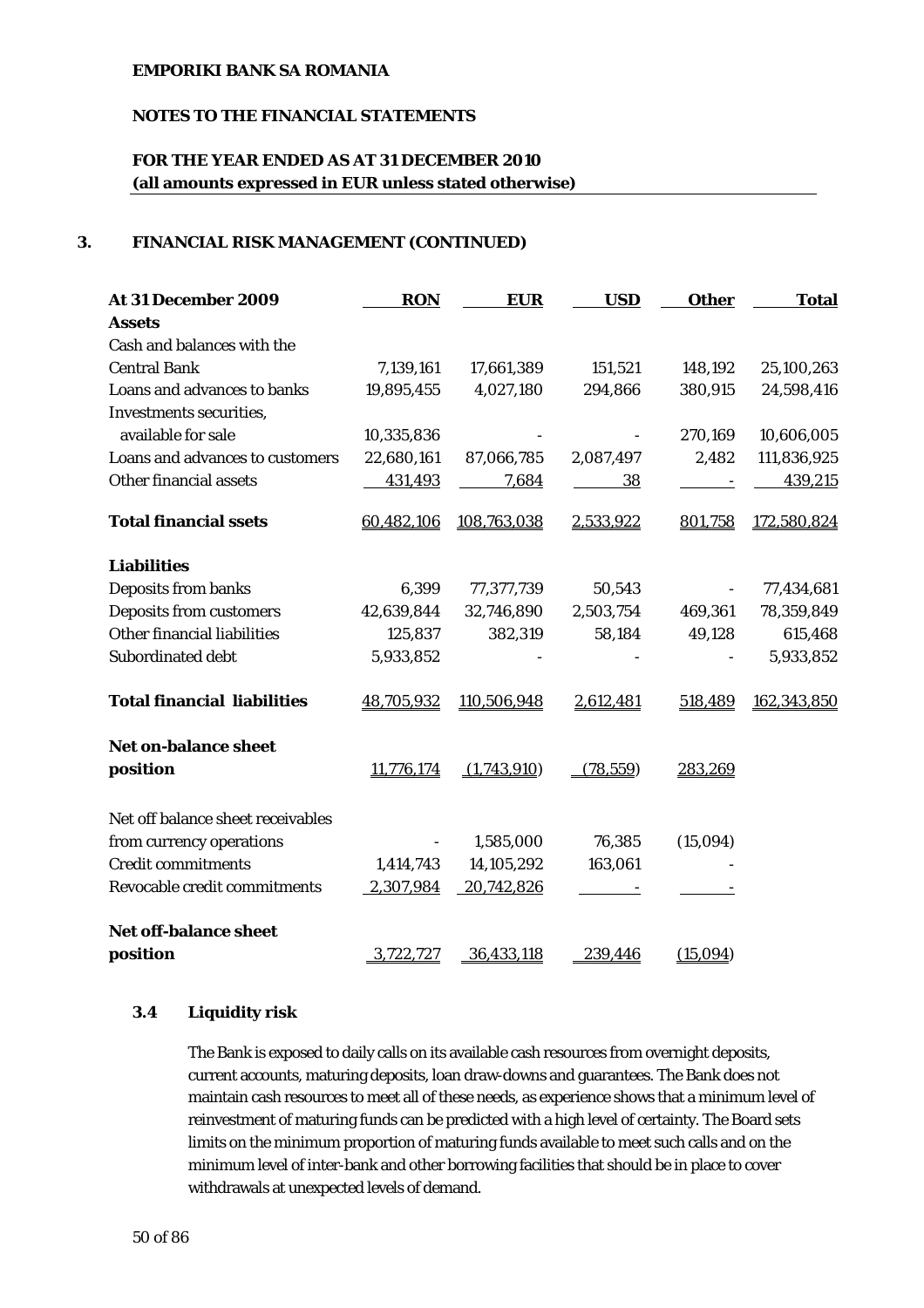#### **NOTES TO THE FINANCIAL STATEMENTS**

## **FOR THE YEAR ENDED AS AT 31 DECEMBER 2010 (all amounts expressed in EUR unless stated otherwise)**

#### **3. FINANCIAL RISK MANAGEMENT (CONTINUED)**

The Treasury Division continuously monitors the liquidity developments and the projections based on budgeted and realized cash flows and informs the Assets and Liabilities Committee at least monthly. The goal of the liquidity management framework is to accommodate the Bank's budgeted targets and provide appropriate solutions for meeting funding needs.

The Bank prepares cash flow projections on a regular basis for measuring and managing its net refinancing risk. Projections cover not only the assets and liabilities as they exist in the balance sheet at a particular time but also the cash flows from planned future activities. In addition, a statement of assets and liabilities prepared in the order of liquidity level of various items is used for monitoring the Bank's operations. Day  $-$  to  $-$  day liquidity management is performed, at Treasury Division level, in accordance with the limits agreed by the management and with awareness of both short term needs and long term liquidity requirements.

The Treasury Division has also the responsibility for monitoring the daily liquidity needs of the Bank. This includes monitoring of daily cash flows for every currency taking into consideration the following elements:

- Maturity of deposit placed/took in relation with both retail/corporate customers and financial institutions;
- Inflows/outflows from payments (including those with State Budget);
- Inflows/outflows from securities transactions;
- Inflows/outflows from derivatives transactions:
- Inflows/outflows from cash transactions;
- Inflows/outflows from foreign exchange transactions;
- Inflows/outflows from loans;
- Nostro account balances:
- The level of reserve requirements; and
- Any other item with relevant liquidity impact.

#### **Funding approach**

Sources of liquidity are regularly reviewed by the Treasury Division, so as to maintain a well balanced proportion by currency, term and product. The tools for liquidity management are:

- Taking/placing deposits on inter-bank market (including the Central Bank);
- Purchases and sales of securities;
- Repo/Reverse Repo with bonds/t-bills on the secondary market; and
- Foreign exchange forwards and swaps.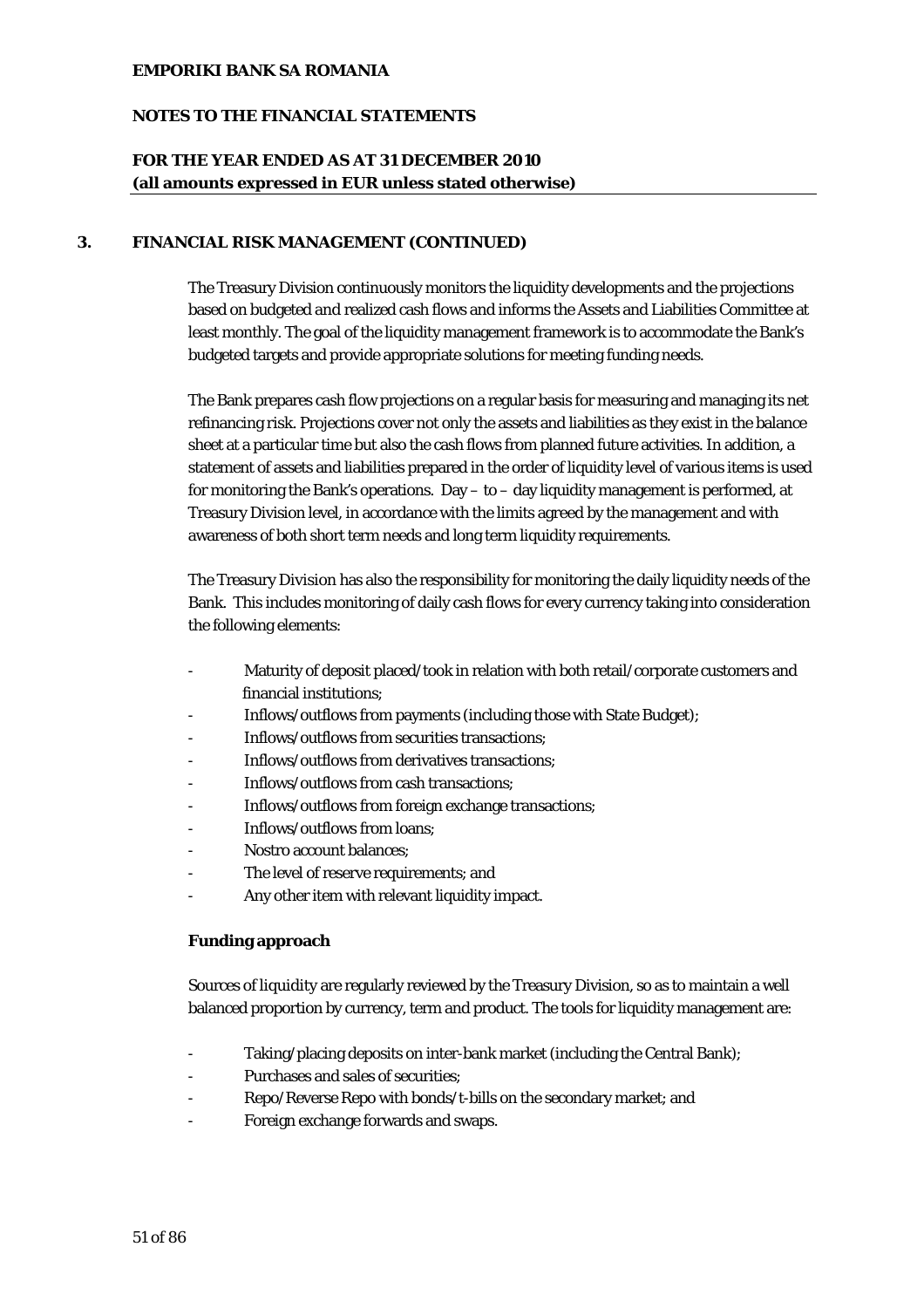### **NOTES TO THE FINANCIAL STATEMENTS**

## **FOR THE YEAR ENDED AS AT 31 DECEMBER 2010 (all amounts expressed in EUR unless stated otherwise)**

#### **3 FINANCIAL RISK MANAGEMENT (CONTINUED)**

## **Liquidity tables based on contractual undiscounted cash flows Non-derivative cash flows**

|                             | Up to      | 1 to 3     | 3 months   | 1 year     | <b>Over</b> |              |
|-----------------------------|------------|------------|------------|------------|-------------|--------------|
|                             | 1 month    | months     | to 1 year  | to 5 years | 5 years     | <b>Total</b> |
| <b>As at 31 December</b>    |            |            |            |            |             |              |
| 2010                        |            |            |            |            |             |              |
| <b>Liabilities</b>          |            |            |            |            |             |              |
| Deposits from banks         | 4,328,489  | 9,327,669  | 10,359,494 | 31,355,454 | 87,340,403  | 142,711,509  |
| Due to customers            | 62,505,958 | 19,445,771 | 7,050,120  |            |             | 89,001,849   |
| Other financial liabilities | 1,872,364  |            |            |            |             | 1,872,364    |
| <b>Total financial</b>      |            |            |            |            |             |              |
| <b>liabilities</b>          | 68,706,811 | 28,773,440 | 17,409,614 | 31,355,454 | 87,340,403  | 233,585,722  |
|                             |            |            |            |            |             |              |
|                             |            |            |            |            |             |              |
|                             | Up to      | 1 to 3     | 3 months   | 1 year     | <b>Over</b> |              |
|                             | 1 month    | months     | to 1 year  | to 5 years | 5 years     | <b>Total</b> |
| <b>As at 31 December</b>    |            |            |            |            |             |              |
| 2009                        |            |            |            |            |             |              |
| <b>Liabilities</b>          |            |            |            |            |             |              |
| Deposits from banks         | 1,093,626  | 317,891    | 12,606,862 | 46,639,971 | 23,737,475  | 84,395,825   |
| Due to customers            | 39,002,152 | 19,404,643 | 19,264,780 |            |             | 77,671,575   |
| Other financial liabilities | 615,468    |            |            |            |             | 615,468      |
| Subordinated debt           | 63,512     | 127,024    | 571,608    | 3,048,579  | 9,723,405   | 13,534,128   |
| <b>Total financial</b>      |            |            |            |            |             |              |

The table analyses the Bank's financial liabilities as at 31 December 2010 and 31 December 2009 into relevant maturity groupings based on the remaining period at balance sheet date to the contractual maturity date.

#### **Derivative cash flows**

There are no open derivatives at 31 December 2010. During 2010 the Bank had derivatives settled on a gross basis which included currency forwards and swaps.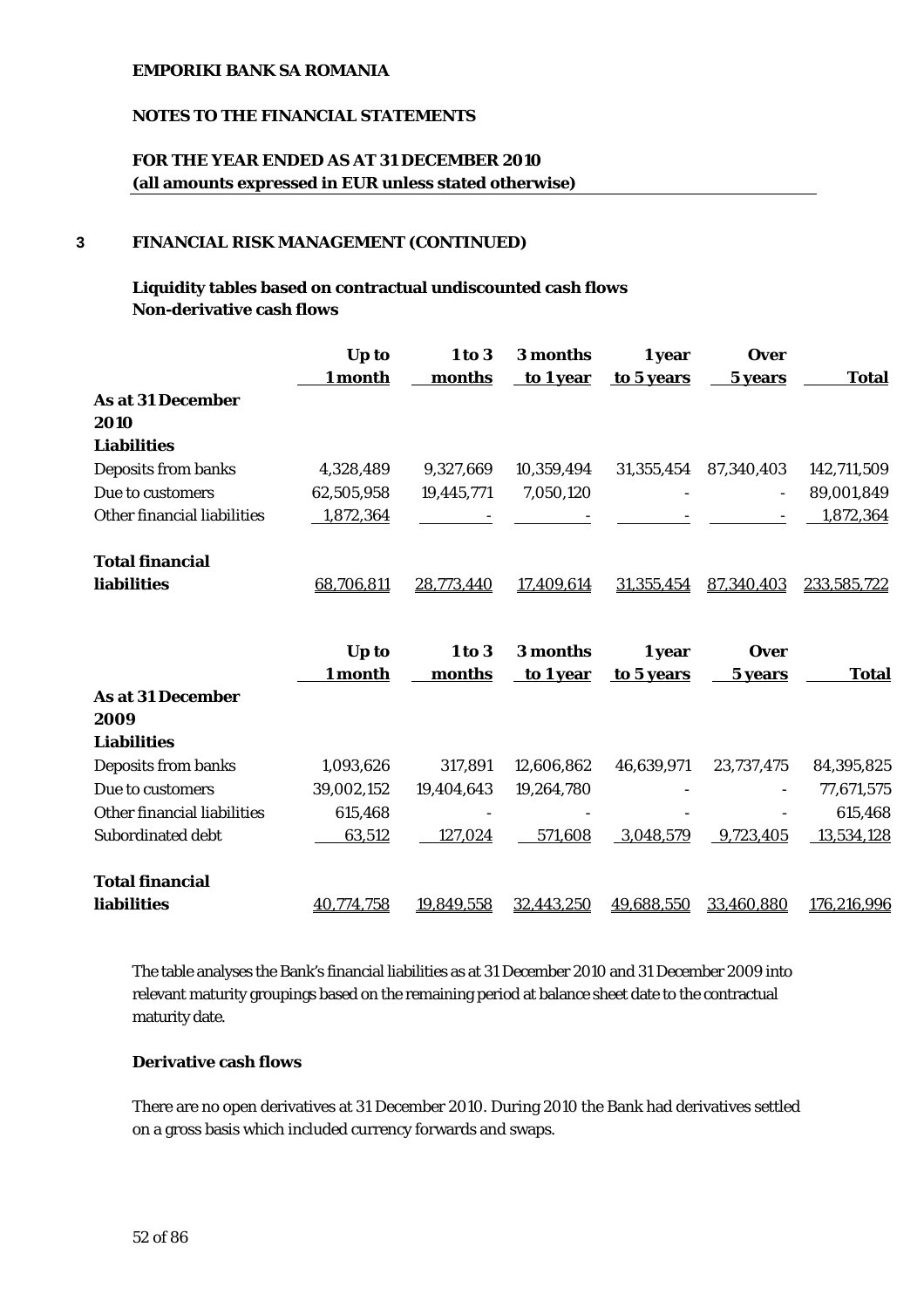### **NOTES TO THE FINANCIAL STATEMENTS**

# **FOR THE YEAR ENDED AS AT 31 DECEMBER 2010 (all amounts expressed in EUR unless stated otherwise)**

#### **3. FINANCIAL RISK MANAGEMENT (CONTINUED)**

#### *Loan commitments*

The earliest dates they can be drawn of the contractual amounts of the Bank's off-balance sheet financial instruments that commit it to extend credit to customers and other facilities are summarised in the table below:

|                              | U <sub>p</sub> to<br>1 month | 1 to<br>3 months         | 3 months<br>to 1 year | 1 vear<br>to 5 years     | <b>Over</b><br>5 years | <b>Total</b> |
|------------------------------|------------------------------|--------------------------|-----------------------|--------------------------|------------------------|--------------|
| <b>31 December 2010</b>      |                              |                          |                       |                          |                        |              |
| Loan commitments             | 14,547,334                   | $\overline{\phantom{0}}$ |                       | ۰                        |                        | 14,547,334   |
| Revocable commitments        | 6,633,273                    | $\overline{\phantom{a}}$ |                       | $\overline{\phantom{a}}$ |                        | 6,633,273    |
| Documentary and              |                              |                          |                       |                          |                        |              |
| commercial letters of credit | 640,495                      | -                        |                       | $\overline{\phantom{0}}$ |                        | 640,495      |
| Letter of guarantees         | 4,281,672                    | $\overline{\phantom{0}}$ |                       | $\overline{\phantom{a}}$ |                        | 4,281,672    |

|                                                                          | Up to<br>1 month | 1 to<br>3 months         | 3 months<br>to 1 year | 1 vear<br>to 5 years          | <b>Over</b><br>5 years   | <b>Total</b> |
|--------------------------------------------------------------------------|------------------|--------------------------|-----------------------|-------------------------------|--------------------------|--------------|
| <b>31 December 2009</b>                                                  |                  |                          |                       |                               |                          |              |
| Loan commitments                                                         | 15,683,097       | $\overline{\phantom{a}}$ |                       | $\overline{\phantom{0}}$      |                          | 15,683,097   |
| Revocable commitments<br>Documentary and<br>commercial letters of credit | 23,050,810       | $\overline{\phantom{a}}$ | -                     | $\overline{\phantom{a}}$<br>- | $\overline{\phantom{0}}$ | 23,050,810   |
| Letter of guarantees                                                     | 2,204,102        | $\overline{\phantom{0}}$ |                       | 2,353,190                     | ۰.                       | 4,557,292    |
|                                                                          |                  |                          |                       |                               |                          |              |

#### **Liquidity tables based on expected discounted cash flow:**

|                                      | Up to<br>1 month | 1 to<br>3 months | 3 months<br>to 1 year | 1 year<br>to 5 years | <b>Over</b><br>5 years | <b>Total</b> |
|--------------------------------------|------------------|------------------|-----------------------|----------------------|------------------------|--------------|
| At 31 December 2010<br><b>Assets</b> |                  |                  |                       |                      |                        |              |
| Cash and balances with the           |                  |                  |                       |                      |                        |              |
| <b>Central Bank</b>                  | 41,217,420       |                  |                       |                      |                        | 41,217,420   |
| Loans and advances to                |                  |                  |                       |                      |                        |              |
| <b>banks</b>                         | 16,184,581       |                  |                       |                      | -                      | 16,184,581   |
| Investment securities.               |                  |                  |                       |                      |                        |              |
| available for sale                   | 2,328,013        | $\blacksquare$   | 13,078,354            |                      | 92,845                 | 15,499,212   |
| Loans and advances to                |                  |                  |                       |                      |                        |              |
| customers                            | 3,920,052        | 15,635,428       | 21,993,771            | 16,517,306           | 108,589,942            | 166,656,499  |
| Other financial assets               | 575,521          |                  |                       |                      |                        | 575,521      |
|                                      |                  |                  |                       |                      |                        |              |
| <b>Total financial assets</b>        | 64,225,587       | 15,635,428       | 35,072,125            | 16,517,306           | 108,682,787            | 240,133,233  |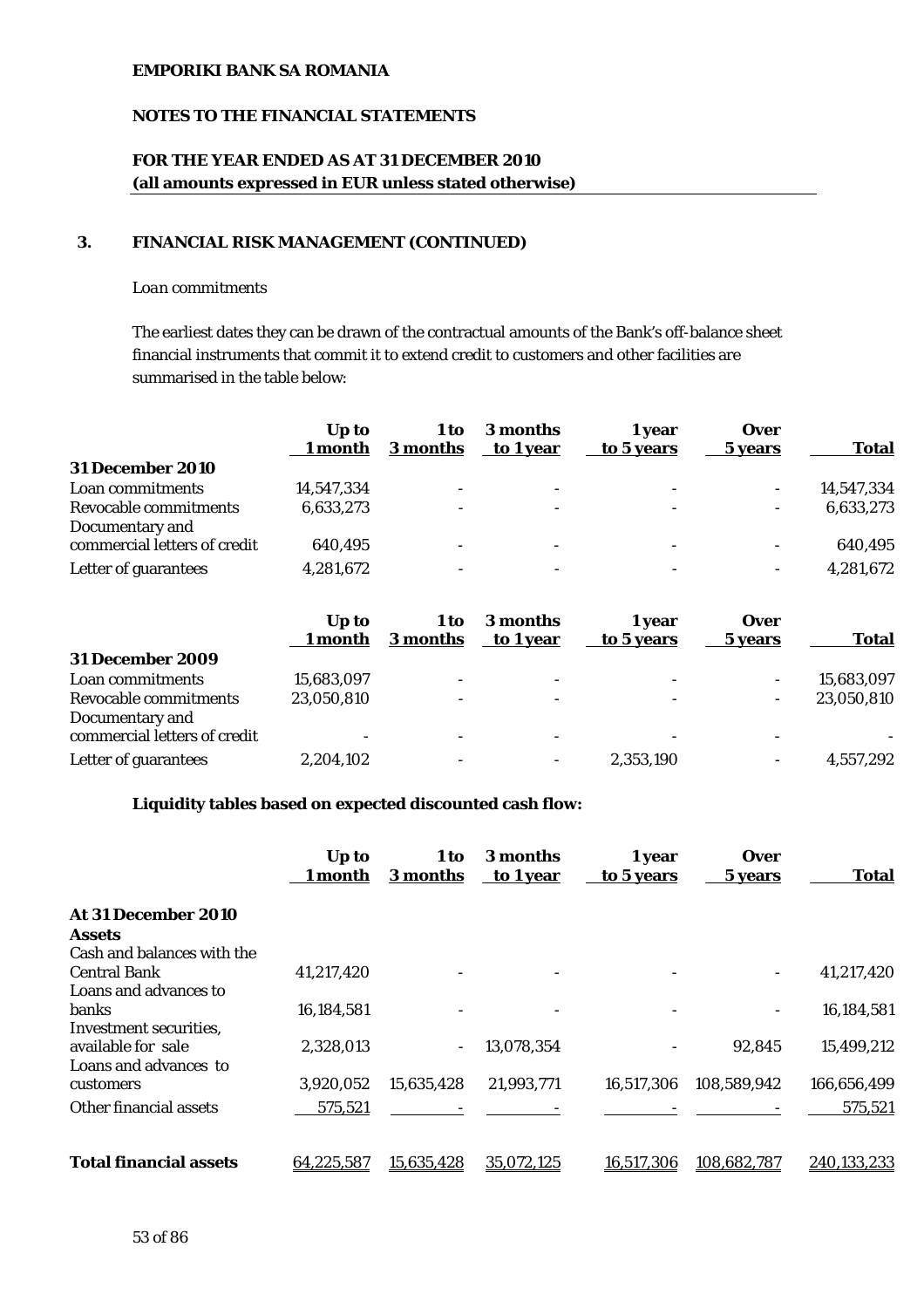## **NOTES TO THE FINANCIAL STATEMENTS**

# **FOR THE YEAR ENDED AS AT 31 DECEMBER 2010 (all amounts expressed in EUR unless stated otherwise)**

### **3. FINANCIAL RISK MANAGEMENT (CONTINUED)**

|                                    | Up to<br>1 month | 1 to<br>3 months  | 3 months<br>to 1 year | 1 year<br>to 5 years | <b>Over</b><br>5 years   | <b>Total</b> |
|------------------------------------|------------------|-------------------|-----------------------|----------------------|--------------------------|--------------|
| <b>Liabilities</b>                 |                  |                   |                       |                      |                          |              |
| Deposits from banks                | 4,133,362        | 8,950,000         | 8,800,000             | 24,250,000           | 81,500,000               | 127,633,362  |
| Due to customers                   | 62,888,493       | 19,270,688        | 6,856,110             |                      | $\sim$                   | 89,015,291   |
| Other financial liabilities        | 1,872,364        | -                 |                       |                      | $\overline{\phantom{0}}$ | 1,872,364    |
| Subordinated debt                  |                  |                   |                       |                      |                          |              |
| <b>Total financial liabilities</b> | 68,894,219       | <u>28,220,688</u> | 15,656,110            | 24,250,000           | 81,500,000               | 218,521,017  |
| Net liquidity gap                  | (4,668,632)      | (12, 585, 260)    | 19,416,015            | (7,732,694)          | 27,182,787               | 21,612,216   |

In order to fund the cumulative liquidity gap that exists up to 3 months after the balance sheet date the Bank can utilise a stand-by financing line available from the Emporiki Bank of Greece SA of EUR 20 million and not used as at 31 December 2010 (31 December 2009: EUR 20 million).

|                                    | Up to<br>1 month | 1 to<br>3 months | 3 months<br>to 1 year | 1 year<br>to 5 years | <b>Over</b><br>5 years | <b>Total</b> |
|------------------------------------|------------------|------------------|-----------------------|----------------------|------------------------|--------------|
| At 31 December 2009                |                  |                  |                       |                      |                        |              |
| <b>Assets</b>                      |                  |                  |                       |                      |                        |              |
| Cash and balances with the         |                  |                  |                       |                      |                        |              |
| <b>Central Bank</b>                | 25,100,263       |                  |                       |                      |                        | 25,100,263   |
| Loans and advances to<br>banks     | 24,598,416       |                  |                       |                      |                        | 24,598,416   |
| Investment securities,             |                  |                  |                       |                      |                        |              |
| available for sale                 | 321,265          | 1,164,680        | 9,025,721             |                      | 94,339                 | 10,606,005   |
| Loans and advances to              |                  |                  |                       |                      |                        |              |
| customers                          | 7,132,896        | 19,271,543       | 16,325,270            | 17,202,205           | 51,905,011             | 111,836,925  |
| Other financial assets             | 439,215          |                  |                       |                      |                        | 439,215      |
| <b>Total financial assets</b>      | 57,592,055       | 20,436,223       | 25,350,991            | 17,202,205           | 51,999,350             | 172,580.824  |
| <b>Liabilities</b>                 |                  |                  |                       |                      |                        |              |
| Deposits from banks                | 934,681          |                  | 11,200,000            | 42,800,000           | 22,500,000             | 77,434,681   |
| Due to customers                   | 40,448,524       | 19,151,261       | 18,756,110            | 3,954                |                        | 78,359,849   |
| Other financial liabilities        | 771,854          |                  |                       |                      |                        | 771,854      |
| Subordinated debt                  |                  |                  |                       |                      | 5,933,852              | 5,933,852    |
| <b>Total financial liabilities</b> | 42,160,779       | 19,151,261       | 29,956,110            | 42,803,954           | 28,433,852             | 162,505,956  |
| Net liquidity gap                  | 15,436,996       | 1,284,961        | (4,605,120)           | (25,601,748)         | 23,565,498             | 10,080,588   |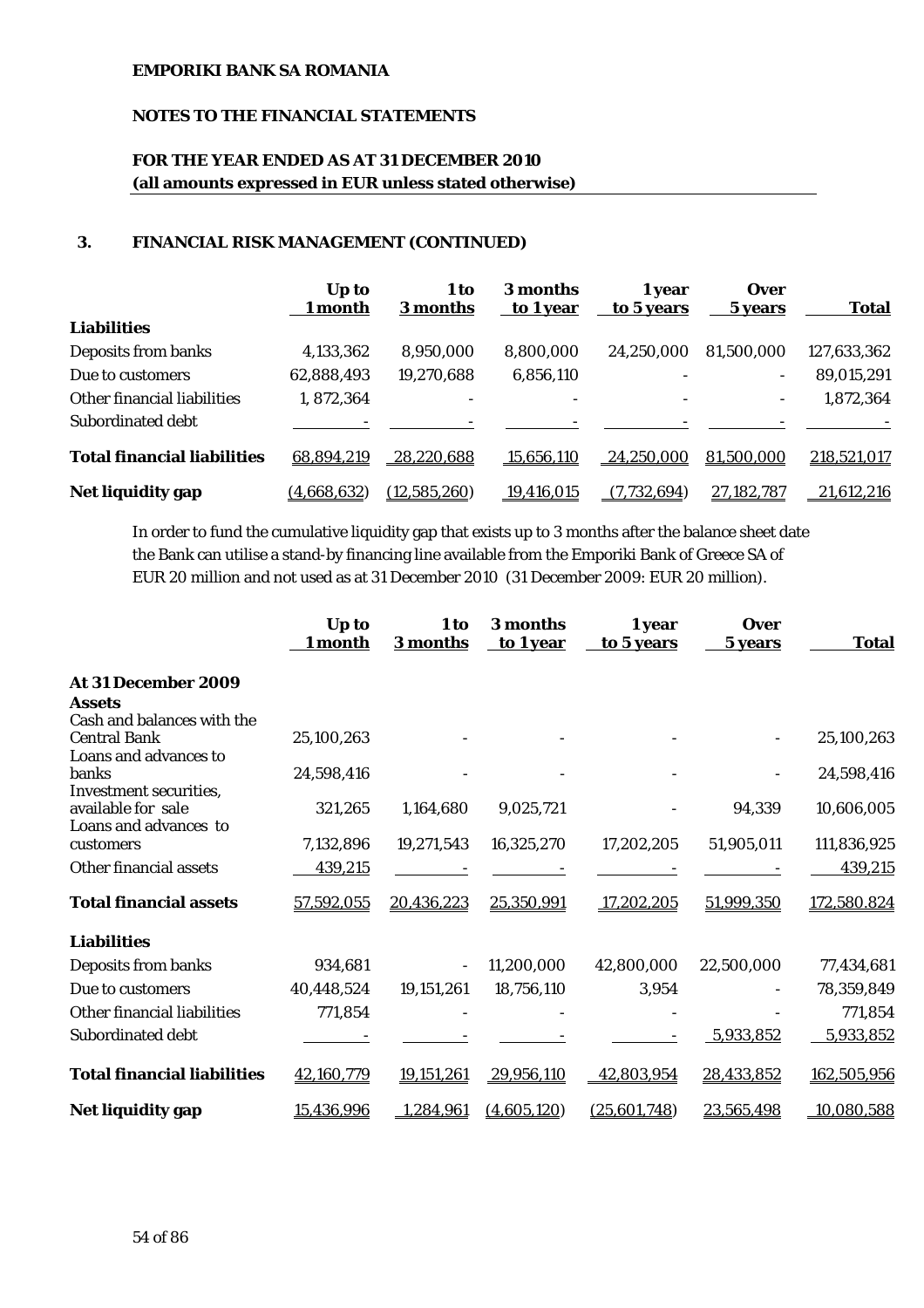### **NOTES TO THE FINANCIAL STATEMENTS**

## **FOR THE YEAR ENDED AS AT 31 DECEMBER 2010 (all amounts expressed in EUR unless stated otherwise)**

### **3. FINANCIAL RISK MANAGEMENT (CONTINUED)**

### **3.5 Capital management**

The Bank's objective when managing capital is to comply with the capital requirement set by the regulators.

In regard of capital management the Bank does not have in place a very complex capital allocation and risk management system on each business line (for example RAROC or Earnings at risk).

The capital risk management is currently performed through monitoring of the capital adequacy ratio calculated according to Basel I principles, and for the next financial period the Bank expects to calculate the ratios according to Basel II. From a strategic point of view the exposures are undertaken towards counterparties with a good rating and under conditions of a good collateral coverage so as the capital required by the respective exposures is as low as possible. Capital level and capital adequacy ratio is monitored on a monthly basis to identify any substantial deterioration triggering the need to review the portfolio of exposures and to claim if necessary a capital increase.

The table below summarises the composition of regulatory capital and the ratios of the Bank for the years ended 31 December. During the two years presented the Bank complied with all of the externally imposed capital requirements to which the Bank is subject.

|                                   | <b>31 December 2010</b> | <b>31 December 2009</b> |
|-----------------------------------|-------------------------|-------------------------|
| <b>Tier 1 Capital</b>             | 21,972,827              | 16,037,879              |
| <b>Tier 2 Capital</b>             | 1,560,435               | 7,494,005               |
| <b>Total regulatory capital</b>   | 23,533,262              | 23,531,884              |
| <b>Risk-weighted assets</b>       |                         |                         |
| <b>On-balance sheet</b>           | 146.597.549             | 125.241.051             |
| Off-balance sheet                 | 9,074,327               | 7,199,916               |
| <b>Total risk-weighted assets</b> | 155,671,576             | 132,440,967             |
| <b>Solvency Ratio</b>             | 14.39%                  | 17.77%                  |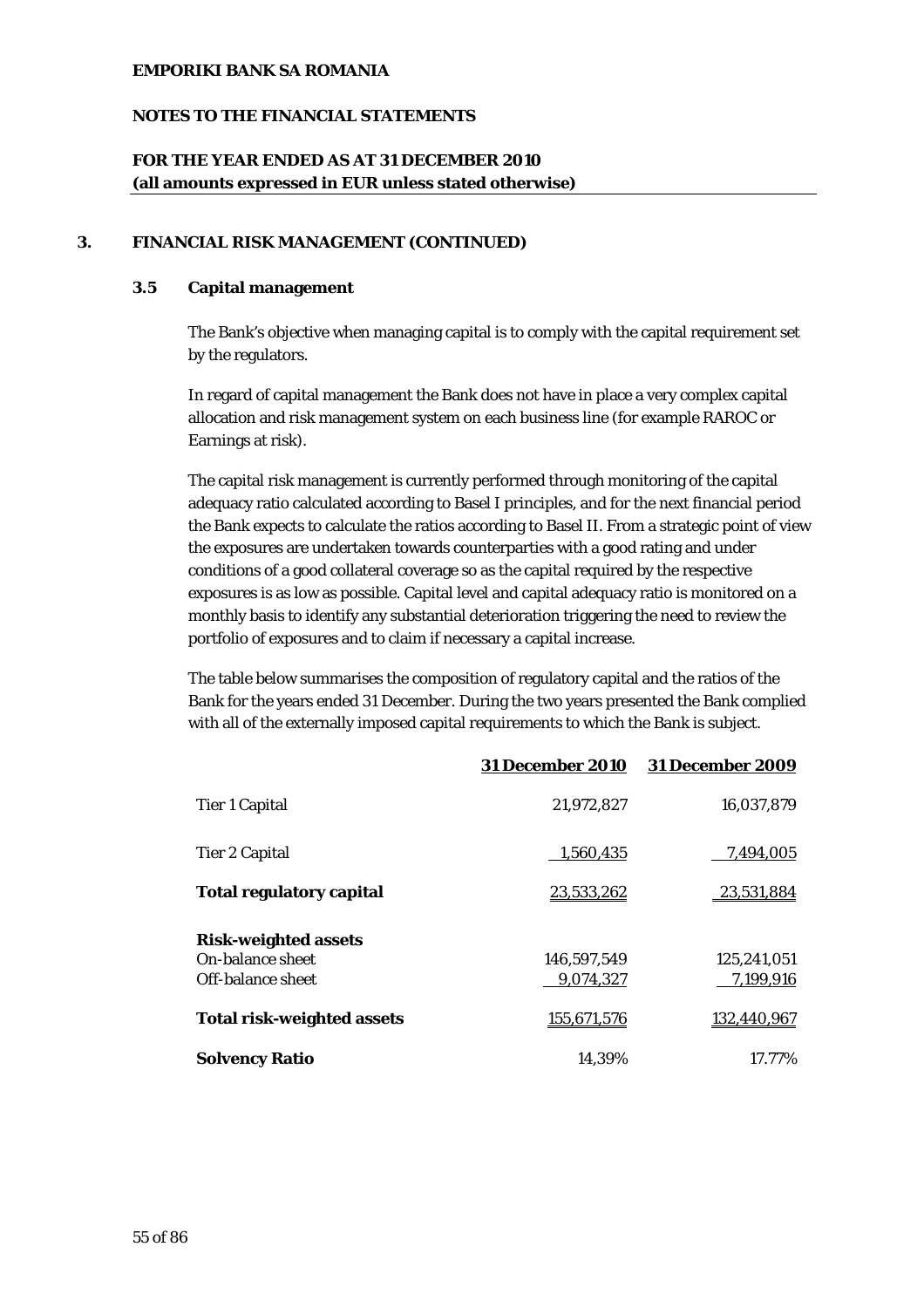### **NOTES TO THE FINANCIAL STATEMENTS**

## **FOR THE YEAR ENDED AS AT 31 DECEMBER 2010 (all amounts expressed in EUR unless stated otherwise)**

#### **3. FINANCIAL RISK MANAGEMENT (CONTINUED)**

### **3.6 Fair values of financial assets and liabilities**

The following table summarises the carrying amounts and fair values of those financial assets and liabilities not presented on the Bank's balance sheet at their fair value. Bid prices are used to estimate fair values of assets, whereas offer prices are applied for liabilities.

|                              | <b>Carrying value</b> |             |             | <b>Fair value</b> |  |
|------------------------------|-----------------------|-------------|-------------|-------------------|--|
|                              | 2010                  | 2009        | 2010        | 2009              |  |
| <b>Financial assets</b>      |                       |             |             |                   |  |
| Loans and advances           |                       |             |             |                   |  |
| to banks                     | 16,184,581            | 24,598,416  | 16,184,581  | 24.598.416        |  |
| Loans and advances           |                       |             |             |                   |  |
| to customers                 | 166.656.499           | 111,836,925 | 126.576.243 | 92.841.011        |  |
| <b>Financial liabilities</b> |                       |             |             |                   |  |
| Deposits from banks          | 127.633.362           | 77.434.681  | 126.229.042 | 77.063.464        |  |
| Deposits from customers      | 89,015,291            | 78,359,849  | 88,687,119  | 76,404,979        |  |
| Subordinated debt            |                       | 5,933,852   |             | 5,721,138         |  |

#### *(a) Loans and advances to banks*

Loans and advances to bank includes inter-bank placements and items in the course of collection.

The fair value of floating rate placements and overnight deposits is their carrying amount. The estimated fair value of fixed interest bearing deposits is based on discounted cash flows using prevailing money-market interest rates for debts with similar credit risk and remaining maturity.

#### *(b) Loans and advances to customers*

Loans and advances are net of provisions for incurred losses. The estimated fair value of loans and advances represents the discounted amount of estimated future cash flows expected to be received. Expected cash flows are discounted at current market rates to determine fair value.

#### *(c) Deposits from banks and deposits from customers*

The estimated fair value of deposits with no stated maturity, which includes non-interestbearing deposits, is the amount repayable on demand.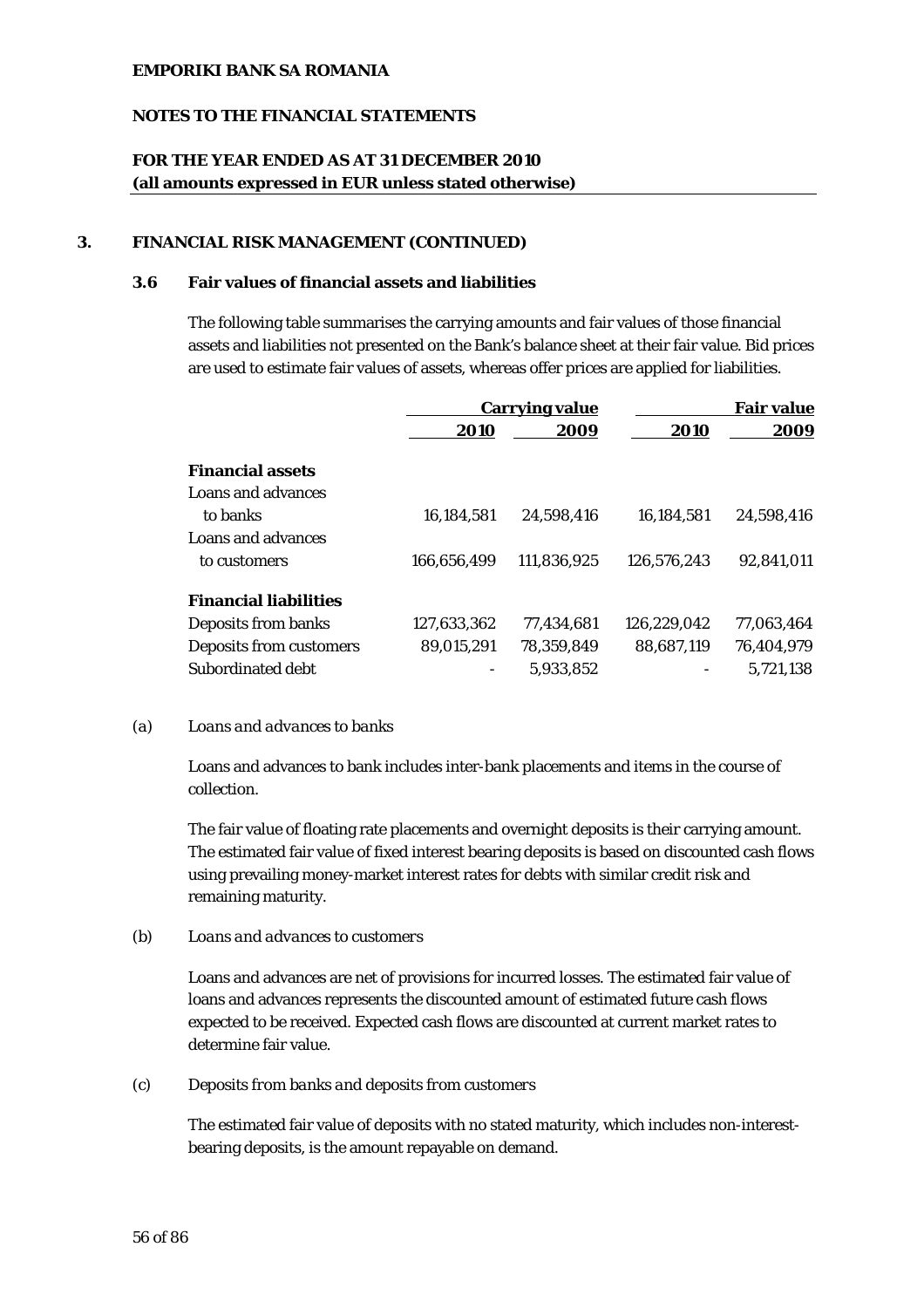## **NOTES TO THE FINANCIAL STATEMENTS**

## **FOR THE YEAR ENDED AS AT 31 DECEMBER 2010 (all amounts expressed in EUR unless stated otherwise)**

### **3. FINANCIAL RISK MANAGEMENT (CONTINUED)**

The estimated fair value of fixed interest-bearing deposits is based on discounted cash flows using interest rates for new debts with similar remaining maturity.

*(d)* Subordinated debt was converted into share capital according to the General Shareholders Meeting dated 12 April 2010.

#### **3.7 Assets measured at fair value**

The Bank presents in the balance sheet at fair value only available for sale assets and derivatives (presented within Other assets). The structure of the available for sale assets is formed by treasury bills acquired starting with 2009 and equity securities (Transfond S.A., Biroul de Credit S.A. and MasterCard Inc.).

Rossiyskiy bonds have expired at the middle of October 2010, The Bank has encashed both the principal and interest receivables in total amount of USD 603,027 equivalent. Regarding 1 (one) share held by the Bank in Fenix (Hellas) Agentie de Asigurari, the company notified the Bank that is in the process of dissolution and liquidation.

### **Assets Measured At Fair Value**

|                                     |                |                |                | <b>31 December 2010</b> |
|-------------------------------------|----------------|----------------|----------------|-------------------------|
|                                     | <b>Level 1</b> | <b>Level 2</b> | <b>Level 3</b> | <b>Total</b>            |
| Available-for-sale financial assets |                |                |                |                         |
| <b>Treasury Bills</b>               | 15,406,367     | -              | -              | 15,406,367              |
| <b>Equity securities</b>            |                |                | 92,845         | 92,845                  |
| <b>Total</b>                        | 15,406,367     |                | 92,845         | 15.499.212              |

|                                     |                   |                |                | <b>31 December 2009</b> |
|-------------------------------------|-------------------|----------------|----------------|-------------------------|
|                                     | <b>Level 1</b>    | <b>Level 2</b> | <b>Level 3</b> | <b>Total</b>            |
| Available-for-sale financial assets |                   |                |                |                         |
| <b>Treasury Bills</b>               | 10,241,497        |                | -              | 10,241,497              |
| <b>Bonds</b>                        |                   | 270,169        |                | 270,169                 |
| <b>Equity securities</b>            |                   |                | 94,340         | 94,340                  |
| <b>Derivatives</b>                  |                   | 8,531          |                | 8,531                   |
| <b>Total</b>                        | <u>10,241,497</u> | 278,700        | 94,340         | 10,606,505              |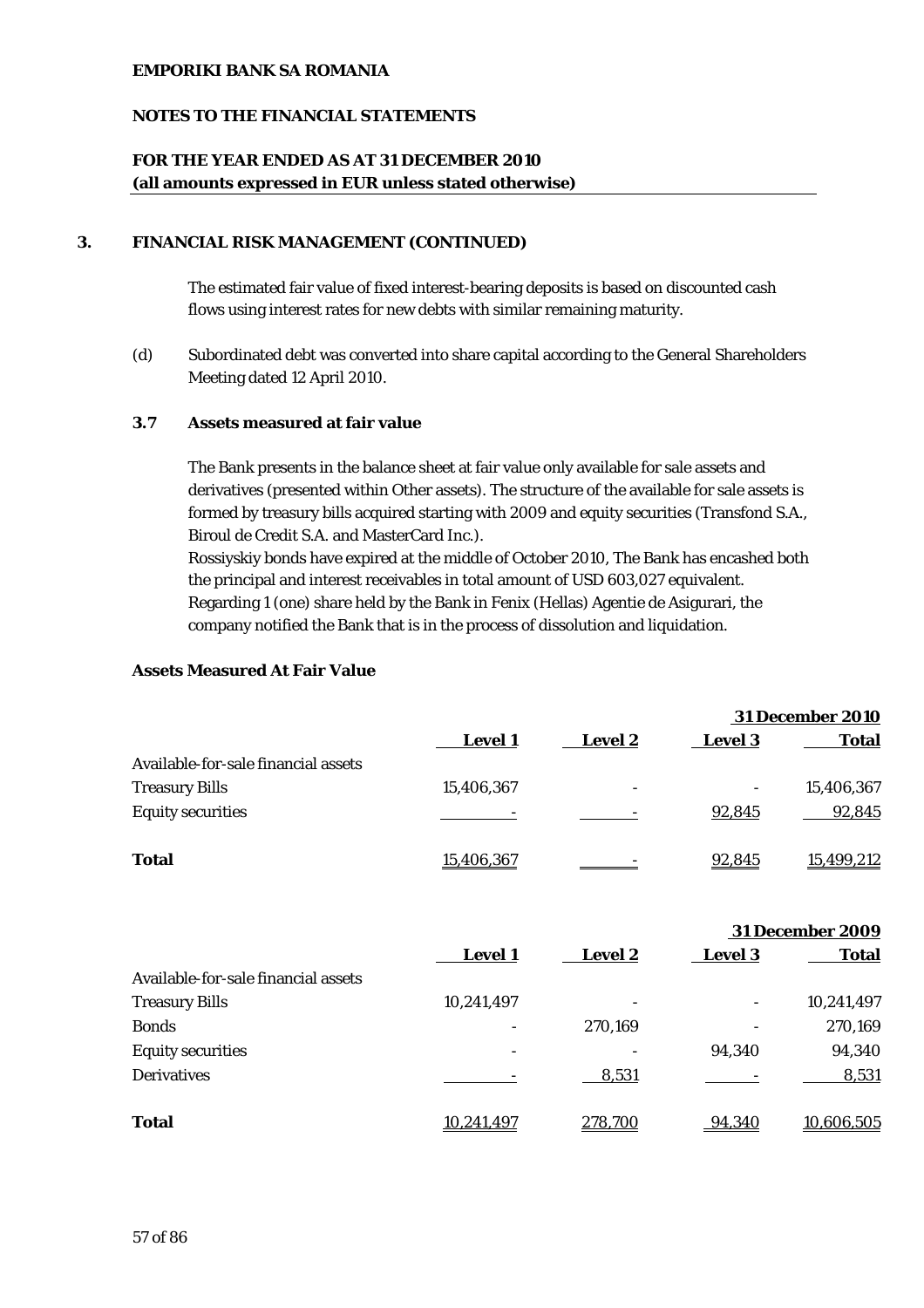### **NOTES TO THE FINANCIAL STATEMENTS**

## **FOR THE YEAR ENDED AS AT 31 DECEMBER 2010 (all amounts expressed in EUR unless stated otherwise)**

#### **3. FINANCIAL RISK MANAGEMENT (CONTINUED)**

### **Reconciliation Of Level 3 Items**

|                                  |                          | <b>31 December 2010</b> |  |  |
|----------------------------------|--------------------------|-------------------------|--|--|
|                                  | <b>Equity securities</b> | <b>Total assets</b>     |  |  |
| At 1 January 2010                | 94,340                   | 94,340                  |  |  |
| Disposals during the year        | (249)                    | (249)                   |  |  |
| <b>Exchange rate differences</b> | (1,246)                  | (1,246)                 |  |  |
| <b>Closing balance</b>           | 92,845                   | 92,845                  |  |  |
|                                  |                          | <b>31 December 2009</b> |  |  |
|                                  | <b>Equity securities</b> | <b>Total assets</b>     |  |  |

|                                  | .       |         |
|----------------------------------|---------|---------|
| At 1 January 2009                | 100,092 | 100,092 |
| <b>Exchange rate differences</b> | (5,752) | (5,752) |
| <b>Closing balance</b>           | 94,340  | 94.340  |

# **4. CRITICAL ACCOUNTING ESTIMATES, AND JUDGEMENTS IN APPLYING ACCOUNTING POLICIES**

#### **(a) Impairment losses on loans and advances**

The Bank reviews its loan portfolios to assess impairment on a monthly basis. In determining whether an impairment loss should be recorded in the income statement, the Bank makes judgments as to whether there is any observable data indicating that there is a measurable decrease in the estimated future cash flows from a portfolio of loans before the decrease can be identified with an individual loan in that portfolio. This evidence may include observable data indicating that there has been an adverse change in the payment status of borrowers in a group, or national or local economic conditions that correlate with defaults on assets in the group. Estimates based on historical loss experience for assets with credit risk characteristics and objective evidence of impairment similar to those in the portfolio are used when scheduling the future cash flows. To the extent that the net present value of estimated cash flows differs by  $+/-5\%$  the provision estimate would be approximately EUR 265 thousand lower or EUR 430 thousand higher.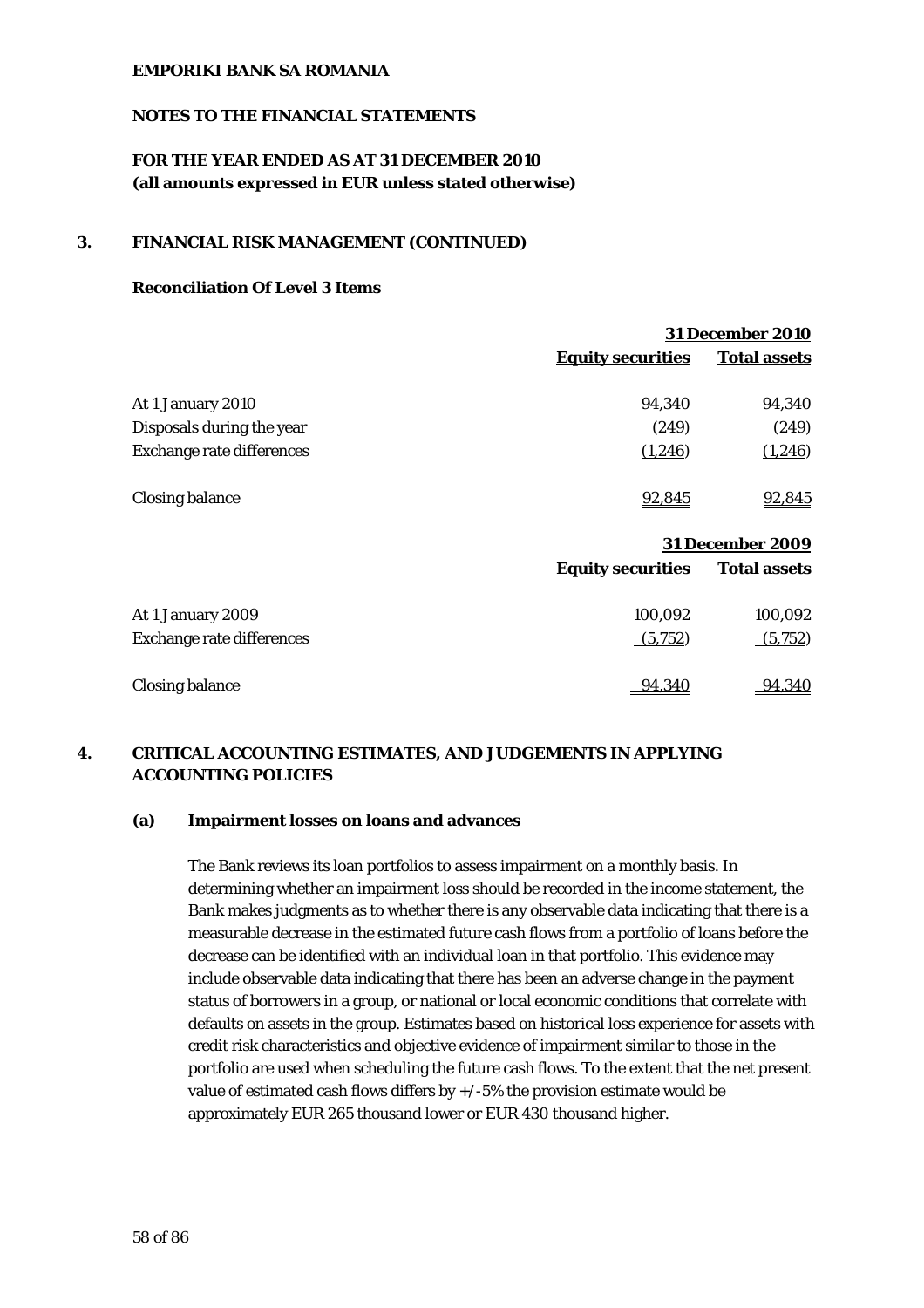## **NOTES TO THE FINANCIAL STATEMENTS**

## **FOR THE YEAR ENDED AS AT 31 DECEMBER 2010 (all amounts expressed in EUR unless stated otherwise)**

# **4. CRITICAL ACCOUNTING ESTIMATES, AND JUDGEMENTS IN APPLYING ACCOUNTING POLICIES (CONTINUED)**

#### **(b) Impairment of available for-sale: equity investments and debt instruments**

Equity investments: the Bank determines that available-for-sale equity investments are impaired when there has been a significant or prolonged decline in the fair value below its cost. This determination of what is significant or prolonged requires judgment. In making this judgment, the Bank evaluates among other factors, the normal volatility in share price. In addition, impairment may be appropriate when there is evidence of deterioration in the financial health of the investee, industry and sector performance, changes in technology, and operational and financing cash flows.

Debt instruments: the Bank considers as indicator of impairment a loss event that has an impact on the estimated future cash flows of the debt instruments that can be reliable estimated. The Bank recorded in previous years these kind of impairments in the statement of profit and loss.

In 2009, the Bank considered that the decrease in fair value of debt instruments resulted from the financial market evolution and booked the changes in the equity (Note 14), since the Bank did not consider that there had been any deterioration in the credit quality of the issuer.

#### **(c) Fair value of derivatives**

The fair values of financial instruments that are not quoted in active markets are determined by using valuation techniques. Where valuation techniques (for example, models) are used to determine fair values, they are validated and periodically reviewed by qualified personnel independent of the area that created them.

#### **(d) No recognition of deferred tax asset**

Deferred tax asset is not recognized in the financial statements due to uncertainty about availability of sufficient profits in the foreseeable future to utilise that deferred tax asset.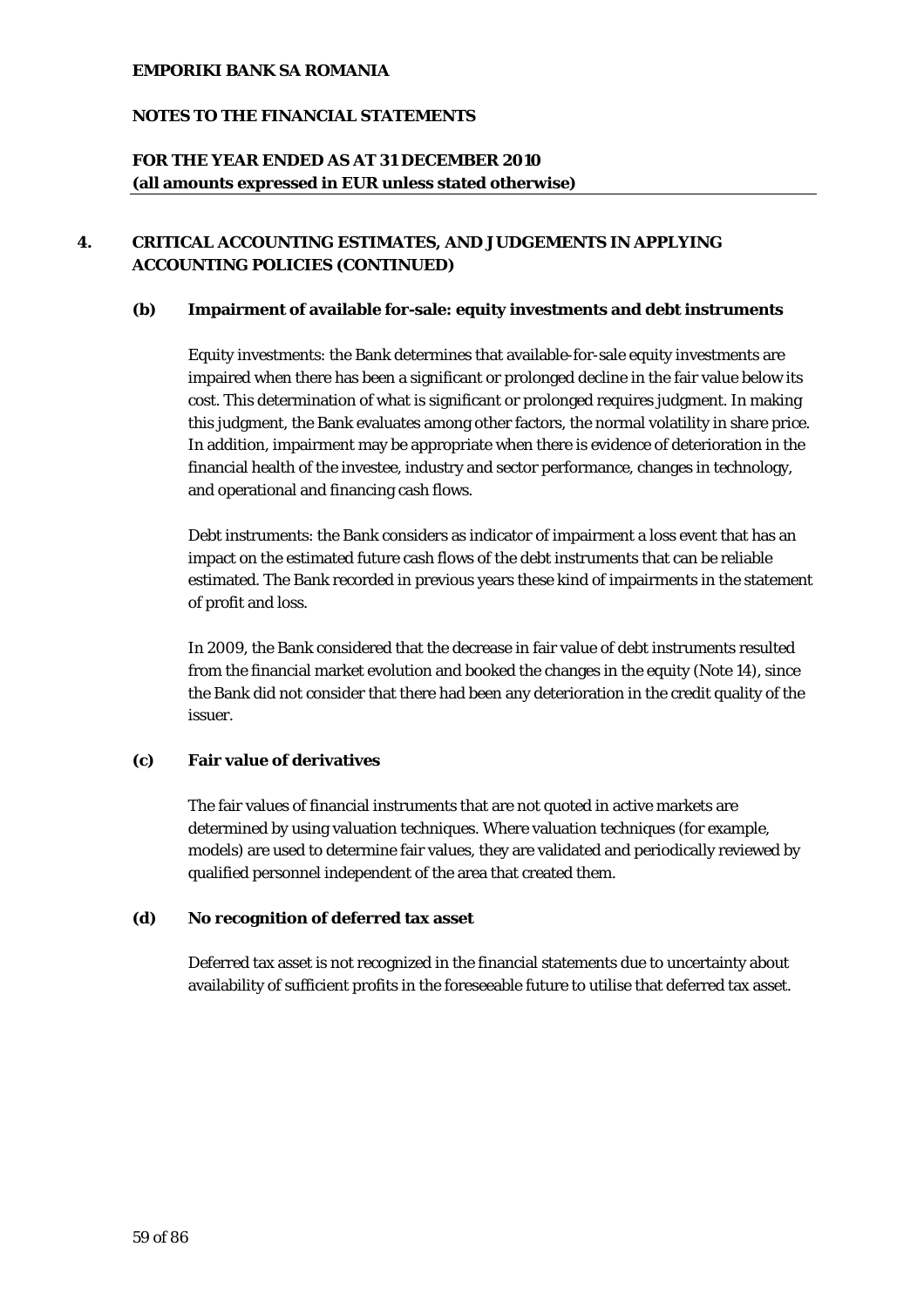## **NOTES TO THE FINANCIAL STATEMENTS**

# **FOR THE YEAR ENDED AS AT 31 DECEMBER 2010 (all amounts expressed in EUR unless stated otherwise)**

## **5. NET INTEREST INCOME**

|                                          | <b>31 December 2010</b> | <b>31 December 2009</b> |
|------------------------------------------|-------------------------|-------------------------|
| Interest and similar income              |                         |                         |
| Loans and advances to customers          | 11,225,112              | 10,235,546              |
| Interest related commissions             | 796.641                 | 194,182                 |
| Current accounts and deposits with banks | 1,000,055               | 1,970,207               |
| Investment securities                    | 1,050,931               | 242,427                 |
|                                          |                         |                         |
| Total                                    | 14.072.739              | 12,642,362              |
|                                          |                         |                         |

Included in the above is interest income for individually impaired loans of EUR 1,574,097 (2009: EUR 1,340,089).

|                                     | <b>31 December 2010</b> | <b>31 December 2009</b> |
|-------------------------------------|-------------------------|-------------------------|
| <b>Interest and similar expense</b> |                         |                         |
| Deposits from banks                 | 1,882,182               | 2,865,151               |
| Deposits from customers             | 3,369,531               | 4,723,390               |
| Subordinated debt                   | 170,643                 | 21,125                  |
| <b>Financial leasing</b>            | 14,073                  | 11,598                  |
| <b>Total</b>                        | 5.436.429               | <u>7,621,265</u>        |

Included within interest expense is EUR 2,038,889 (2009: EUR 2,861,332) with respect to interest expense on money market deposits taken from related parties, as disclosed in Note 26.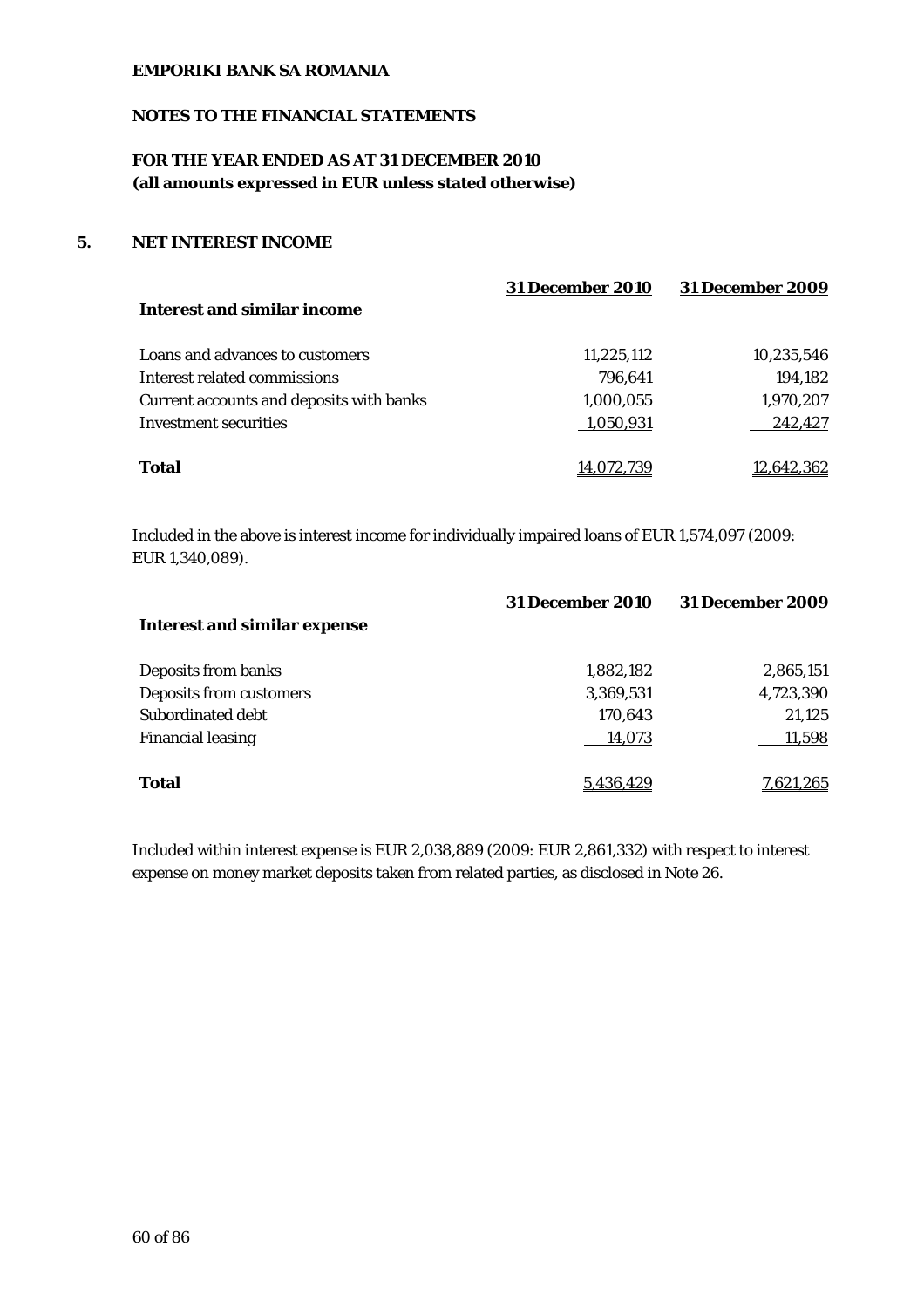### **NOTES TO THE FINANCIAL STATEMENTS**

## **FOR THE YEAR ENDED AS AT 31 DECEMBER 2010 (all amounts expressed in EUR unless stated otherwise)**

#### **6. NET FEE AND COMMISSION INCOME**

#### **Fee and commission income**

|                                                | <b>31 December 2010</b> | <b>31 December 2009</b> |
|------------------------------------------------|-------------------------|-------------------------|
| Transactions related fee and commission income | 1.269.950               | 1,080,395               |
| Loans related fee and commission income        | 704,543                 | 514,110                 |
| Other fee and commission income from services  |                         |                         |
| delivered                                      | 138,465                 | 92,168                  |
| Total                                          | 2,112,958               | 1,686,673               |
| Fee and commission expense                     |                         |                         |
| <b>Customer transactions</b>                   | 380,504                 | 291,757                 |
| Transactions with other banks                  | 374,231                 | 366,758                 |
| <b>Total</b>                                   | 754.735                 | 658.515                 |

#### **7. NET FOREIGN EXCHANGE GAINS/LOSSES**

|                                      | <b>31 December 2010</b> | <b>31 December 2009</b> |
|--------------------------------------|-------------------------|-------------------------|
| <b>Transaction gains less losses</b> | 1,251,095               | 1,971,001               |
| <b>Translation gains less losses</b> | (5,882)                 | 26,754                  |
| <b>Total</b>                         | 1,245,213               | 1,997,755               |

#### **8. DIVIDEND INCOME**

|                       |         | 31 December 2010 31 December 2009 |
|-----------------------|---------|-----------------------------------|
| Income from dividends | 120.606 | 112.663                           |

During 2010 the Bank received dividends of EUR 120,606 out of which EUR 119,336 (2009: EUR 111,577) from Transfond SA, EUR 428 (2009: EUR 749) from Biroul de Credite SA, and EUR 842 (2009: EUR 337) from MasterCard International. The respective participations are presented in Note 15.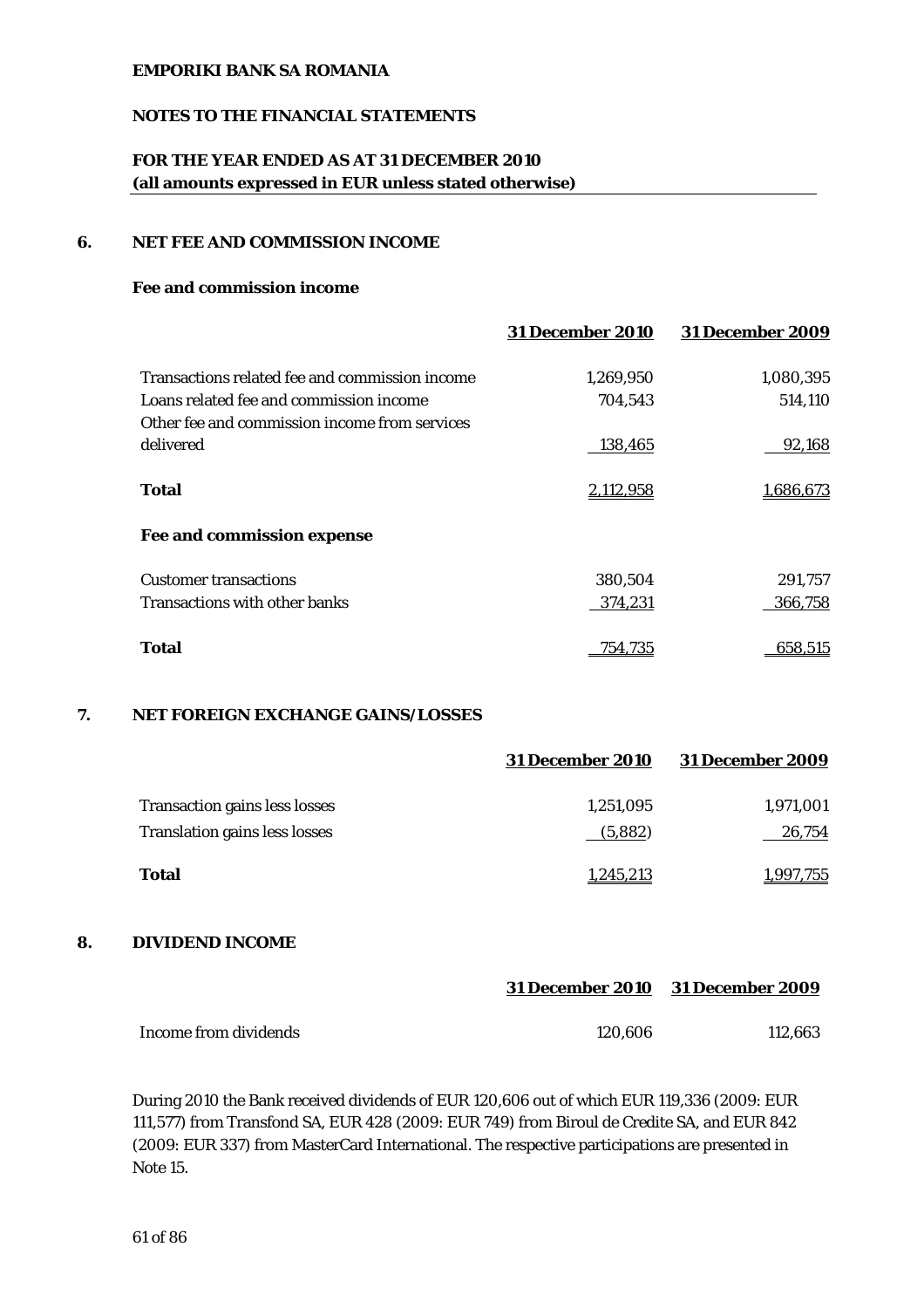### **NOTES TO THE FINANCIAL STATEMENTS**

# **FOR THE YEAR ENDED AS AT 31 DECEMBER 2010 (all amounts expressed in EUR unless stated otherwise)**

## **9. OTHER OPERATING INCOME**

|              |         | 31 December 2010 31 December 2009 |
|--------------|---------|-----------------------------------|
| Other income | 180.874 | 28.032                            |

From "Other income", EUR 142,988 represents the recycling through income statement of AFS reserve related to Rossiysskiy Kredit Bank Euronotes that matured during 2010.

#### **10. LOAN IMPAIRMENT CHARGE**

|                                             | <b>31 December 2010</b> | <b>31 December 2009</b> |
|---------------------------------------------|-------------------------|-------------------------|
| Impairment charge for credit loss (Note 16) | 8.382.657               | 8.403.130               |

## **11. OTHER OPERATING EXPENSES**

|                                                 | <b>31 December 2010</b> | <b>31 December 2009</b> |
|-------------------------------------------------|-------------------------|-------------------------|
|                                                 |                         |                         |
| <b>Staff costs</b>                              | 6,917,213               | 7,784,157               |
| State pension contribution                      | 1,345,501               | 1,394,313               |
| <b>Other contributions</b>                      | 512,637                 | 750,784                 |
| Personnel expenses                              | 8,775,351               | 9,929,254               |
| Telecomunication & postage expenses             | 818,123                 | 739,685                 |
| <b>Utilities</b>                                | 455,977                 | 401,085                 |
| Mainteinance and other repairs                  | 495,067                 | 476,540                 |
| Purchase of small inventory                     | 41,326                  | 205,759                 |
| Consumables                                     | 156,905                 | 176,406                 |
| <b>Travel and transportation</b>                | 234,829                 | 166,453                 |
| Services from third parties                     | 670,033                 | 746,846                 |
| <b>Rent expenses</b>                            | 2,261,732               | 2,608,788               |
| <b>Advertising expense</b>                      | 128,704                 | 77,752                  |
| Taxes other than income tax, including          |                         |                         |
| contributions                                   | 196,684                 | 234,761                 |
| <b>Insurance</b>                                | 151,574                 | 131,166                 |
| Other expenses                                  | 140,099                 | 132,459                 |
| Provision for operational risk charges          |                         | 67,329                  |
| General and administrative expenses             | 5,751,053               | 6,225,029               |
| Depreciation and amortisation (Notes 18 and 19) | 2,145,164               | 1,647,594               |
| Losses from disposals of fixed assets           | 6,916                   | (330, 584)              |
| <b>Total</b>                                    | 16,664,652              | 17,801,877              |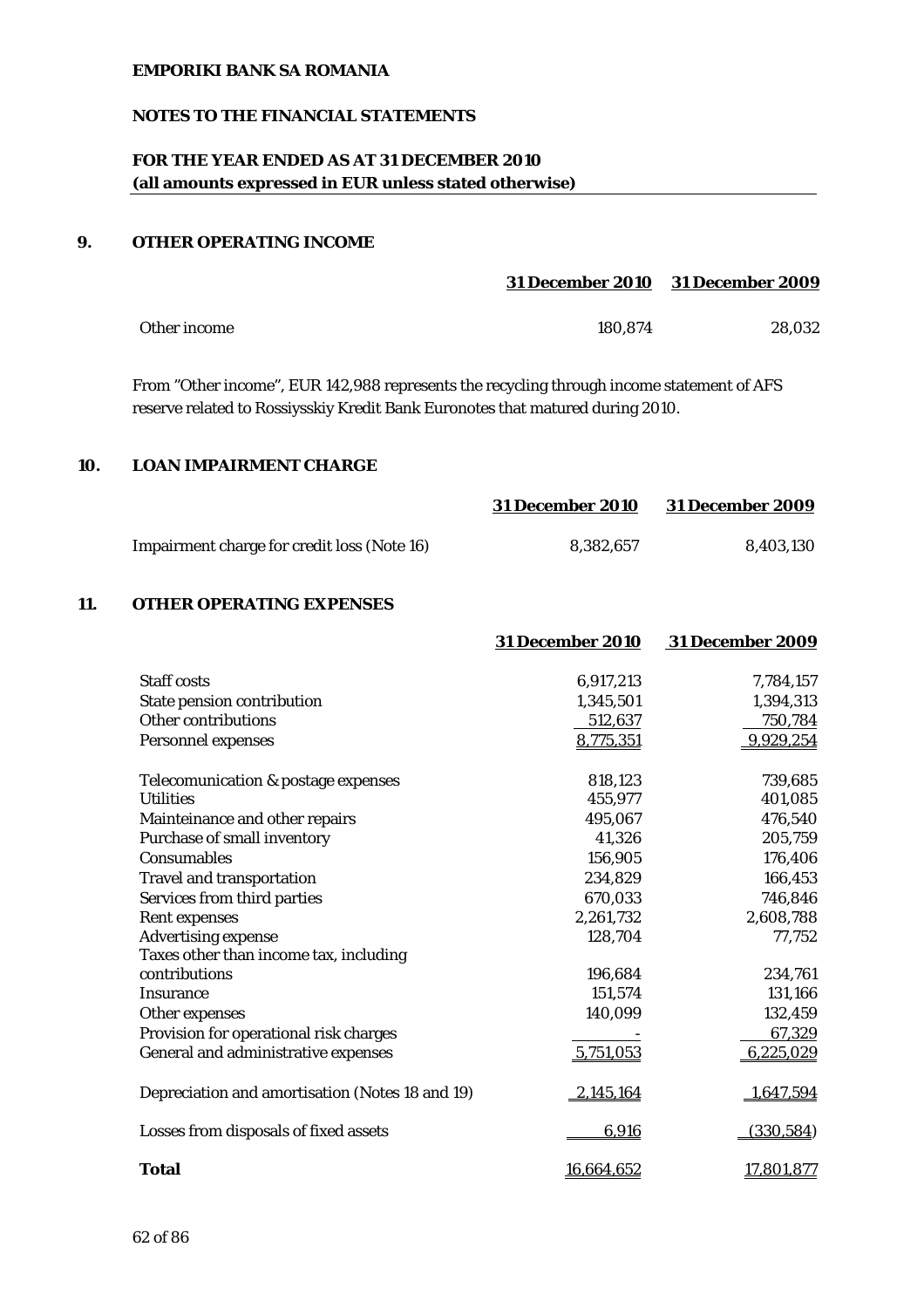## **NOTES TO THE FINANCIAL STATEMENTS**

## **FOR THE YEAR ENDED AS AT 31 DECEMBER 2010 (all amounts expressed in EUR unless stated otherwise)**

#### **11. OTHER OPERATING EXPENSES (CONTINUED)**

Banks operating in Romania are required to make contributions to the Customer's Deposits Guarantee Fund ("the Fund"), which is established by Government Ordinance at 0.2% (2009: 0.2 %) of the balance of individuals' and SME's deposits at 31 December of the preceding year. The contribution is included in "Services from third parties" and was EUR 94,805 for 2010 (2009: EUR 90,965).

#### **12. INCOME TAX**

The Bank has no current or deferred tax expense / (credit).

A reconciliation between the actual and the expected taxation charge is provided below:

|                                                  | <b>31 December 2010</b> | <b>31 December 2009</b> |
|--------------------------------------------------|-------------------------|-------------------------|
| Loss before tax                                  | (13,506,083)            | (18, 347, 886)          |
| Tax calculated at 16%                            | (2,160,973)             | (2,935,662)             |
| Tax effects of:                                  |                         |                         |
| - income not subject to tax                      | (967, 252)              | (1,055,952)             |
| - non-deductible expense                         | 3,541,076               | 1,587,237               |
| Tax effect of tax loss brought/(carried) forward |                         |                         |
| and unrecognized deferred tax asset              | 412,851                 | 2,404,377               |
| Income tax expense/(release) for the period      | 7.840                   | 6,765                   |

The income tax expense of EUR 7,840 represents the annual minimum tax based on the revenues reported on 31 December of the previous year, using some predefined thresholds.

Differences between IFRS and Romanian statutory taxation regulations give rise to temporary differences between the carrying amount of assets and liabilities for financial reporting purposes and their tax bases. The tax effect of the movements in these temporary differences, recorded at the rate of 16% (2009: 16%), gives rise to unrecognized deferred tax asset of EUR 5,741,223 (2009: EUR 4,314,774). This deferred tax asset is mainly computed in respect of carried forward tax losses, temporary difference between the carrying amount of property and equipment, loans impairment losses and impairment of available for sale securities.

The Bank did not recognize this deferred tax asset due to uncertainty about availability of sufficient profits in the foreseeable future to utilise that deferred tax asset.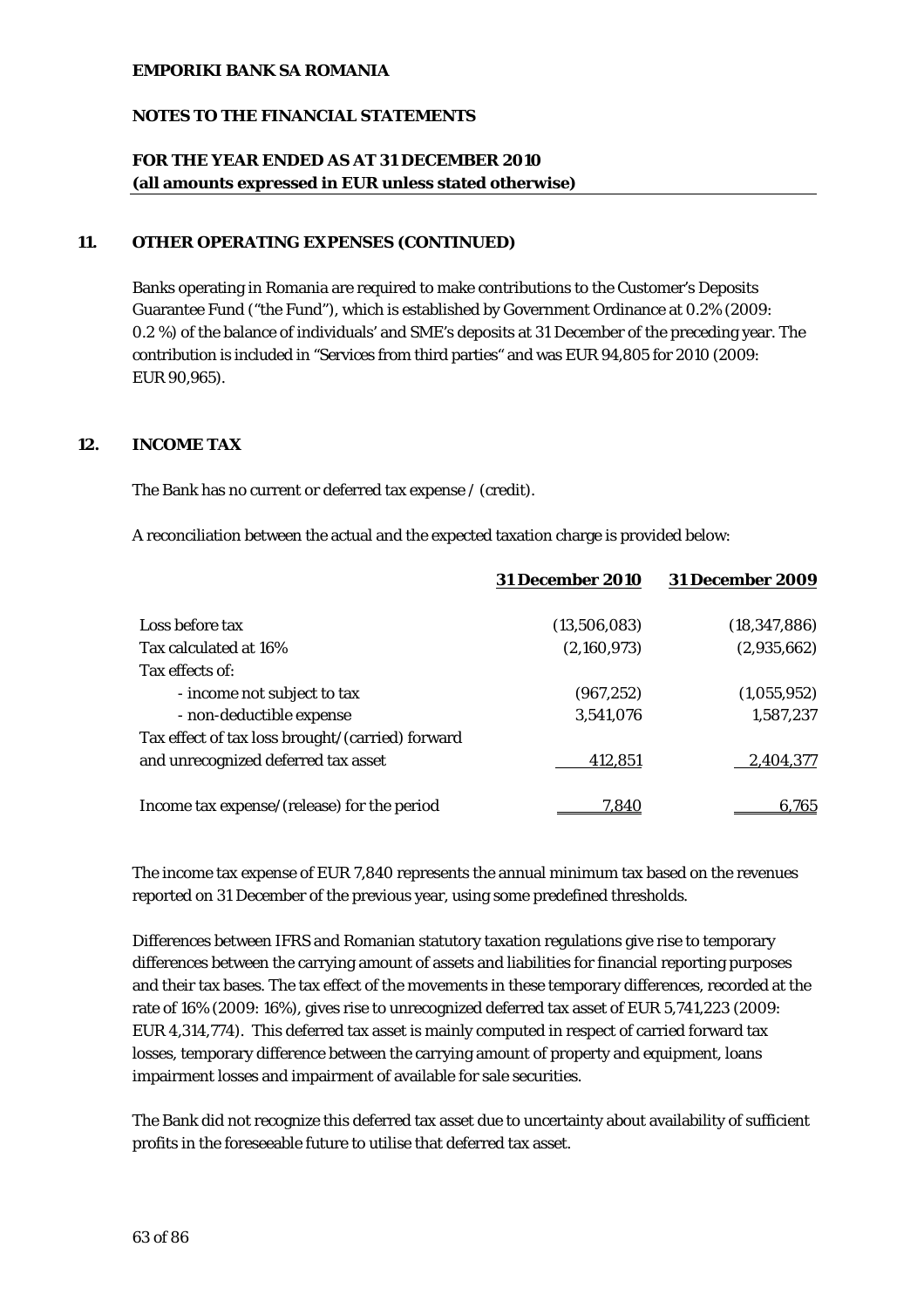#### **NOTES TO THE FINANCIAL STATEMENTS**

## **FOR THE YEAR ENDED AS AT 31 DECEMBER 2010 (all amounts expressed in EUR unless stated otherwise)**

#### **12. INCOME TAX (CONTINUED)**

The Bank has an unrecognised deferred tax asset in respect of unused tax losses carried forward of EUR 40,699,470 (2009: EUR 25,162,409). The tax loss carried forward of EUR 40,699,470 will expire as follows:

Fiscal year loss:

- 2007 fiscal year loss of EUR 4,744,737 will expire in 2012;
- 2008 fiscal year loss of EUR 8,933,516 will expire in 2013;
- 2009 fiscal year loss of EUR 11,484,157 will expire in 2016;
- 2010 fiscal year loss of EUR 15,537,060 will expire in 2017.

#### **13. CASH AND BALANCES WITH THE CENTRAL BANK**

|                                              | <b>31 December 2010</b> | <b>31 December 2009</b> |
|----------------------------------------------|-------------------------|-------------------------|
| Cash in hand                                 | 4.303.282               | 3.699.755               |
| <b>Current account with the Central Bank</b> | 36.914.138              | 21,400,508              |
| <b>Total</b>                                 | 41,217,420              | 25,100,263              |

In accordance with the local regulations in force, the Bank holds mandatory reserves with the Central Bank. The mandatory reserves are required to be held either in USD or in EUR in respect of foreign currency deposits, the Bank choosing to hold it in EUR for all currency denominated resources attracted, and in RON for the RON deposits, calculated according to a prescribed formula. The formula is based upon a set percentage of each type of deposit taken by the Bank. This reserve is a minimum average deposit with a holding period of one month, based on resources attracted in the previous month. The cash balance held with the central bank at the reporting date met these requirements. The percentage rates in place at 31 December 2010 were 15% for RON attracted sources (2009: 15%) and for foreign currency 25% (2009: 25%). Also, for the attracted sources with residual maturity over 2 years and without a reimbursement in advance contractual clause, the Central Bank eliminated the necessity of minimum mandatory reserve.

The balance of mandatory reserves can vary on a daily basis, and at 31 December 2010, the total EUR equivalent of the RON and EUR denominated reserves is EUR 36,914,138 (31 December 2009: EUR 21,400,508). The interest rates paid by the Central Bank for mandatory reserves held by banks are 1.56 % for RON denominated reserves, and 0.88 % for EUR denominated reserves as at 31 December 2010 (3.38 % for RON denominated reserves and 1.27 % for EUR denominated reserves as at 31 December 2009).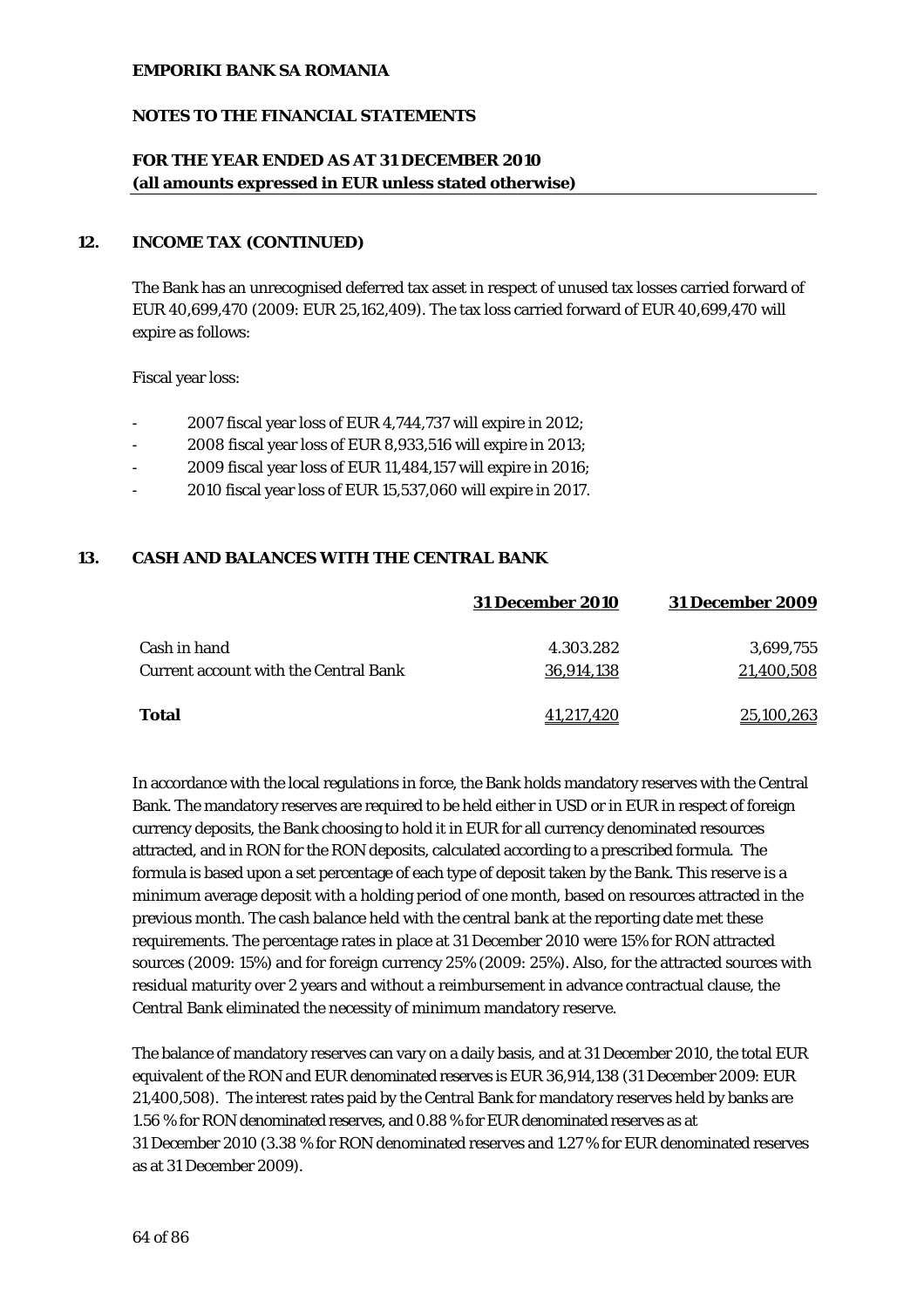## **NOTES TO THE FINANCIAL STATEMENTS**

# **FOR THE YEAR ENDED AS AT 31 DECEMBER 2010 (all amounts expressed in EUR unless stated otherwise)**

## **14. LOANS AND ADVANCES TO BANKS**

|                                    | <b>31 December 2010</b> | <b>31 December 2009</b> |
|------------------------------------|-------------------------|-------------------------|
| <b>Current accounts</b>            | 4,505,776               | 8,960,070               |
| <b>Placements with other banks</b> | 11,678,805              | 15,638,346              |
| <b>Total</b>                       | 16.184.581              | 24,598,416              |

## **15. INVESTMENT SECURITIES, AVAILABLE FOR SALE**

The movement in AFS portfolio (gross amount) is detailed below:

|                                              | <b>31 December 2010</b> | <b>31 December 2009</b> |
|----------------------------------------------|-------------------------|-------------------------|
| At beginning of the year                     | 10.565.442              | 535,605                 |
| <b>Additions</b>                             | 5,483,898               | 10,054,932              |
| Snap Euronotes redeemed at maturity          | (410, 872)              |                         |
| Translation gain / loss                      | (139, 624)              | (25,095)                |
| At the end of the year                       | 15,498,844              | 10,565,442              |
| Revaluation impact recognised in AFS reserve | 368                     | 185,465                 |
| <b>Less impairment for Snap Euronotes</b>    |                         | (144, 902)              |
| <b>Total</b>                                 | 15.499.212              | 10.606.005              |

|                                      | <b>31 December 2010</b> | <b>31 December 2009</b> |
|--------------------------------------|-------------------------|-------------------------|
| Unlisted equity investments (i)      | 92,845                  | 94,340                  |
| <b>Treasury bills</b>                | 15,405,999              | 10,054,932              |
| <b>Snap Euronotes (ii)</b>           |                         | 416,170                 |
| <b>Revaluation impact</b>            | 368                     | 185,465                 |
| Less impairment for Snap Euro notes  |                         | (144, 902)              |
| <b>Total</b>                         | 15,499,212              | 10,606,005              |
| <b>Impairment for Snap Euronotes</b> |                         |                         |
| At the beginning of year             | 144,902                 | 150,790                 |
| <b>Translation differences</b>       | (1, 914)                | (5,888)                 |
| Release of impairment for the year   | (142, 988)              |                         |
| At the end of year                   |                         | 144.902                 |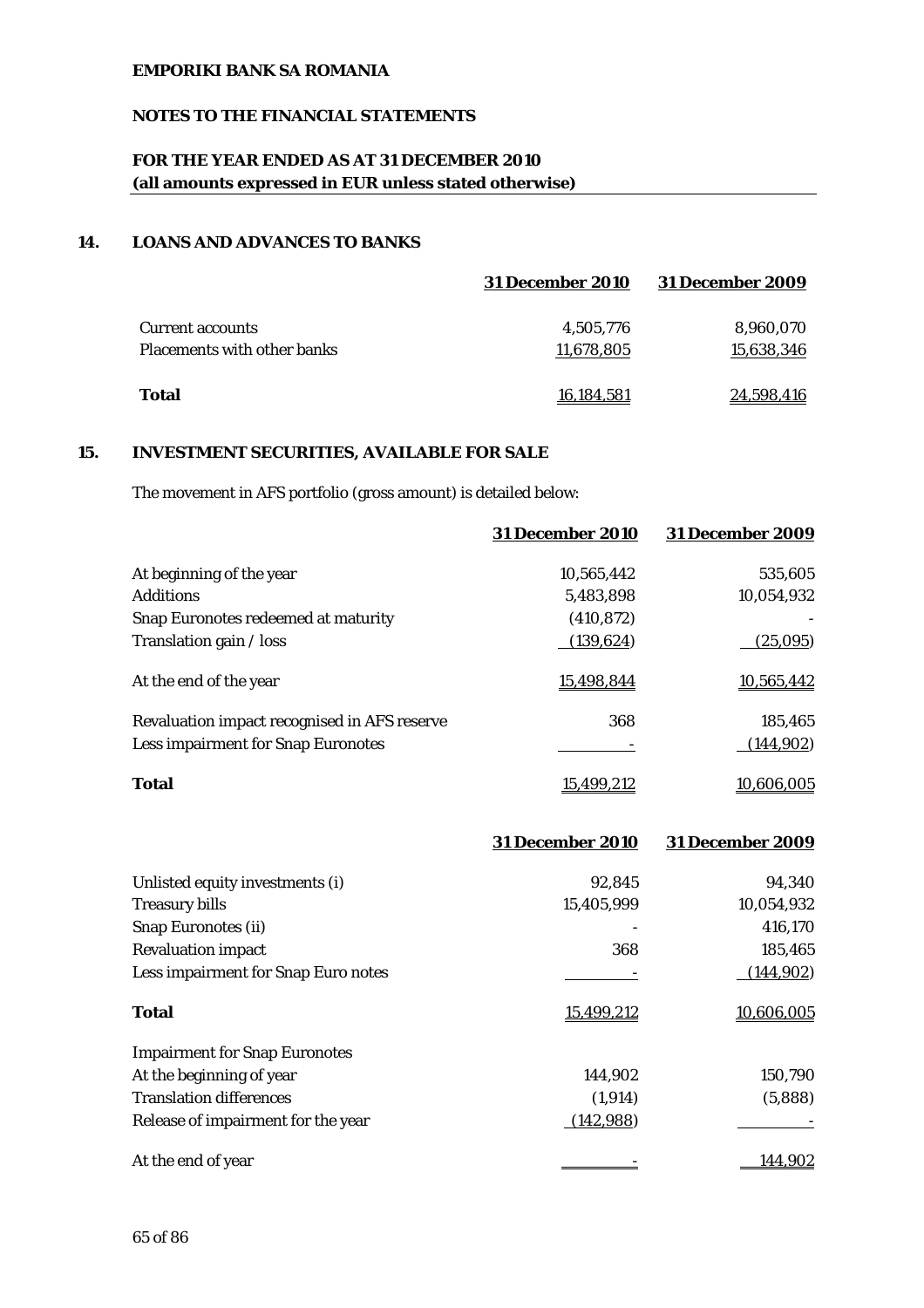### **NOTES TO THE FINANCIAL STATEMENTS**

## **FOR THE YEAR ENDED AS AT 31 DECEMBER 2010 (all amounts expressed in EUR unless stated otherwise)**

#### **15. INVESTMENT SECURITIES AVAILABLE FOR SALE (CONTINUED)**

(i) The Bank held the following unlisted equity investments available-for-sale as at 31 December 2010 and 31 December 2009:

| <b>Nature of business</b><br><b>Name</b> |                                                   | <b>31 December 2010</b><br><b>shareholding</b> |       | <b>31 December 2009</b><br><b>shareholding</b> |      |
|------------------------------------------|---------------------------------------------------|------------------------------------------------|-------|------------------------------------------------|------|
|                                          | (EUR)                                             | (%)                                            | (EUR) | (%)                                            |      |
| <b>Transfond SA</b>                      | Settlement and clearing<br>interbanking transfers | 91,825                                         | 2.47  | 93,054                                         | 2.47 |
| Fenix (Hellas) –<br>Agentie de           |                                                   |                                                |       |                                                |      |
| asigurari SRL                            | Insurance broker                                  |                                                |       | 262                                            | 0.18 |
| Biroul de Credite SA                     | Credit rating for                                 |                                                |       |                                                |      |
|                                          | individuals                                       | 1,010                                          | 0.10  | 1,023                                          | 0.10 |
| Visa Europe Limited                      | <b>Cards transactions</b>                         | 10                                             | 0.07  |                                                |      |
| <b>Total</b>                             |                                                   | <u>92,845</u>                                  |       | 94,339                                         |      |

The unlisted equity securities classified as available-for-sale are stated at cost. The participations held by the Bank to Transfond represents a mandatory requirement for all commercial banks that operate in Romania and cannot be sold on the market. During 2010 the Fenix (Hellas) – Agentie de asigurari SRL sent to the Bank the notification regarding the decision of dissolution and liquidation of the Company. The Bank held 1 (one) share in the company that represented 0.18%. In 2010 The Bank received 1 (one) share from Visa Europe Limited in amount of EUR 10.

(ii) Snap Euronotes were issued in 2000 as a result of restructuring of a loan granted to Rossiysskiy Kredit Bank, a Russian financial institution. Under the restructuring agreement, Russian Ruble ("RUR") denominated Snap Euronotes were issued in the amount of RUR 17,879,400 equivalent (EUR equivalent 432,494).

The Snap Euronotes were repayed in the year 2010 (RUR denominated amounts), based on a final lump sum denominated in RUR. The Snap Euronotes had an interest rate of 3.3% p.a.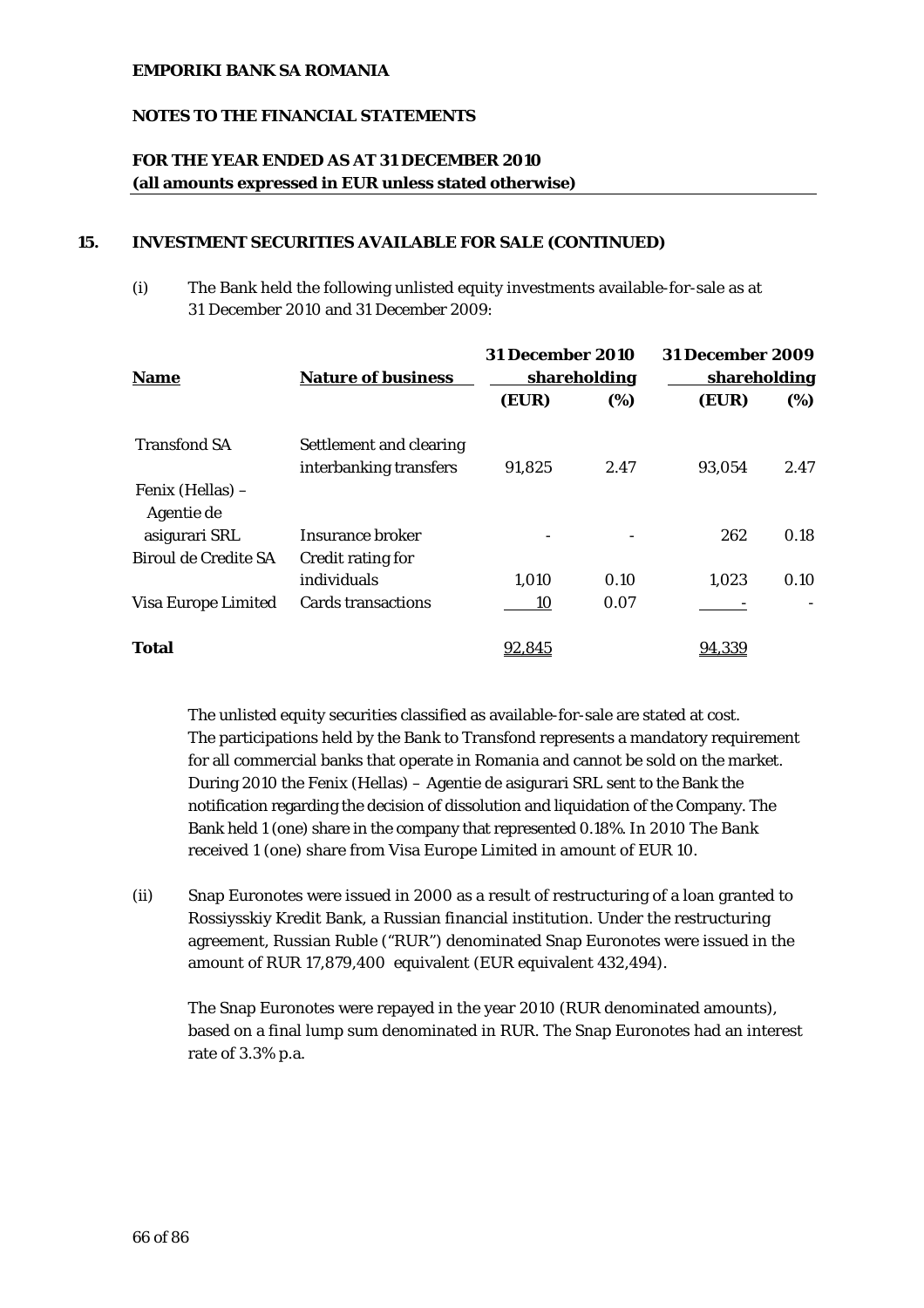# **NOTES TO THE FINANCIAL STATEMENTS**

# **FOR THE YEAR ENDED AS AT 31 DECEMBER 2010 (all amounts expressed in EUR unless stated otherwise)**

### **16. LOANS AND ADVANCES TO CUSTOMERS**

|                                                                     | <b>31 December 2010</b> | (%)   | <b>31 December 2009</b> | $\frac{(0,0)}{0}$ |
|---------------------------------------------------------------------|-------------------------|-------|-------------------------|-------------------|
| Analysis by type of customer                                        |                         |       |                         |                   |
| <b>Gross loans and advances</b>                                     |                         |       |                         |                   |
| Retail                                                              | 90,347,126              | 48%   | 40,458,182              | 33%               |
| - Mortgage loans                                                    | 31,977,409              | 17%   | 15,740,456              | 13%               |
| - Consumer loans                                                    | 57,894,779              | 31%   | 24,328,107              | 20%               |
| - Cards                                                             | 474,938                 | $0\%$ | 389,619                 | 0%                |
| Corporate                                                           | 96,009,969              | 52%   | 83,122,726              | 67%               |
| services                                                            | 16,969,226              | 9%    | 14,509,807              | 12%               |
| leasing                                                             | 1,361,036               | 1%    | 2,356,107               | 2%                |
| trade                                                               | 24,394,246              | 13%   | 17,689,196              | 14%               |
| other industries                                                    | 30,305,513              | 16%   | 28,611,895              | 23%               |
| construction                                                        | 5,936,483               | 3%    | 7,273,101               | 6%                |
| - food                                                              | 1,311,397               | 1%    | 1,712,421               | 1%                |
| - other                                                             | 15,732,068              | 8%    | 10,970,199              | 9%                |
| <b>Total portfolio</b>                                              |                         |       |                         |                   |
| before allowance                                                    | 186,357,095             | 100%  | 123,580,908             | 100%              |
| <b>Impairment of Retail Loans</b><br><b>Impairment of Corporate</b> | (4,666,814)             |       | (1, 247, 587)           |                   |
| Loans                                                               | (15,033,782)            |       | (10, 496, 396)          |                   |
| <b>Allowance for</b>                                                |                         |       |                         |                   |
| impairment on loans and                                             |                         |       |                         |                   |
| advances                                                            | (19,700,596)            |       | (11, 743, 983)          |                   |
| <b>Total</b>                                                        | 166,656,499             |       | 111,836,925             |                   |
| Current                                                             | 41,549,251              |       | 42,729,709              |                   |
| <b>Non-current</b>                                                  | 125, 107, 248           |       | 69,107,215              |                   |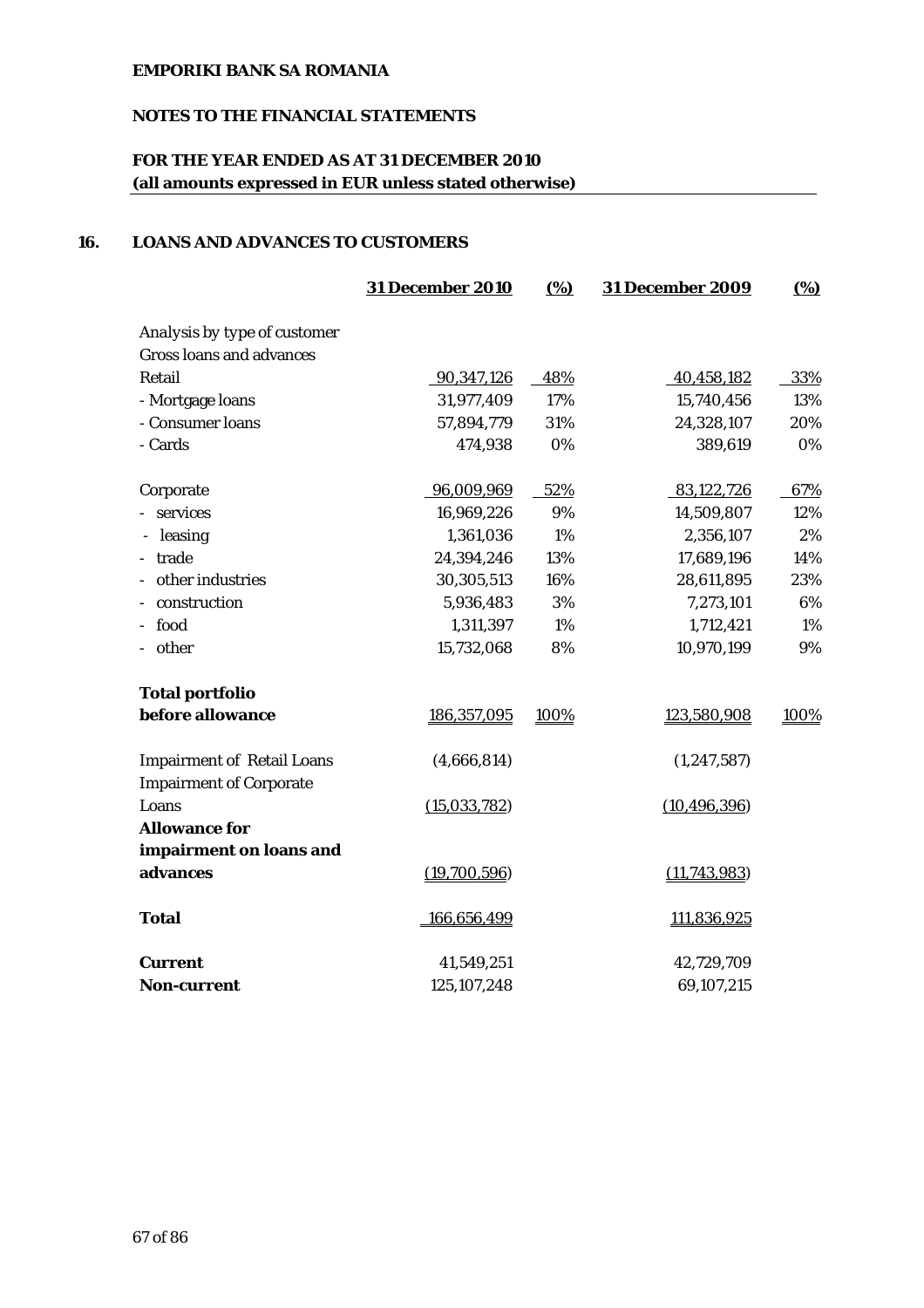### **NOTES TO THE FINANCIAL STATEMENTS**

# **FOR THE YEAR ENDED AS AT 31 DECEMBER 2010 (all amounts expressed in EUR unless stated otherwise)**

#### **16. LOANS AND ADVANCES TO CUSTOMERS (CONTINUED)**

#### **(a) Allowance for impairment on loans and advances**

The movements in the allowance for impairment on loans and advances are as follows:

|                                | <b>31 December 2010</b> |           | <b>31 December 2009</b> |                 |
|--------------------------------|-------------------------|-----------|-------------------------|-----------------|
|                                | <b>Corporate</b>        | Retail    | <b>Corporate</b>        | <b>Retail</b>   |
| At beginning of the year       | 10,496,396              | 1.247.587 | 3,066,995               | 342,555         |
| Loan impairment charges        | 4,885,823               | 3,496,834 | 7,480,397               | 922,733         |
| <b>Translation differences</b> | (348, 437)              | (77.607)  | (50.996)                | (17,701)        |
| At end of the year             | <u>15,033,782</u>       | 4,666,814 | 10.496.396              | <u>.247,587</u> |

#### **(b) Geographic sector risk concentrations**

All corporate loans were extended to companies operating in Romania and the largest part of the individual loans is given to Romanian residents.

## **17. OTHER ASSETS**

|                            | <b>31 December 2010</b> | <b>31 December 2009</b> |
|----------------------------|-------------------------|-------------------------|
| <b>Sundry debtors</b>      | 575,521                 | 464,263                 |
| Other prepayments          | 213,146                 | 161,116                 |
| Derivative assets          |                         | 8,531                   |
| Petty inventory            | 59,987                  | 63,185                  |
| <b>Total</b>               | 848,654                 | 697,095                 |
| Other financial assets     | 575,521                 | 439,215                 |
| Other non financial assets | 273,133                 | 257,880                 |
| <b>Total</b>               | 848.654                 | 697,095                 |
|                            |                         |                         |

Derivative assets represent the fair value of swap foreign exchange agreements outstanding as at 31 December 2009. No open position exists at the end of 2010.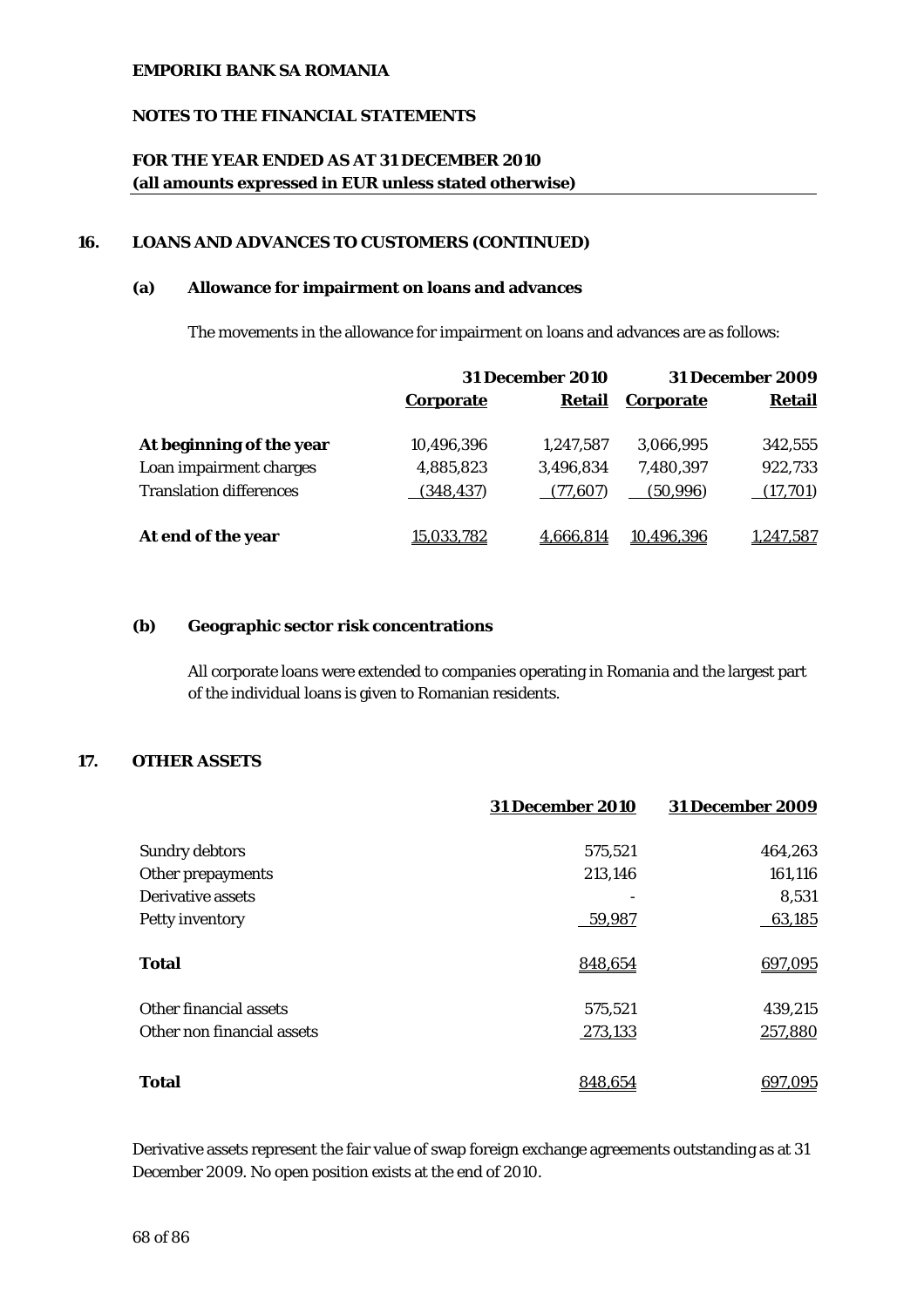## **NOTES TO THE FINANCIAL STATEMENTS**

## **FOR THE YEAR ENDED AS AT 31 DECEMBER 2010 (all amounts expressed in EUR unless stated otherwise)**

### **17. OTHER ASSETS (CONTINUED)**

The Bank uses as derivative instruments for economic hedging purposes currency forward and currency swaps. Currency forwards and swaps represent commitments to purchase foreign and domestic currency.

The notional amounts of certain types of financial instruments provide a basis for comparison with instruments recognised on the balance sheet but do not necessarily indicate the amounts of future cash flows involved or the current fair value of the instruments and, therefore, do not indicate the Bank's exposure to credit or price risks. The derivative instruments become favourable (assets) or unfavourable (liabilities) as a result of fluctuations in market interest rates or foreign exchange rates relative to their terms. The aggregate contractual or notional amount of derivative financial instruments on hand, the extent to which instruments are favourable or unfavourable, and thus the aggregate fair values of derivative financial assets and liabilities, can fluctuate significantly from time to time.

The fair values of derivative instruments held are set out below:

|                          | <b>31 December 2010</b> | <b>31 December 2009</b> |
|--------------------------|-------------------------|-------------------------|
| Contract/notional amount |                         | 2.567.118               |
| Fair value - asset       |                         | 8.531                   |

The Bank did not hold any derivative financial instruments at 31 December 2010.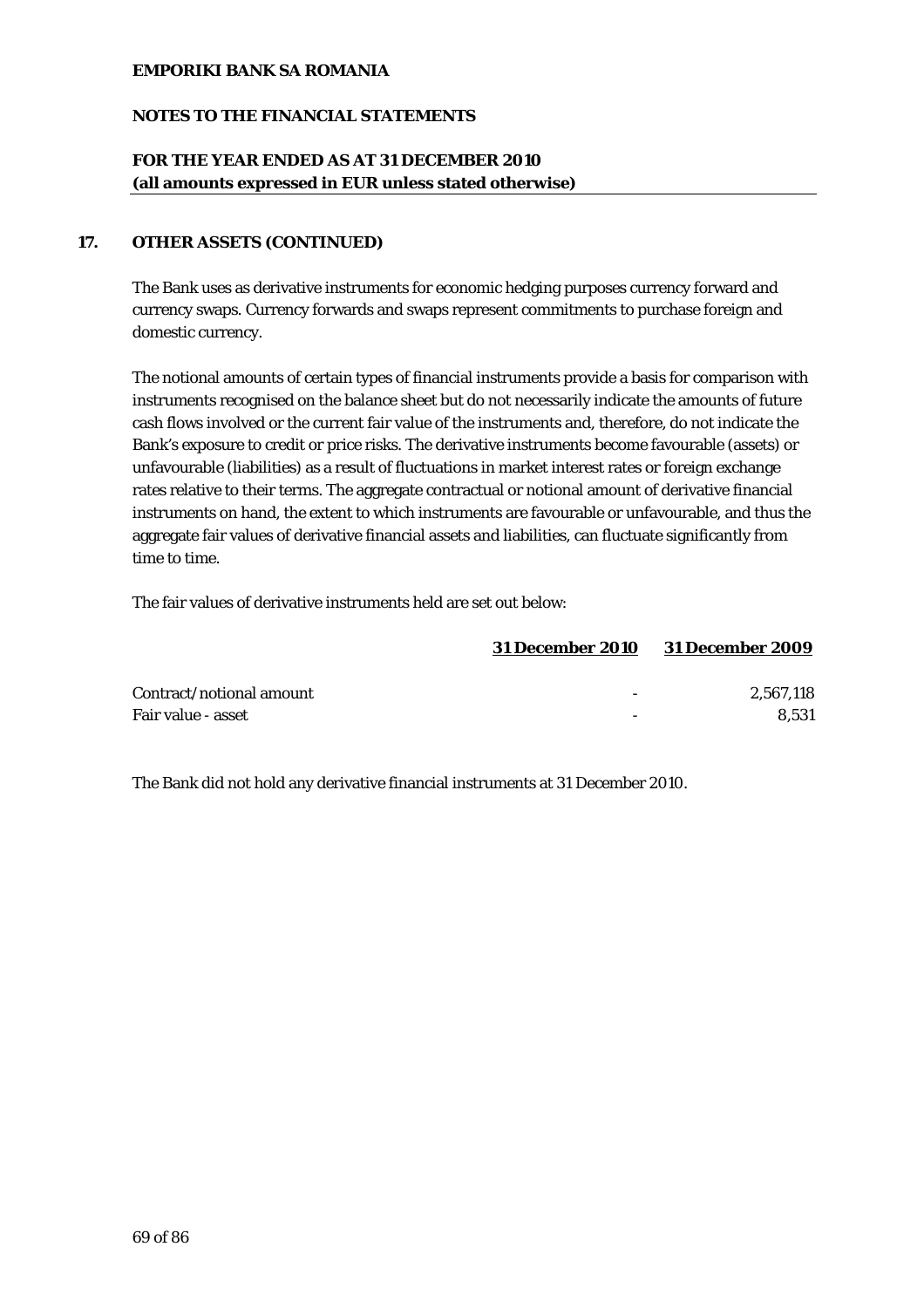## **NOTES TO THE FINANCIAL STATEMENTS**

# **FOR THE YEAR ENDED AS AT 31 DECEMBER 2010 (all amounts expressed in EUR unless stated otherwise)**

## **18. INTANGIBLE ASSETS**

|                                    |                 | <b>Software</b><br>under |               |
|------------------------------------|-----------------|--------------------------|---------------|
|                                    | <b>Software</b> | development              | <b>Total</b>  |
| <b>Year ended 31 December 2009</b> |                 |                          |               |
| Opening net book amount            | 489,305         | 400,368                  | 889,673       |
| <b>Additions</b>                   | 258,529         | 142,042                  | 400,572       |
| <b>Disposals</b>                   | (12, 875)       | (261, 638)               | (274, 514)    |
| Amortisation charge                | (238, 860)      |                          | (238, 860)    |
| Exchange rate adjustments          | (28, 663)       | (23,573)                 | (52, 236)     |
| <b>Closing net book amount</b>     | 467,436         | 257,199                  | 724,635       |
| At 31 December 2009                |                 |                          |               |
| Cost                               | 1,685,863       | 257,199                  | 1,943,062     |
| <b>Accumulated amortisation</b>    | (1,218,427)     |                          | (1,218,427)   |
| <b>Net book amount</b>             | 467,436         | 257,199                  | 724,635       |
| <b>Year ended 31 December 2010</b> |                 |                          |               |
| Opening net book amount            | 467,436         | 257,199                  | 724,635       |
| <b>Additions</b>                   | 376,232         | 899,051                  | 1,275,283     |
| <b>Disposals</b>                   |                 | (186, 862)               | (186, 862)    |
| Amortisation charge                | (282, 579)      |                          | (282, 579)    |
| Exchange rate adjustments          | (1,234)         | (131)                    | (1, 365)      |
| <b>Closing net book amount</b>     | 559,855         | 969,257                  | 1,529,112     |
| At 31 December 2010                |                 |                          |               |
| Cost                               | 2,039,827       | 969,257                  | 3,009,084     |
| <b>Accumulated amortisation</b>    | (1,479,972)     |                          | (1, 479, 972) |
| <b>Net book amount</b>             | 559,855         | 969,257                  | 1,529,112     |

Starting July 2010 the Bank started to implement the New Core Banking System – Flexcube, that will replace actual Core Banking System UBSQL. The finalisation of the system is expected in mid 2011. The Bank records the expenses related to New Core Banking System implementation as "Software under development".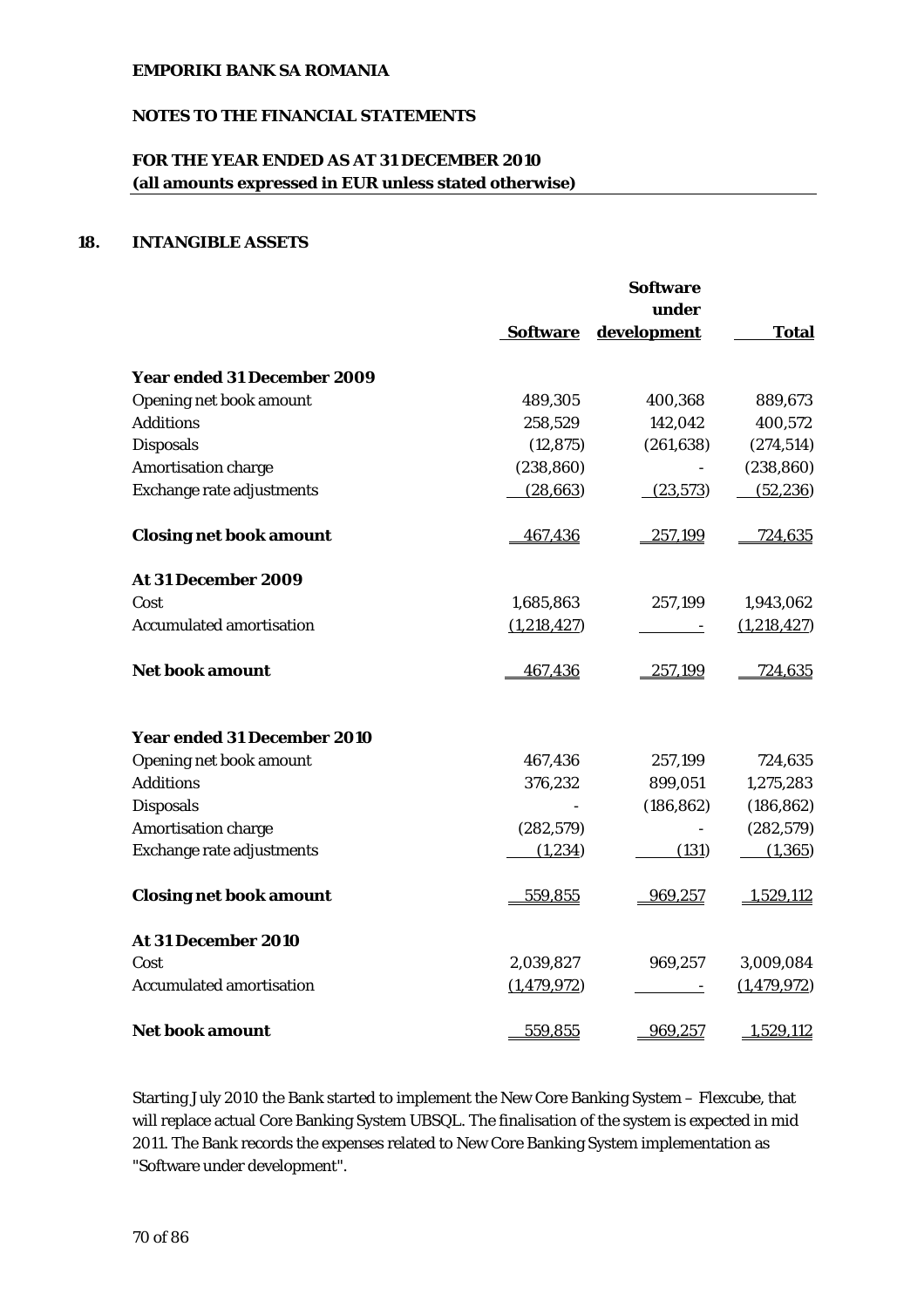# **NOTES TO THE FINANCIAL STATEMENTS**

# **FOR THE YEAR ENDED AS AT 31 DECEMBER 2010 (all amounts expressed in EUR unless stated otherwise)**

## **19. PROPERTY AND EQUIPMENT**

|                                    | Land        | <b>Furniture</b> | <b>Assets in</b> |               |
|------------------------------------|-------------|------------------|------------------|---------------|
|                                    | and         | and              | course of        |               |
|                                    | buildings   | equipment        | construction     | <b>Total</b>  |
| <b>Year ended 31 December 2009</b> |             |                  |                  |               |
| Opening net book amount            | 4,469,662   | 2,118,041        | 3,128,534        | 9,716,237     |
| <b>Additions</b>                   | 2,497,423   | 1,442,895        | 1,071,639        | 5,011,957     |
| <b>Disposals</b>                   | (96, 988)   | (220, 720)       | (3,776,678)      | (4,094,386)   |
| Depreciation charge                | (797, 266)  | (611, 468)       |                  | (1, 408, 734) |
| Exchange rate adjustments          | (258, 802)  | (122, 846)       | (187, 929)       | (569, 577)    |
| <b>Closing net book amount</b>     | 5,814,029   | 2,605,902        | 235,566          | 8,655,497     |
| At 31 December 2009                |             |                  |                  |               |
| Cost                               | 7,147,073   | 4,604,481        | 235,566          | 11,987,120    |
| <b>Accumulated depreciation</b>    | (1,333,044) | (1,998,579)      |                  | (3,331,623)   |
| <b>Net book amount</b>             | 5,814,029   | 2,605,902        | 235,566          | 8,655,497     |
| <b>Year ended 31 December 2010</b> |             |                  |                  |               |
| Opening net book amount            | 5,814,029   | 2,605,902        | 235,566          | 8,655,497     |
| <b>Additions</b>                   | 258,352     | 252,745          | 450,802          | 961,899       |
| <b>Disposals</b>                   |             | (15, 331)        | (558, 486)       | (573, 817)    |
| Depreciation charge                | (918, 803)  | (678, 167)       |                  | (1,596,970)   |
| <b>Impairment charges</b>          | (265, 615)  |                  | $\frac{1}{2}$    | (265, 615)    |
| Exchange rate adjustments          | (56, 130)   | (22, 974)        | 6,652            | (72, 452)     |
| <b>Closing net book amount</b>     | 4,831,833   | 2,142,175        | 134,534          | 7,108,542     |
| At 31 December 2010                |             |                  |                  |               |
| Cost                               | 7,311,016   | 4,567,121        | 134,534          | 12,012,671    |
| <b>Accumulated depreciation</b>    | (2,479,183) | (2,424,946)      |                  | (4,904,129)   |
| <b>Net book amount</b>             | 4,831,833   | 2,142,175        | 134,534          | 7,108,542     |

The disposals of assets in course of construction represents the additions to buildings and other tangible fixed assets categories. The movement from assets in course of construction to buildings represents the finalisation of the construction works of the leased premises for the branches network development. The transfers from assets in course of constructions to furniture and equipment are fixed assets put in function.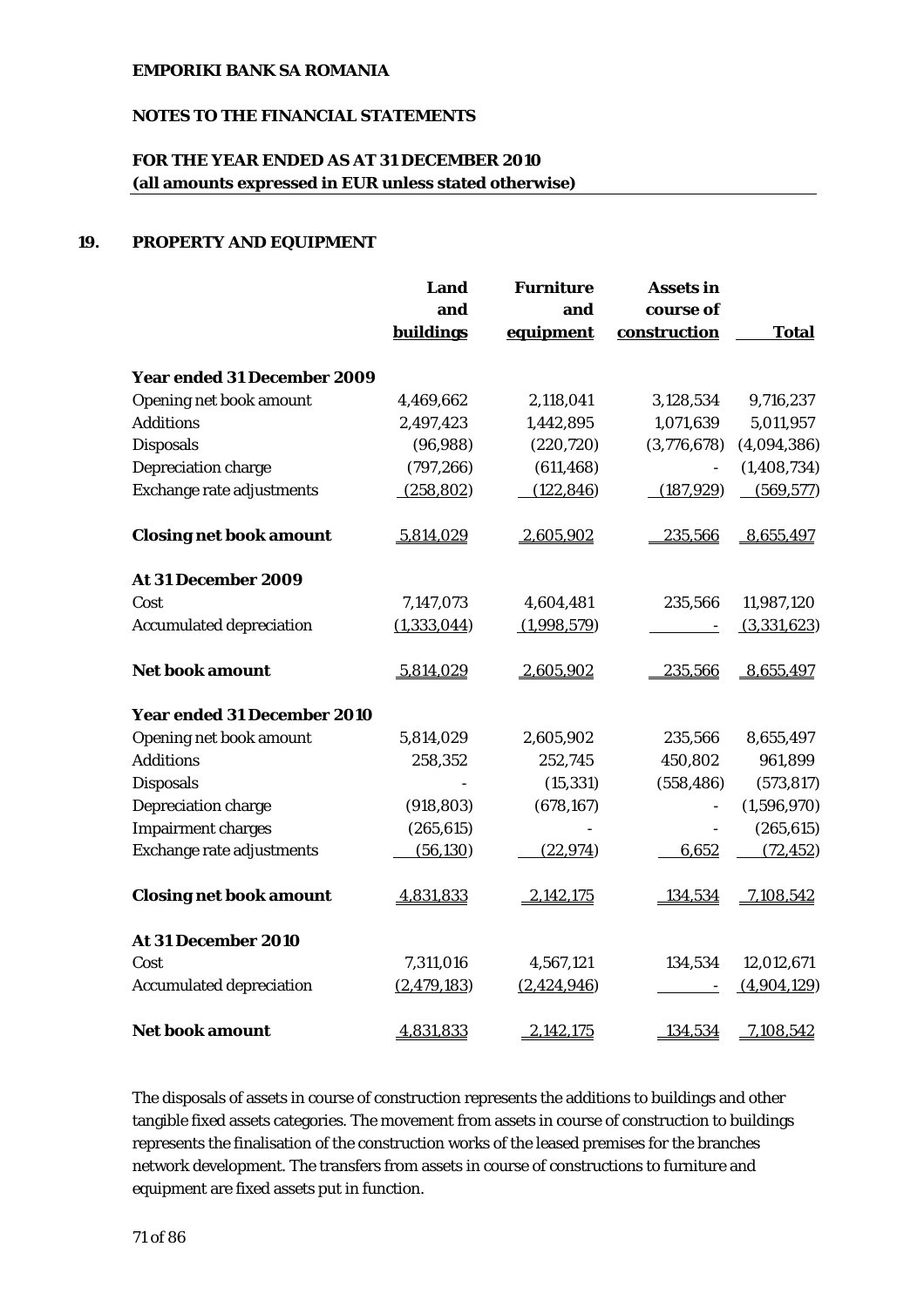# **NOTES TO THE FINANCIAL STATEMENTS**

# **FOR THE YEAR ENDED AS AT 31 DECEMBER 2010 (all amounts expressed in EUR unless stated otherwise)**

## **20. DEPOSITS FROM BANKS**

|                                            | <b>31 December 2010</b> | <b>31 December 2009</b> |
|--------------------------------------------|-------------------------|-------------------------|
| <b>Current accounts and sight deposits</b> | 1,042,935               | 722,856                 |
| Term deposits from other banks             | 126,590,427             | 76,711,825              |
| <b>Total</b>                               | 127,633,362             | 77,434,681              |
| Current                                    | 21,883,362              | 12,134,681              |
| Non-current                                | 105,750,000             | 65,300,000              |

## **21. DEPOSITS FROM CUSTOMERS**

|                            | <b>31 December 2010</b> | <b>31 December 2009</b> |
|----------------------------|-------------------------|-------------------------|
| <b>Current accounts</b>    | 18,307,512              | 15,297,548              |
| <b>Saving accounts</b>     | 8.441.574               | 2,241,362               |
| Sight deposits             | 1,936,485               | 7,139,899               |
| Term deposits              | 58,069,130              | 51,194,457              |
| <b>Restricted deposits</b> | 2,260,590               | 2,486,583               |
| <b>Total</b>               | 89,015,291              | 78,359,849              |
| <b>Current</b>             | 86,004,631              | 78,355,895              |
| Non-current                | 3,010,660               | 3,953                   |

Restricted deposits represent collateral deposits made by customers in respect of credit commitments or other transactions.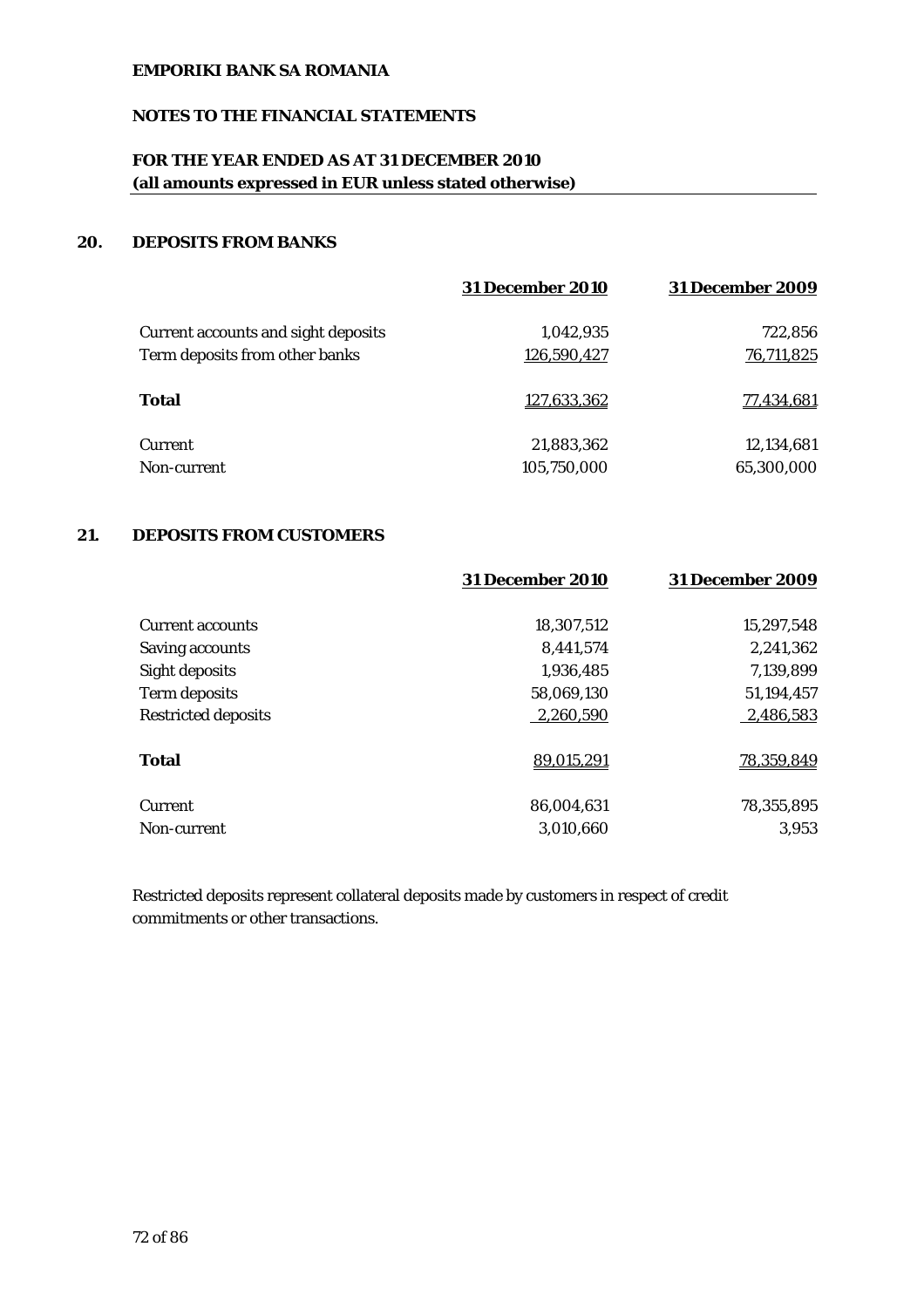# **NOTES TO THE FINANCIAL STATEMENTS**

# **FOR THE YEAR ENDED AS AT 31 DECEMBER 2010 (all amounts expressed in EUR unless stated otherwise)**

# **22. OTHER LIABILITIES**

|                                      | <b>31 December 2010</b> | <b>31 December 2009</b> |
|--------------------------------------|-------------------------|-------------------------|
| Amounts in course of settlement      | 1,043,785               | 228,042                 |
| Other liabilities                    | 572,738                 | 616,388                 |
| Social contributions and other taxes |                         |                         |
| payable                              | 257,752                 | 274,561                 |
| VAT and other taxes payable          | 153,608                 | 155,467                 |
| Provision for liabilies and risk     | 710,945                 | 67,329                  |
| Lease liabilities                    | 256,943                 | 328,335                 |
| <b>Total</b>                         | 2,995,771               | 1,670,121               |
| Other financial liabilities          | 1,872,364               | 615,468                 |
| Other non financial liabilities      | 1,123,407               | 1,054,653               |
| Total                                | <u>2,995,771</u>        | .670,121                |

# **Provision for liabilities and risk**

|                                           | <b>Provisions for Provisions for Provision for Provision for</b> |         |          |                |              |
|-------------------------------------------|------------------------------------------------------------------|---------|----------|----------------|--------------|
|                                           | operational                                                      | untaken | closing  | employees      |              |
|                                           | risk                                                             | holday  | branches | bonuses        | <b>Total</b> |
| At beginning of the year                  | 67,329                                                           |         |          |                | 67,329       |
| <b>Provisions charges</b>                 |                                                                  | 289.234 | 268.798  | 165,562        | 723,594      |
| Recoveries from privisions<br>written-off | (67, 622)                                                        |         |          |                | (67, 622)    |
| <b>Translation differences</b>            | 293                                                              | (5,056) | (4,699)  | (2,894)        | (12, 356)    |
| At end of the year                        |                                                                  | 284.178 | 264.099  | <u>162,668</u> | 710,945      |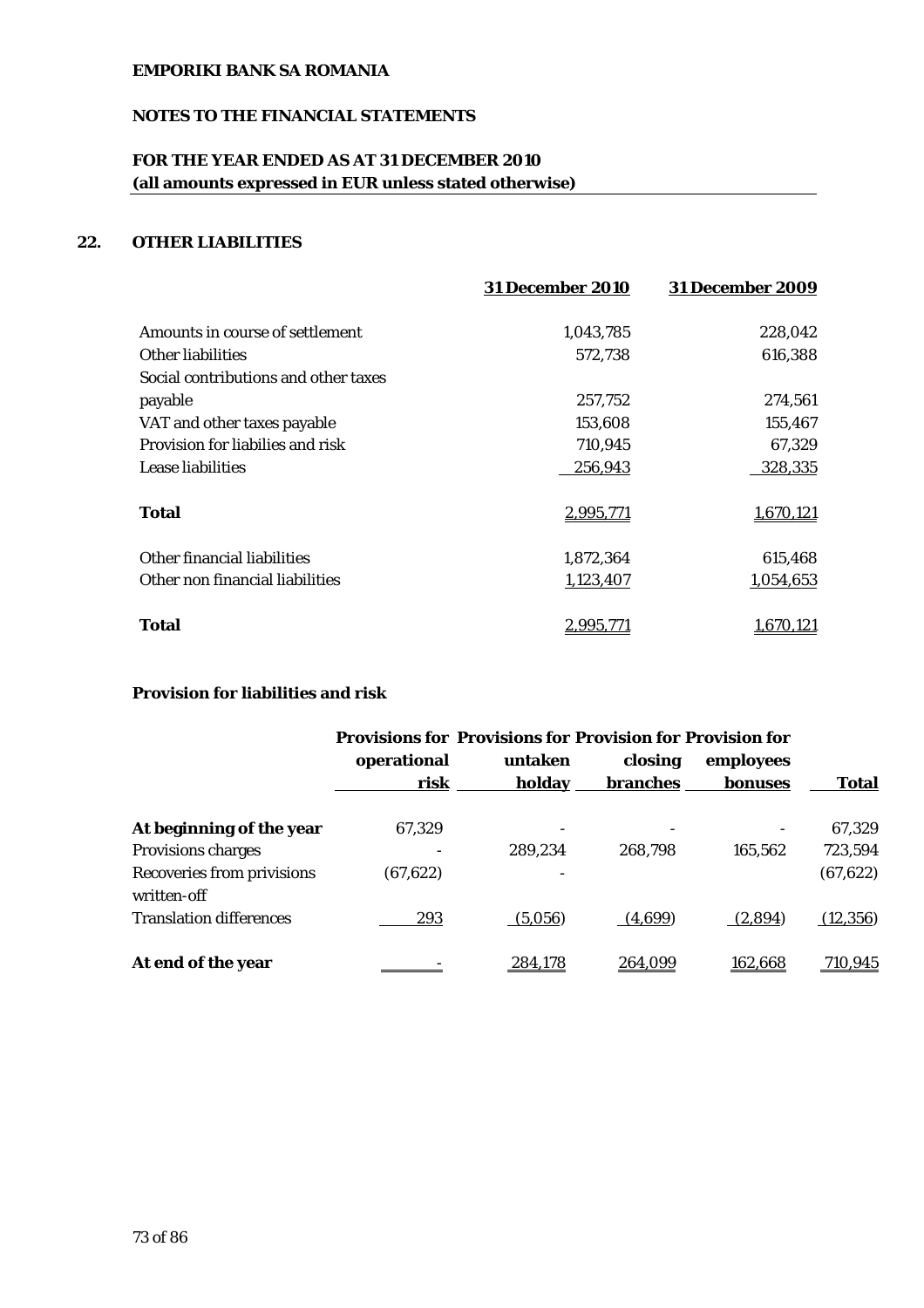## **NOTES TO THE FINANCIAL STATEMENTS**

# **FOR THE YEAR ENDED AS AT 31 DECEMBER 2010 (all amounts expressed in EUR unless stated otherwise)**

### **23. SUBORDINATED DEBT**

|                    | <b>31 December 2010</b> | <b>31 December 2009</b> |
|--------------------|-------------------------|-------------------------|
| Subordinated debt  |                         | 5,933,852               |
| Current            | -                       | 21.171                  |
| <b>Non-current</b> |                         | 5,912,682               |

Emporiki Bank of Greece S.A. granted to the Bank in 2009 a subordinated loan in amount of RON 25,000,000, with a tenor of 10 years and a floating interest rate ROBOR 1M plus a margin equal 1.91% per annum.

For accounting purposes the Bank presents the subordinated debt as a liability. However, from regulatory point of view the subordinated debt in the amount of RON 25,000,000 is treated as part of the Bank's own funds.

During 2010 the subordinated loan was converted into share capital according General Meeting of Shareholders Decision dated 12 April 2010.

#### **24. SHARE CAPITAL**

|                                       | <b>31 December 2010</b> | <b>31 December 2009</b> |
|---------------------------------------|-------------------------|-------------------------|
| Court registered share capital        | 69,923,371              | 46,378,583              |
| Restatement in accordance with IAS 29 | 7,238,655               | 7,333,839               |
| Total                                 | 77,162,030              | 53,712,422              |

In February 2010, Emporiki Bank Romania S.A. received a share capital increase of RON 78,517,500 equivalent of EUR 19,000,000 from the main shareholder Emporiki Bank of Greece S.A.

The share capital booked in the local currency and is presented in the IFRS financial statements in EUR using closing foreign exchange rate of EUR/RON 4,2282.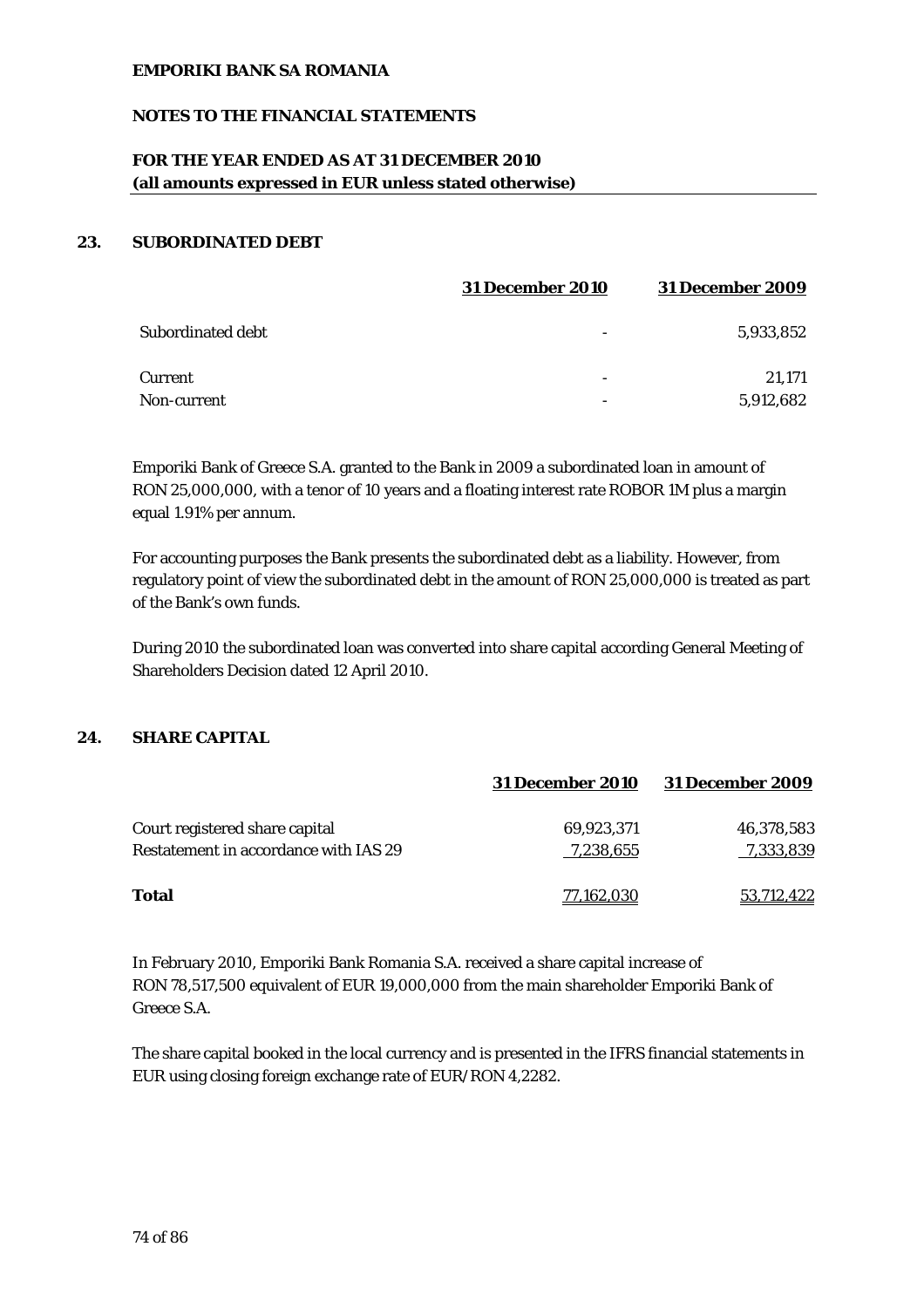## **NOTES TO THE FINANCIAL STATEMENTS**

# **FOR THE YEAR ENDED AS AT 31 DECEMBER 2010 (all amounts expressed in EUR unless stated otherwise)**

## **24. SHARE CAPITAL (CONTINUED)**

The statutory share capital of the Bank represents 175,586 shares (31 December 2009: 114,919 shares) of RON 1,706 (31 December 2009: RON 1,706 each). The shareholders of the Bank at 31 December 2010 and 31 December 2009 were as follows:

|                                         | <b>31 December 2010</b> |             | <b>31 December 2009</b> |        |
|-----------------------------------------|-------------------------|-------------|-------------------------|--------|
|                                         | (Shares)                | (%)         | (Shares)                | (%)    |
| Emporiki Bank S.A. (Greece)             | 174.844                 | 99.59       | 114.177                 | 99.35  |
| John S. Andropoulos                     | 341                     | 0.19        | 341                     | 0.30   |
| Athena Hellenic Engineering, Industrial |                         |             |                         |        |
| and Touristic Company                   | 341                     | 0.19        | 341                     | 0.30   |
| Emporiki Bank (Bulgaria) AD             | 60                      | 0.03        | 60                      | 0.05   |
| <b>Total</b>                            | 175,586                 | <u> 100</u> | 114,919                 | 100.00 |

Due to the fact that the Bank was in breach of Company Law no. 31/1990 as at 31 December 2010, the shareholders decided in 2010 to cover the accumulated losses up to 31 December 2009 by the decrease of the share premium and the decrease of the share capital of the Bank with the equivalent amount. The reductions became effective in 2011. For more details please see Note 32.

## **25. RESERVES**

In accordance with the Romanian legislation, the Bank must allocate the statutory profit as dividends or transfer it to retained earnings (reserves) on the basis of the financial statements prepared under Romanian Accounting Regulations ("RAR"). Amounts transferred to reserves must be used for the purposes designated when the transfer is made. Beginning from 1 January 2004, under Romanian banking legislation the Bank is required to create the following reserves from appropriation of the profit of the year calculated under RAR:

|                              | <b>31 December 2010</b> | <b>31 December 2009</b> |
|------------------------------|-------------------------|-------------------------|
| General banking risk reserve | 305,974                 | 310,069                 |
| <b>Statutory reserve</b>     | 241,136                 | 244,365                 |
| Other reserves               | 16,010                  | 16,225                  |
| Total                        | 563,120                 | 570,659                 |
| <b>Revaluation reserve</b>   | 368                     | 185,465                 |
| <b>Translation reserve</b>   | 236,229                 | (39,504)                |
| Total                        | 799.717                 | 716,620                 |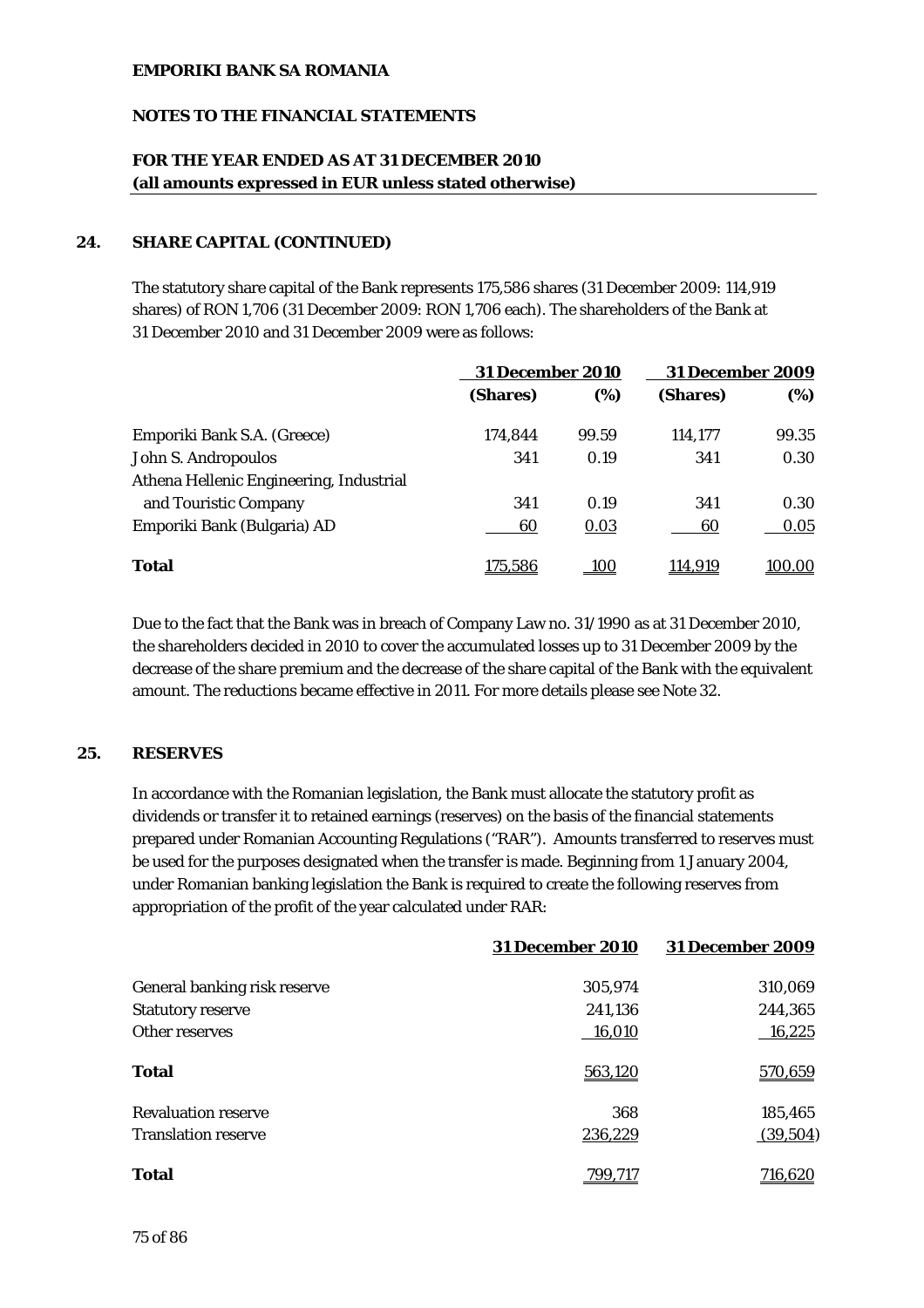## **NOTES TO THE FINANCIAL STATEMENTS**

# **FOR THE YEAR ENDED AS AT 31 DECEMBER 2010 (all amounts expressed in EUR unless stated otherwise)**

## **25. RESERVES (CONTINUED)**

#### **Movements in reserves were as follows:**

#### **(a) General banking reserve**

|                             | <b>31 December 2010</b> | <b>31 December 2009</b> |
|-----------------------------|-------------------------|-------------------------|
| <b>At 1 January</b>         | 310.069                 | 328.976                 |
| <b>Exchange differences</b> | (4,095)                 | (18,907)                |
| <b>At 31 December</b>       | 305,974                 | <u>310,069</u>          |

The general banking reserve is appropriated from the statutory gross profit at the rate of 1% of the balance of the assets carrying specific banking risks.

#### **(b) Statutory reserve**

|                             | <b>31 December 2010</b> | <b>31 December 2009</b> |
|-----------------------------|-------------------------|-------------------------|
| <b>At 1 January</b>         | 244.365                 | 259,265                 |
| <b>Exchange differences</b> | (3,229)                 | (14,900)                |
| <b>At 31 December</b>       | 241,136                 | 244,365                 |

The statutory reserve is appropriated at the rate of 5% of the gross statutory profit, until the total reserve equals maximum 20% of the issued and fully paid up share capital (all based on figures from the statutory financial statements prepared in accordance with RAR).

#### **(c) Other reserves**

|                             | <b>31 December 2010</b> | <b>31 December 2009</b> |
|-----------------------------|-------------------------|-------------------------|
| <b>At 1 January</b>         | 16.225                  | 17,213                  |
| <b>Exchange differences</b> | (215)                   | (988)                   |
| <b>At 31 December</b>       | <u>16,010</u>           | 16,225                  |

After reducing taxes and setting aside the reserves as discussed above, the remaining balance of the statutory net profit may be distributed to shareholders. Dividends may only be distributed from the statutory net profit determined in accordance with RAR, and available after covering the loss from the previous years.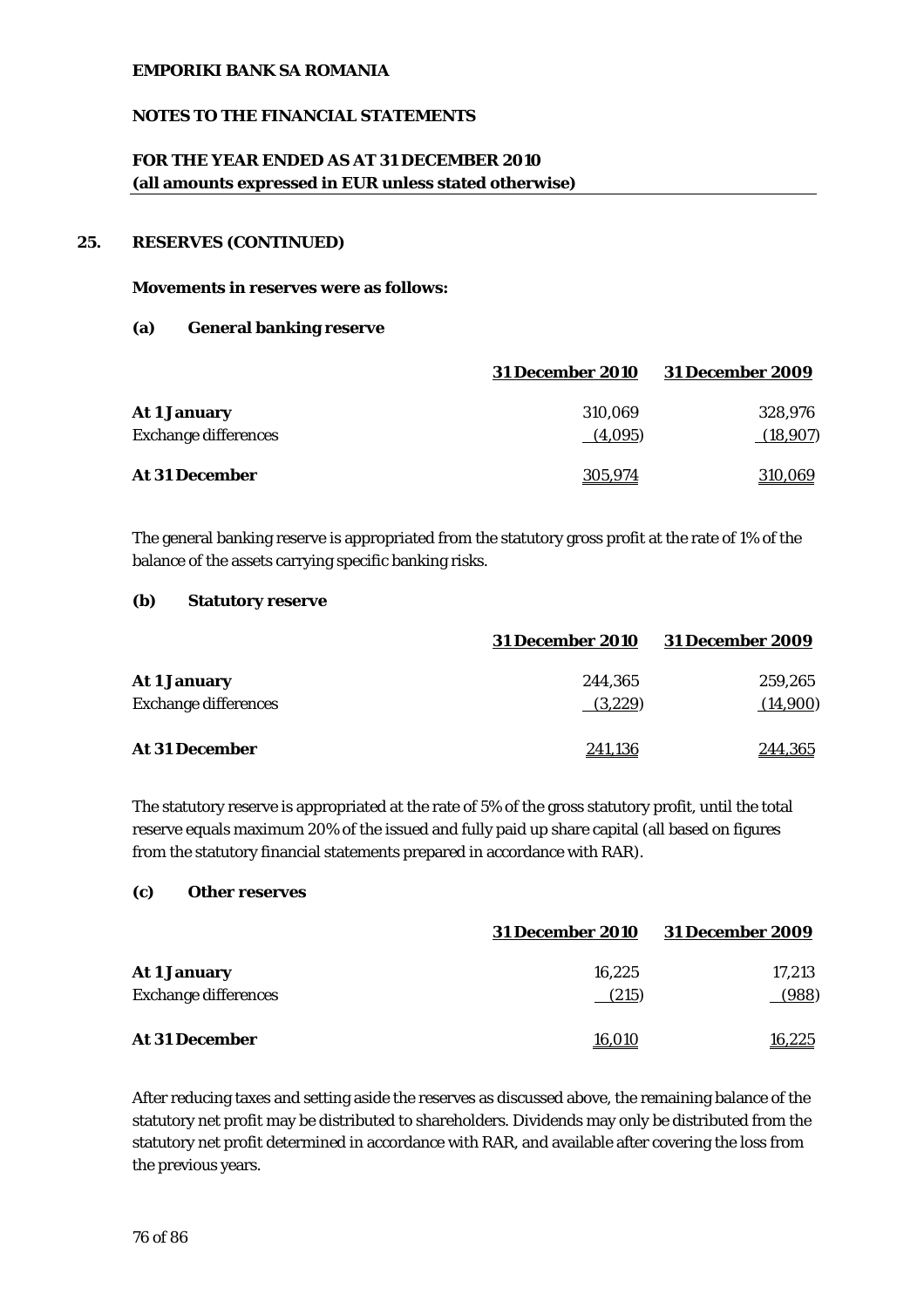## **NOTES TO THE FINANCIAL STATEMENTS**

# **FOR THE YEAR ENDED AS AT 31 DECEMBER 2010 (all amounts expressed in EUR unless stated otherwise)**

## **25. RESERVES (CONTINUED)**

#### **(d) Revaluation reserve**

|                                           | <b>31 December 2010</b> | <b>31 December 2009</b> |
|-------------------------------------------|-------------------------|-------------------------|
| <b>At 1 January</b>                       | 185,465                 | (149,794)               |
| <b>Exchange differences</b>               | (2, 450)                | 8.609                   |
| Increase / decrease of the AFS fair value | (182, 647)              | 326,650                 |
| <b>At 31 December</b>                     | 368                     | <u>185,465</u>          |

### **(e) Translation reserve**

|                                                   | <b>31 December 2010</b> | <b>31 December 2009</b> |
|---------------------------------------------------|-------------------------|-------------------------|
| <b>At 1 January</b>                               | (39,504)                | 589,681                 |
| Increase / decrease of<br>the translation reserve | 275,733                 | (629, 185)              |
| At 31 December                                    | 236.229                 | (39.504)                |

As per policy from the note 2.2. c) all exchange differences resulting from the translation of balance sheet and income statement items, from the functional currency (RON) to the presentation currency (EUR), have been recognized directly as a separate component in equity, amounting to EUR (236,229) (2009: EUR (39,503)).

# **26. CASH AND CASH EQUIVALENTS**

For the purposes of the cash flow statement, cash and cash equivalents comprise the following balances with less than 90 days original maturity:

|                                          | <b>31 December 2010</b> | <b>31 December 2009</b> |
|------------------------------------------|-------------------------|-------------------------|
| Cash (Note 13)                           | 4,303,282               | 3,699,755               |
| Balances with the Central Bank (Note 13) | 36,914,138              | 21,400,508              |
| Current accounts and                     |                         |                         |
| placements with banks (Note 14)          | 16,184,581              | 24,598,416              |
| Total                                    | 57.402.001              | 49,698,679              |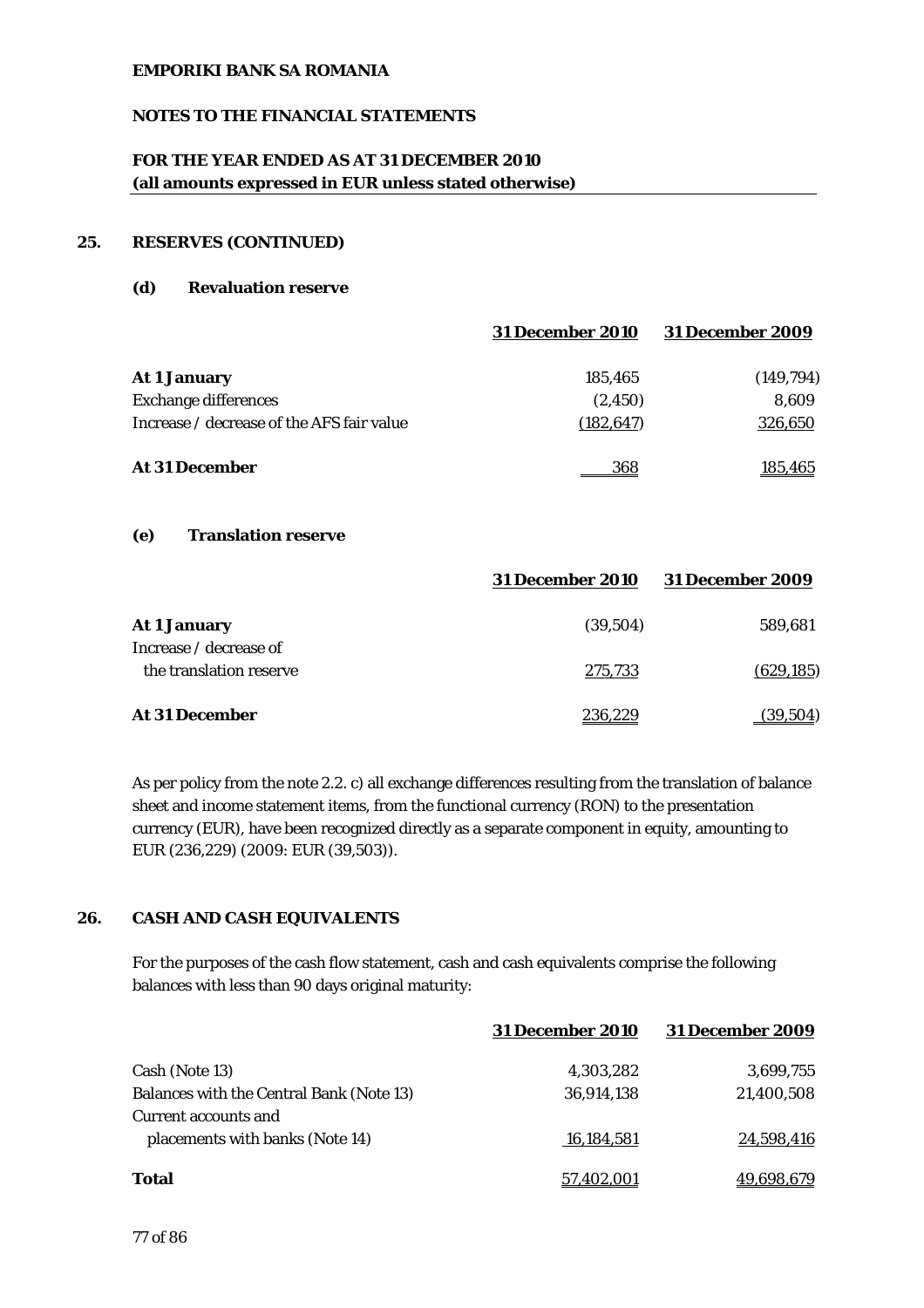## **NOTES TO THE FINANCIAL STATEMENTS**

# **FOR THE YEAR ENDED AS AT 31 DECEMBER 2010 (all amounts expressed in EUR unless stated otherwise)**

## **27. CONTINGENCIES AND COMMITMENTS**

#### **Legal proceedings**

As at 31 December 2010 there were a no major legal proceedings outstanding against the Bank.

#### **Capital commitments**

As at 31 December 2010 the Bank had capital expenditure contracted for but not recognized in these financial statements of EUR 134,533 in respect of leasehold improvements and equipment purchases (31 December 2009: EUR 284,260). The Bank's management is confident that future net revenues and funding will be sufficient to cover these commitments.

Where the Bank is the lessee, the future minimum lease payments under non cancellable operating leases for properties are as follows:

|                                             | <b>31 December 2010</b> | <b>31 December 2009</b> |
|---------------------------------------------|-------------------------|-------------------------|
| No later than 1 year                        | 1,752,182               | 2,131,416               |
| Later than 1 year and no later than 5 years | 5,222,915               | 6,029,025               |
| Later than 5 years                          | 2,104,994               | 3,922,264               |
|                                             |                         |                         |
| <b>Total</b>                                | 9.080.091               | 12,082,705              |

During 2010 the Bank didn't conclude new rental agreements and in the same time cancelled a part of the existing ones. Considering the present macroeconomic context generated by the financial crisis, the Bank initiated a renegotiation process of the lease contracts with the owners of the rented locations. The result of this process was a decrease of the monthly rental.

## **Credit related commitments**

The primary purpose of these instruments is to ensure that funds are available to a customer as required. Guarantees and standby letters of credit, which represent irrevocable assurances that the Bank will make payments in the event that a customer cannot meet its obligations to third parties, carry the same credit risk as loans.

Documentary and commercial letters of credit, which are written undertakings by the Bank on behalf of a customer authorising a third party to draw drafts on the Bank up to a stipulated amount under specific terms and conditions, are collateralised by the underlying shipments of goods to which they relate and therefore have significantly less risk than a direct borrowing.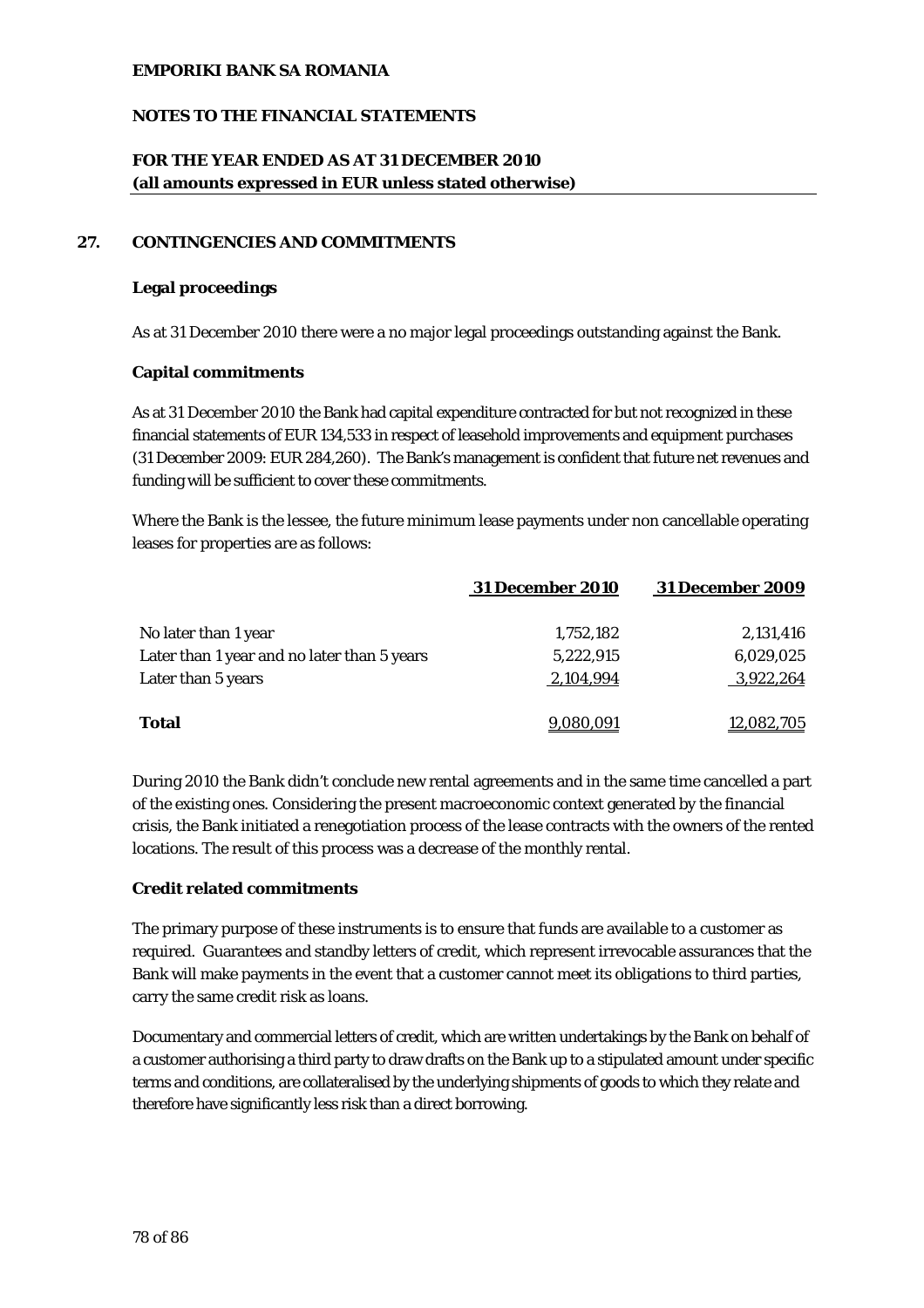## **NOTES TO THE FINANCIAL STATEMENTS**

# **FOR THE YEAR ENDED AS AT 31 DECEMBER 2010 (all amounts expressed in EUR unless stated otherwise)**

## **27. CONTINGENCIES AND COMMITMENTS (CONTINUED)**

Commitments to extend credit represent unused portions of authorisations to extend credit in the form of loans, guarantees or letters of credit. With respect to credit risk on commitments to extend credit, the Bank is potentially exposed to loss in an amount equal to the total unused commitments. However, the likely amount of loss is considerably less than the total unused commitments since most commitments to extend credit are contingent upon customers maintaining specific credit standards. The Bank monitors the term to maturity of credit commitments because longer-term commitments generally have a greater degree of credit risk than shorter-term commitments.

The following table indicates the contractual amounts of the Bank's off-balance sheet financial instruments that commit it to extend credit to customers.

|                                              | <b>31 December 2010</b> | <b>31 December 2009</b> |
|----------------------------------------------|-------------------------|-------------------------|
| <b>Commitments to extend credit</b>          | 14.547.334              | 15,683,097              |
| Revocable commitments to extend credit       | 6,633,273               | 23,050,810              |
| Documentary and commercial letters of credit | 640,495                 |                         |
| <b>Guarantees given</b>                      | 4,281,672               | 4,557,292               |
| <b>Total</b>                                 | 26.102.774              | 43,291,199              |

The revocable commitments to extend credit agreements are related to the corporate business lines.

Provision for credit related commitments:

|                                 | <b>31 December 2010</b>  | <b>31 December 2009</b> |
|---------------------------------|--------------------------|-------------------------|
| At the beginning of the year    | -                        | 68,849                  |
| Charge / (Release) for the year | $\overline{\phantom{a}}$ | (64, 892)               |
| <b>Translation difference</b>   |                          | (3,957)                 |
| At the end of the year          |                          |                         |

The Bank issues guarantees and letters of credit on behalf of its customers. The credit risk on guarantees is similar to that arising from granting of loans. In the event of a claim on the Bank as a result of a customer's default on a guarantee these instruments also present a degree of liquidity risk to the Bank.

A credit line agreement from Emporiki Bank of Greece of EUR 20 million (granting period November 2010 – October 2011) was available as at 31 December 2010. The credit line has an interest rate (EURIBOR for the relevant period  $+4\%$  margin) for the relevant currency and a fee for undrawn amounts of 0.824%.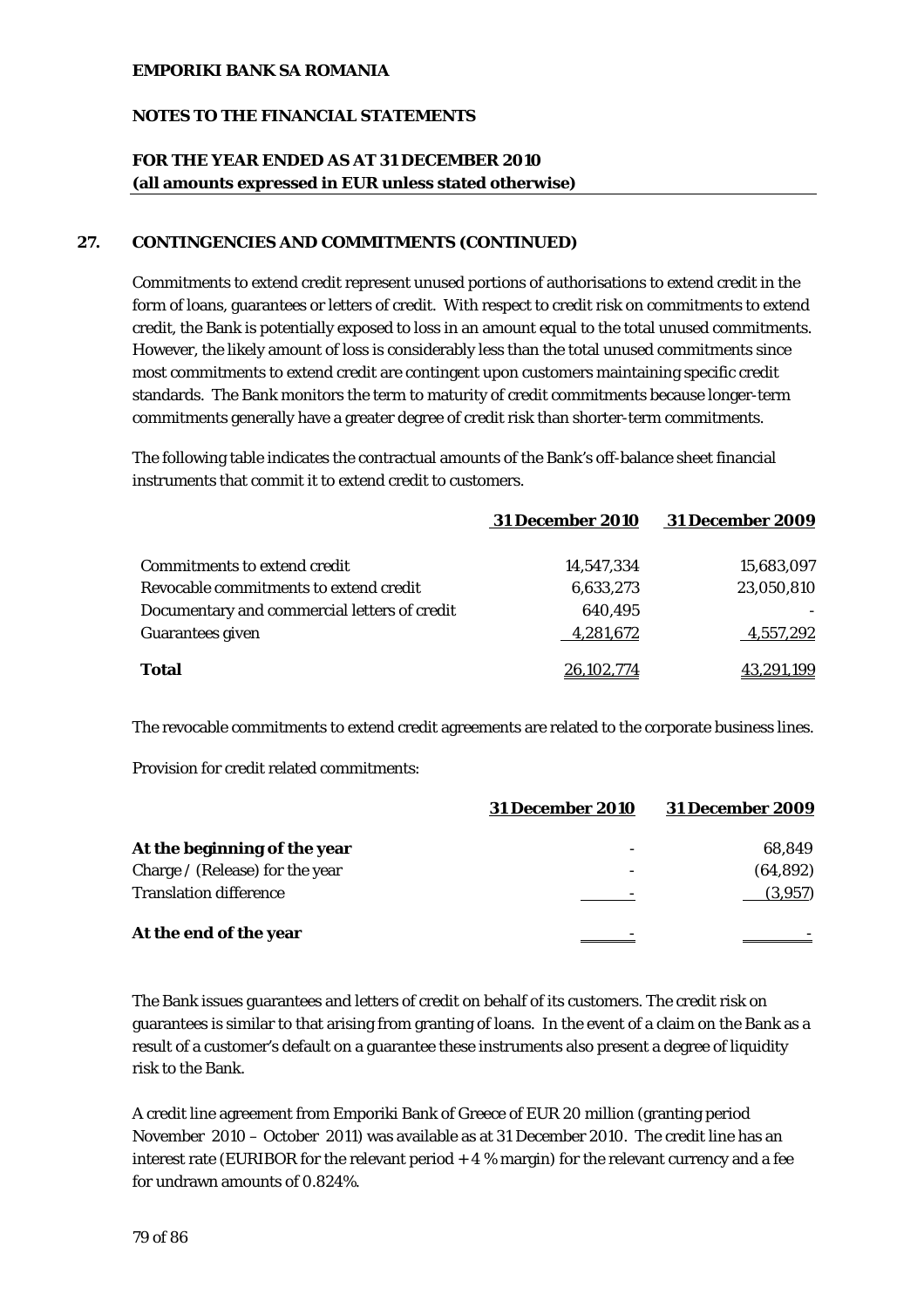## **NOTES TO THE FINANCIAL STATEMENTS**

# **FOR THE YEAR ENDED AS AT 31 DECEMBER 2010 (all amounts expressed in EUR unless stated otherwise)**

#### **27. CONTINGENCIES AND COMMITMENTS (CONTINUED)**

### **Taxation risk**

The taxation system in Romania is subject to varying interpretations and to constant changes, which may be retroactive in assessing tax penalties and interest. Although the actual tax due on a transaction may be minimal, penalties can be significant as they may be calculated based on the value of the transaction and can be as high as 0.01% per day. In Romania, tax periods remain open to tax audits for a period of 5 years from the end of the period. The last tax audit of the Bank was conducted in 2009 for the period 2004 until 2008. The management of the Bank is unaware of any specific tax risks. To minimise the Bank's exposure to taxation risk, the Bank's management makes use of professional advisory services on a regular basis.

# **28. CONCENTRATION OF ASSETS DUE FROM THE GOVERNMENT AND CENTRAL BANK**

|                                       | <b>31 December 2010</b> | <b>31 December 2009</b> |
|---------------------------------------|-------------------------|-------------------------|
| <b>Balances with the Central Bank</b> | 36,914,138              | 21,400,508              |
| Government treasury bills             | 15,406,367              | 10.241.497              |
| Total                                 | 52,320,505              | 31.642.005              |

The assets above represent 21% (31 December 2009: 17%) of the Bank's total assets.

The concentration of the of assets in relation with Central Bank increased during 2010 due to the shareholder's capital increase.

## **29. RELATED PARTY TRANSACTIONS**

The Bank is owned by Emporiki Bank of Greece S.A. which owns 99.59% of the ordinary shares. In August 2006 Credit Agricole successfully closed a deal for acquisition of 82.48 % of Emporiki Bank of Greece S.A. As a result the ultimate parent of Emporiki Bank of Greece S.A. is Credit Agricole S.A.

The nature of the related party relationship for those related parties with whom the Bank entered into significant transactions or had significant balances outstanding at 31 December 2010 are detailed below. Transactions were entered into with related parties during the course of business at market rates.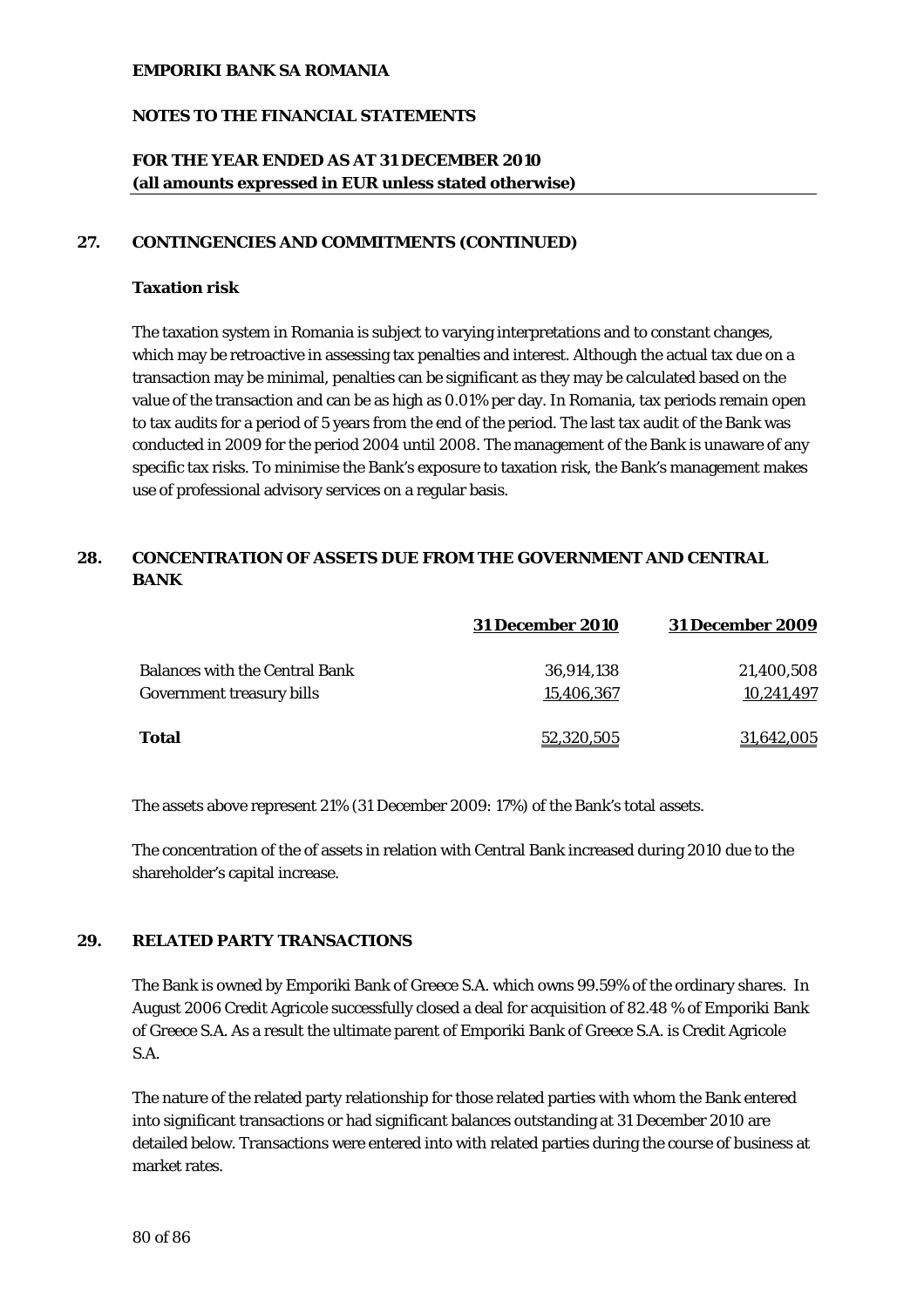# **NOTES TO THE FINANCIAL STATEMENTS**

# **FOR THE YEAR ENDED AS AT 31 DECEMBER 2010 (all amounts expressed in EUR unless stated otherwise)**

# **29. RELATED PARTY TRANSACTIONS (CONTINUED)**

The following transactions were carried out with its shareholders, Emporiki Bank S.A. (Greece), Emporiki Bank Bulgaria S.A. and Credit Agricole S.A.

## **Related parties transactions – direct shareholders**

|                                                    | <b>31 December 2010</b> | <b>31 December 2009</b> |
|----------------------------------------------------|-------------------------|-------------------------|
| <b>Assets</b>                                      |                         |                         |
| Loans and advances to banks - Current accounts     |                         |                         |
| <b>Emporiki Bank of Greece</b>                     | 279,549                 | 223,913                 |
| Loans and advances to banks - Sight deposits       |                         |                         |
| <b>Emporiki Bank of Greece</b>                     | 3,000,025               | 3,500,022               |
| <b>Total</b>                                       | 3,279,574               | 3,723,935               |
| <b>Liabilities</b>                                 |                         |                         |
| Deposits from banks - Current accounts             |                         |                         |
| <b>Emporiki Bank of Greece</b>                     | 58,498                  | 56,941                  |
| Deposits from banks - Term deposits                |                         |                         |
| <b>Emporiki Bank of Greece</b>                     | 126,590,427             | 76,711,825              |
| Subordinated debt                                  |                         |                         |
| <b>Emporiki Bank of Greece</b>                     |                         | 5,933,852               |
| <b>Accrued expenses</b>                            |                         |                         |
| <b>Emporiki Bank of Greece</b>                     | 44,588                  | 178,438                 |
| Other liabilities - Sundry creditors               |                         |                         |
| <b>Emporiki Bank of Greece</b>                     |                         | 4,463                   |
| Emporiki Bank Bulgaria                             | 30                      |                         |
| <b>Total</b>                                       | 126,693,513             | 82,885,519              |
| <b>Off Balance</b>                                 |                         |                         |
| Back up facility line from                         |                         |                         |
| <b>Emporiki Bank of Greece</b>                     | 20,000,000              | 20,000,000              |
| <b>Guarantees received from Credit Institution</b> |                         |                         |
| <b>Emporiki Bank of Greece</b>                     | 8,500,000               | 11,000,000              |
| Emporiki Bank Bulgaria                             | 105,000                 | 105,000                 |
| <b>Guarantees given to Credit Institution</b>      |                         |                         |
| <b>Emporiki Bank of Greece</b>                     | 108,442                 | 100,689                 |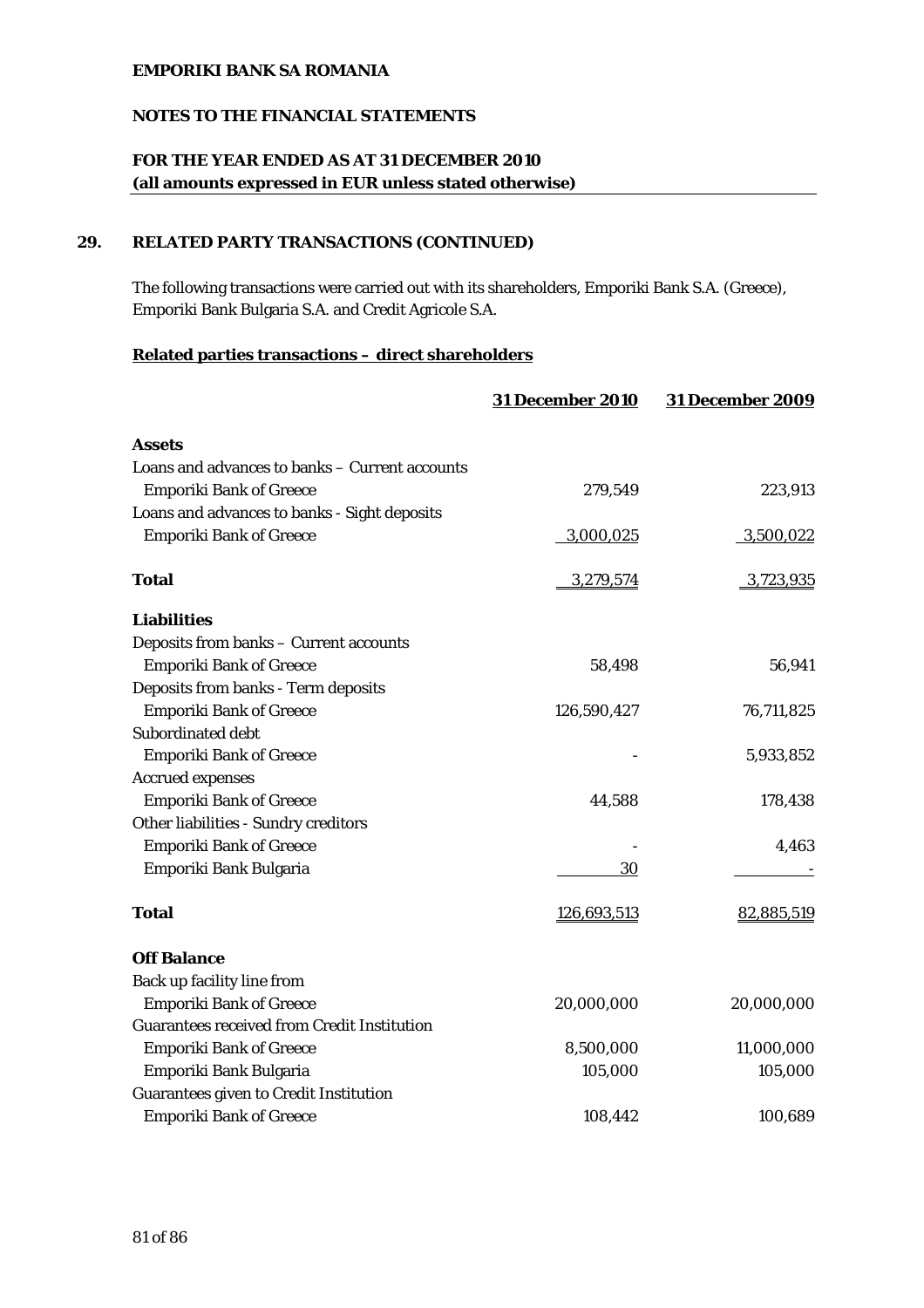# **NOTES TO THE FINANCIAL STATEMENTS**

# **FOR THE YEAR ENDED AS AT 31 DECEMBER 2010 (all amounts expressed in EUR unless stated otherwise)**

# **29. RELATED PARTY TRANSACTIONS (CONTINUED)**

|                                     | <b>31 December 2010</b> | <b>31 December 2009</b> |
|-------------------------------------|-------------------------|-------------------------|
| Income statement                    |                         |                         |
| Interest and similar income         |                         |                         |
| <b>Emporiki Bank of Greece</b>      | 10,375                  | 36.224                  |
| Interest and similar expense        |                         |                         |
| <b>Emporiki Bank of Greece</b>      | (2,038,874)             | (2,861,332)             |
| Fee and commission expense          |                         |                         |
| <b>Emporiki Bank of Greece</b>      | (234, 254)              | 246,640                 |
| General and administrative expenses |                         |                         |
| <b>Emporiki Bank of Greece</b>      | -                       | (4.452)                 |

# **Related parties transactions – other related group entities**

|                                        | <b>31 December 2010</b> | <b>31 December 2009</b> |
|----------------------------------------|-------------------------|-------------------------|
| <b>Liabilities</b>                     |                         |                         |
| Deposits from banks - Current accounts |                         |                         |
| Emporiki Bank London Branch            | 984,438                 | 665,914                 |
| Other liabilities - Accrued expenses   |                         |                         |
| <b>Credit Agricole SA</b>              | 8,706                   | <u>4,935</u>            |
|                                        | 993,144                 | 670,849                 |
| <b>Income statement</b>                |                         |                         |
| Fee and commission income              |                         |                         |
| Emporiki - London                      | 520,988                 | 483,118                 |
| Emporiki – Frankfurt                   | 1,786                   |                         |
| General and administrative income      |                         |                         |
| <b>Credit Agricole SA</b>              | 2,358                   |                         |
| General and administrative expense     |                         |                         |
| <b>Credit Agricole SA</b>              | (95, 837)               | (4,923)                 |
| <b>Off balance</b>                     |                         |                         |
| Assigned loans to London Branch        | 59,285,698              | 67,280,011              |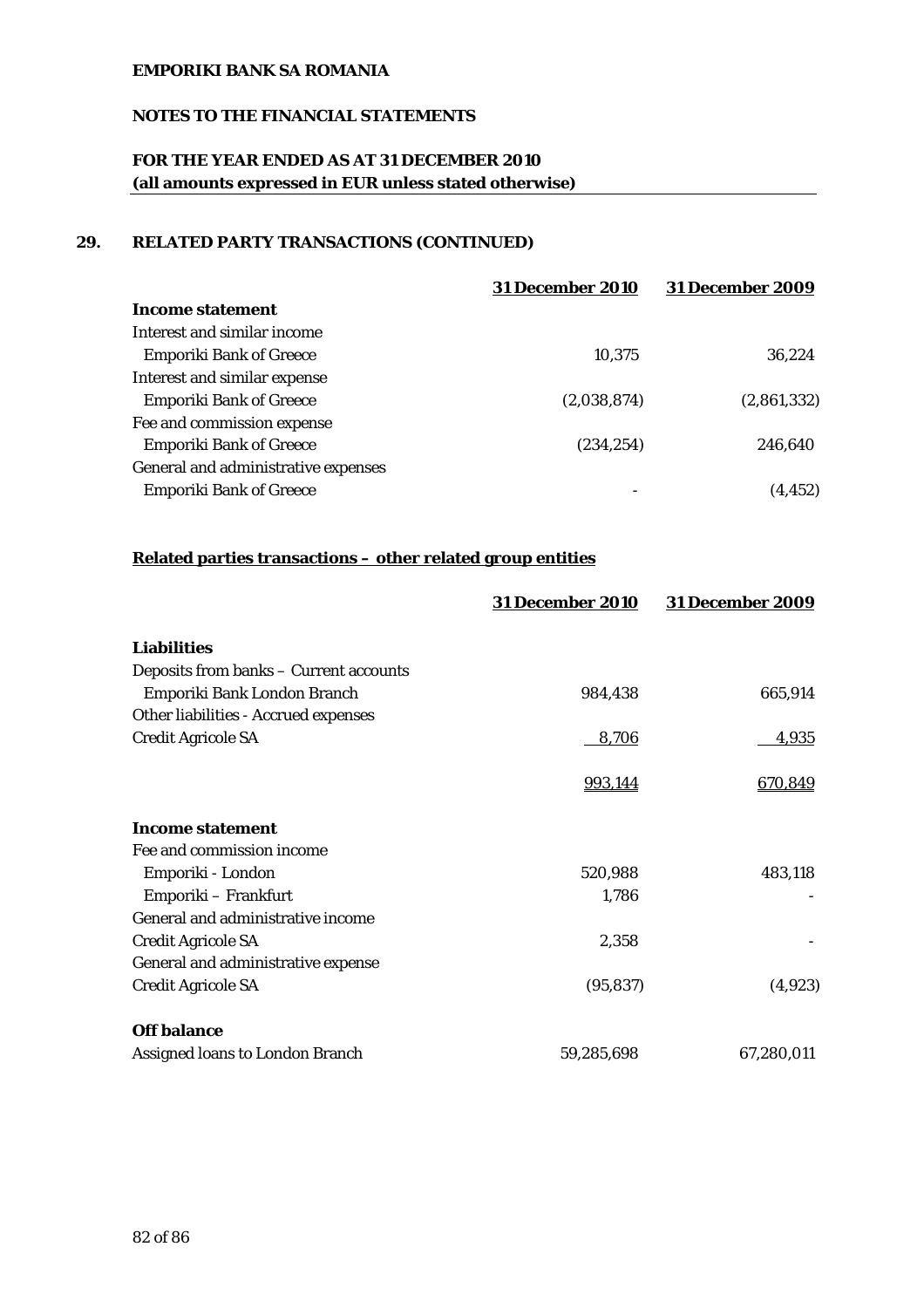## **NOTES TO THE FINANCIAL STATEMENTS**

# **FOR THE YEAR ENDED AS AT 31 DECEMBER 2010 (all amounts expressed in EUR unless stated otherwise)**

## **29. RELATED PARTY TRANSACTIONS (CONTINUED)**

| <b>Related Parties - Key management</b>     |                         |                         |  |  |
|---------------------------------------------|-------------------------|-------------------------|--|--|
|                                             | <b>31 December 2010</b> | <b>31 December 2009</b> |  |  |
| <b>Assets</b>                               |                         |                         |  |  |
| Loans and advances to customers - Overdraft | 3.702                   | 2,742                   |  |  |
| <b>Liabilities</b>                          |                         |                         |  |  |
| Due to customers - Current accounts         | 23,112                  | 6,984                   |  |  |
| Due to customers - Saving accounts          | 246,469                 | 14,813                  |  |  |
| Income statement                            |                         |                         |  |  |
| Interest and similar income                 | 292                     | 384                     |  |  |
| Interest and similar expense                | (6,713)                 | (874)                   |  |  |
| <b>Management remuneration</b>              | (1.096.808)             | (561,334)               |  |  |

The value presented as management remuneration represents the total costs for the Bank with wages, social contributions, medical insurance, rental expenses and flight tickets for management personel. The Bank does not offer other benefits to the management.

# **30. OTHER INFORMATION**

#### **Prior year reclassifications**

The Bank made the following reclassifications regarding income statement items:

- the Bank includes in the "Fee and commission expense" related to customer transactions the charges related to card transactions payed to Visa, MasterCard and PayNet that were shown in Financial Statements prepared for year ended 2009 as "General and administrative expenses";
- the Bank reclassified finance cost from financial leasing contracts from "General and administrative expenses" to "Interest and similar expense";
- the Bank reclassified expenses related to meal tickets granted to emplyees and medical services from "General and administrative expenses" to "Personnel expenses".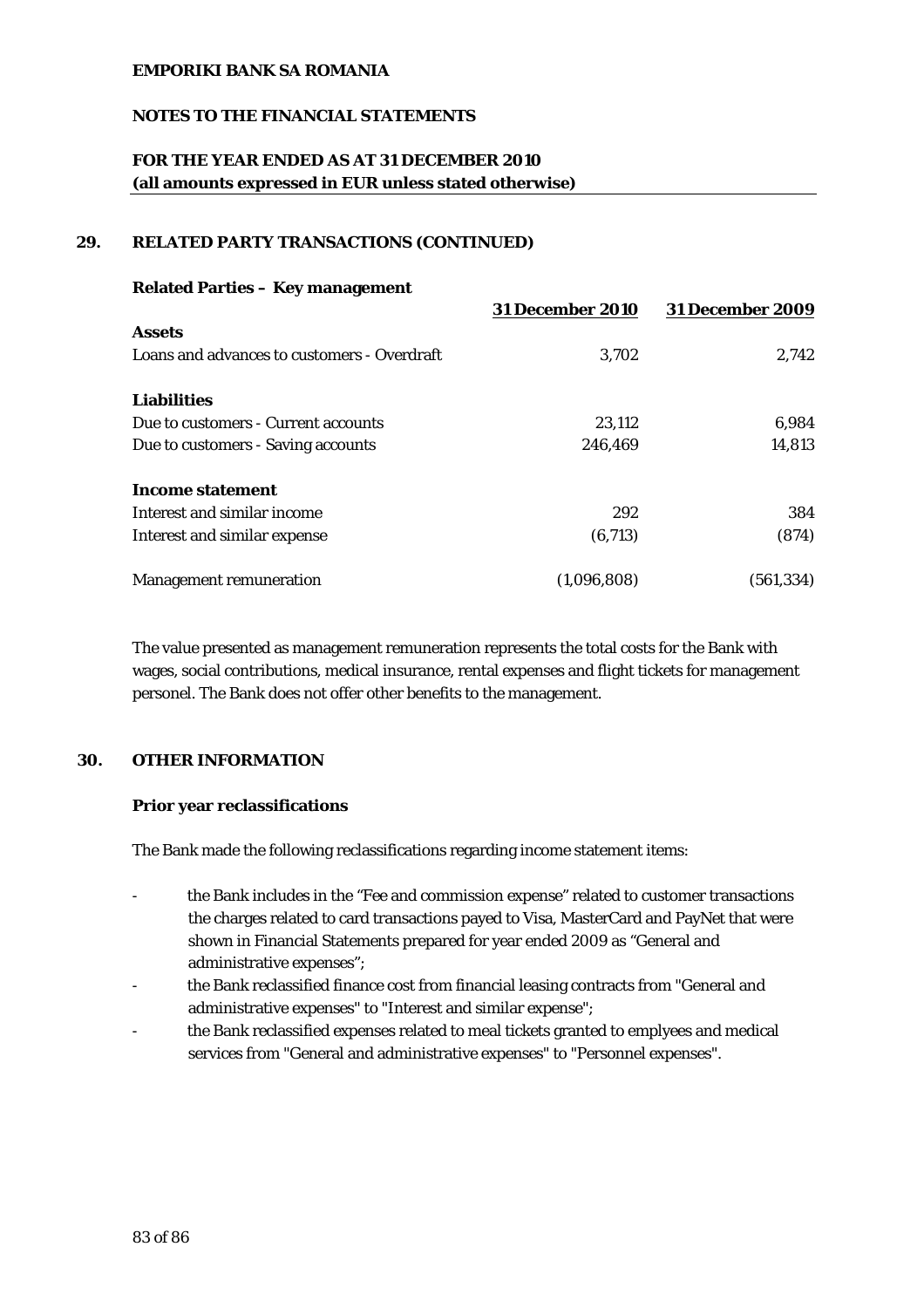## **NOTES TO THE FINANCIAL STATEMENTS**

# **FOR THE YEAR ENDED AS AT 31 DECEMBER 2010 (all amounts expressed in EUR unless stated otherwise)**

## **30. OTHER INFORMATION (CONTINUED)**

In this respect, the comparative amounts were adjusted and reclassified in order to reflect the changes in presentation from current period as follows:

|                                     | <b>31 December 2009</b><br>As presented in |                  |                                            |
|-------------------------------------|--------------------------------------------|------------------|--------------------------------------------|
|                                     | financial<br>statements 2009               | <b>Adjusment</b> | <b>31 December 2009</b><br><b>Adjusted</b> |
| General and administrative expenses | (6,791,890)                                | 566,861          | (6, 225, 029)                              |
| Fee and commission expense          | (379, 463)                                 | (279, 051)       | (658, 515)                                 |
| Personnel expenses                  | (9,653,043)                                | (276, 212)       | (9,929,254)                                |
| Interest and similar expense        | (7,609,667)                                | (11,598)         | (7,621,265)                                |
| <b>Total</b>                        | <u>(24,434,063)</u>                        |                  | (24.434.063)                               |

## **31. OPERATING ENVIRONMENT OF THE BANK**

The economy of Romania continues to display characteristics of an emerging market. These characteristics include, but are not limited to, the existence of a currency that is not freely convertible outside of the country; a low level of liquidity in the public and private debt and equity markets; and moderate inflation.

Additionally, the banking sector in Romania is particularly impacted by currency fluctuations and macroeconomic conditions. Furthermore, the need for further developments in the bankruptcy laws, in formalized procedures for the registration and enforcement of collateral, and other legal and fiscal impediments contribute to the difficulties experienced by banks currently operating in the Romania.

The prospects for future economic stability in Romania are largely dependent upon the effectiveness of economic measures undertaken by the government, together with legal and regulatory developments.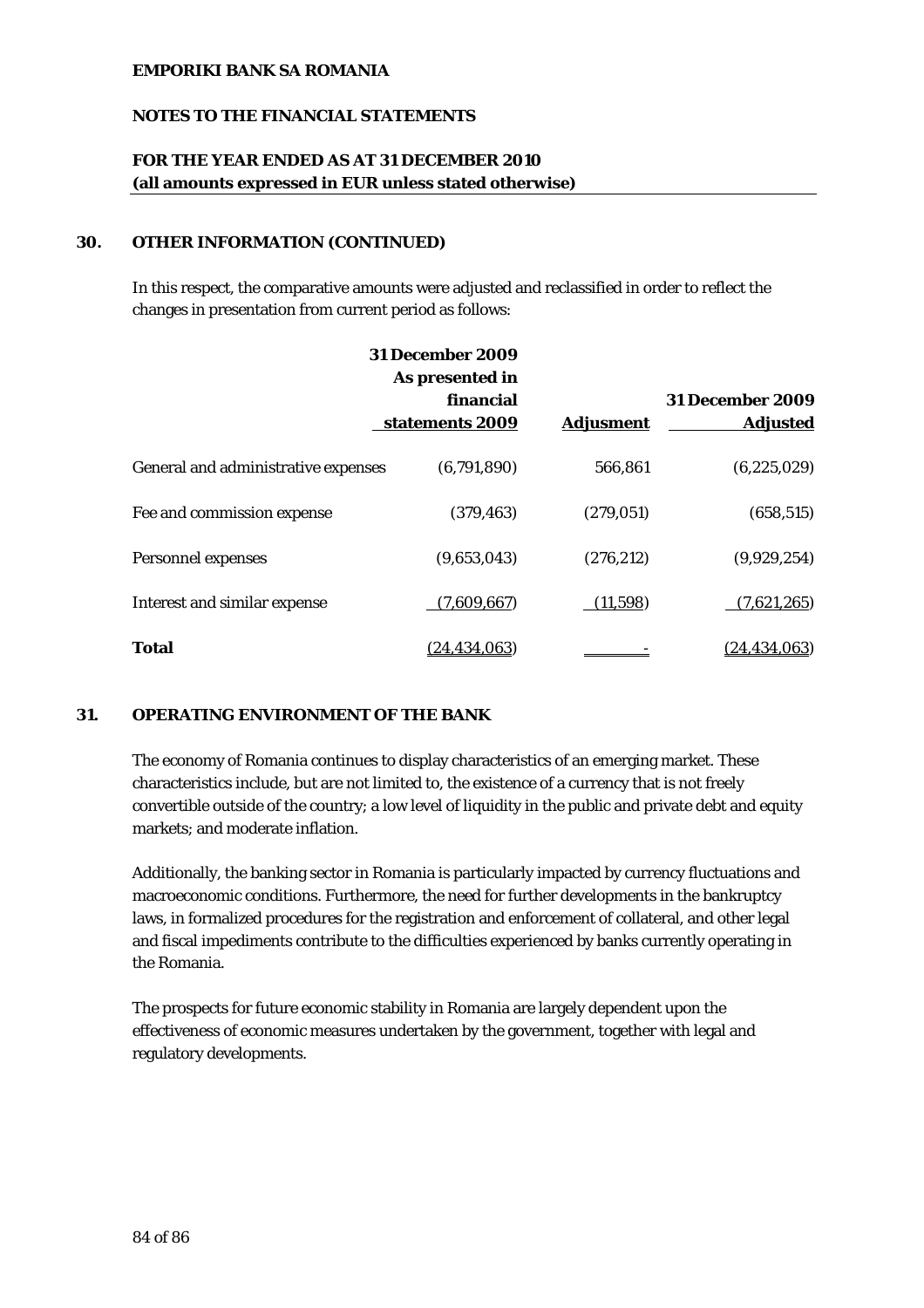## **NOTES TO THE FINANCIAL STATEMENTS**

# **FOR THE YEAR ENDED AS AT 31 DECEMBER 2010 (all amounts expressed in EUR unless stated otherwise)**

## **31. OPERATING ENVIRONMENT OF THE BANK (CONTINUED)**

The ongoing global financial and economic crisis that emerged out of the severe reduction in global liquidity which commenced in the middle of 2007 (often referred to as the "Credit Crunch") has resulted in, among other things, lower liquidity levels across the banking sector and wider economy, and, at times, higher interbank lending rates and very high volatility in stock and currency markets. The uncertainties in the global financial markets have also led to failures of banks and other corporates, and to bank rescues in the United States of America, Western Europe, Russia and elsewhere. The full extent of the impact of the ongoing global financial and economic crisis is proving to be difficult to anticipate or completely guard against.

The amount of provision for impaired loans is based on management's appraisals of these assets at the balance sheet date after taking into consideration the cash flows that may result from foreclosure less costs for obtaining and selling the collateral. The market in Romania for many types of collateral, especially real estate, has been severely affected by the recent volatility in global financial markets resulting in there being a low level of liquidity for certain types of assets. As a result, the actual realisable value on foreclosure may differ from the value ascribed in estimating allowances for impairment.

The volume of wholesale financing has significantly reduced since August 2007. Such circumstances could affect the ability of the Bank to obtain new borrowings and re-finance its existing borrowings at terms and conditions similar to those applied to earlier transactions. The borrowers of the Bank may also be adversely affected by the financial and economic environment which could in turn impact their ability to repay their outstanding loans. Deteriorating operating conditions for borrowers may also have an impact on management's cash flow forecasts and assessment of the impairment of financial and non-financial assets. To the extent that information is available, management has reflected revised estimates of expected future cash flows in their impairment assessments.

Management is unable to reliably estimate the effects on the Bank's financial position of any further deterioration in the liquidity of the financial markets and the increased volatility in the currency and interest rates. Management believes it is taking all the necessary measures to support the sustainability and growth of the Bank's business in the current circumstances.

The shareholders of the Bank have undertaken to provide funding support, if necessary, in order to address the impact of the financial crisis.